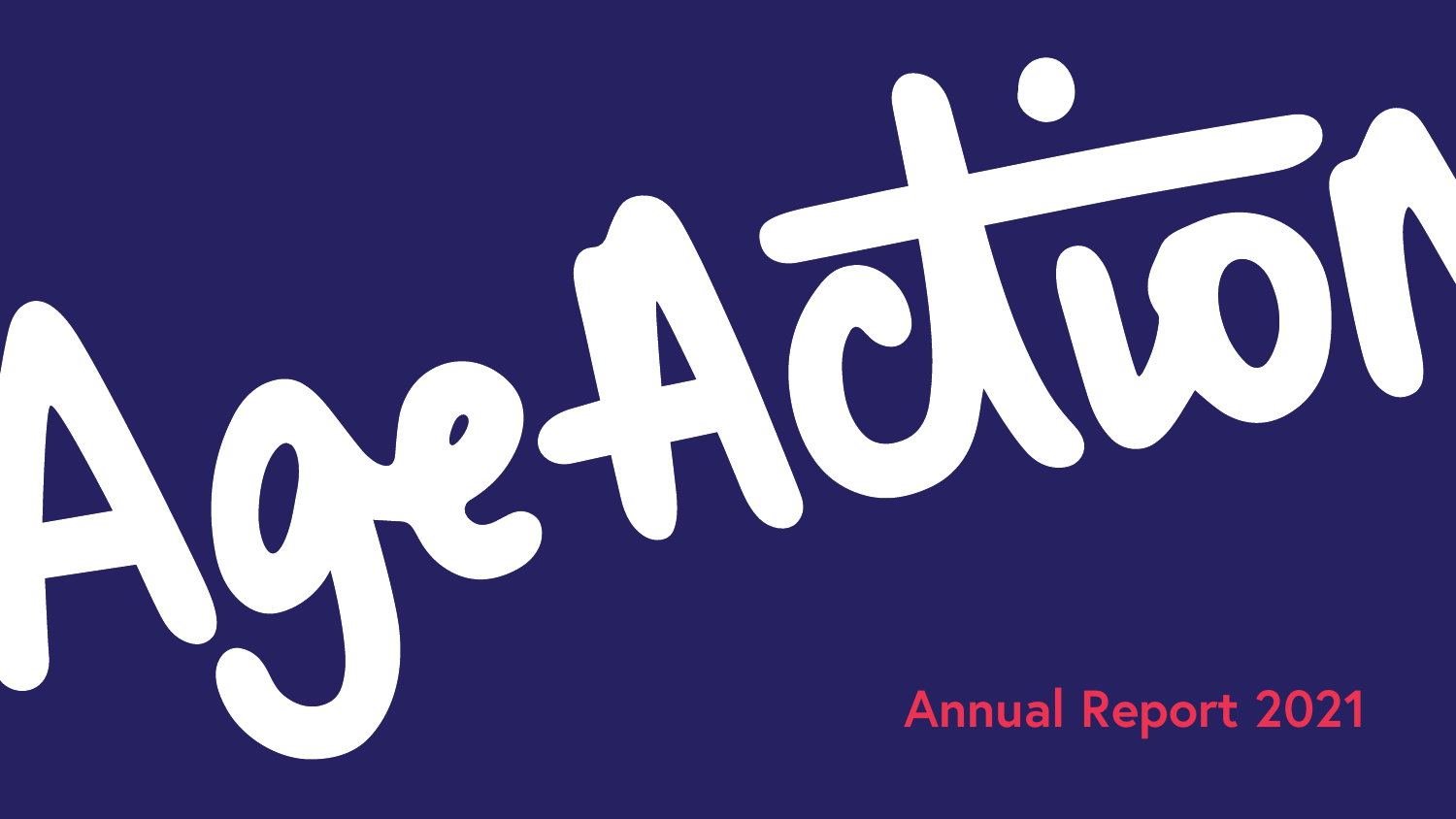### **Contents**

| 1. Values                                             |    |
|-------------------------------------------------------|----|
| 2. Message from the Chair                             | 4  |
| 3. Message from the CEO                               | 5  |
| 4. Towards Equality For All As We Age - Report on our |    |
| Strategic Plan 2022 - 2023                            |    |
| 5. Our Impact                                         | 12 |
| 6. Age Action in Action                               | 13 |
| 7. How We Raised Our Funds                            | 44 |
| 8. Our Board                                          | 49 |
| 9. Directors Report and Financial Information         | 53 |



**Age Action is Ireland's leading advocacy organisation on ageing and older people. Age Action works for a society that enables all older people to participate and to live full, independent lives. To achieve this, Age Action supports and advocates for equality and human rights for all older people.**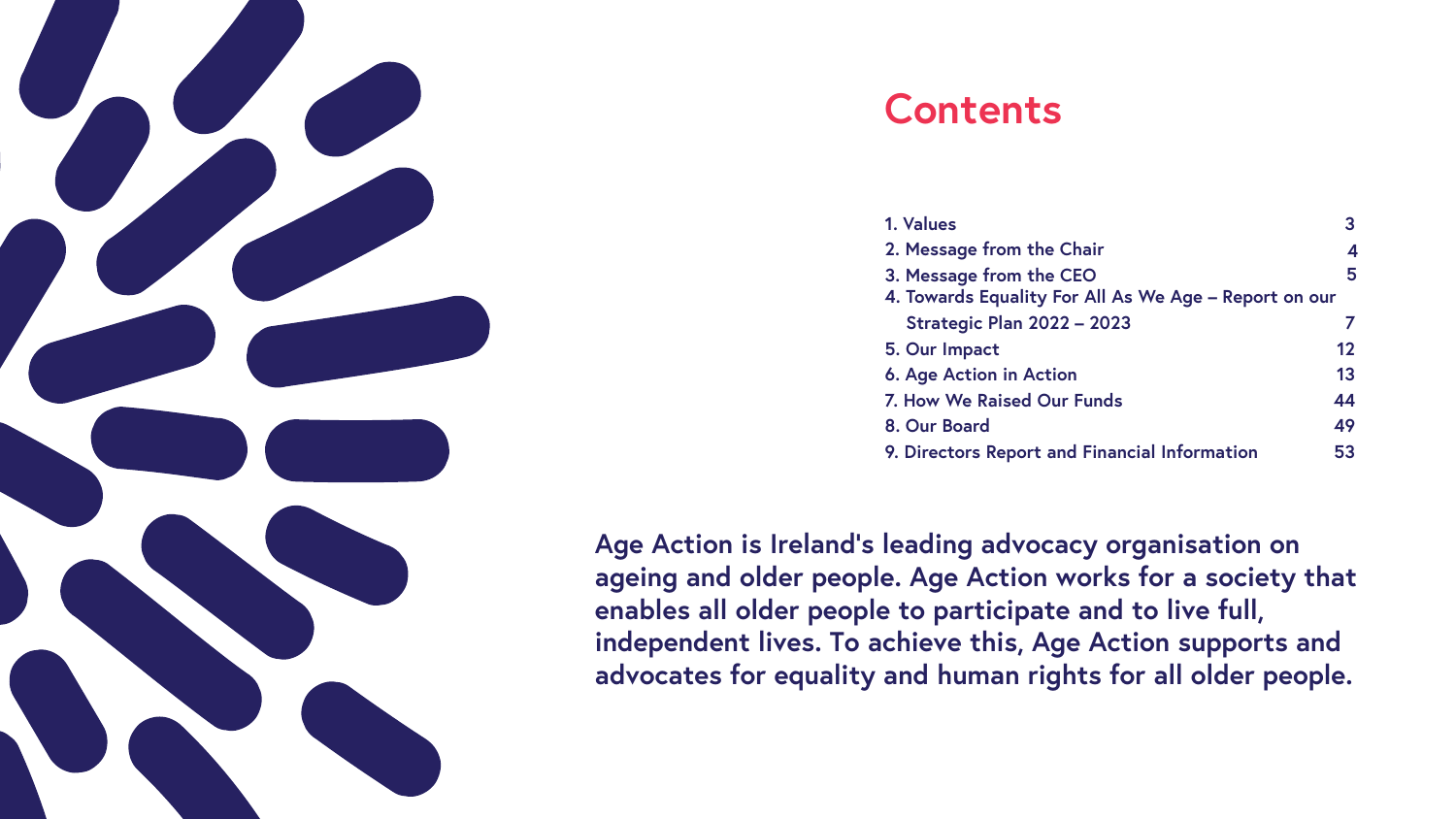**Participation**

### **Dignity Professionalism**





**Social Justice**

**Diversity**



### **1. Values**







**Age Action's work is driven by an organisation that is professional in its operations and lives out its values.**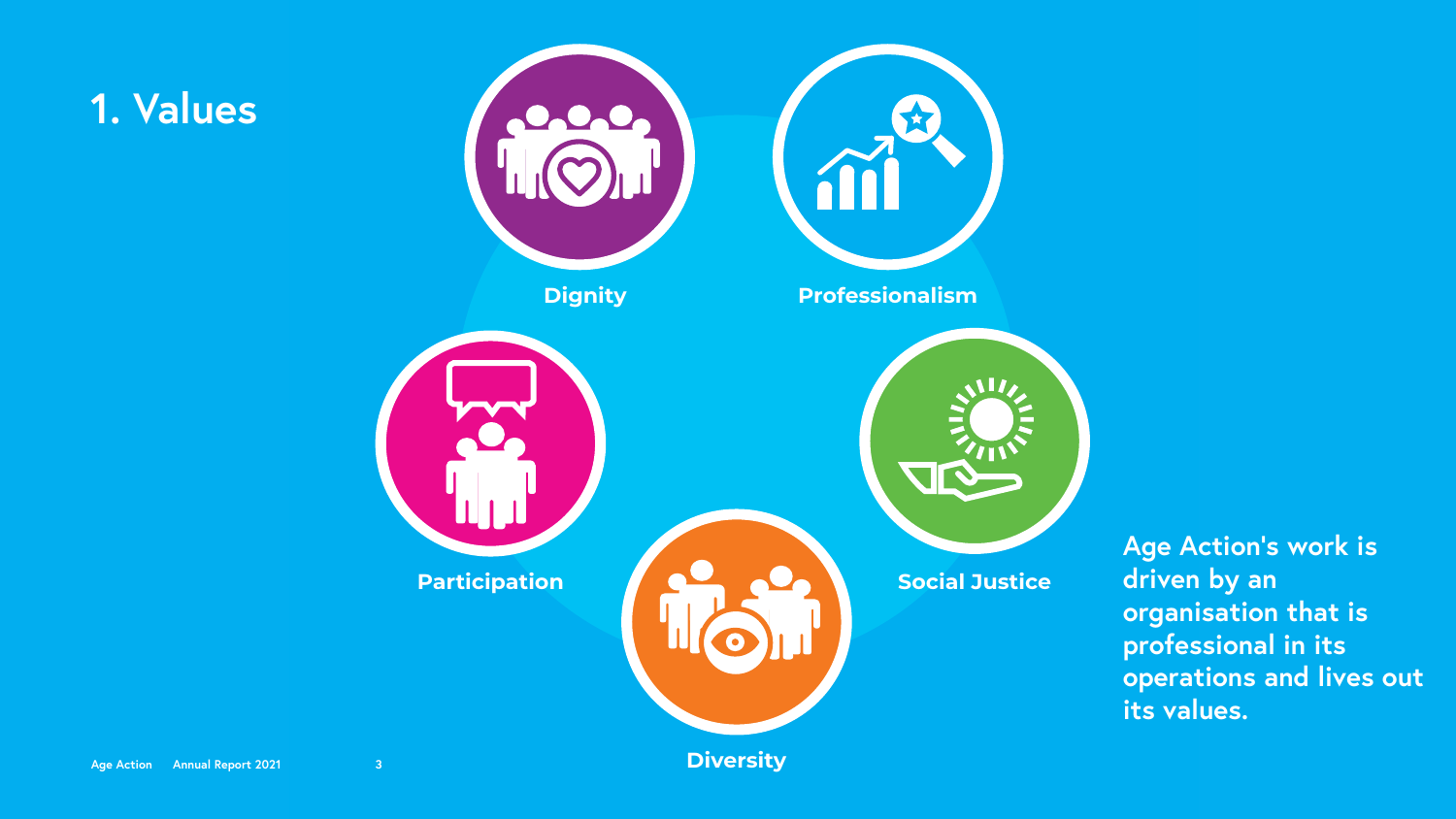## **2. Message from the Chair**

**Age Action's work to address ageism and to advocate for a society in which we can all age well, with adequate supports and close to our community and family, is more important than ever. Our endeavours, as we aspire to move beyond the pandemic, are set out in detail in this report.** 

In supporting the CEO, our dedicated staff and many volunteers, the Board of Age Action has worked hard to ensure the organisation is financially secure, well governed and has a healthy organisational culture. The work of the Board, and various board committees is described in detail below. As Chairperson I wish particularly to acknowledge and highlight the attention the Board has paid to sound financial and risk management. One objective the Board set itself for 2021 was to secure additional financial support for our flagship Care & Repair service. This is a vital service, which supports older people to age well at home, by undertaking small maintenance and other tasks, which might otherwise remain unaddressed, and pose a safety risk. The Board are delighted that the HSE agreed to pilot this service across a number of sites in 2021, and to continue that support in 2022. This service has the potential to be a nationwide service, and to make a significant

contribution to supporting Government policy, to reduce hospital admissions and to support older people to retain their independence and remain in their own homes. We will continue to work with the HSE to establish this service nationwide.

Another highlight in 2021 was the number of measures the Board and its committees undertook to monitor the organisation's risk, practice good governance and ensure Age Action's compliance with the standards required by the Charities code. I wish to commend and thank my colleagues on the Board for their work and dedication throughout 2021. I would also like to thank outgoing board members Pat McCormack, Justin Moran and Robin Webster.

As the Board of an advocacy organisation, we recognise that change in government policies, institutional practices or societal behaviours can be hard to achieve. It requires a long-term view and a multi-year strategy. The Board, supported by the executive, has a vital role to play, not just in setting the strategic direction for the organisation but also in ensuring a sustainable base on which we can build for the future.

**Finally, I would like to thank the Board, staff, volunteers and supporters of Age Action Ireland for your outstanding efforts and support, which are much appreciated.**

**Michael Ahern,** Chair of the Board

*Michael Ahern*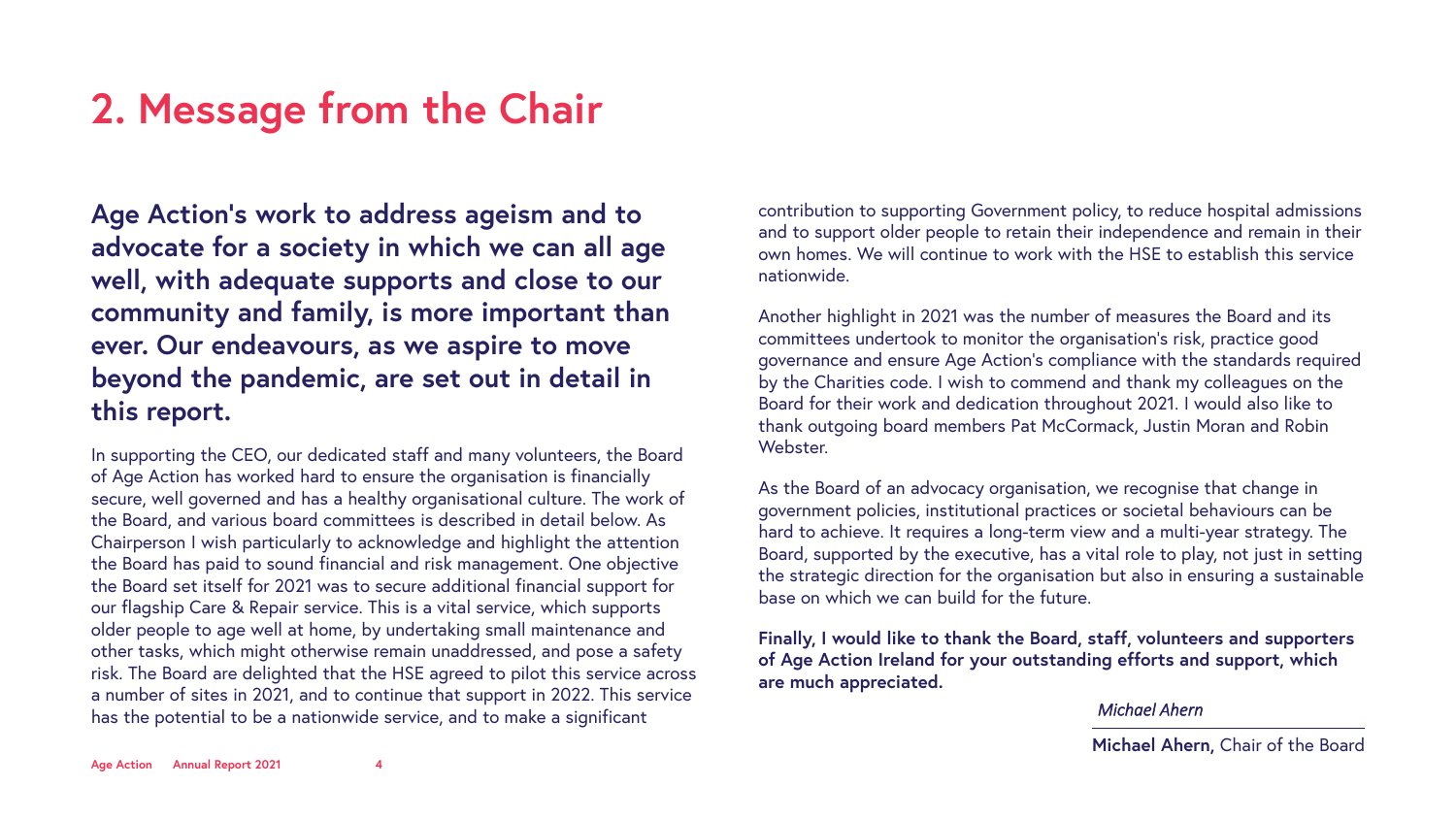## **3. Message from the CEO**

**2021 ushered in the United Nations Decade on Healthy Ageing with the first Global Report on Ageism which is a rallying call to all of us that ageism can be combatted.** 

The report notes that policies and laws that address ageism, educational activities that enhance empathy and dispel misconceptions, and intergenerational activities that reduce prejudice all help decrease ageism.

Ageism refers to how we think (stereotypes), feel (prejudice) and act (discrimination) towards others or ourselves according to age. Ageism affects us throughout life and exists in our institutions, our relationships and ourselves. Ageism intersects with and exacerbates other forms of disadvantage including those related to sex, race, and disability.

The United Nations Independent Expert on the Enjoyment of Human Rights by Older Persons describes how, for human rights purposes, age is not merely a numerical designation, but a social construct based on custom, practice, and the perception of the role a person plays in his or her community. Addressing ageism is fundamental to realising equality for all of us in later life which is why Age Action is committed to raising awareness

of the issue. It is clear, given the fact that every second person in the world holds ageist attitudes, that the conversation about ageism needs to start in our communities and our workplaces.

Positive Ageing Week 2021, convened by Age Action, was an opportunity for communities to reframe how we think, feel and act about older people and ageing. Over 80 events were hosted by community groups, statutory bodies, Local Authorities, academic institutions and businesses. The theme of Reconnecting Our Communities by Reframing Ageing was selected to raise awareness of what ageism is and how it impacts on our lives.

In March we launched the Age Action BIG Corporate Challenge (where BIG stands for Be Inter-Generational) as a six-month Corporate Social Responsibility programme that encouraged corporate teams to promote intergenerational connection whilst raising funds and awareness to support Age Action. Increasing our understanding across generations is key to transforming attitudes towards ageing and achieving a more inclusive society that values all of us as we age.

Participating companies received educational support from Age Action through three webinar-style workshops exploring perceptions of age in the workplace and community.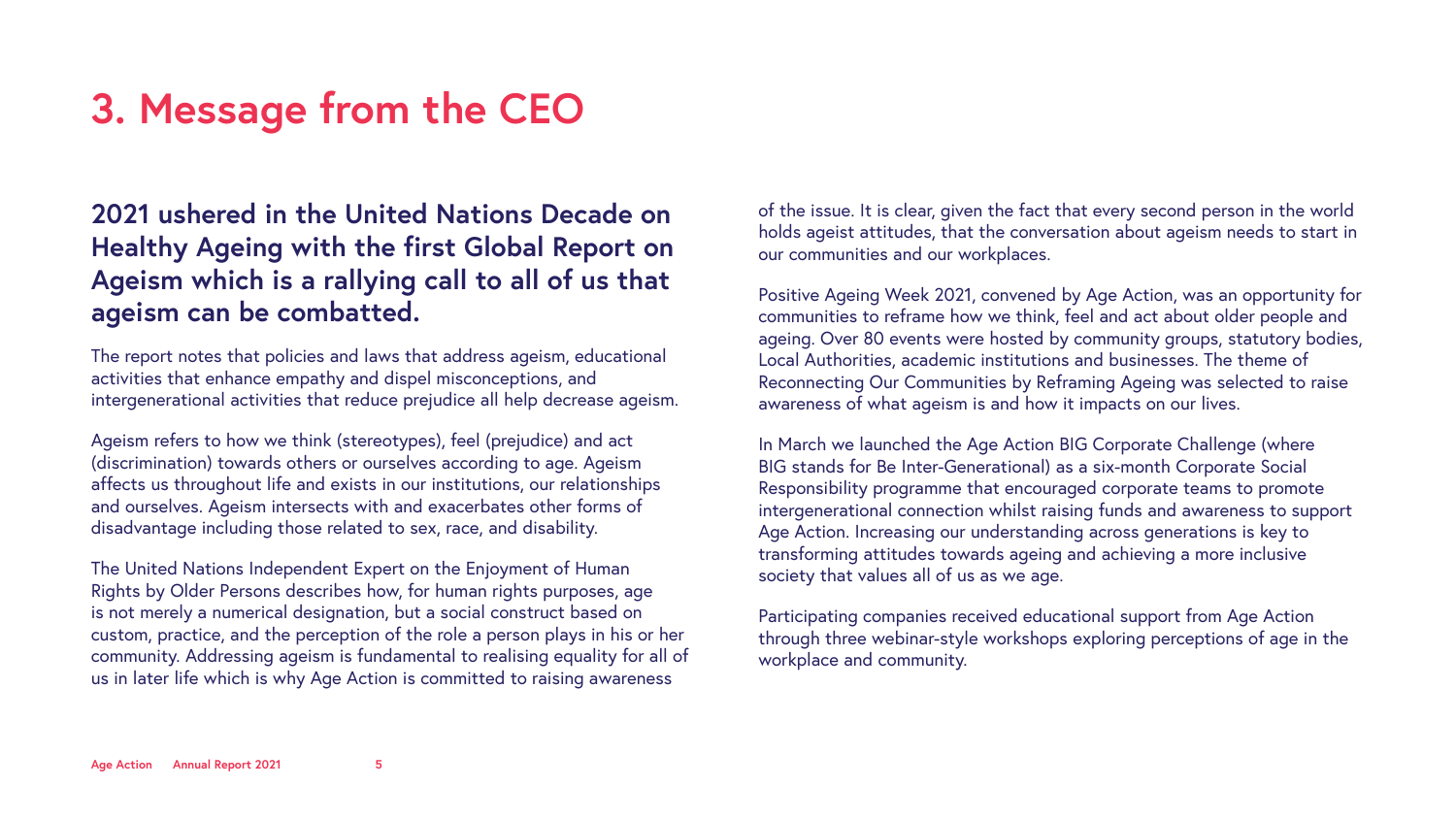Age Action sincerely appreciates the support of a wide range of organisations and individuals in our work to challenge and address ageism in 2021. The positive change we seek in the lives of older people and all of us as we age can only come about through collective effort.

**I particularly want to acknowledge and thank our staff, volunteers and Board of Directors for their commitment to Age Action's values and objectives, and their work towards making Ireland a more equal place for us all as we age.**

## **3. Message from the CEO**

**Paddy Connolly,** CEO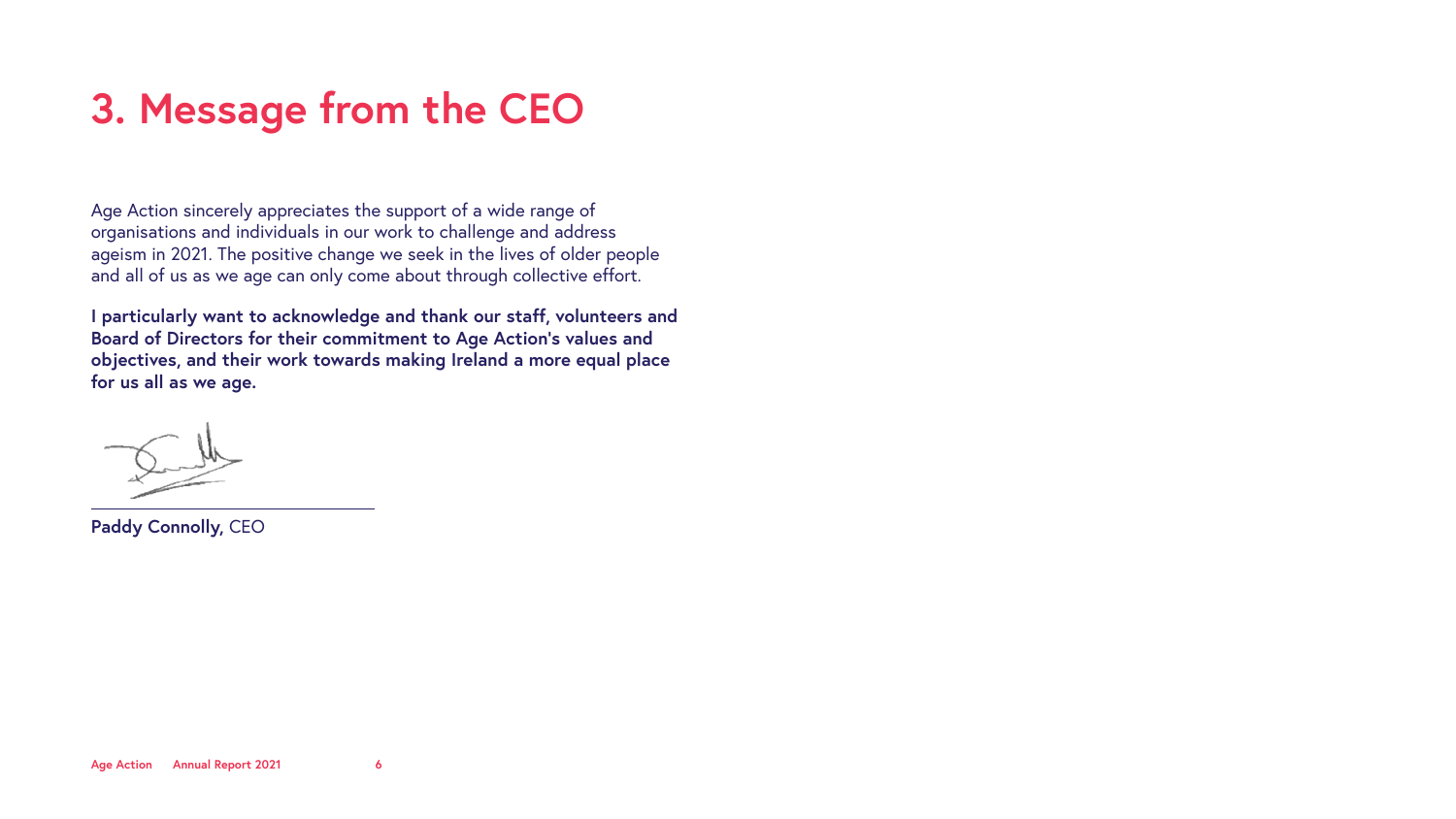

**4. Towards Equality For All As We Age** – Report on our Strategic Plan 2021 – 2023

**Age Action successfully met all of its expected outcomes for the 2021 period, outlined in the Strategic Plan.**

**Set out overleaf are the key achievements under each strategic goal. A deeper understanding of our work can be gained by visiting our website www.ageaction.ie and reading our Strategic Plan, Towards Equality for All As We Age.**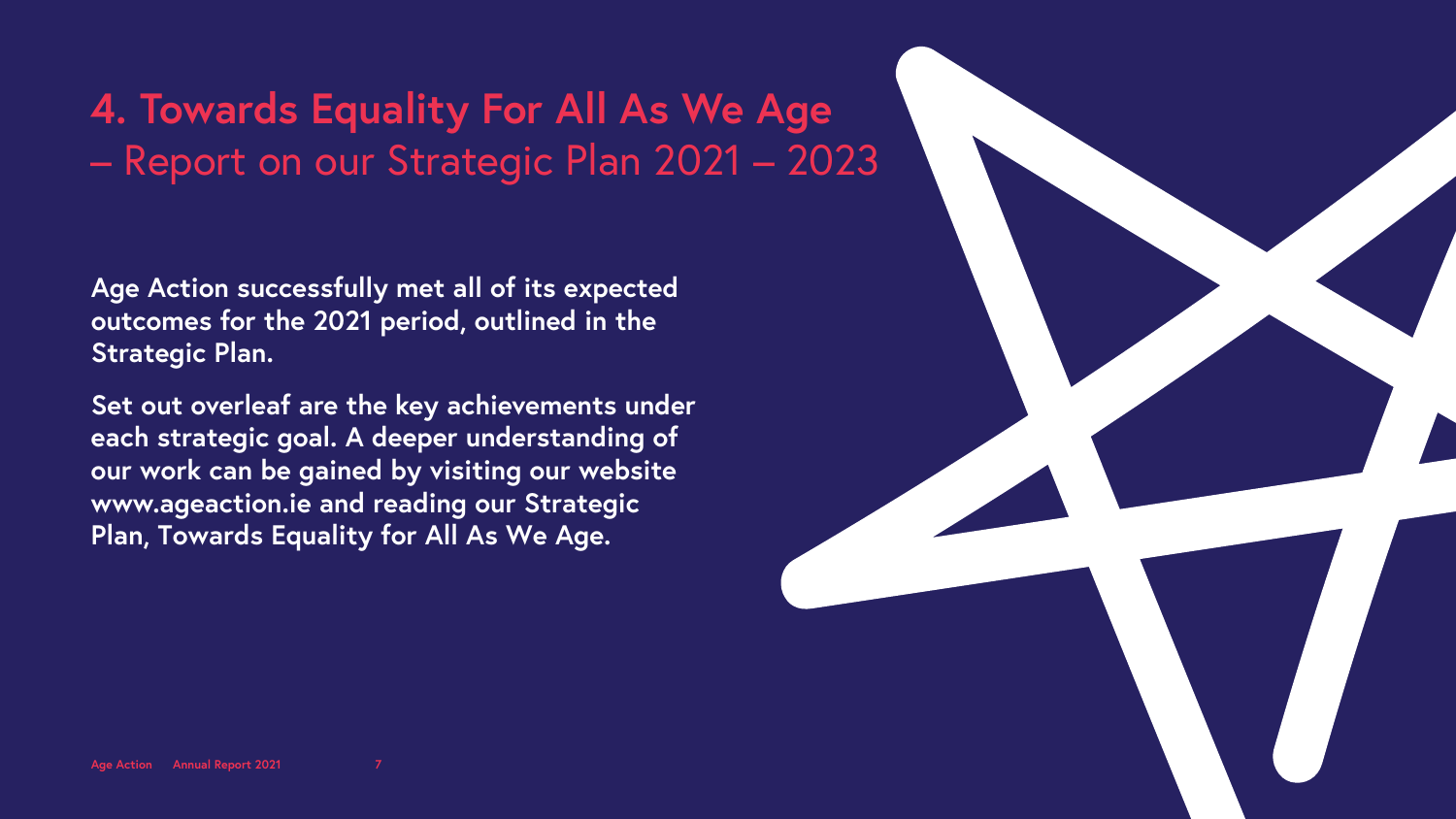**Engage stakeholders including Government, the wider community and older people themselves to challenge ageism in laws, policies, systems and communities to guarantee equality and rights for all of us as we age.**

### **Objectives 2021 – 2023 Highlights of What We Did**

### Scheduled for 2022.

- To raise awareness of what ageism is, the impacts and interventions that can be taken to challenge it in Ireland Age Action published and disseminated a policy brief Ageism and Age Equality – Implementing the WHO Global Report on Ageism in September.
- The proposal has been raised in Pre-Budget Submissions and meetings with officials stakeholders. A position paper will be published in 2022 to support continued ocacy.
- Successfully convened Positive Ageing Week 2021 on the theme of ageism -*Reconnecting Communities by Reframing Ageing*. 88 events registered on the refreshed positiveageingweek.com which is a 5% increase on 2020.

| <b>Objectives 2021 - 2023</b>                                                         | Hig               |
|---------------------------------------------------------------------------------------|-------------------|
| <b>1.1</b> Map ageist narratives in media and public policy                           | 1.1               |
| 1.2 Build capacity of stakeholders to identify and challenge ageism                   | 1.2               |
| 1.3 Inform and advocate for the creation of an office of a Commissioner<br>for Ageing | 1.3<br>and<br>adv |
| <b>1.4 Convene Positive Ageing Week</b>                                               | 1.4               |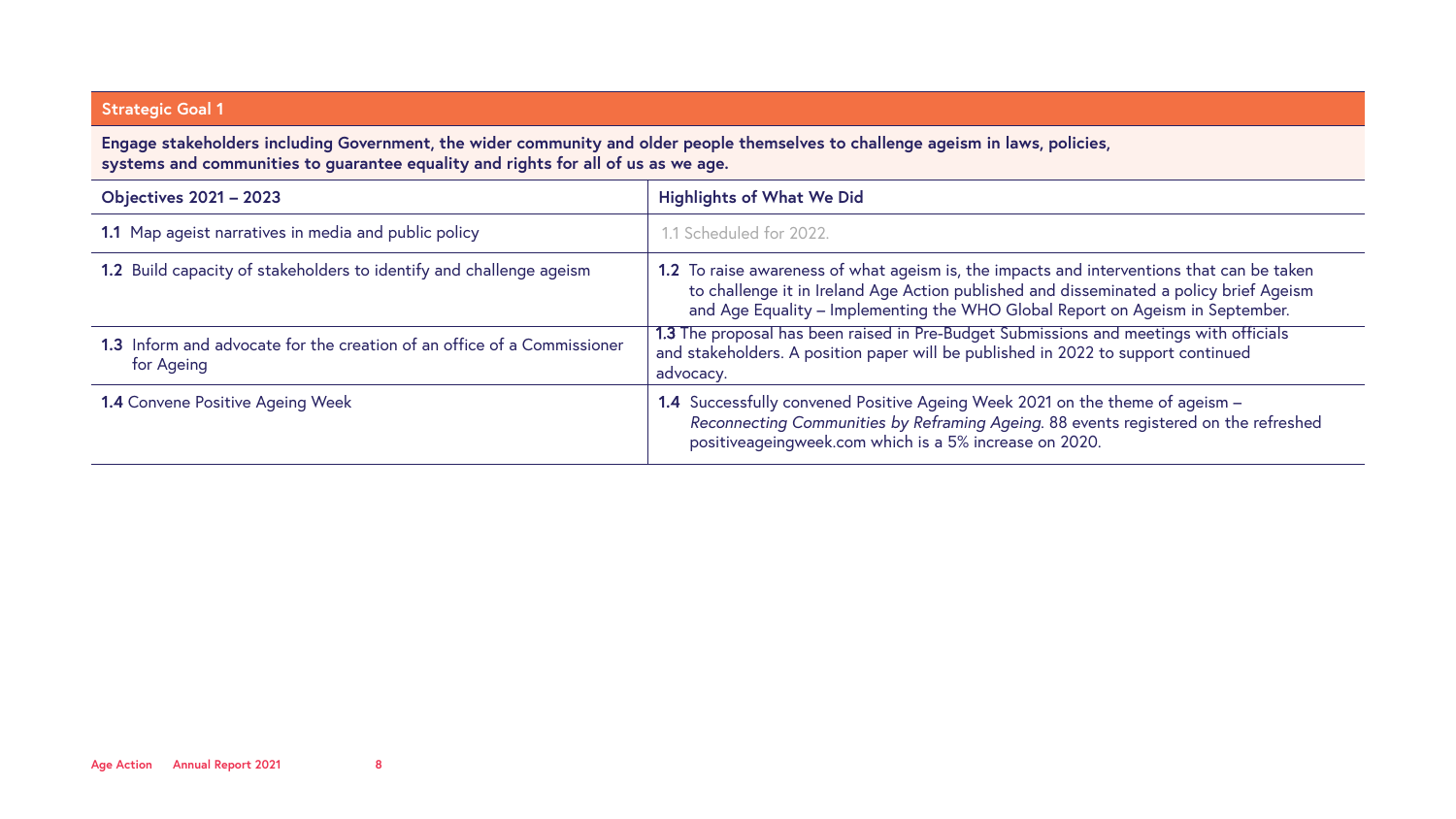**Inform and influence policies and practice to give income security and economic opportunities that upholds older people's dignity and independence.**

### **Objectives 2021 – 2023 Highlights of What We Did**

The proposal has been raised in Pre-Budget Submissions and meetings with officials stakeholders. Advocacy work will continue in 2022/23.

**2.2** Successfully advocated for the report of the Pension Commission to include recommendations to end mandatory retirement clauses before pension eligibility and implement benchmarking and indexation for future State Pension increases.

| <b>Objectives 2021 - 2023</b>                                                                                                                             | Hig                   |
|-----------------------------------------------------------------------------------------------------------------------------------------------------------|-----------------------|
| 2.1 Seek the commissioning of a national study on the Cost of Ageing<br>by Government                                                                     | 2.1<br>and            |
| 2.2 Advocate for reform of the pension system to provide income<br>security and adequacy for people who depend on it                                      | 2.2                   |
| 2.3 Create and provide opportunities for learning, with a focus on<br>diversity and inclusion, that meet the needs and aspirations of all<br>older people | 2.3                   |
| <b>2.4</b> Advocate for education and skills that supports older workers<br>and the older unemployed.                                                     | 2.4<br>$m$ $\epsilon$ |

**2.3** Age Action Getting Started programme continued to deliver digital skills training throughout COVID-19 reaching 498 people which, although is 11% less than 2020, is a significant achievement given COVID-19 public health measures that were in place.

4 The required policy responses have been raised in Pre-Budget Submissions and eetings with officials and stakeholders. Advocacy work will continue in 2022/23.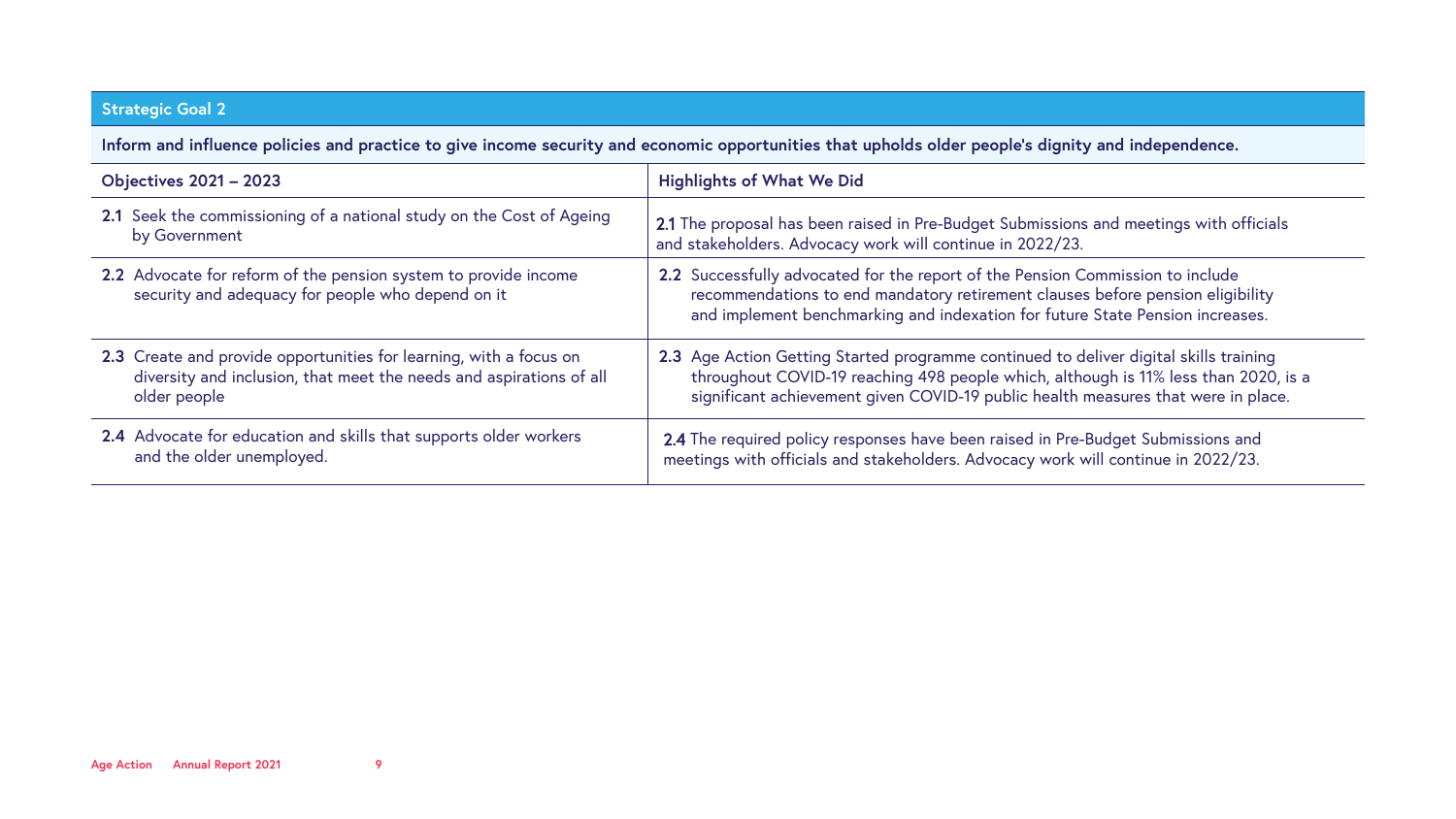**Inform and influence policies and practice that give people choice and control over their lives in later life.**

### **Objectives 2021 – 2023 Highlights of What We Did**

- **3.1** Published and disseminated Digital Inclusion and an Ageing Population policy brief with the key message that 'digital first should not mean digital only'. The report was launched on International Day of Older Persons and gained extensive media coverage including on the 3 main news bulletins on RTÉ.
- **3.2** Participated in the National Technical Advisory Group on the 10 Year Adult Literacy, Numeracy and Digital Literacy Strategy supporting the Adult Literacy for Life Strategy which recognises the specific needs of older people in terms of digital inclusion. Successfully advocated for increased investment in digital literacy which was reflected in Budget 2022.

Appointed to a number of fora in 2021 to advocate for rights-based approach to care including HSE led erRai Project Working Group, Advisory Group on Recommendations on ICT Enablement of Older Persons vices and the Programme Board of the National Nursing Home Survey.

| <b>Objectives 2021 - 2023</b>                                                                                                       | Hig                |
|-------------------------------------------------------------------------------------------------------------------------------------|--------------------|
| <b>3.1</b> Empower older people to be active digital citizens through<br>advocacy and programme delivery                            | 3.1                |
| 3.2 Inform the development and implementation of public policy to<br>advance digital literacy of older people                       | 3.2                |
| <b>3.3</b> Advocate for a person-centred rights-based approach to long<br>term care                                                 | 3.3<br>inte<br>Ser |
| 3.4 Enable access for older people to services and resources they<br>require to remain at home safely, in comfort and with dignity. | 3.4                |
|                                                                                                                                     | 3.4                |

- **3.4** Age Action successfully advocated for amendments to be made to the Fuel Allowance as part of Budget 2022 which increases the rate but also the number of people that can qualify.
- **3.4** In recognition of the value of Age Action Care and Repair, the HSE committed funding for a pilot national roll out of Care and Repair for people exiting or preventing a hospital stay thereby expanding Age Action's capacity to age in place support older people to age in place.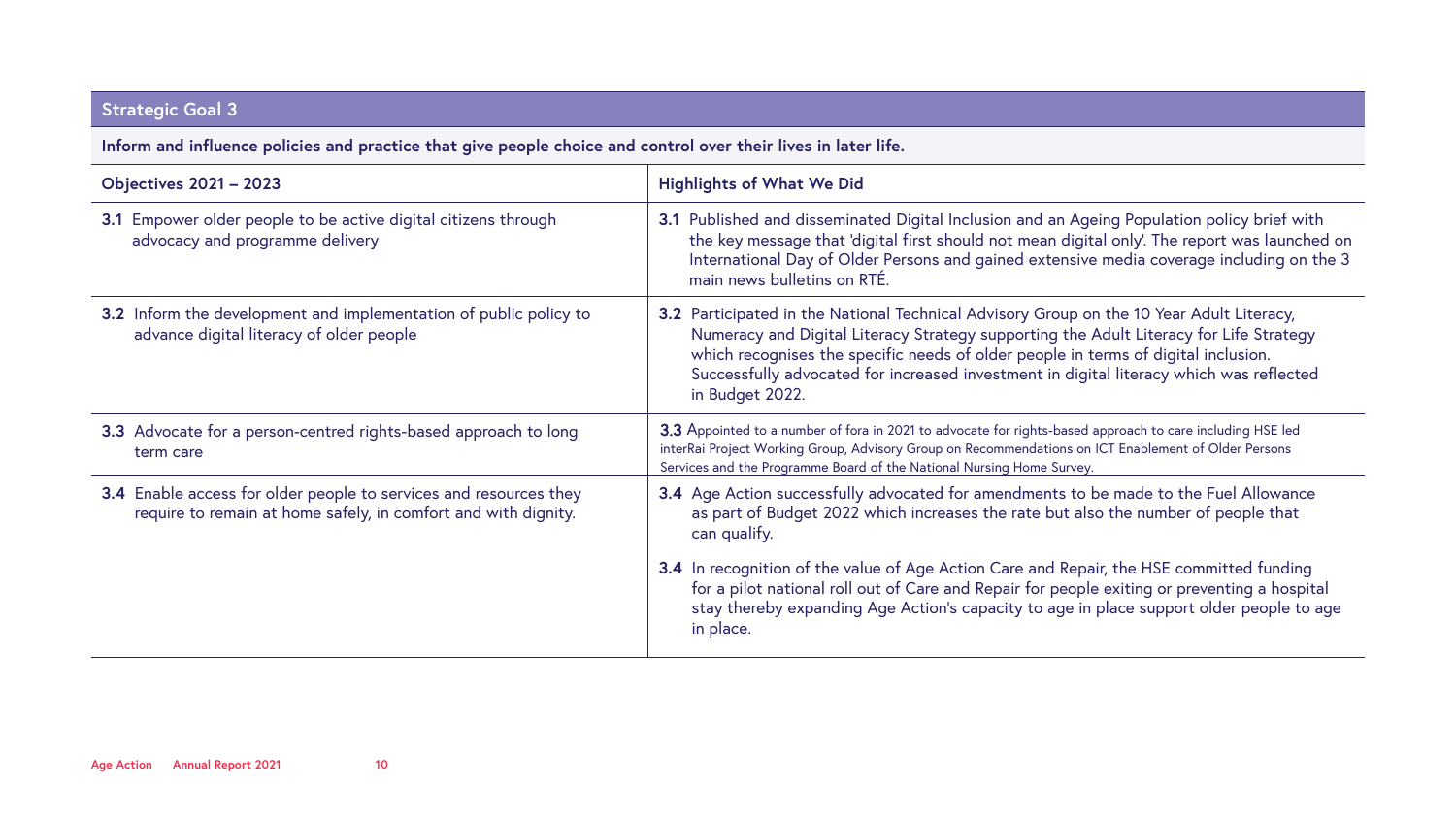**Ensure Age Action operates to the highest standards in its functions of advocacy, service provision, employment, and governance, and in a manner that engages our values explicitly, consistently, and coherently.**

| 4.1 Be strategic in planning, monitoring, evaluating, and reflecting on and<br>learning from our operations and activities.                                                                                         | 4.1        |
|---------------------------------------------------------------------------------------------------------------------------------------------------------------------------------------------------------------------|------------|
| 4.2 Develop and implement internal policies and procedures that set high<br>standards and establish how these are to be met in implementing our<br>advocacy, service provision employment and governance functions. | 4.2        |
| 4.3 Support and build the commitment and capacity of all staff to realise<br>their potential and to make their full contribution to the work and<br>ambitions of Age Action.                                        | 4.3        |
| 4.4 Implement the systems required for an ongoing and effective<br>engagement with our core values in all areas of our work.                                                                                        | <b>4,4</b> |

- **4.1** Designed and implemented a Monitoring and Evaluation framework to support the management team's operational planning and quarterly reporting to the Board of Directors.
- An Interim Remote Working Policy was developed for staff working from home due to COVID-19 to ensure high standards were maintained regardless of where staff were working from. To ensure the safety of clients, staff and volunteers a COVID-19 Business Response Plan was developed and continuously updated as Government guidance evolved.
- **4.3** A Supervision Policy piloted in 2020 was implemented across the organisation in 2021 providing individual support and to focus on the work outcomes and personal development.
- **4.4** Successfully rebranded Age Action to better reflect the values and purpose of the organisation which are grounded in the pursuit of equality and human rights for all of us as we age. A Brand Ambassador team, drawn from staff in each department, was appointed to support the accuracy and consistency across the use of the brand identity and brand approval process was put in place to protect the identity.
- **4.4** To embed the Values Statement in the culture and work practice of Age Action a voluntary Values Committee was initiated which met six times during the year. A baseline survey of staff was conducted to assess the degree to which values are embedded in our work. As a result, the Values Committee implemented a number of actions including Quarterly All Staff Values Meetings and a bi-monthly Values Bulletin. The survey was repeated 8 months later which showed a significant improvement on the aggregate average score from the baseline survey.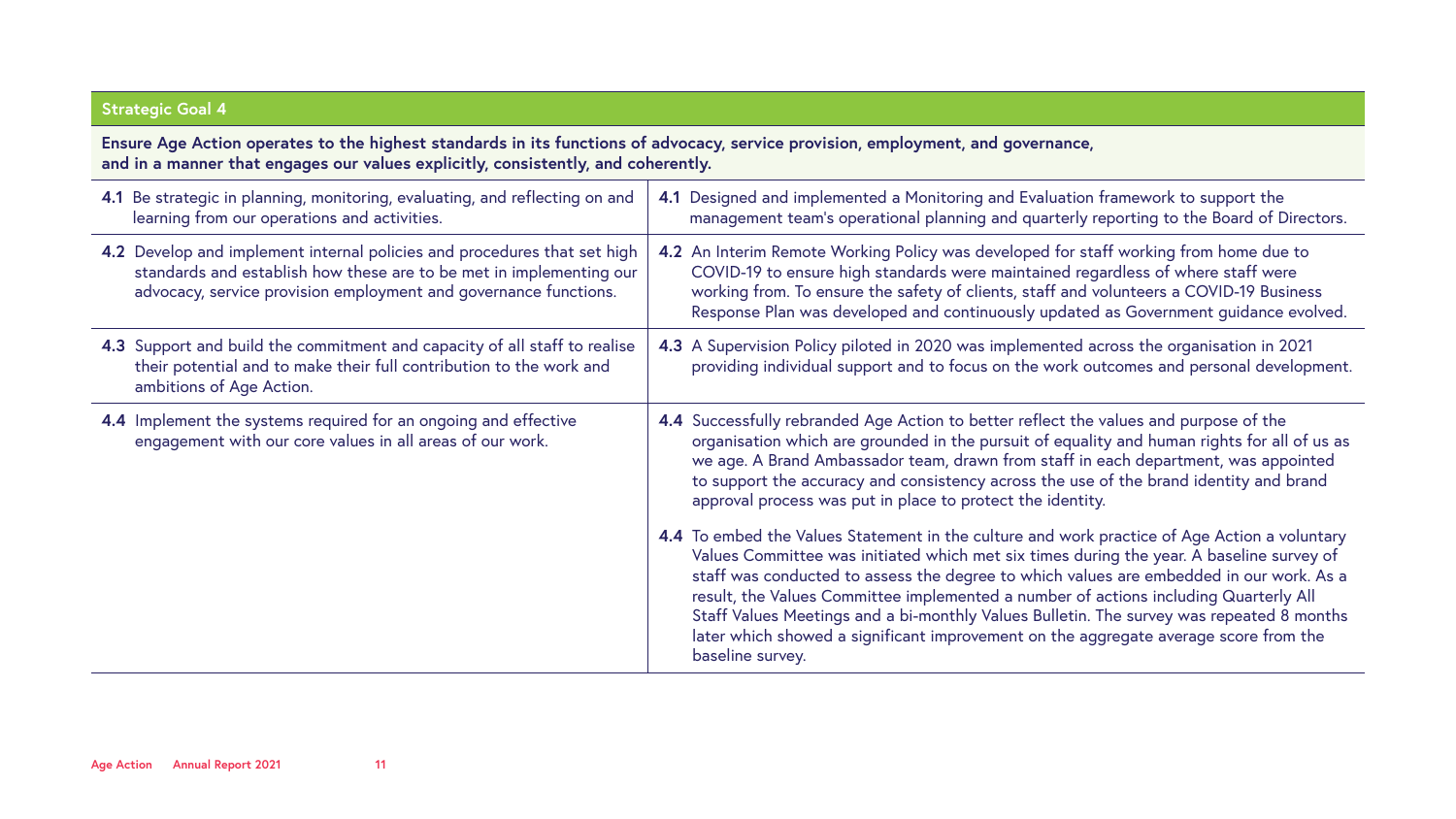**Age Action Annual Report 2021 12**

### **5. Our Impact**

**24** 

## **20,286 Direct Beneficiaries**

**times issues raised with officials** 



**186 Number of times issues raised in media**



### **1,099 new volunteers inducted**





**22** 

**Press releases**

**9 Submissions**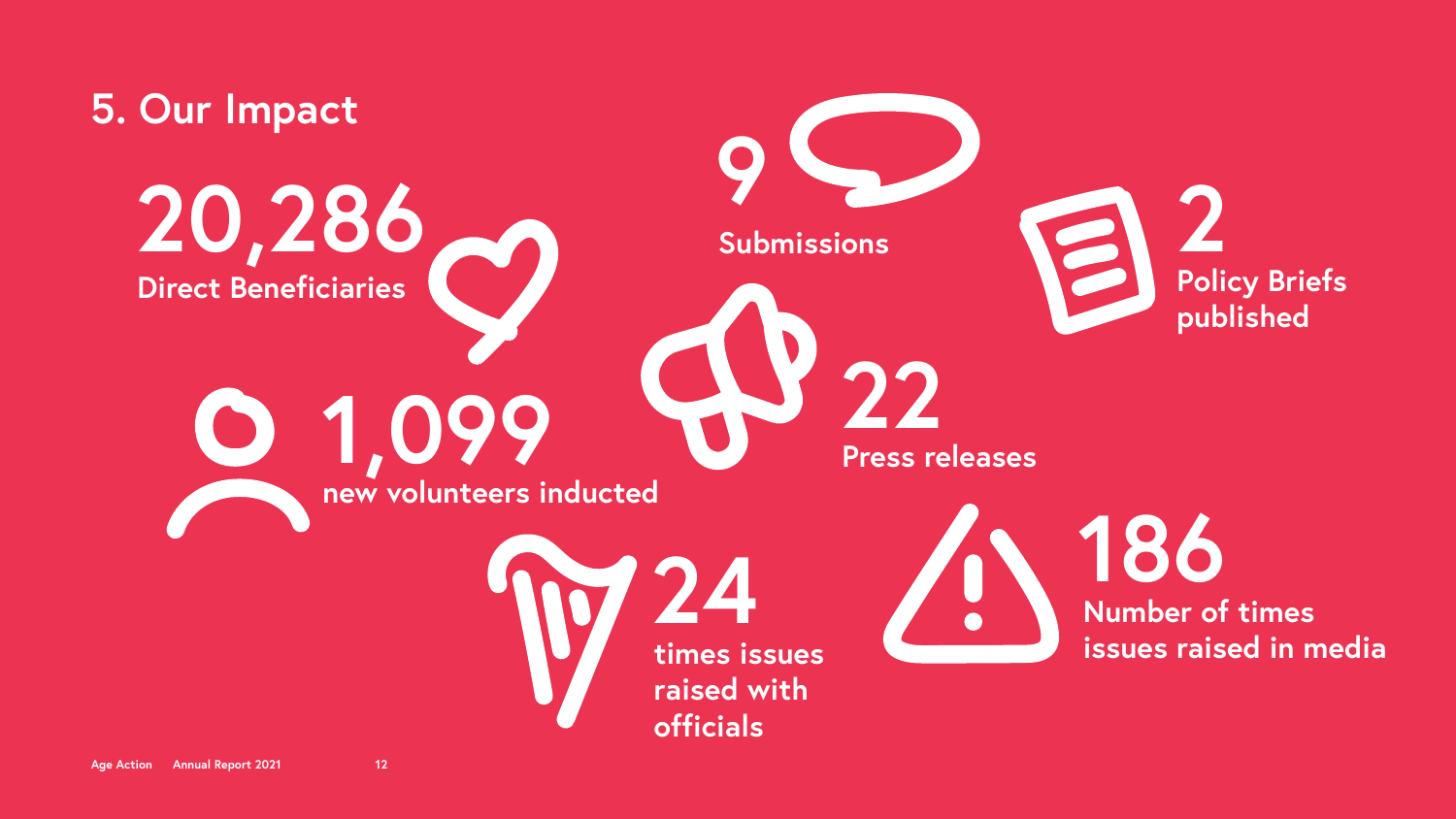

## **6. Age Action in Action**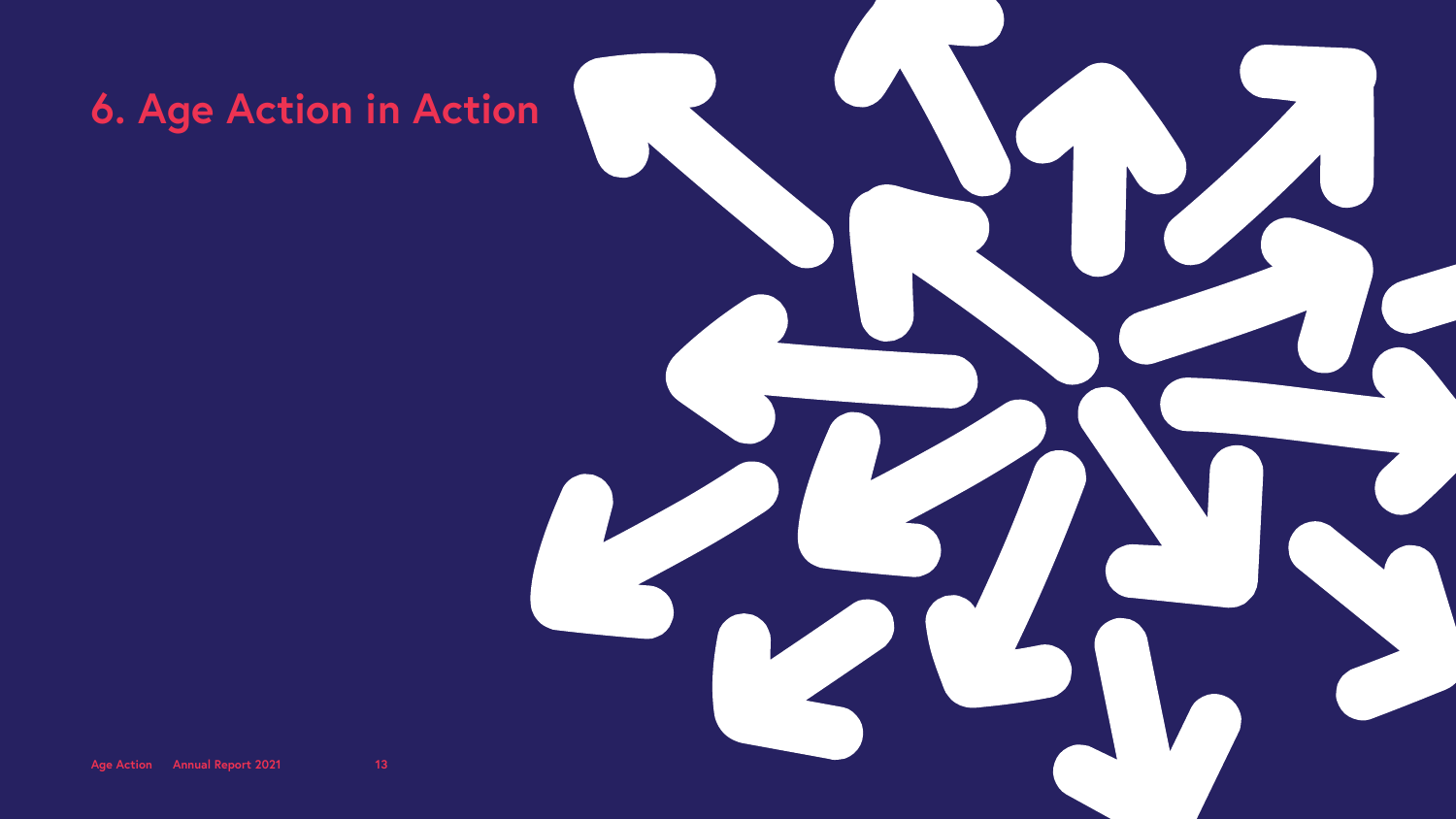

**Engage stakeholders including Government, the wider community and older people themselves to challenge ageism in laws, policies, systems and communities to guarantee equality and rights for all of us as we age.**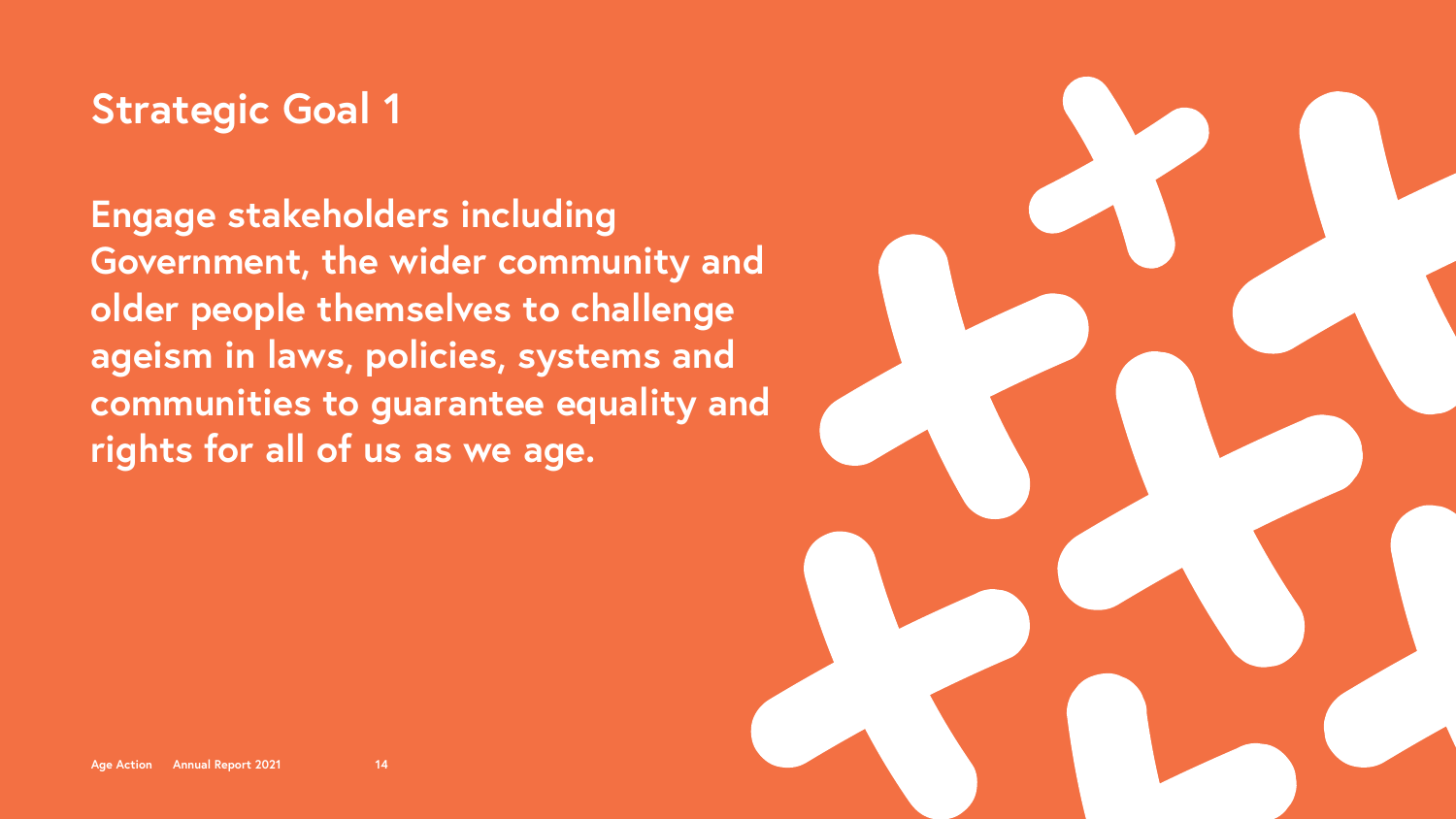## **Strategic Objective**

- **1.2 Build capacity of stakeholders to identify and challenge ageism**
- **1.4 Convene Positive Ageing Week**

**to stakeholders** 



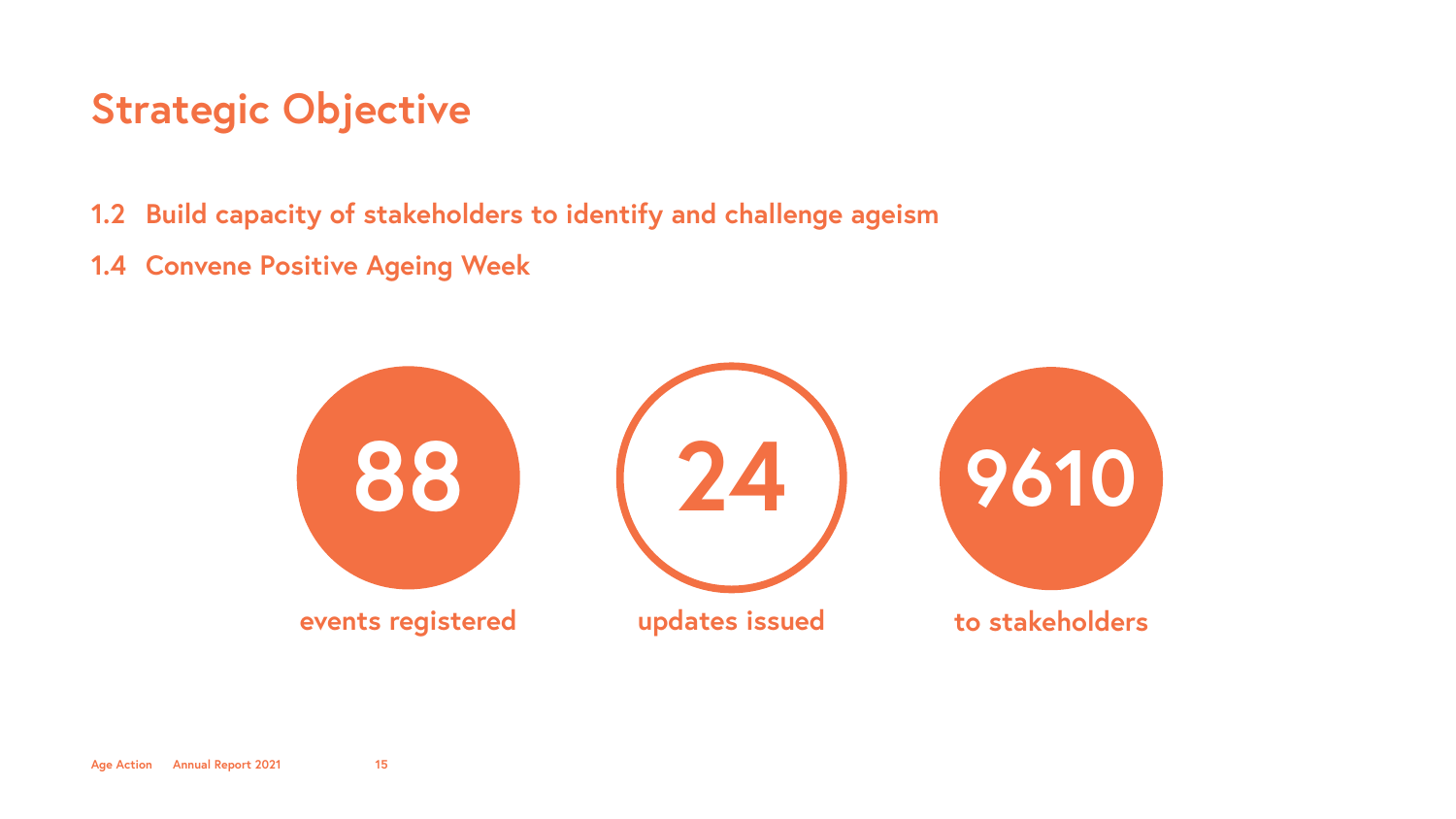### **Context**

**Ageism and its accompanying stereotypes, alongside their prevalence in public discourse, represents a significant challenge to equality and human rights for older people and highlights the importance of achieving cultural change.**

Older people can also internalise ageism resulting in a diminished sense of stake in society and community, self-worth, and hope. Diminished status and standing limits access to resources, power influence and respect.

The WHO points to a range of scientific studies that show how ageism "has profound negative consequences on older adults' health and well-being."

To end ageism, we need to change people's knowledge, attitudes and behaviour.

### **Activity Spotlight 1**

Positive Ageing Week (PAW) is an Age Action initiative to promote the agency of older people and to celebrate the contribution they make to our families, workplaces, communities and society as a whole. In 2021, building on the 19 years that individuals, community groups, local authorities and businesses have been organising events to mark PAW, we aimed to develop a coherent and consistent theme, addressing ageism, in our communications with all these stakeholders.

Reconnecting Our Communities by Reframing Ageing was the theme for PAW 2021 which sought to raise awareness of and challenge negative stereotypes about ageing and older people. The portrayal of older people as vulnerable, frail, in need of care and protection that characterised much of the narrative during COVID-19 failed to recognise the diversity of experience and situation of older people. PAW provided an opportunity for communities to reconnect while also reframing how we think, feel and act about older people and ageing.

To inform discussion about ageism Age Action published a policy brief Ageism and Age Equality – Implementing the WHO Global Report on Ageism, in September 2021, which provides context for the UN Global

## **Reframing Ageing** – Positive Ageing Week 2021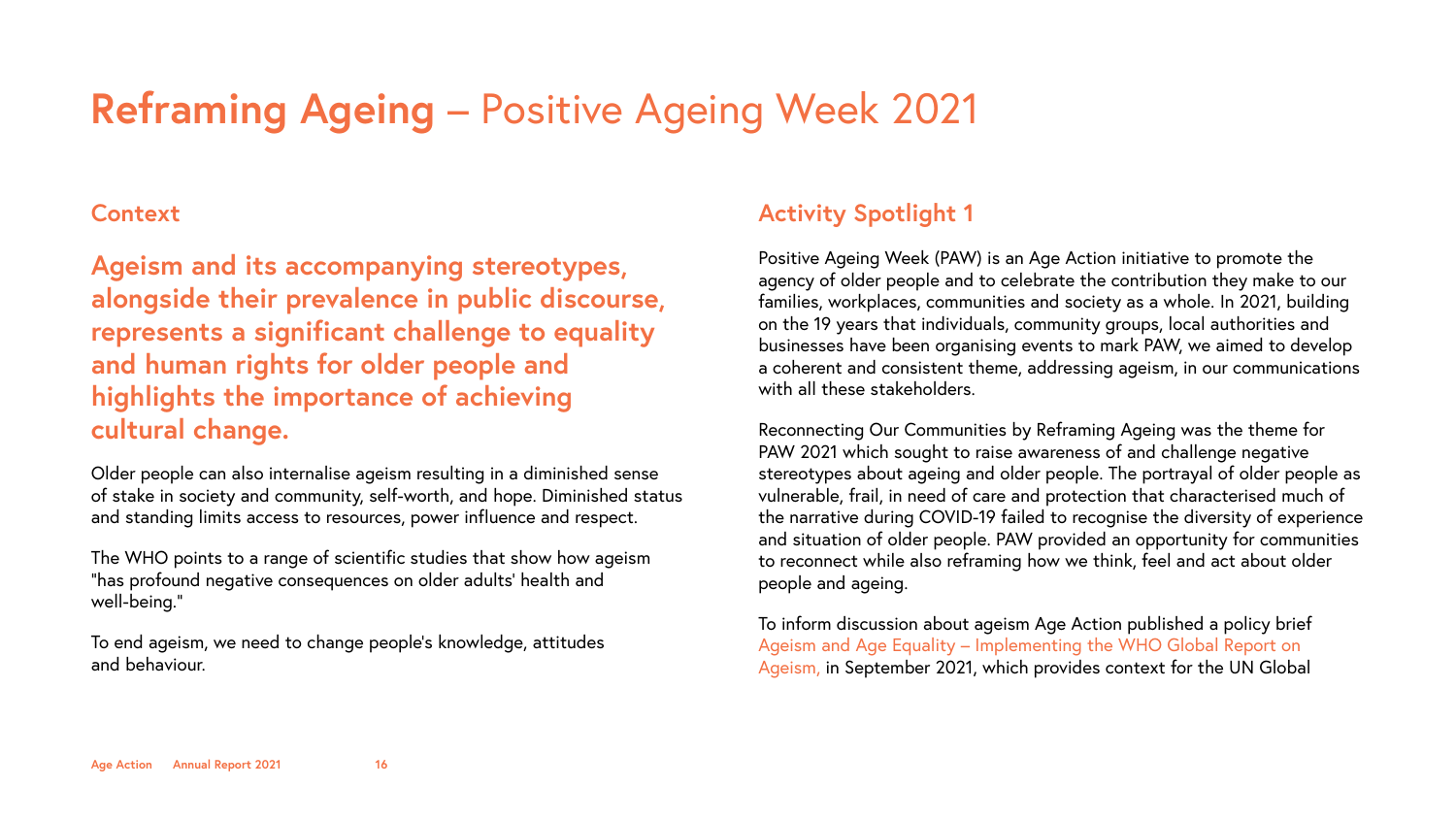Report on Ageism's findings for an Irish audience as well as making concrete recommendations for Government, private sector and society to address ageism.

Activity organisers were encouraged to register their events on positiveageingweek.com which acts as a hub for PAW. To support people organising events Age Action produced communications assets (published on positiveageingweek.com and disseminated to over 100 stakeholder organisations) and collated resources, including providing access to positive ageing images, to support people to understand and challenge ageism.

By the end of the week 88 events were registered which is a 5% increase on 2020. Over 9000 stakeholders received newsletter updates directly to their emails and media engagement generated an audience reach of xx million.



### **to access services or activities because they were only available online.**  $\frac{1}{2}$ **Older People's Experience of COVID-19**

### **cancelled or postponed.** 54% **Reframing Ageing** – Positive Ageing Week 2021

**Government action against ageism was called for which would be a timely response to the United Nations Global Campaign Against Ageism.**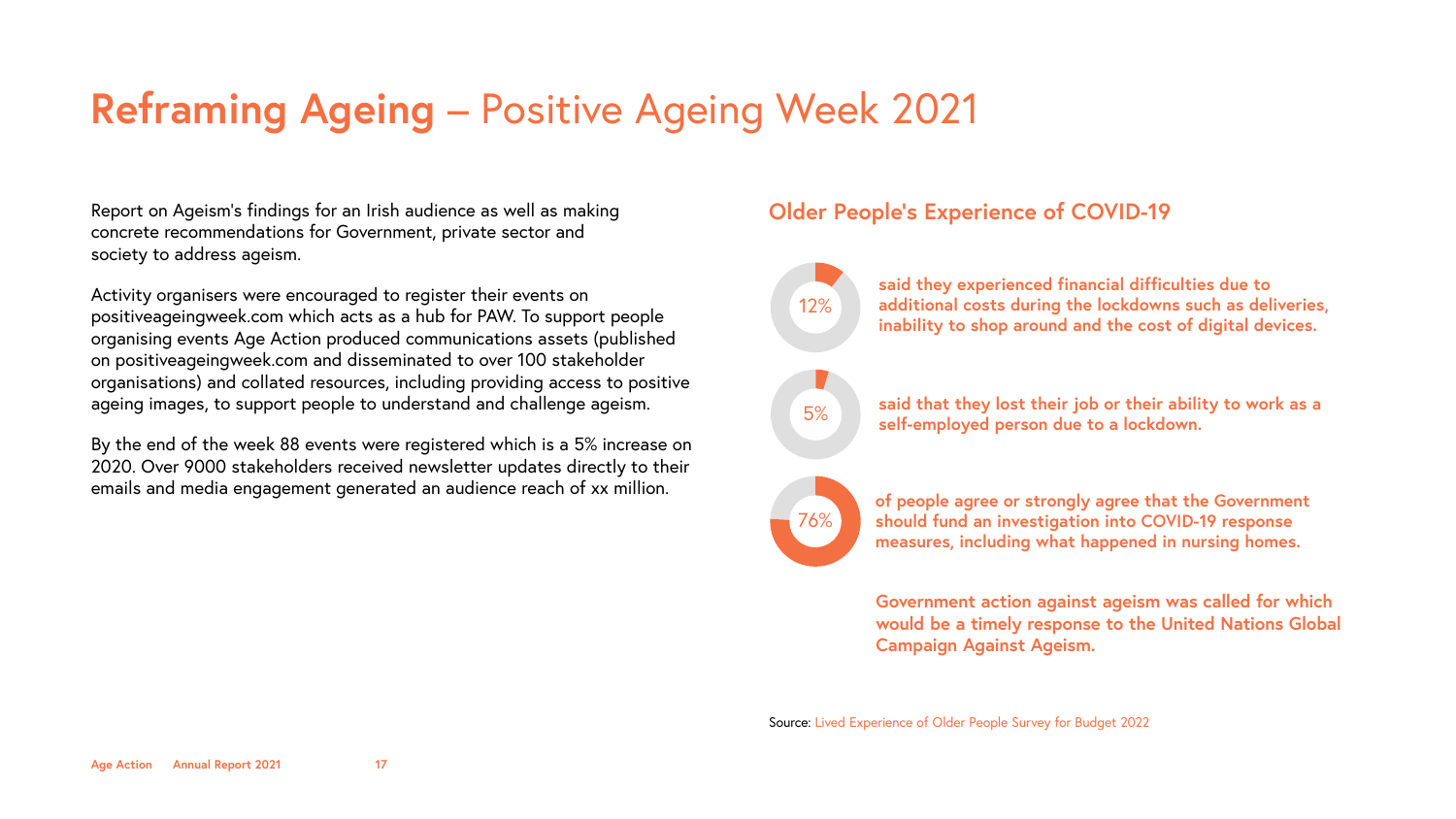



## **"I seemed to lose my rights… Go to your room, keep your head down and your mouth shut".**

**Respondent to** *The Lived Experience of Older People* **Survey for Budget 2022**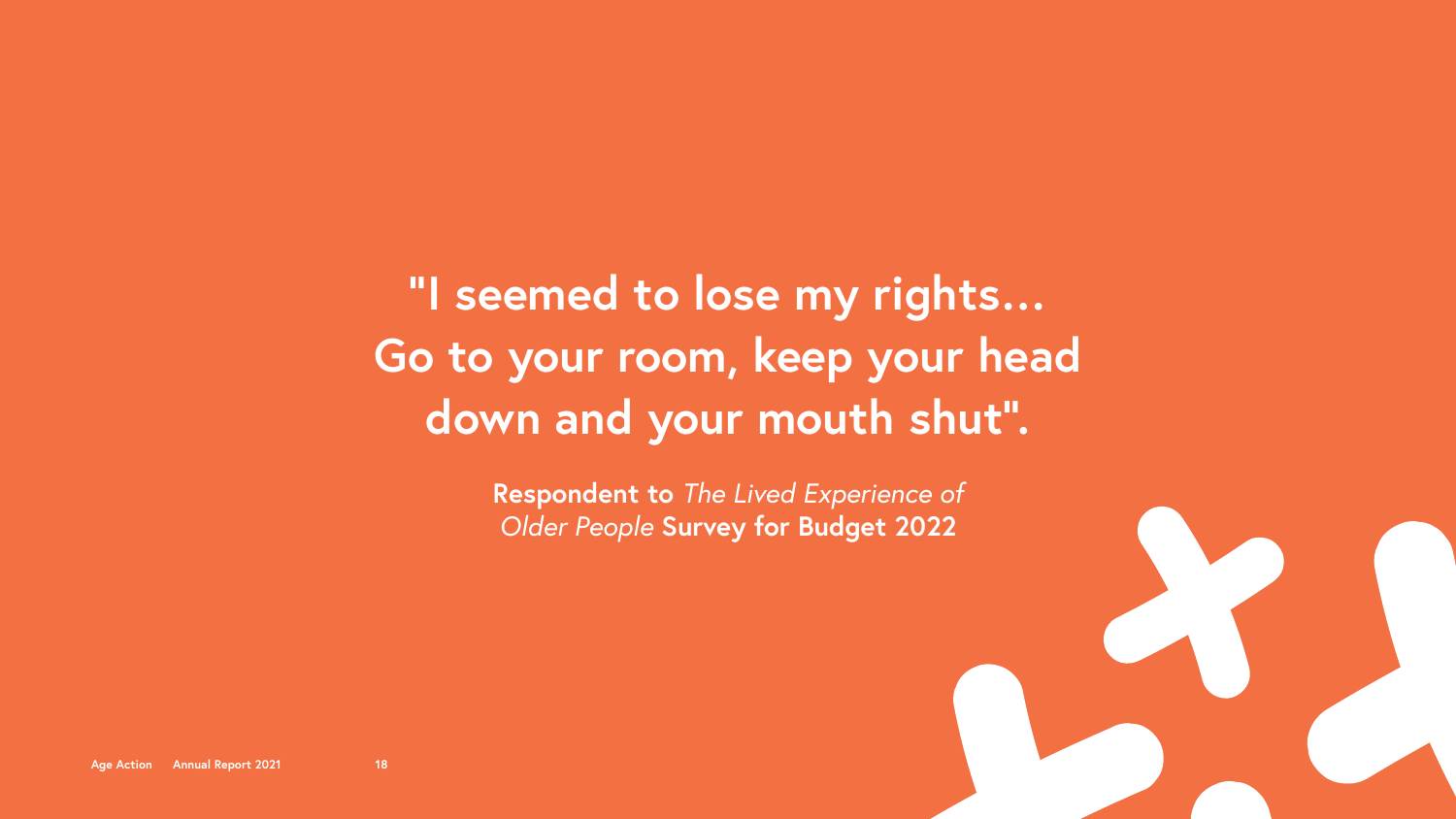

### **How We Work** – Advocacy

As an advocacy organisation, Age Action starts from the needs, perspectives, interests, participation, and involvement of older people. We are solution focused on presenting, building the demand for, and securing a response to our vision of change. We seek change in policy thinking, policy making and policy implementation. In particular, we advocate for greater participation of older people in the policy decisions that impact on their lives.

We are committed to:

- engaging with older people and mobilising their ongoing involvement in our work
- innovating in providing services to address the needs of older that prefigure and demonstrate the change we seek
- research, knowledge development, and building the case for change
- building relationships with and lobbying policy makers
- communication and awareness raising
- engaging with different sectors and organisations in building support and shared endeavour for advancing equality and human rights for older people.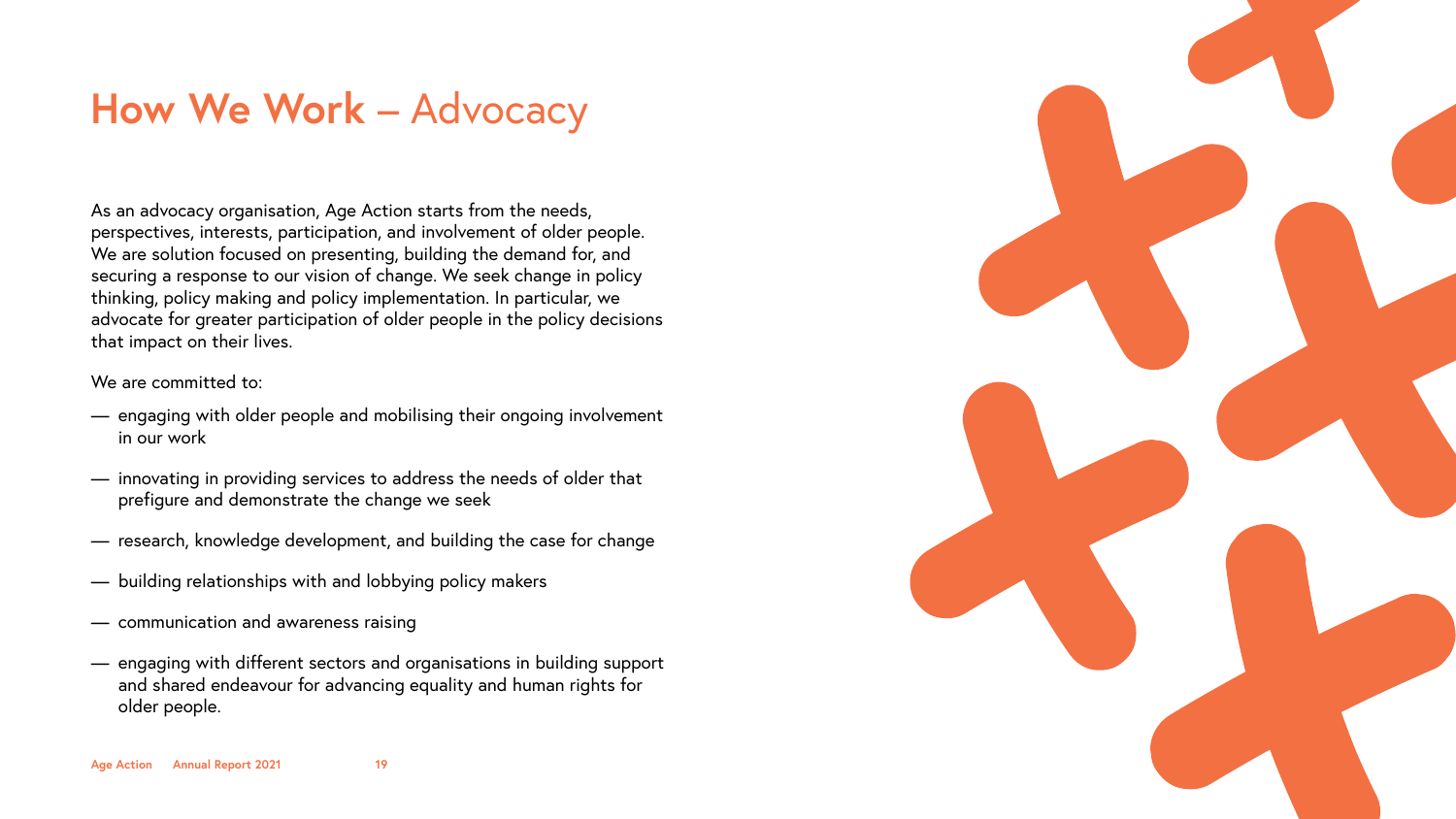



**Inform and influence policies and practice to give income security and economic opportunities that upholds older people's dignity and independence.**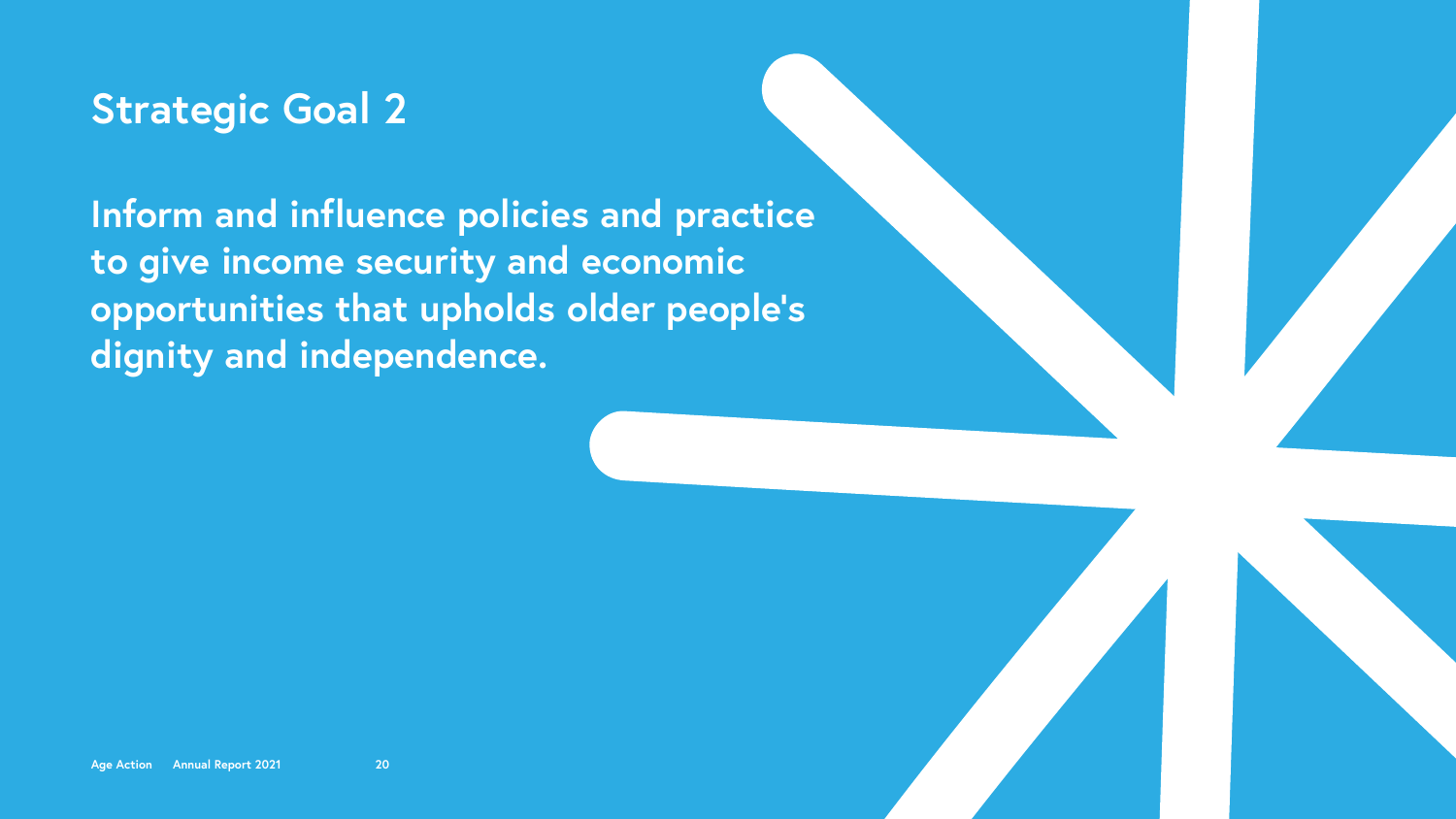### **Strategic Objective**

**2.2 Advocate for reform of the pension system to provide income security and adequacy for people who depend on it**



More than a sixth (17.3%) of older adults (aged 65+) are at risk of poverty or social exclusion.

Women (19.7%) are more at risk of pocerty than men (13.9%).

42.8% of older persons (aged 65+) living alone are at risk of poverty.



Fewer than half (46.3%) of Contributory State Pension recipients receive the maximum amount.



/13.9%

Source: https://ec.europa.eu/eurostat/databrowser/view/ILC\_LI03\_\_custom\_2468799/default/table?lang=en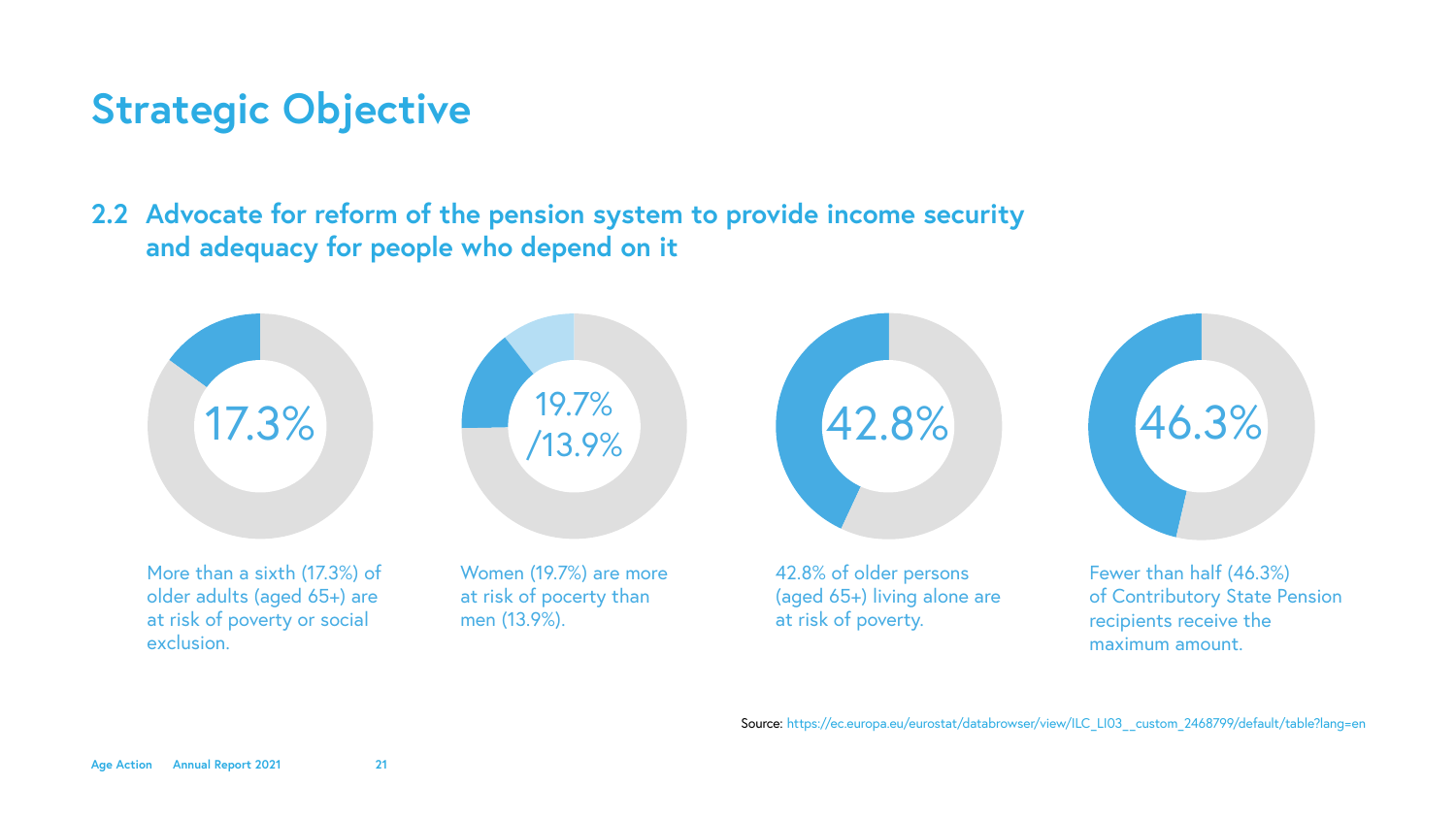### **Context**

**Age Action advocates for fair and flexible pensions that give older people choice and control over their lives. In practice this would include the abolition of mandatory retirement clauses and the indexing and benchmarking of the State Pension.**

### **Activity Spotlight 2**

Age Action was one of the partner organisations in the successful STOP67 Campaign, which was established to stop the proposed increase in the State pension age from January 2021. As a result of the campaign the pension age was maintained at 66 and the Government established the Pensions Commission to examine specific issues related to the State Pension. In March 2021 Age Action made a submission to the Pensions Commission setting out a vision for fair and flexible pensions system that would provide income adequacy and security and ultimately address a number of inequalities experienced by older people. Age Action challenged the suggestion that the pension age has to increase in order to make the

system more sustainable. Subsequently, the Pensions Commission invited Age Action to one of two Stakeholder Forums held by the Commission. Age Action argued that the qualifying age for the State Pension has to be considered in the context of income adequacy in retirement, age discrimination in the workforce and the nature of work. Advocating for the abolition of mandatory retirement clauses Age Action argued that the goal of removing mandatory retirement clauses should not be represented as based on a desire for a higher pension age but to address discrimination in the labour market. During the public consultation phase of the Pensions Commission Age Action co-convened a webinar, with STOP67 coalition partners, to outline the issues and the consultation process. Age Action encouraged stakeholders to make their views known by using the published materials to inform their submission or participate in their own way.

While the report of the Pensions Commission was awaited, Age Action continued to engage public representatives on the key issues. In April, the STOP67 coalition convened a webinar to set out its strategy and policy objectives. Panellists included INOU and SpunOut and representatives of the main political parties, including Fianna Fáil, the Green Party, Sinn Féin, the Labour Party and the People Before Profit. Participants responded to the themes of addressing inequalities in older age, ageism experienced in the workplace and income adequacy and security. Attendees were encouraged to sign up for updates and analysis from the STOP67 campaign that could support them in their own advocacy work at local level.

## **Advocating for Fair and Flexible Pensions for All**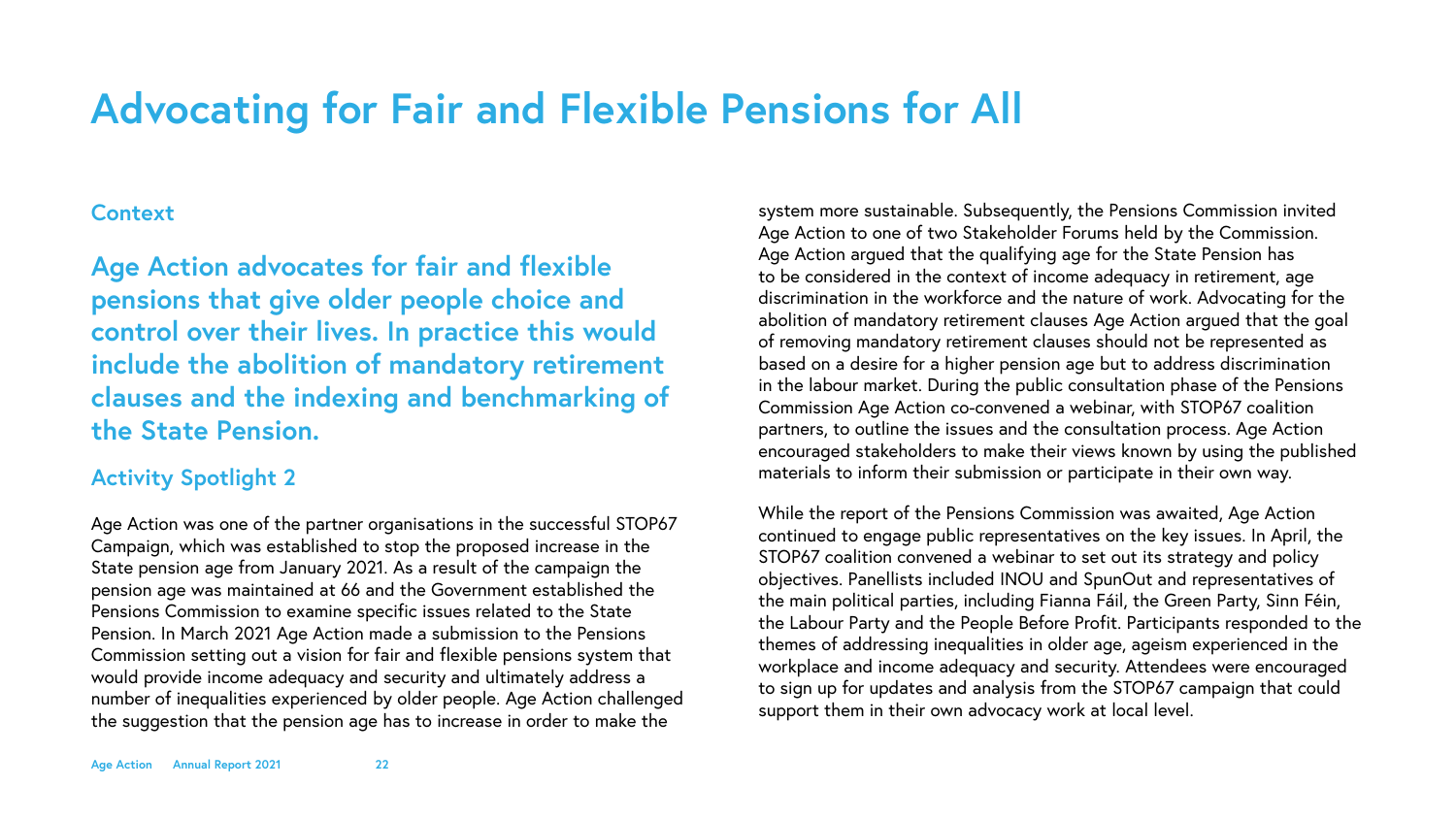In October, the report of the Pensions Commission made a number of recommendations that reflected Age Action's advocacy. The Pensions Commission recommended an increase in the pension age to 67 from 2028 and 68 from 2039; the delayed timeline for raising the pension age proposed by the Commission reflects the significant public support Age Action and the others involved in STOP67 experienced prior to the 2020 General Election. Age Action welcomes the recommendation to allow access to the full State Pension from age 65 to those who have already worked for 45 years or longer. We remain sceptical of the necessity of the proposal to increase the pension age as it is overshadowed by larger funding issues.

Age Action's advocacy reflected the recommendation to immediately implement benchmarking and indexation for future State Pension increases which would go some way to addressing income adequacy and security for those who depend on it. Age Action also welcomed the recognition in the recommendation that mandatory retirement ages in employment contracts should not end someone's employment earlier than the State Pension age.

In November Age Action appeared before the Joint Oireachtas Committee on Social Protection, Community and Rural Development and the Islands, along with the ESRI, to discuss the recommendations of the Pensions Commission report. Age Action continued to question the rationale for the increase in the pensions age arguing that there were alternative ways to sustain the pension as well as the need for the abolition of mandatory retirement clauses. In February 2022 the report of the Joint Oireachtas Committee broadly reflected Age Action's advocacy including to abolish mandatory retirement clauses, to maintain the pension age at 66 and to ensure gender equality in the State Pension system. If the Government accepts the recommendations of the Joint Committee, it would be a significant step towards a fairer pension system.

## **Advocating for Fair and Flexible Pensions for All**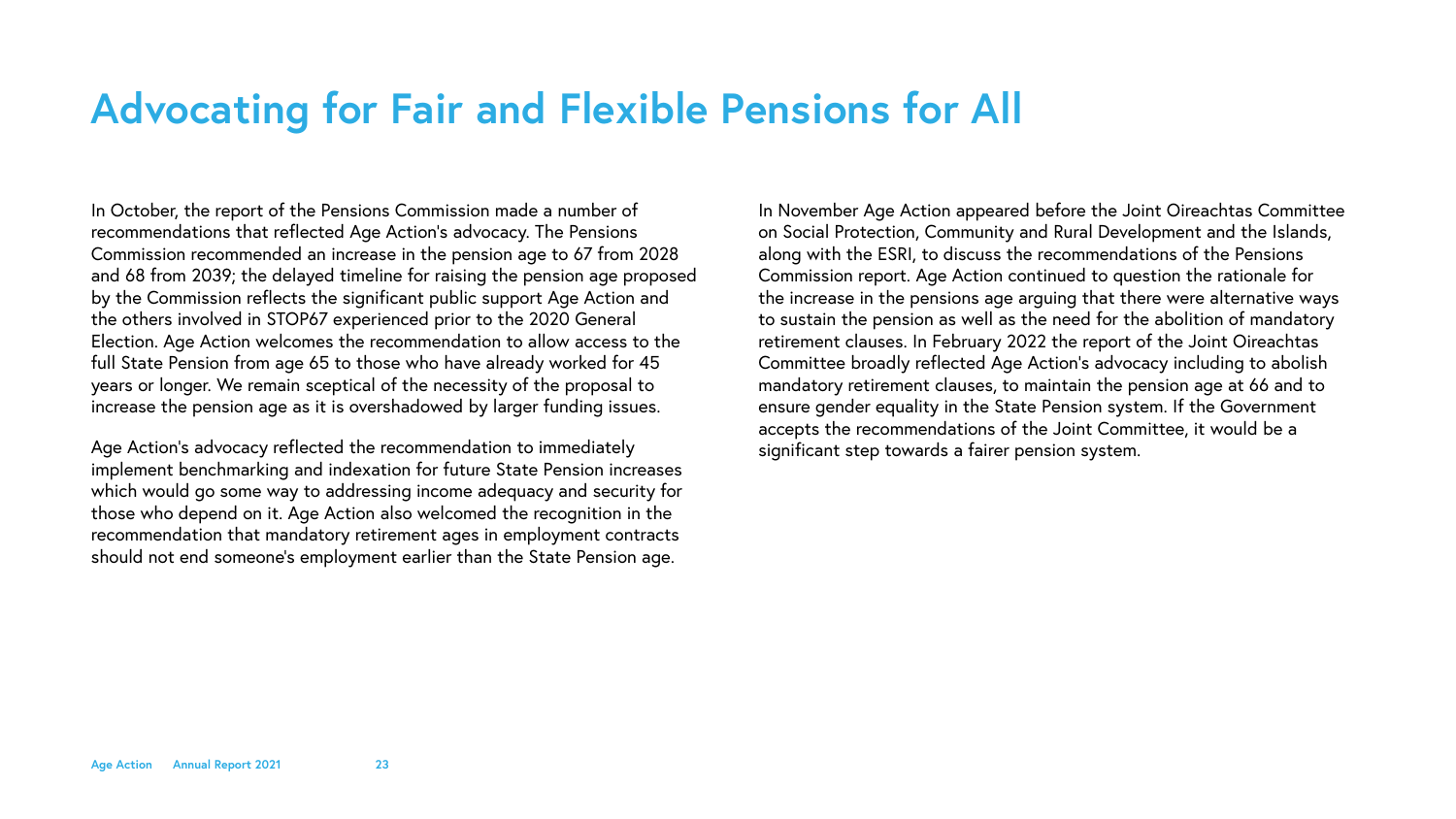

## **Strategic Objective**

**2.3 Create and provide opportunities for learning, with a focus on diversity and inclusion, that meet the needs and aspirations of all older people**



**KIT and COVID Tracker booklets distributed**

# **14,983**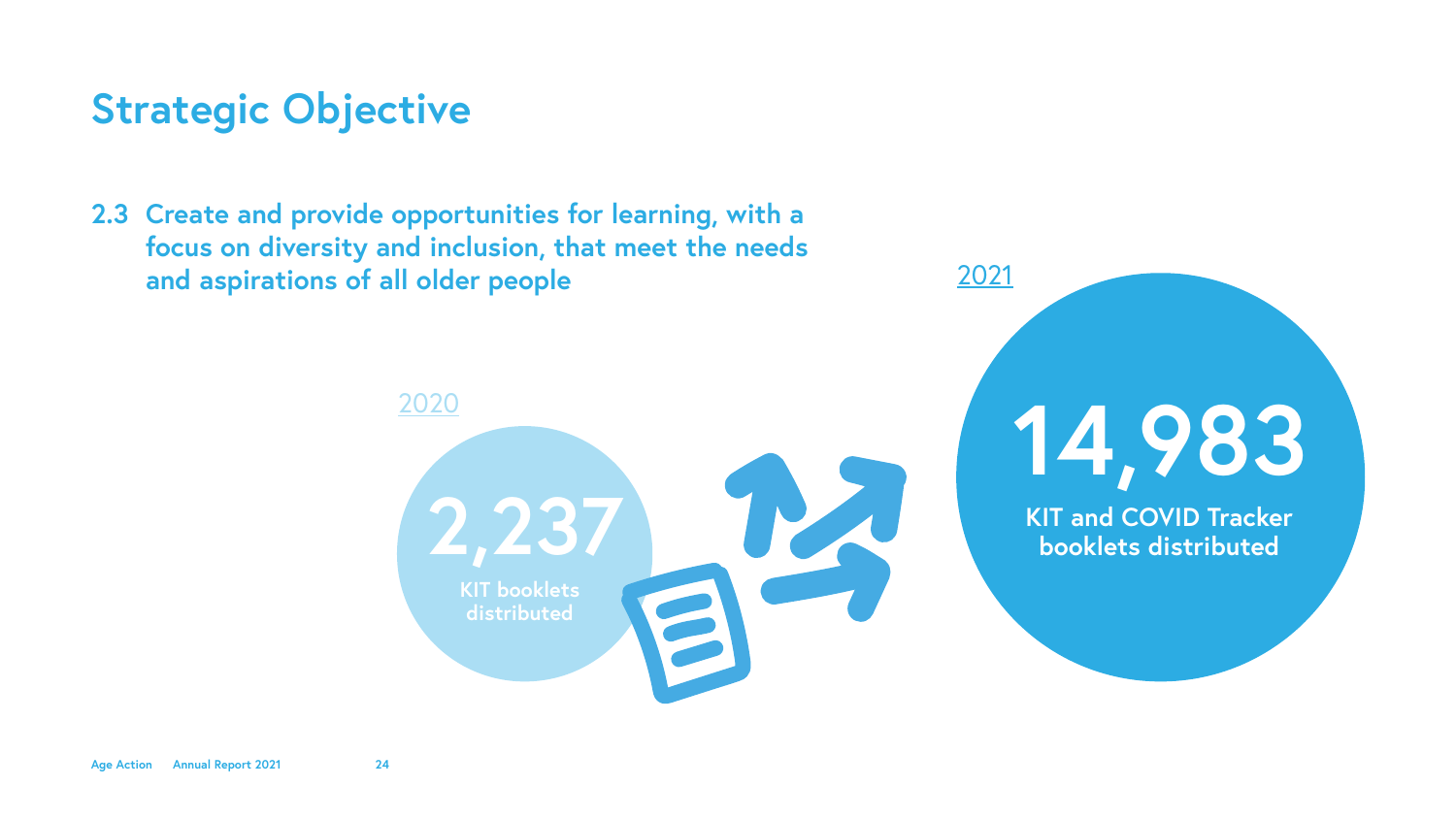### **Context**

### **Age Action's analysis is that there are four main reasons for older people not using the internet:**

- 1. Barriers in terms of accessibility for people with disabilities or learning difficulties
- 2. Barriers in terms of education and training to develop and maintain the necessary skills and confidence
- 3. Barriers in terms of income and the affordability of digital devices and internet connections
- 4. Some older people choose not to use the internet, which is a legitimate decision.

This analysis is supported by the 2021 Adult Literacy for Life Strategy which names the personal psychological experiences of of fear, shame and low confidence as barriers to digital literacy. Age Action developed our Getting Started KIT (GS KIT) programme as a remote learning initiative that supported people to learn in the way that suited them. This included remote tutoring, instructional videos, hardcopy "How to" guides posted to homes on request, and supporting digital champions.

### **Activity Spotlight 3**

In December 2020 Age Action collaborated with HSE to draft, test and produce a How to guide to support people to download and use the COVID Tracker application. Learning from our experience of our general hardcopy KIT booklet we set up and managed a phone service where older people could request a COVID Tracker booklet to be posted to their house free of charge. We collaborated with Age Friendly coordinators to distribute the booklets to 'hard-to-reach' older people, making the content available in libraries, shops and community centres. By the end of 2021 we had distributed a total of 13,433 hardcopy How to guides.

As a result of our work on the COVID Tracker app guide we were invited to join the COVID Tracker oversight group convened by the HSE and chaired by the Department of Health. Age Action's role on the group was to provide guidance, advice and cross sectoral knowledge in the ongoing operation and development of the app.

## **Digital Inclusion in Action**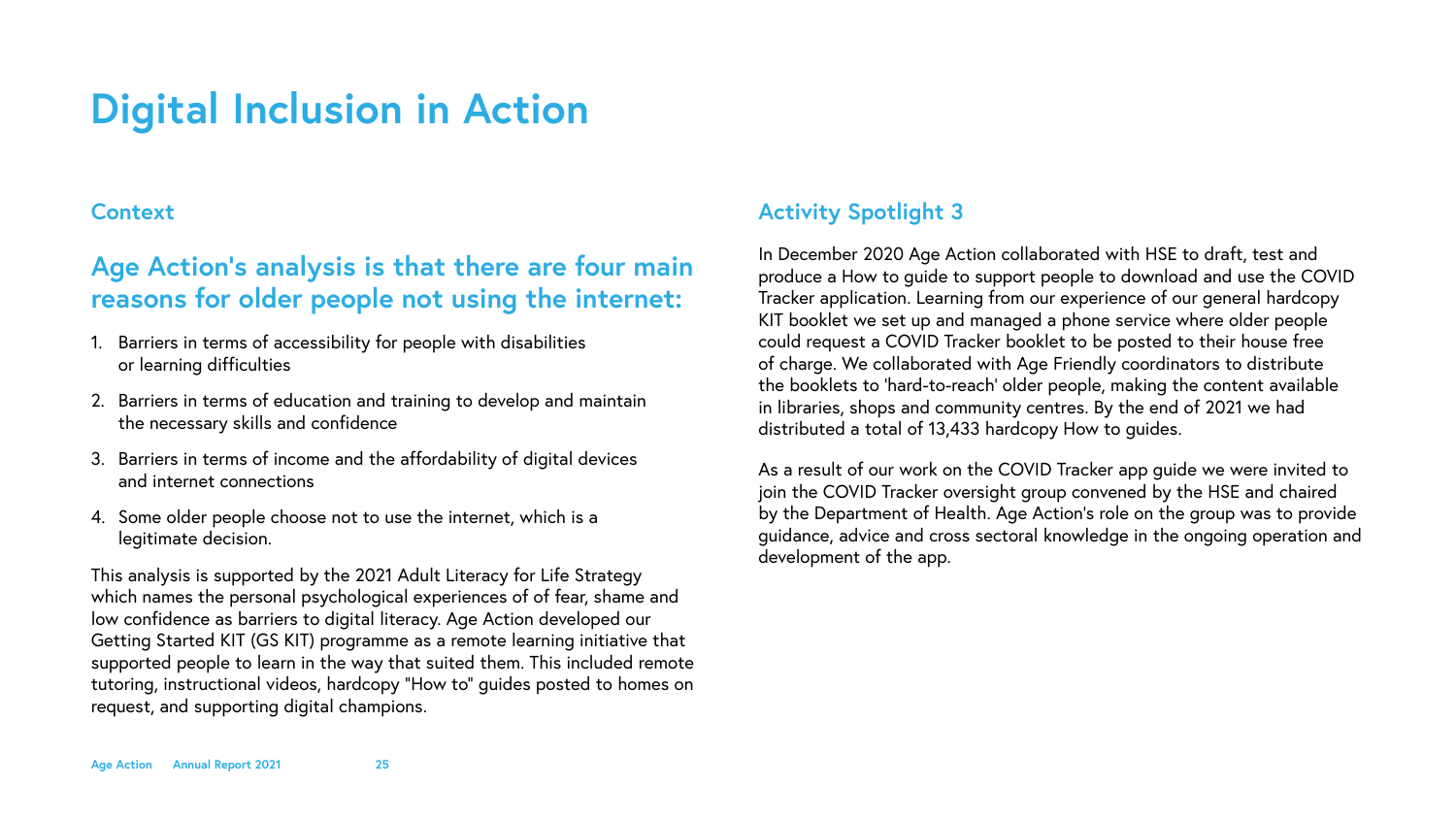

### **How We Work** – Getting Started

As part of our fight against digital exclusion, Age Action's Getting Started Computer Training programme delivers free training on computers, tablets and smartphones to people over the age of 55.

Since 2006 Age Action has trained more than 35,000 older people in 14 counties with the assistance of thousands of volunteer tutors.

The training usually takes place in small class groups and runs in libraries, community centres, schools, colleges, family resource centres, corporate offices, and housing complexes for older people. In response to COVID-19 Age Action developed the Keep In Touch (KIT). This remote national learning initiative helps older people improve their digital literacy skills, so they are more connected, informed and supported specifically during periods of social distancing.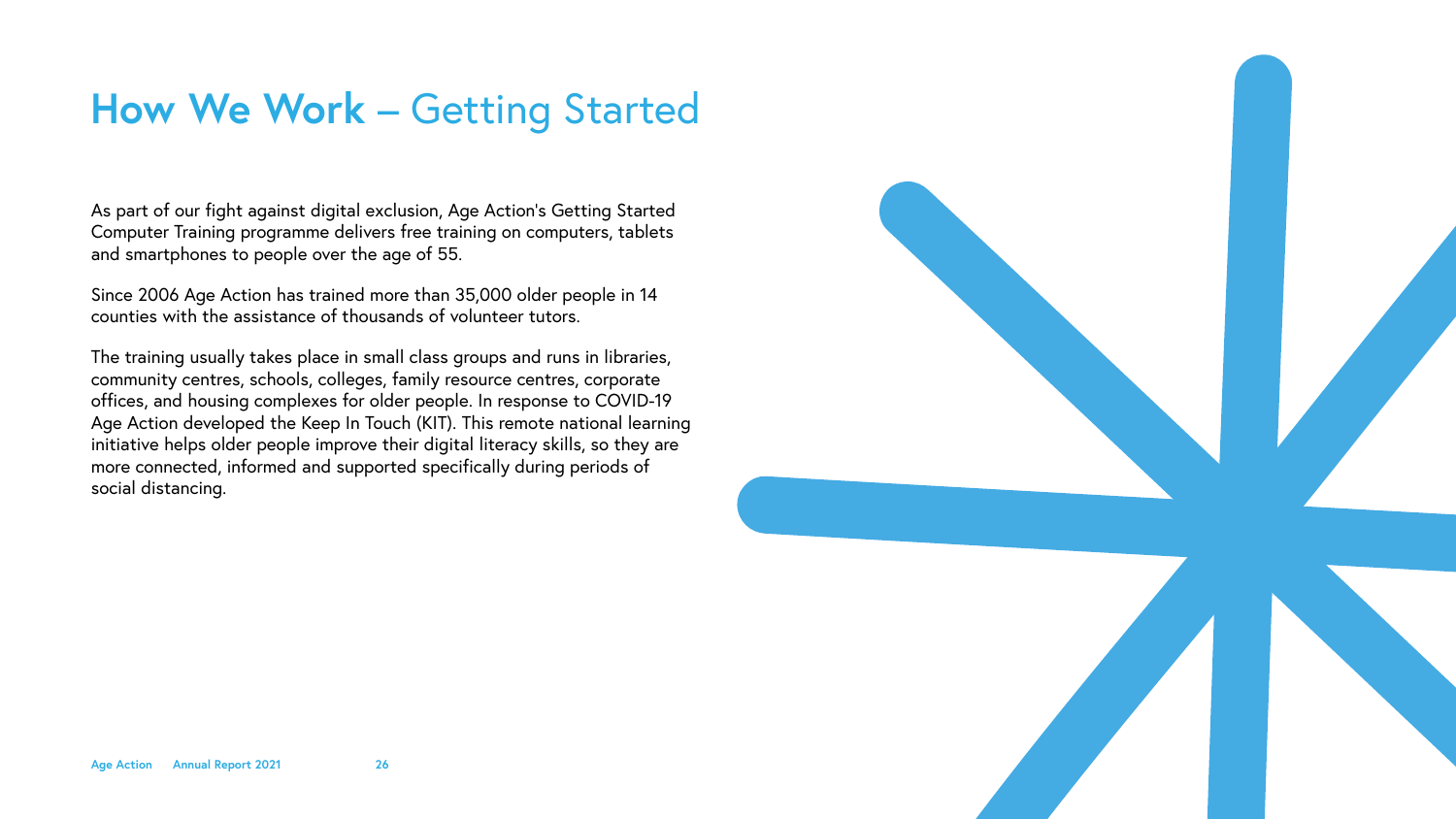

**Inform and influence policies and practice that give older people choice and control over their lives in later life.**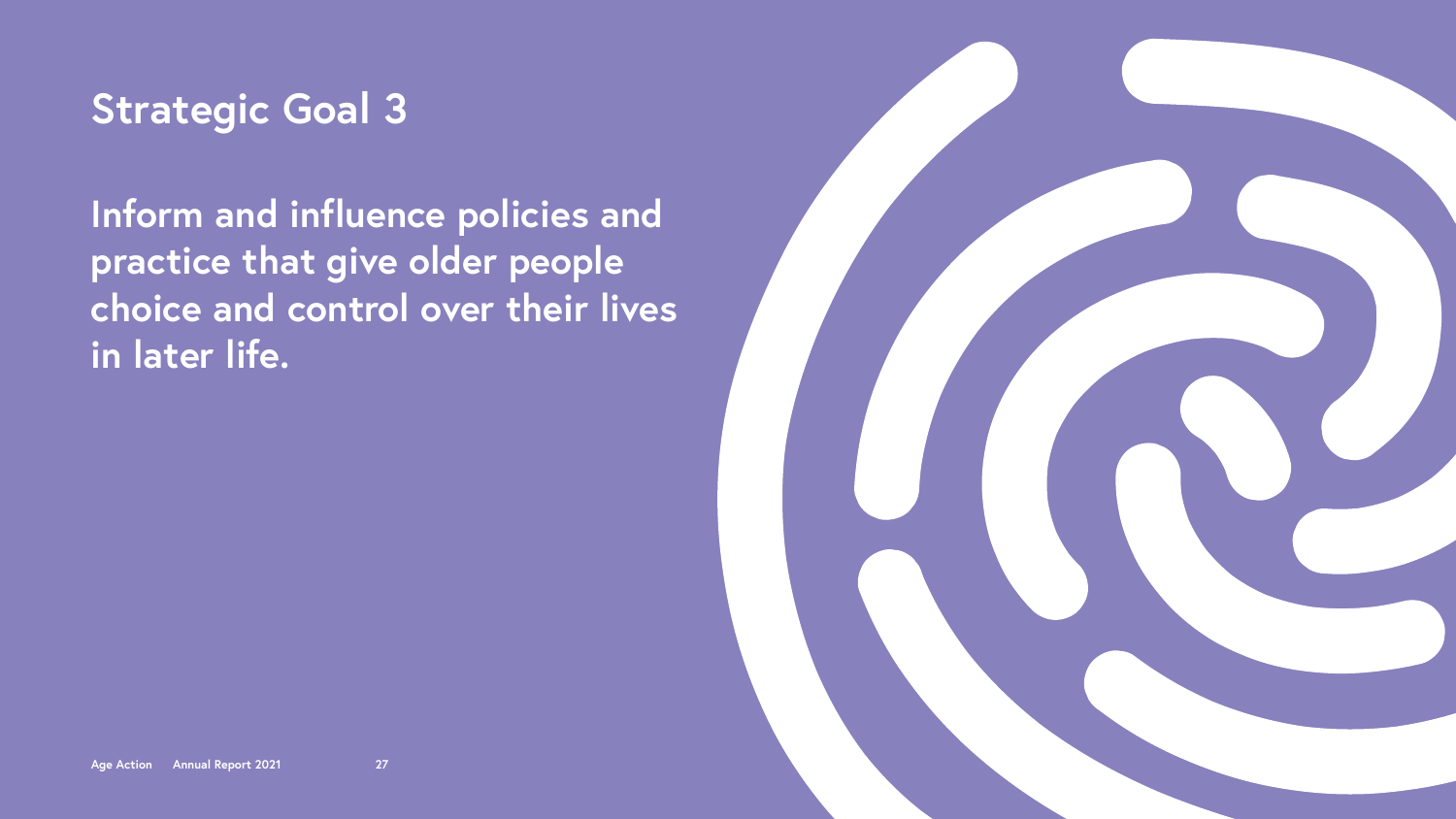## **Strategic Objective**

**3.1 Empower older people to be active digital citizens through advocacy and programme delivery**



# **560 updates issued**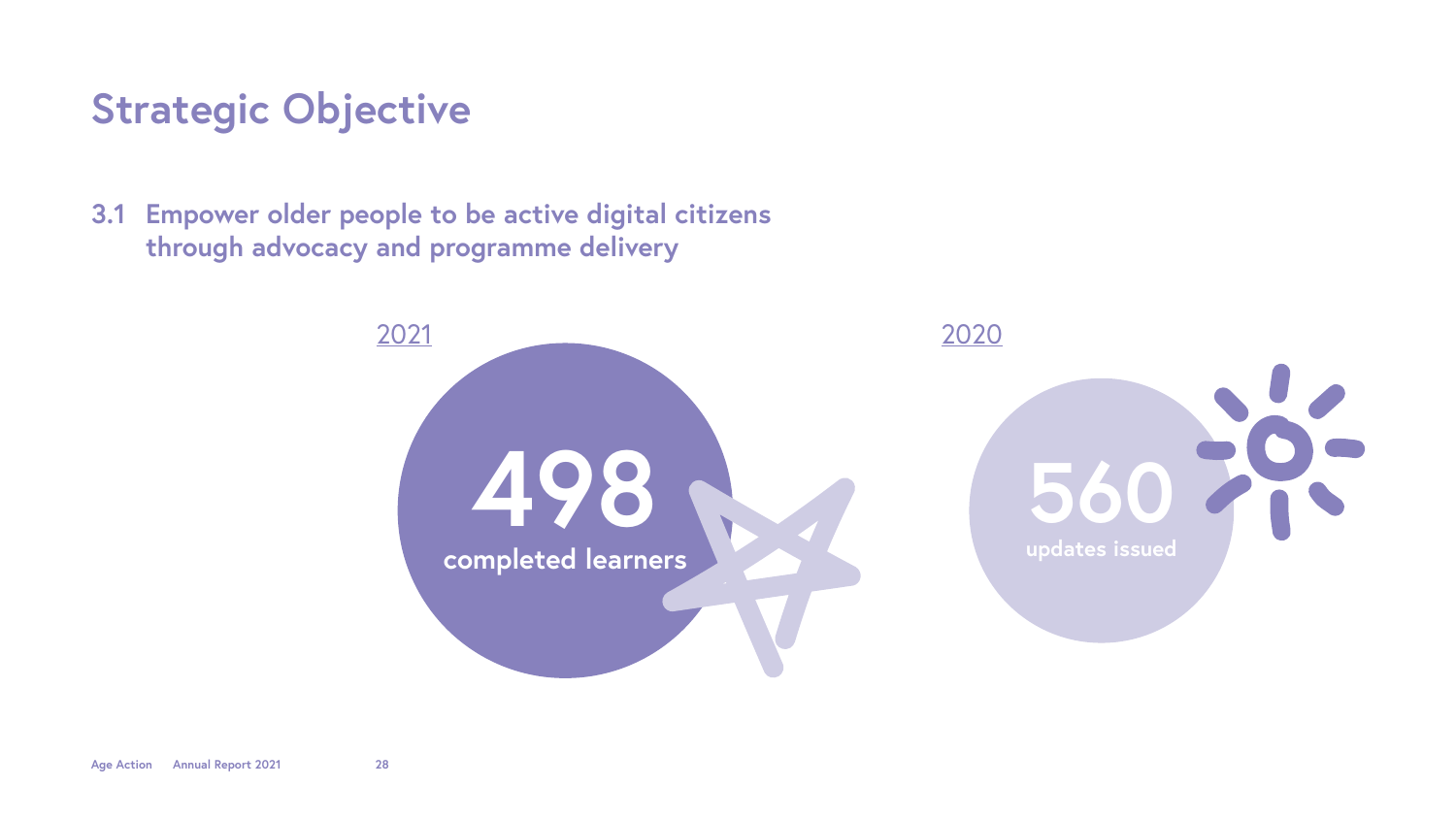### **Context**

**In response to the need for remote services Age Action had developed GS KIT in 2020. This remote learning initiative supported people to get online or use their smart device with confidence through remote tutoring, and self-learning tools such as How to guides and instructional videos.** 

The desire for remote learning, seen at the height of the pandemic, waned somewhat in 2021, with beneficiaries expressing the desire to to get back to social contact. Consequently, the demand for face-to-face classes continued to increase. In line with government restrictions Age Action could not reopen face-to-face classes until November. The demand continued and our waiting list grew to 3042 people.

### **Activity Spotlight 4**

The target group of GS KIT learners changed. Age Action noticed that people were completing the KIT course as a skills refresher before being placed on a face-to-face class. One consistent piece of feedback during 2021 was that five hours of tutoring was not enough. As a result, our tutors started to offer up to seven hours of tutoring remotely. While the annual number of learners decreased slightly from the previous year the feedback of those completing the course remained overwhelmingly positive.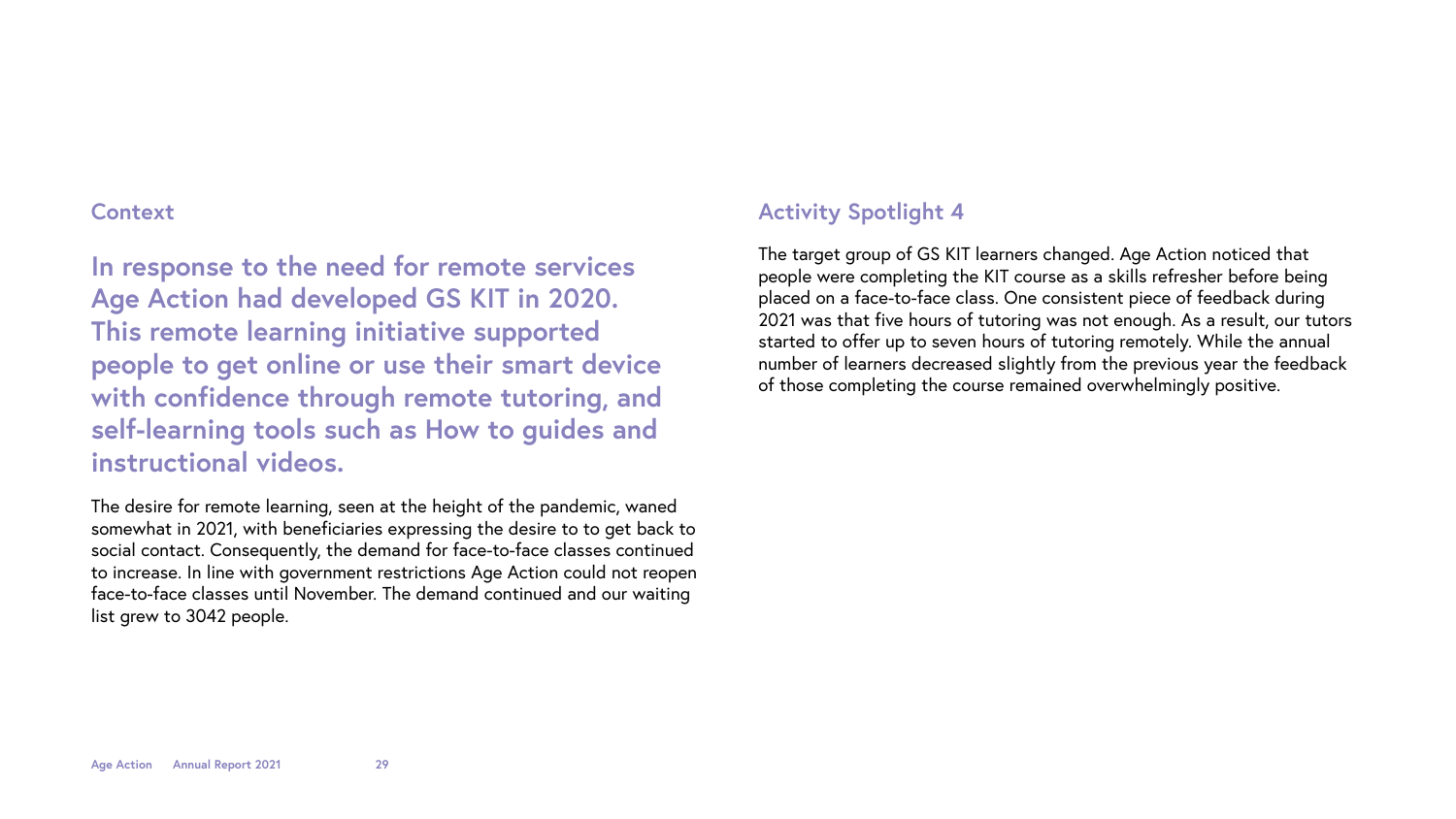**"Course was broad and useful. The fact that I was able to do Zoom calls with my coach via my wife's laptop was a huge help and made for better results. My trainer was very patient and explained everything very clearly. I would appreciate a follow up course in the autumn/winter."**

**Denis, a** *Getting Started* **course participant**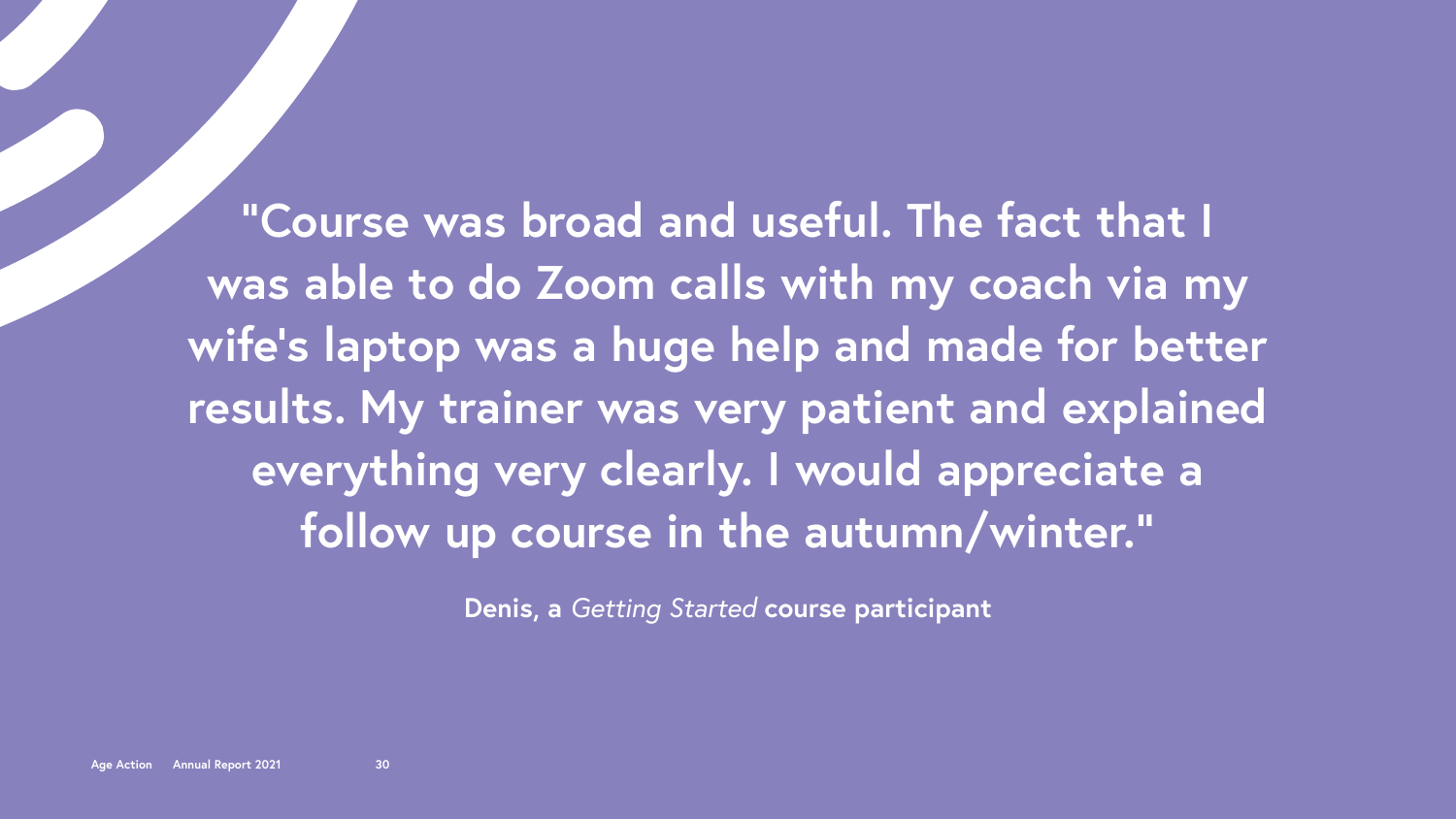### **3.2 Inform the development and implementation of public policy to advance digital literacy of older people**  $\blacksquare$

## **Strategic Objective**

**Internet Usage** 11% of adults in Ireland were not using the internet in 2020. **60-74 Age Cohort** 25% of people aged 60-74 are not using the internet



### **Internet Usage by Older People**



**75+ Age Cohort** 56% of people aged 75+ are not using the internet.



people over the age of 65 are not using the internet.

## **275,000**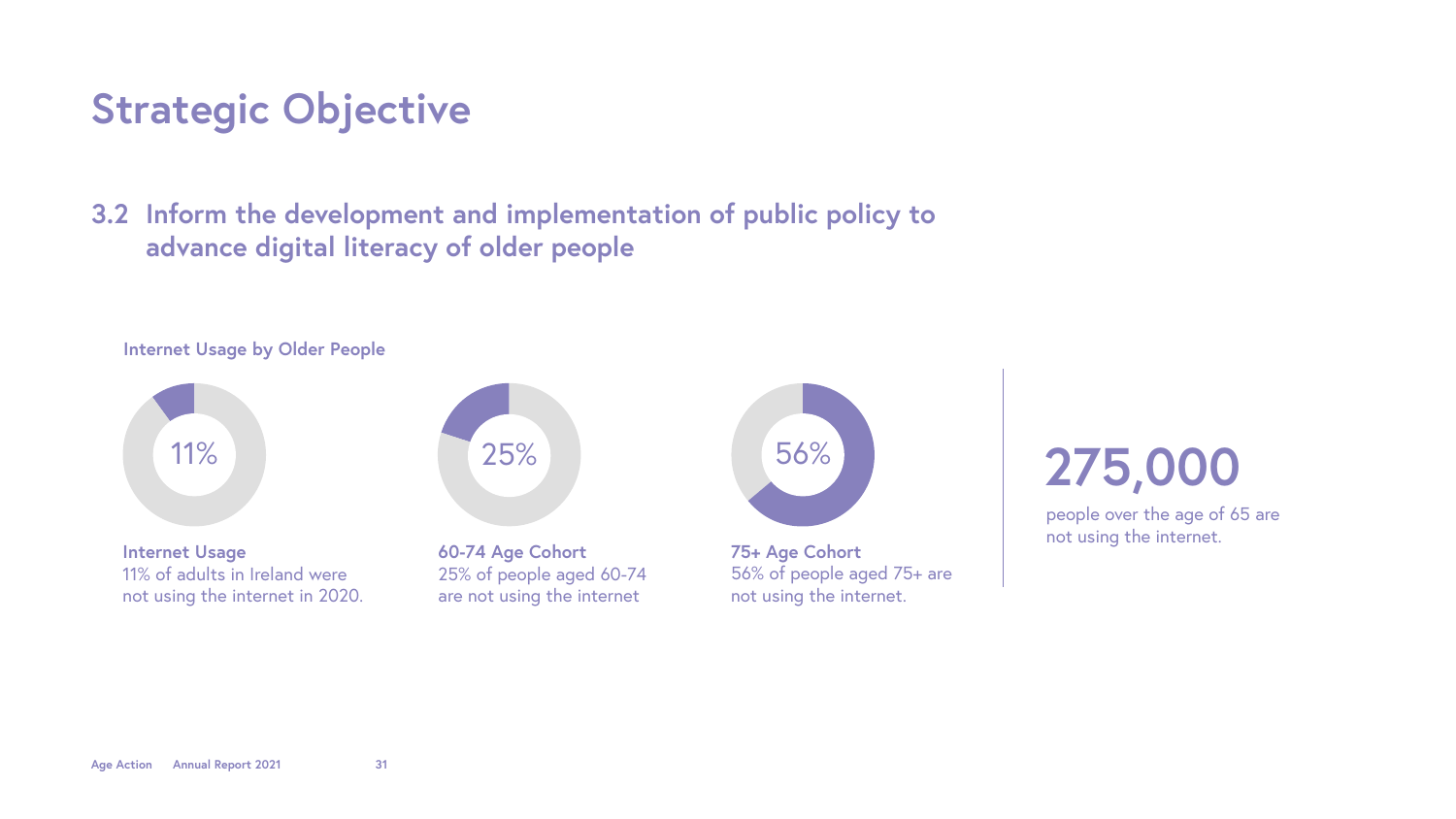### **Context**

**Age Action advocates for digital inclusion measures that include adequate supports for people to gain and develop digital skills, to afford access to digital devices and to have equitable access to services through offline channels.** 

While factors such as income and levels of education play a part, age is still the biggest indicator of who is digitally excluded. At least 466,000 people over the age of 65 experience digital exclusion in Ireland, meaning that they are not using the internet, or they lack the digital devices or necessary skills to navigate the internet safely, and therefore are limited in their ability to access public services online. Digital exclusion restricts people's access to their rights and affects their quality of life.

### **Activity Spotlight 5**

To mark International Day of Older Persons Age Action published and disseminated *Digital Inclusion and an Ageing Population* policy brief with the key message that 'digital first should not mean digital only'.

The brief presents data showing that two-thirds of older people are either not using the internet at all or else have below basic skills which requires a Government response to support more digital training as well as continued access to services through traditional channels.

A webinar *Digital Equity for All Ages. How Digital Inclusion Supports Equality and Rights of Older People* was hosted which included panelists from TASC, Solas and a human rights and equality expert from Values Lab who outlined the role of the Public Sector Equality and Human Rights Duty in supporting people who experience digital exclusion to access public services. The launch of the policy brief gained extensive media coverage including on three main news bulletins on RTÉ Television and News at One on RTÉ Radio 1.

The policy brief informs Age Action's stakeholder engagement including with Government officials, statutory bodies such as the Revenue Commissioners and National Driver Licence Service and organisations including the Irish Banking Culture Board and the Commission on the Regulation of Utilities.

## **Digital First Should Not Mean Digital Only**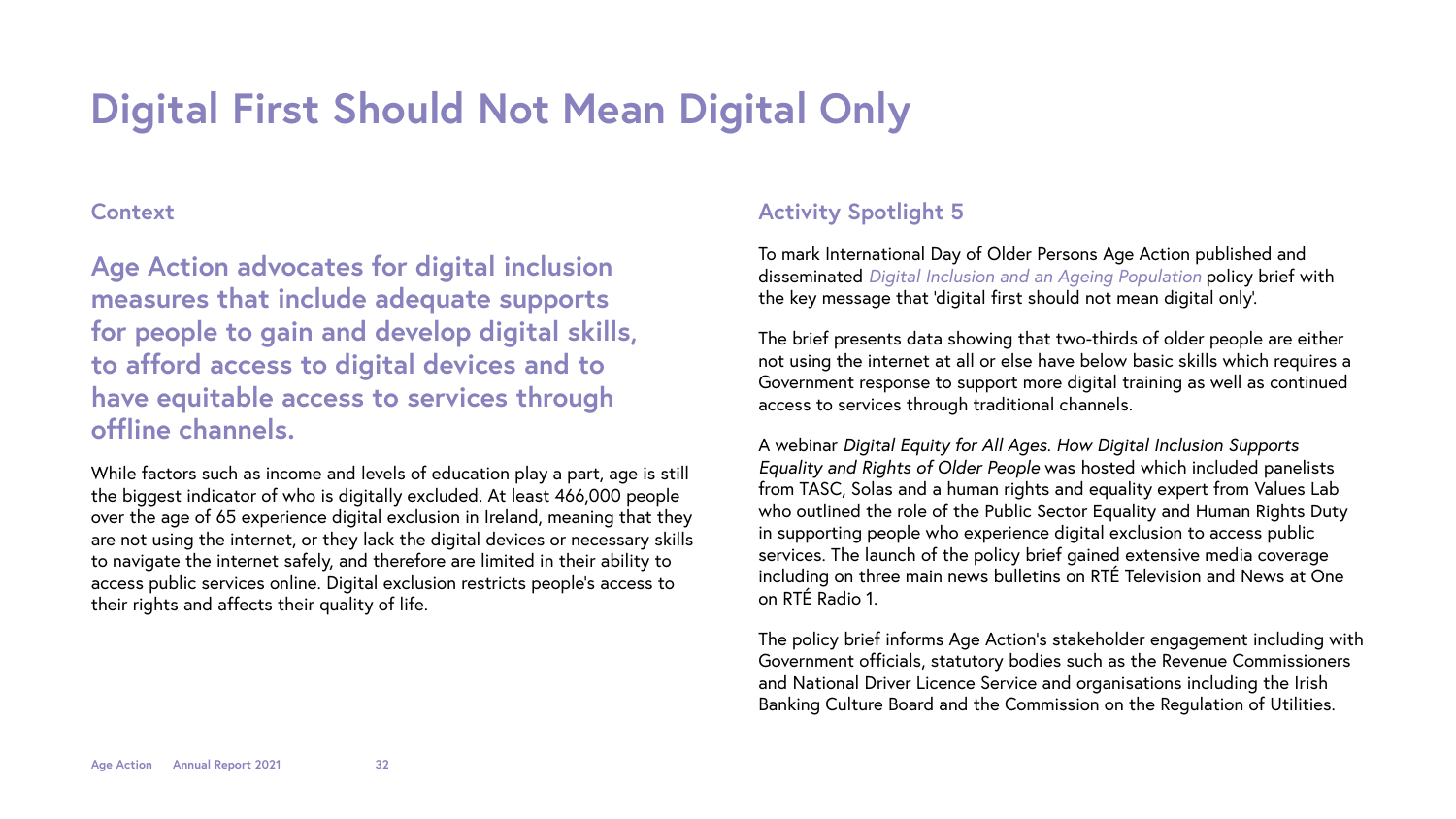- 
- 
- 



Our analysis of digital exclusion informed our input into the National Technical Advisory Group on the 10 Year Adult Literacy, Numeracy and Digital Literacy Strategy supporting the Adult Literacy for Life Strategy which, when published, recognised the specific needs of older people in terms of digital inclusion.

Age Action's advocacy for Budget 2022, *Addressing Inequalities* and *Realising Rights of Older People*, was also informed by our analysis and understanding of the barriers faced by people experiencing digital exclusion. Age Action advocated for continued investment in digital skills training, funding to maintain non digital pathways to access public services and the creation of a Communications Allowance to support digital access for people on lower incomes. Age Action welcomed the additional €3 million towards lifelong learning, especially literacy and digital literacy announced in Budget 2022. The National Digital Strategy's commitment to decrease the number of people digitally excluded to 20% over 5 years and to provide support for people to access public services via an 'assisted digital' proposal reflects Age Action's advocacy on the issue.

## **Digital First Should Not Mean Digital Only**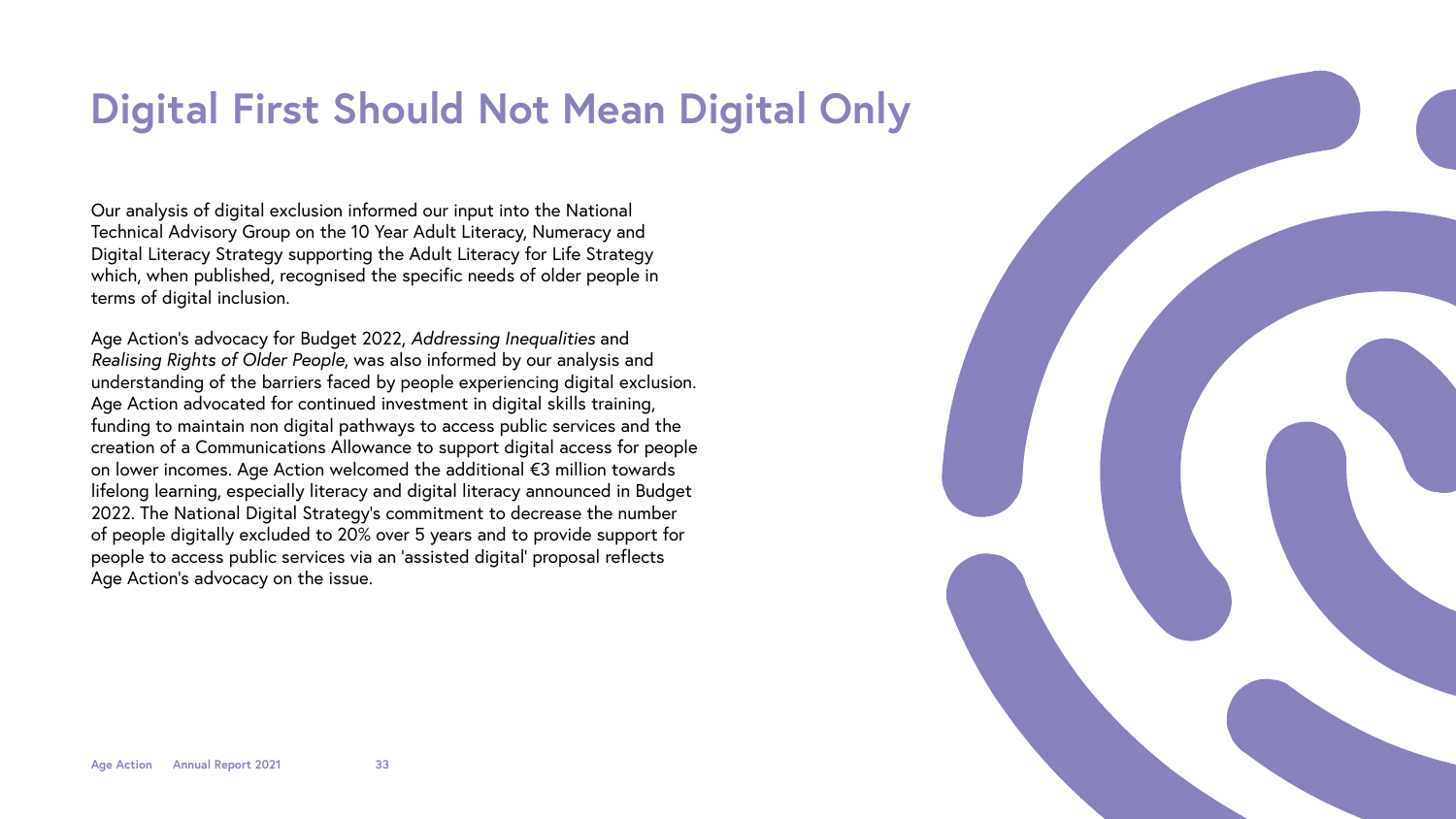

**"I find the drive to do everything online, e.g. tax returns and banking, most stressful and unfair to older people. I also regret that one has to have a smartphone to exist in Ireland today."**



**Respondent to** *The Lived Experience of Older People* **Survey for Budget 2022**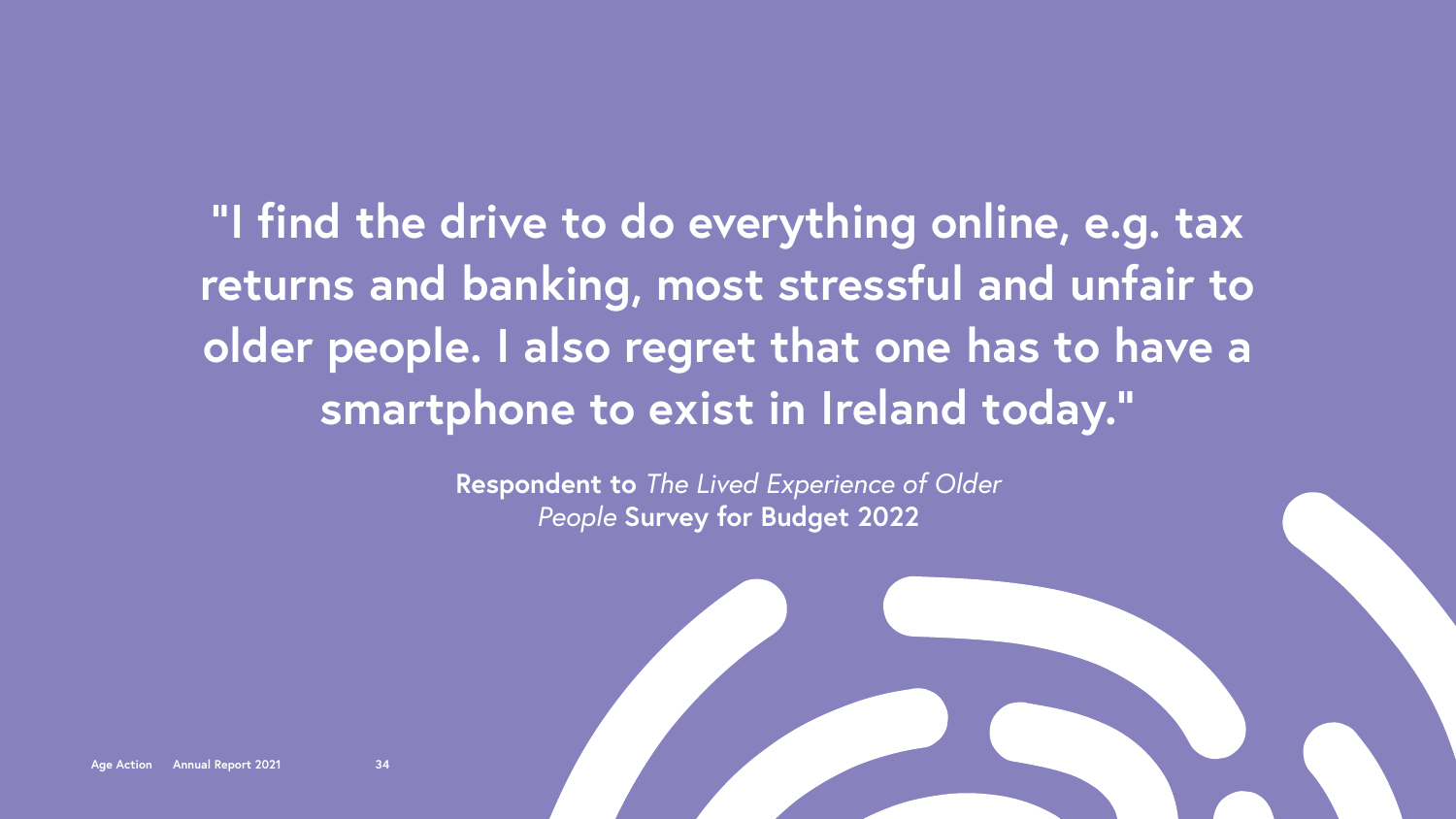## **Strategic Objective**

**3.4 Enable access for older people to services and resources they require to remain at home safely, in comfort and with dignity.**

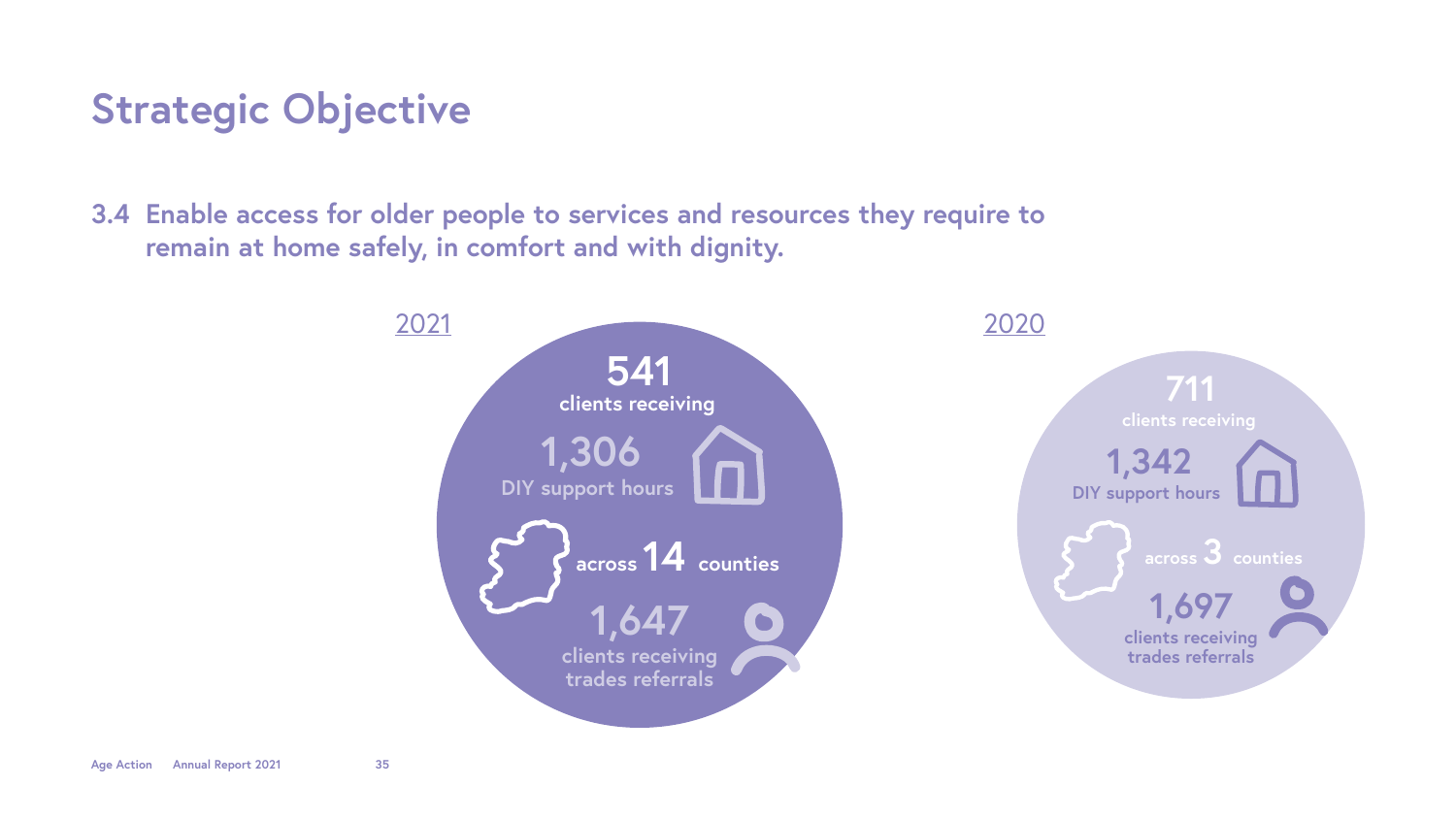### **Context**

### **Age Action's Care and Repair does small DIY jobs for older people to help them maintain their homes and their independence.**

Operating in Cork, Dublin and Galway, Care and Repair does jobs that might be more difficult to complete as we get older people but not big enough to call in a tradesperson. The service has been active since 2007, focusing on the cities of Dublin, Cork and Galway, but until 2021 had relied on corporate sponsorship and small grants to remain operational.

Age Action presented Care and Repair as a vital aspect of an integrated care and support programme for older people The objective of the HSE's Integrated Care Programme for Older Persons, or ICPOP programme, is to improve the quality of life for older people by providing access to integrated care and support that is planned around their needs and choices, supporting them to live well in their own homes and communities. Age Action Care and Repair demonstrates the social and economic benefits of supporting people to age in place in their home and community. In recognition of the value of Care and Repair, the HSE agreed to fund a pilot national roll out of

the programme for people exiting or preventing a hospital stay. Following extensive preparation, rebranding, and a model overhaul, Care and Repair launched its operational pilot in July 2021. Prioritising carrying out jobs in the homes of older people who are being discharged or have recently been discharged from hospital, if someone is coming out of hospital, no matter where they live, we support them to make sure their house is safe.

With the specific target group of the pilot we found that the average number of labour hours per client increased from 1.8 hours to 2.4 hours, with greater collaboration with HSE personnel, and ultimately more sustainable outcomes as our clients were integrated into a wider support model comprising health and supports.

### **Activity Spotlight 7**

An example of Care and Repair working collaboratively towards an integrated care model was when an Occupational Therapist contacted Age Action about a patient who had stepped on an exposed nail on her staircase, contracted sepsis and lost an eye. The patient had been in hospital and was now ready to return home. However, the exposed nails remained on her staircase and neither she nor the HSE had any means to remove them.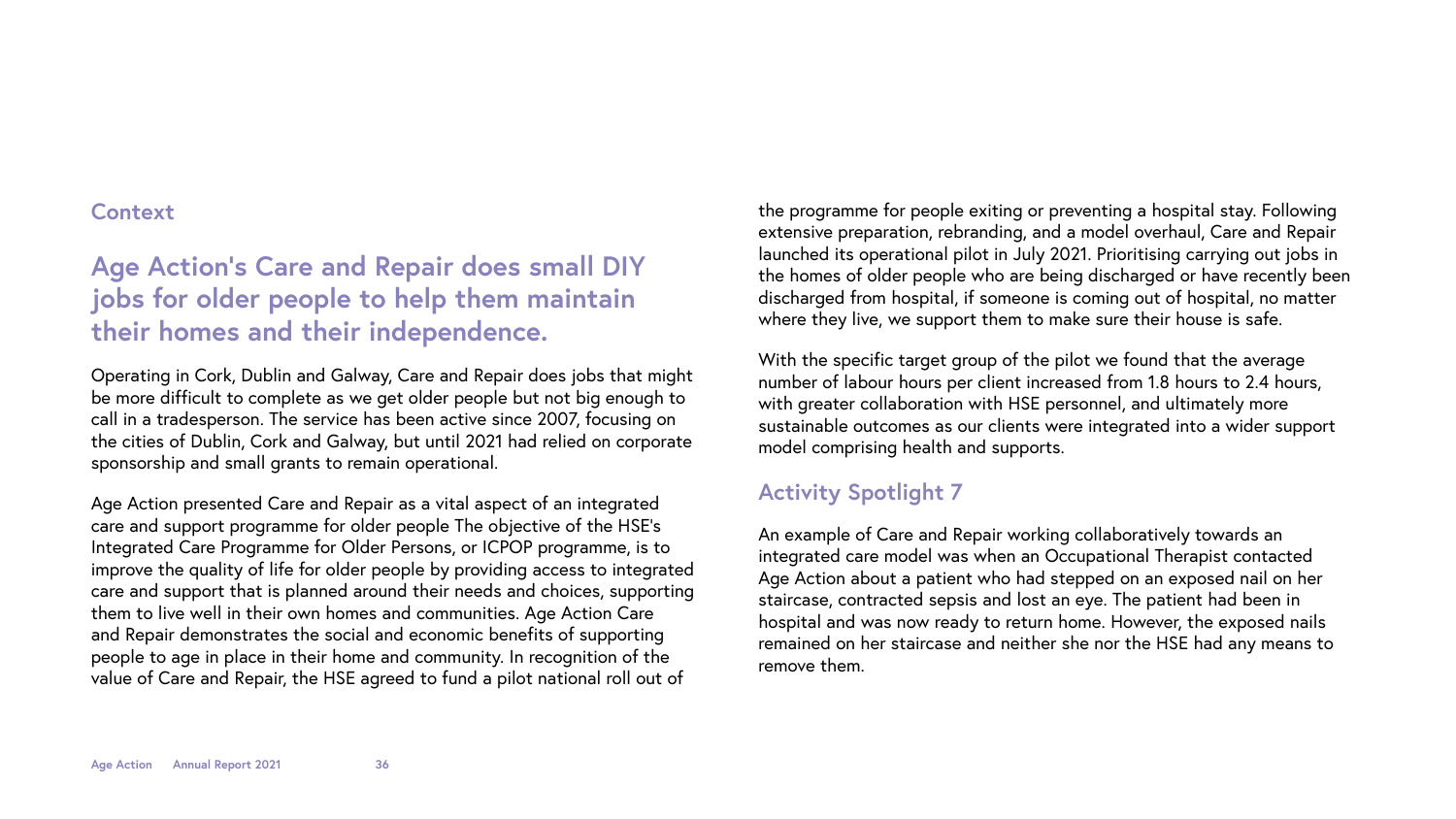



### Age Action's Care and Repair called and met the Occupational Therapist (O.T.) at the patient's house. They removed all of the exposed nails from the staircase to make it safe. During the visit, other issues were discovered such as missing light bulbs and trip hazards. These were all addressed to make the home safe for the patient's return.

This enabled the O.T. to secure funding for carpeting on the stairs and a Home Care Package including daily visits from HSE Home Support Services so the patient could be discharged into a safe environment.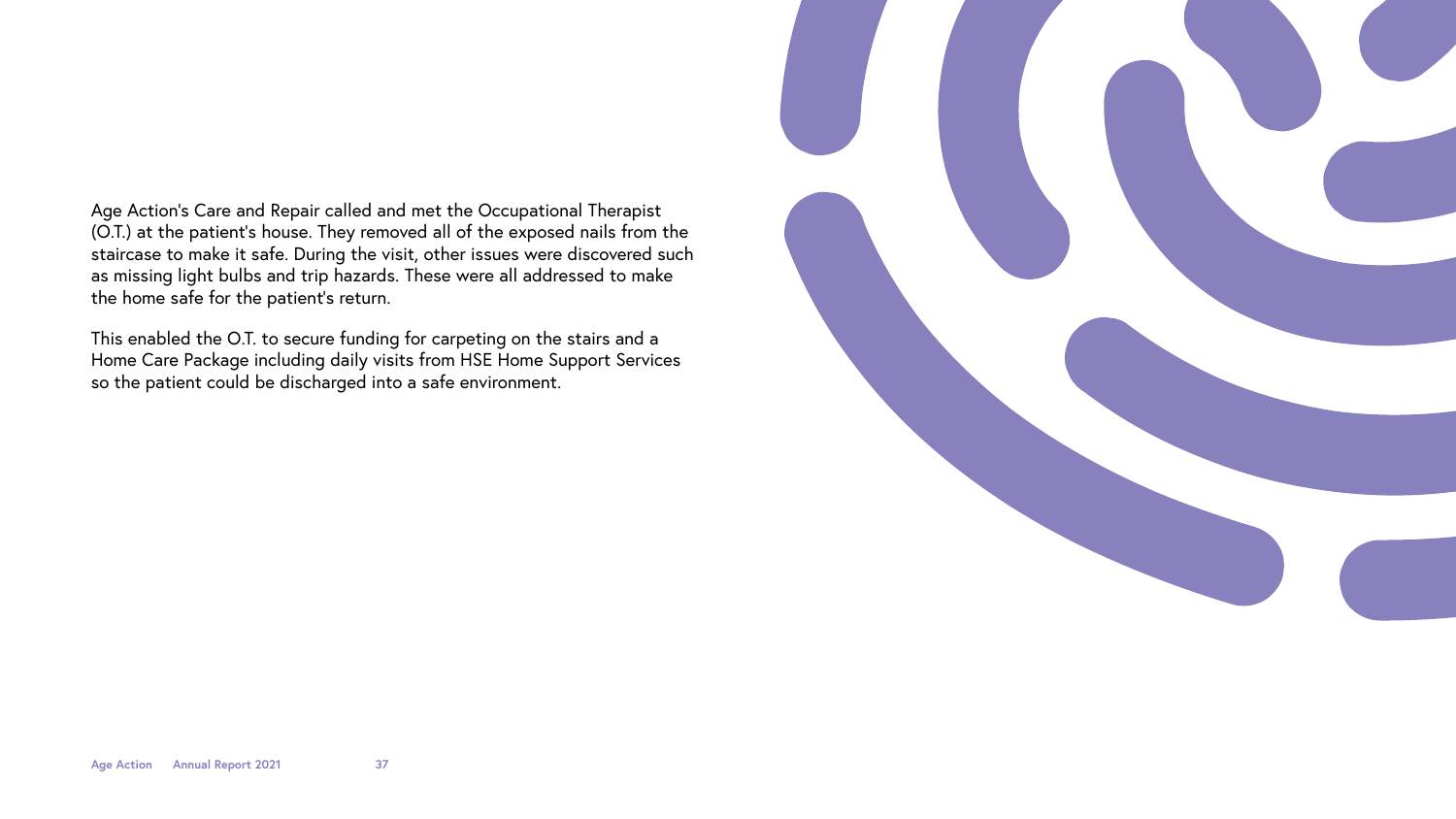

# **"This is a very valuable service that will help us organise safer discharge plans for our most vulnerable patients. "**

**Niamh, Occupational Therapist**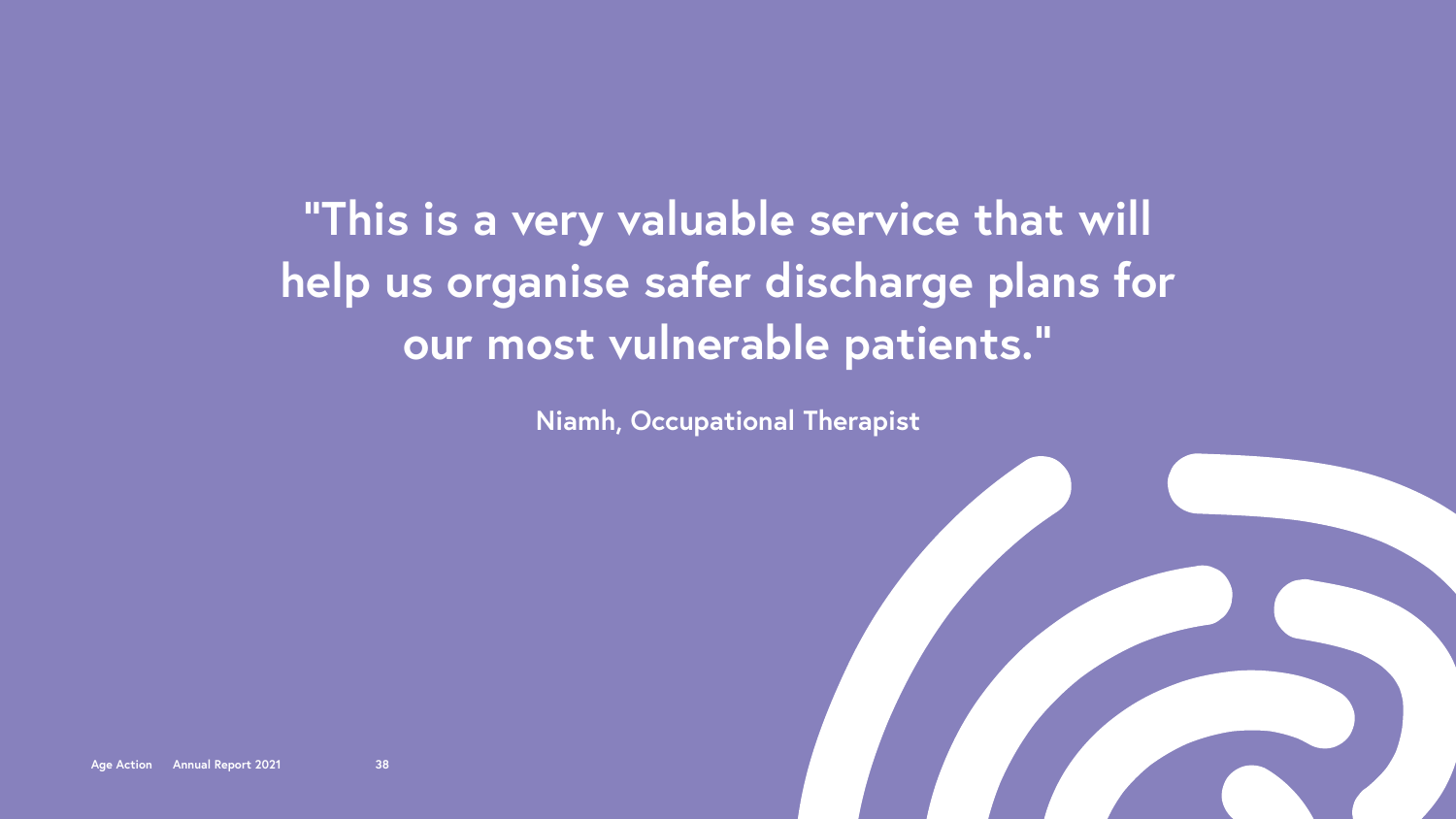**What community health services are available and how to access them is the most frequent query dealt with by the Age Action Information Service, which provides an empowerment pathway for older people and people supporting older people. Often people are trying to access a community health service for the first time at a time of crisis in their lives. The Information Service provides information about how and where to access services, supports and address discrimination.**

# **Case Study**

**Queries dealt with in 2021 Queries dealt with in 2020 1892 2709** Queries dealt with in 2020 Community Health

> *Sylvia is aged 76 and her husband Kevin is aged 80. Kevin had a minor stroke which led to a fall resulting in broken ribs which is restricting his mobility. Kevin is finding it difficult to get up, washed and dressed in the mornings. Sylvia is unable to assist him because she lost the use of her right*  arm following a stroke 2 years ago. Up to now, Kevin has been supporting *Sylvia. Kevin was released from hospital without a care plan in place for either of them. Sylvia contacted the Information Service to know what if any supports they might be able to access. The Information Service explained what a HSE home care package involves and how they might access it. The number for the Public Health Nurse in their area was given to the client as well as contact details for private home care providers in their area which could be accessed for a short period of time.*

# Providing an Empowerment Pathway – the Information Service

**Activity Spotlight 6**

**Top Issues**





**Fair Deal Scheme**

**9%**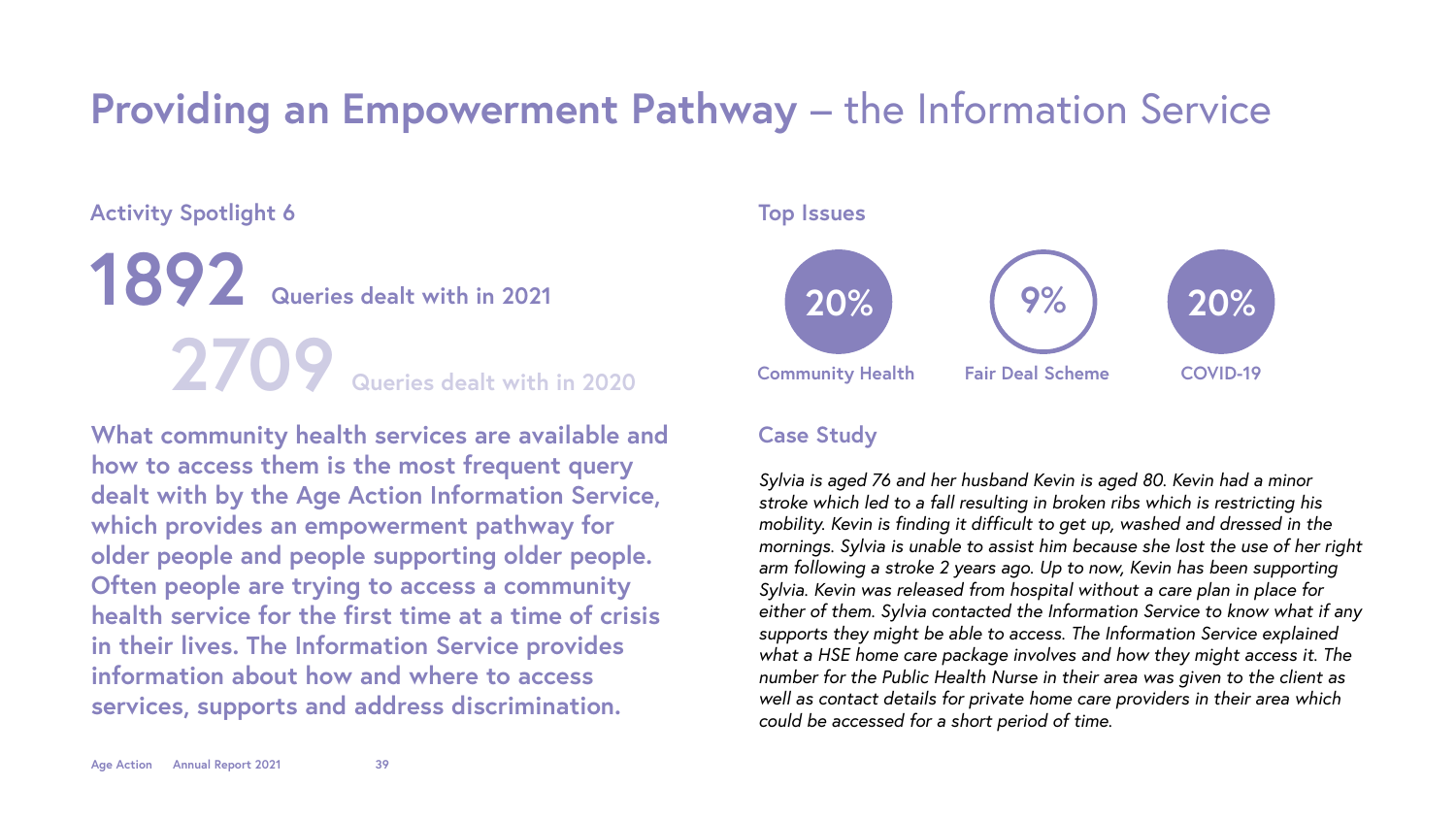

# **Strategic Goal 4**

**Ensure Age Action operates to the highest standards in its functions of advocacy, service provision, employment, and governance, and in a manner that engages our values explicitly, consistently, and coherently.**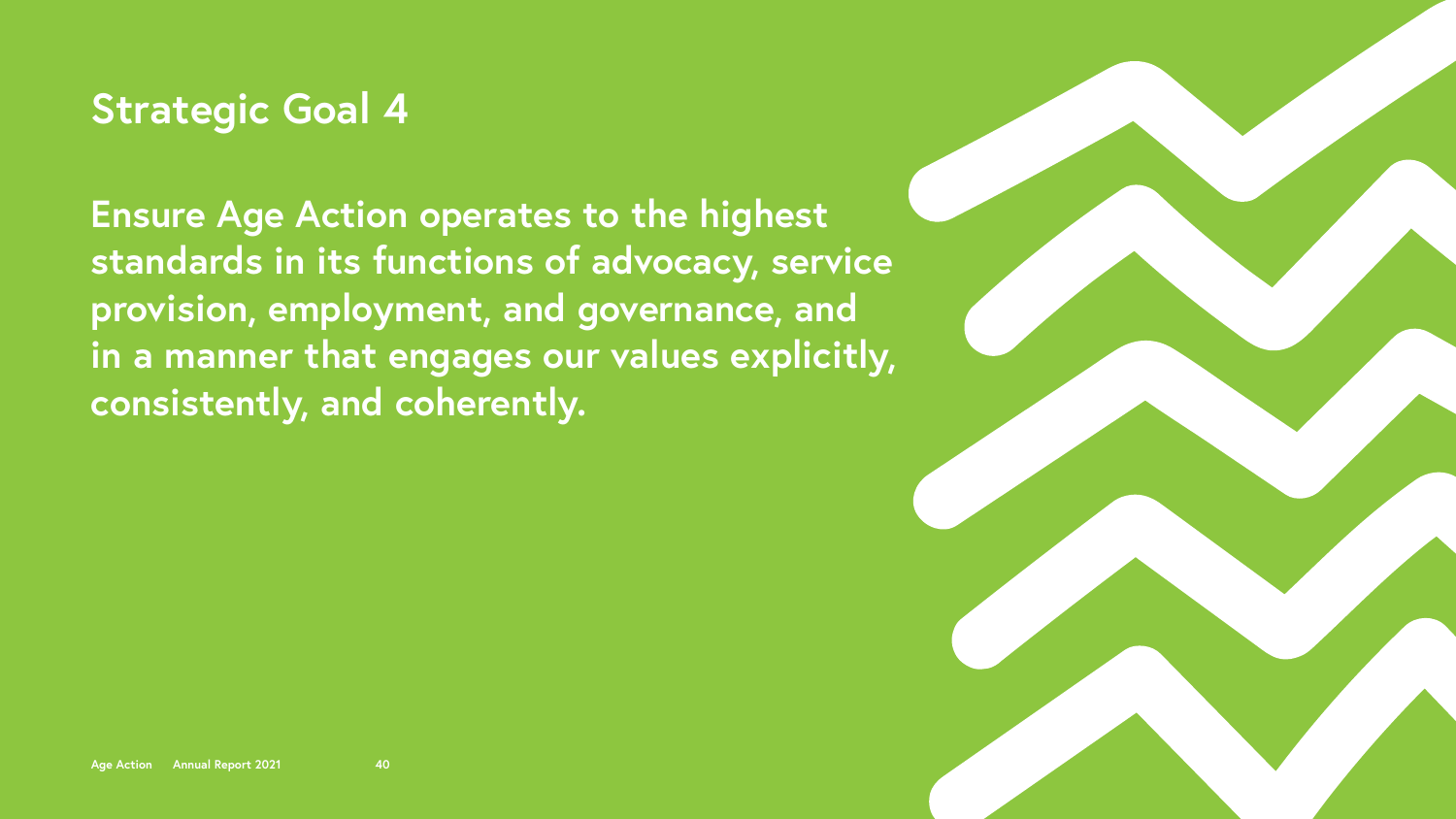# **Strategic Objective**

**4.3 Support and build the commitment and capacity of all staff to realise their potential and to make their full contribution to the work and ambitions of Age Action.**

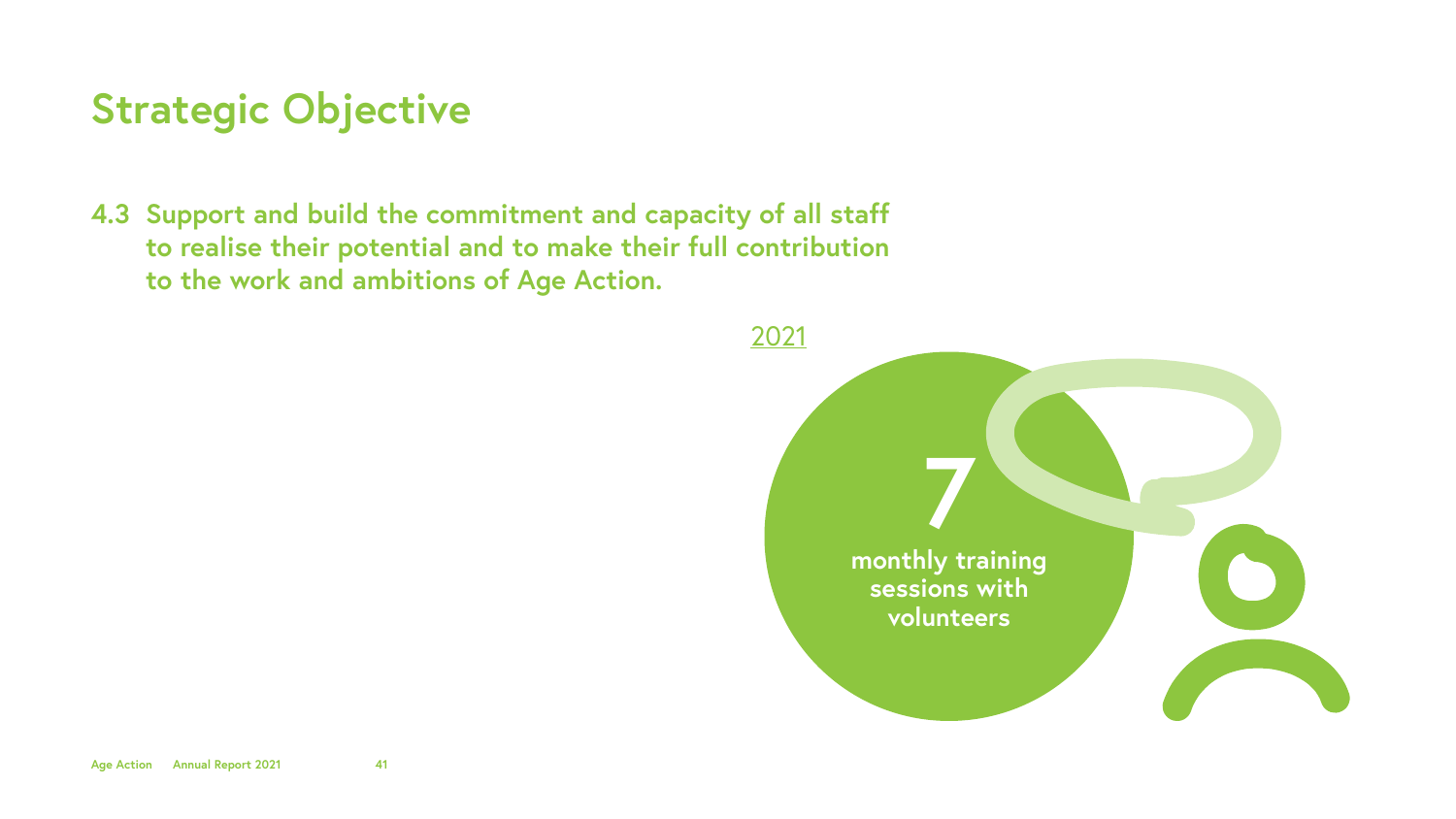## **Context**

**The national Volunteer Strategy, 2021-2025 states that 'Volunteering is inherently good for the individual, for the community and for the services that volunteering underpins. However, volunteering is not free, and investment is essential to creating a dynamic and thriving volunteering culture.'**

Volunteering is at the heart of our programmes and services at Age Action, supporting both Getting Started and Care and Repair. Our volunteer team support and train approximately 1000 volunteers annually. In recognition of the incredible difference volunteers make in the lives of those older people we serve, the volunteer team continually strive to improve the volunteer programme, ensuring internal processes align with international practice.

The Age Action volunteer team dedicated much of 2021 to augmenting the volunteer structures and processes so that each volunteer experiences a fulfilling and professional journey. We defined each stage of the journey,

### from recruitment and induction to communication and recognition. Through the lens of our value of professionalism we established best practice, initiating work on an online training platform, engaging with the CSR teams of national and international corporates to engage different demographics of volunteers, and developing a support, supervision and feedback practices.

# **Activity Spotlight 8**

In line with the *Investing in Volunteers* quality standard stating that 'Volunteers [should] feel supported at all times, that they are a part of the organisation and that their contribution makes a difference' Age Action put a focus on initiating a formal support stage of the volunteer journey. As part of this stage we initiated a monthly training and skills sharing session for all volunteers who wished to avail of it. Commencing in May 2021 we held seven monthly sessions for volunteers on the following topics: how to use Apple devices; how to use Zoom (basic and advanced); how to use Android devices; the Getting Started volunteer experience; programme specific training session; and celebrating Age Action volunteers. In total 249 volunteers attended these sessions.

We continue to build the support and supervision aspect of the volunteer journey in Age Action, with a commitment to launch an online learning platform in 2022 and increasing the mechanisms for support through monthly peer support sessions, an annual conference and recognition events.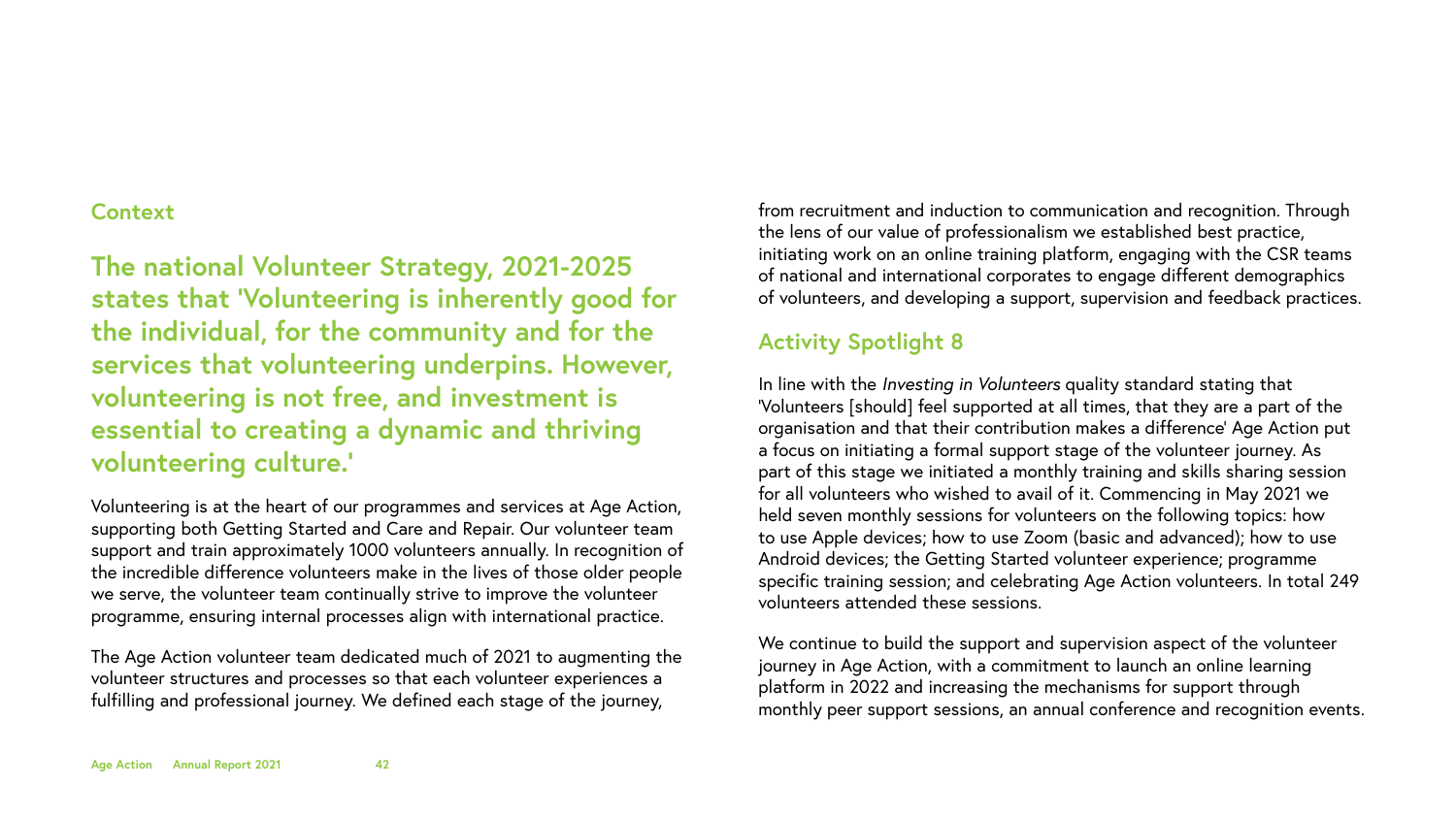

**"I thoroughly enjoyed my course. My tutor was kind considerate extremely patient. No questions were too basic or foolish. He made the learning very easy and enjoyable. He is an excellent teacher and very, very patient."**

**Mary,** *Getting Started* **participant**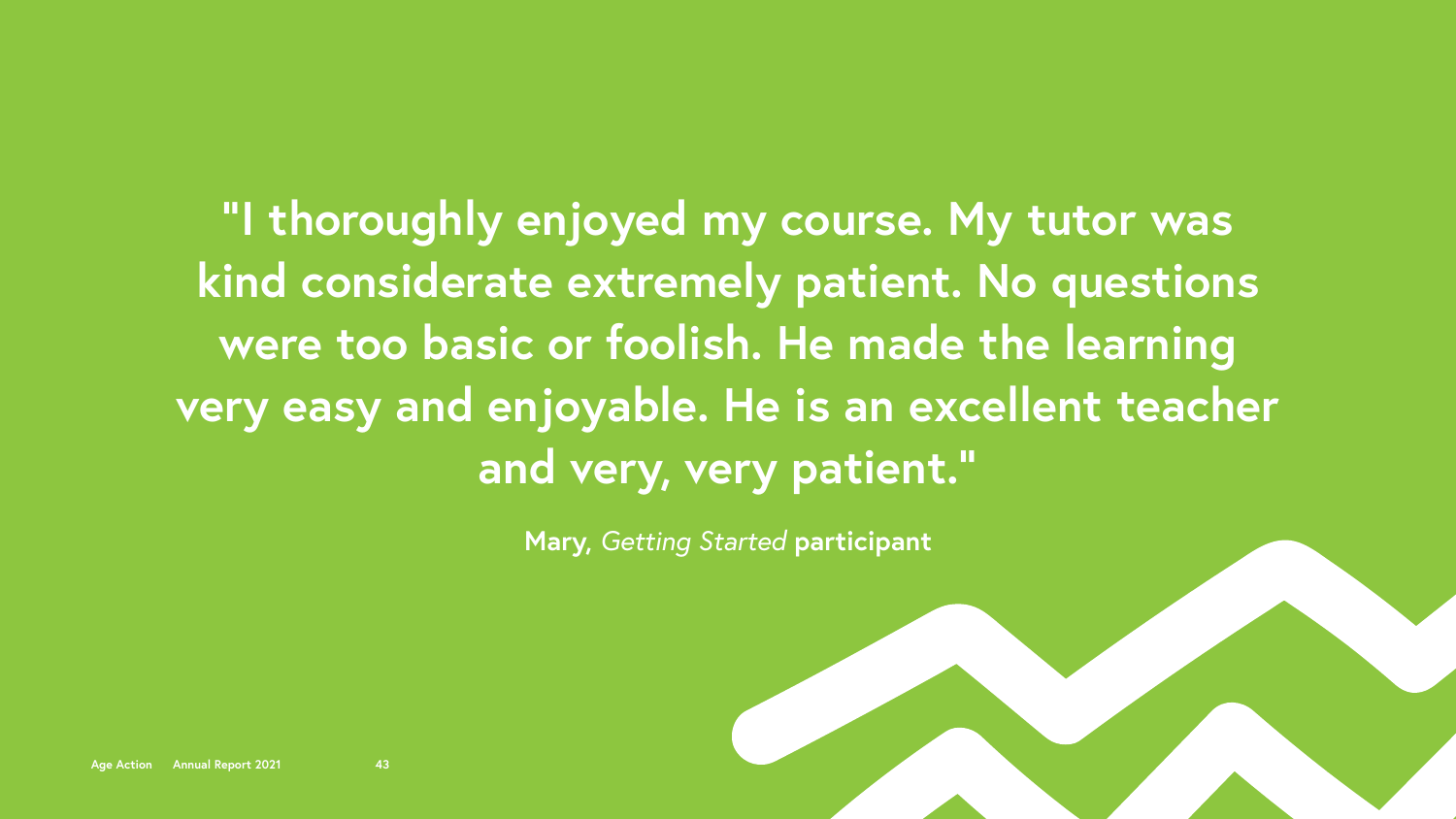

# **7. How We Raised Our Funds**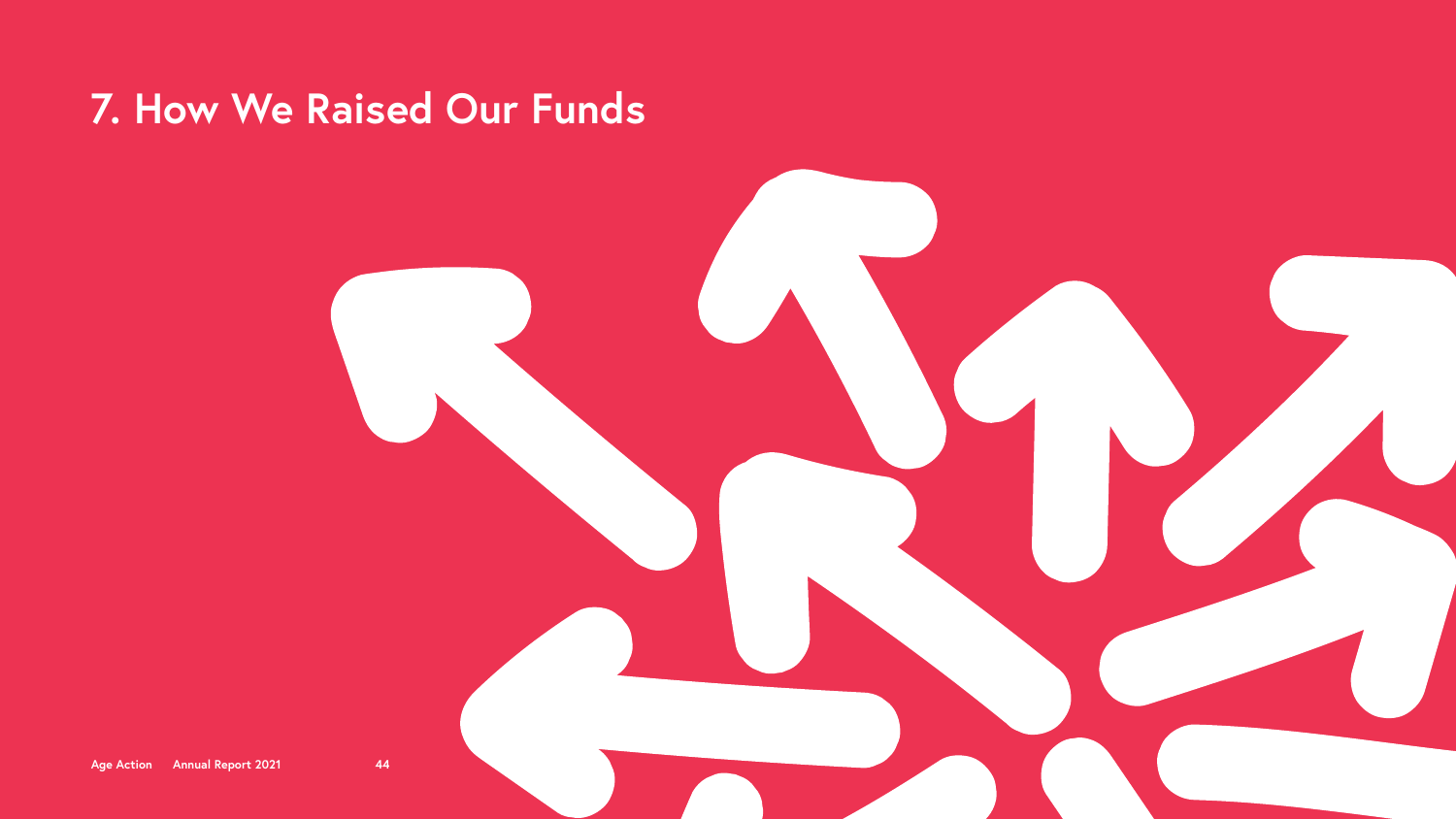**Age Action's fundraising works to secure sufficient levels of unrestricted funds annually to enable us to continue to deliver our advocacy, programmes, and services to older people across Ireland.** 

In line with Age Action's Strategic Plan, fundraising's key objectives in 2021 were to:

- Prioritise values-led and advocacy aligned ethical fundraising practices, adhering to the highest standards in raising funds from the public
- Achieve set targets by engaging stakeholders in our mission, including individual donors, corporates, trusts and foundations, community groups, and the Irish public
- Develop a diverse fundraising portfolio to minimise overdependence on any one funding stream.

# **Highlights and Achievements in 2021**

## **Compliance and Standards**

Age Action's complies with the Irish Charity Regulator's Guidelines for Charitable Organisations on Fundraising from the Public. In 2021 we established a Fundraising Committee to provide ongoing support and monitoring for fundraising. Chaired by a Board Director, the committee met eight times during the year. It prioritised aligning our fundraising activities with Age Action's core values and strategic objectives. Outputs included Age Action's Ethical Fundraising Policy and review process, a revised Donor Charter and a review of our compliance with the Charities Regulator code of conduct. As part of the organisation wide rebranding process we revised our corporate proposals and other pitches to ensure they were aligned with Age Action's values and philosophy. Work also commenced on developing Age Action's capacity for impact reporting in the fundraising area.

# **7. How We Raised Our Funds**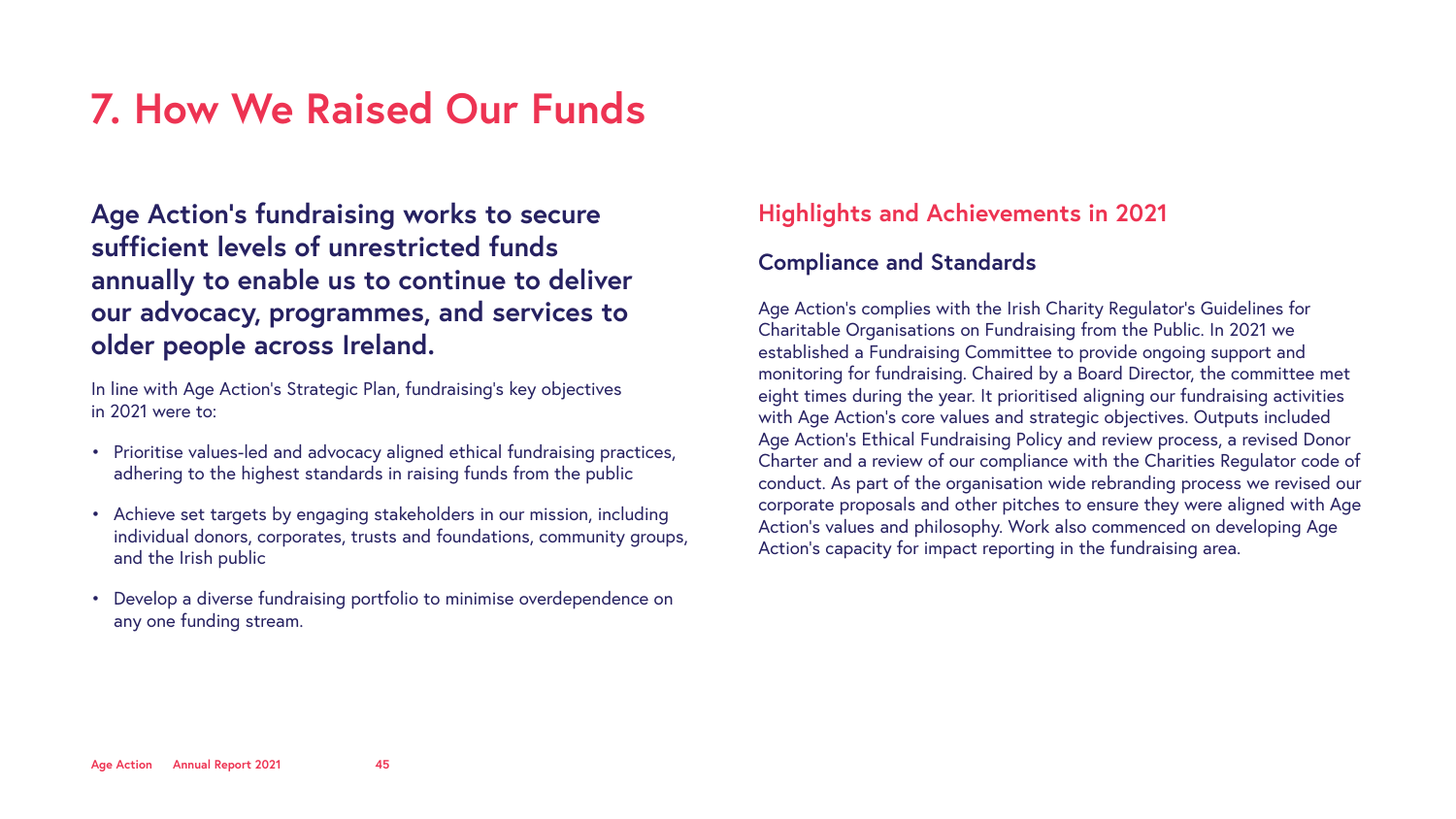## **Maintaining a diversified income base**

A priority in 2021 was to maintain and increase corporate and philanthropic giving, whilst developing and testing a diverse portfolio of new income streams. We began to test new income streams to engage support from new and diverse audiences, including implementing digital segments to all individual giving campaigns, and testing online public fundraising engagement through a Facebook fundraising campaign. Results from initial testing have been useful in determining the future potential and focus for Age Action's fundraising.

# **Corporate and Philanthropic Support**

Another objective in 2021 was to increase and enhance corporate and philanthropic engagement, prioritising alignment on Age Action's core values and strategic objectives. Based on historical giving from this key target audience, 2021 saw strong results with revenue exceeding targets by over €100,000. We closed out 2021 with donations from 55 corporates, trusts, and major donors, and a healthy pipeline to continue to develop new relationships in 2022. Corporate and philanthropic giving currently provides the highest ROI of all fundraising activity areas for Age Action and in 2021 this income stream comprised several major gifts and dozens of smaller donations. 42% of corporate/philanthropic donors in 2021 were newly acquired, with the remainder being established relationships that we carefully managed and stewarded.

Highlights from Corporates, Trusts, and Foundations in 2021 include; the agreement of generous funding and a two-year partnership with Movember; being chosen as a finalist in the National Lottery Good Causes Awards; being adopted as multi-annual Charity of the Year partner by Sky Ireland; receiving significant and valued donations from Barclays, the Selfridges Group Foundation, Woodies, Verizon, Bupa, and Cadburys; and the ongoing partnership and commitment of longstanding corporate and philanthropic supporters, such as ESB Energy for Generations, Community Foundation of Ireland, Dublin Bus, Gas Network Ireland, New Ireland Assurance, Ervia, Fidelity, VMware, Apple, Deloitte, Hibernia REIT, innocent, and Tesco.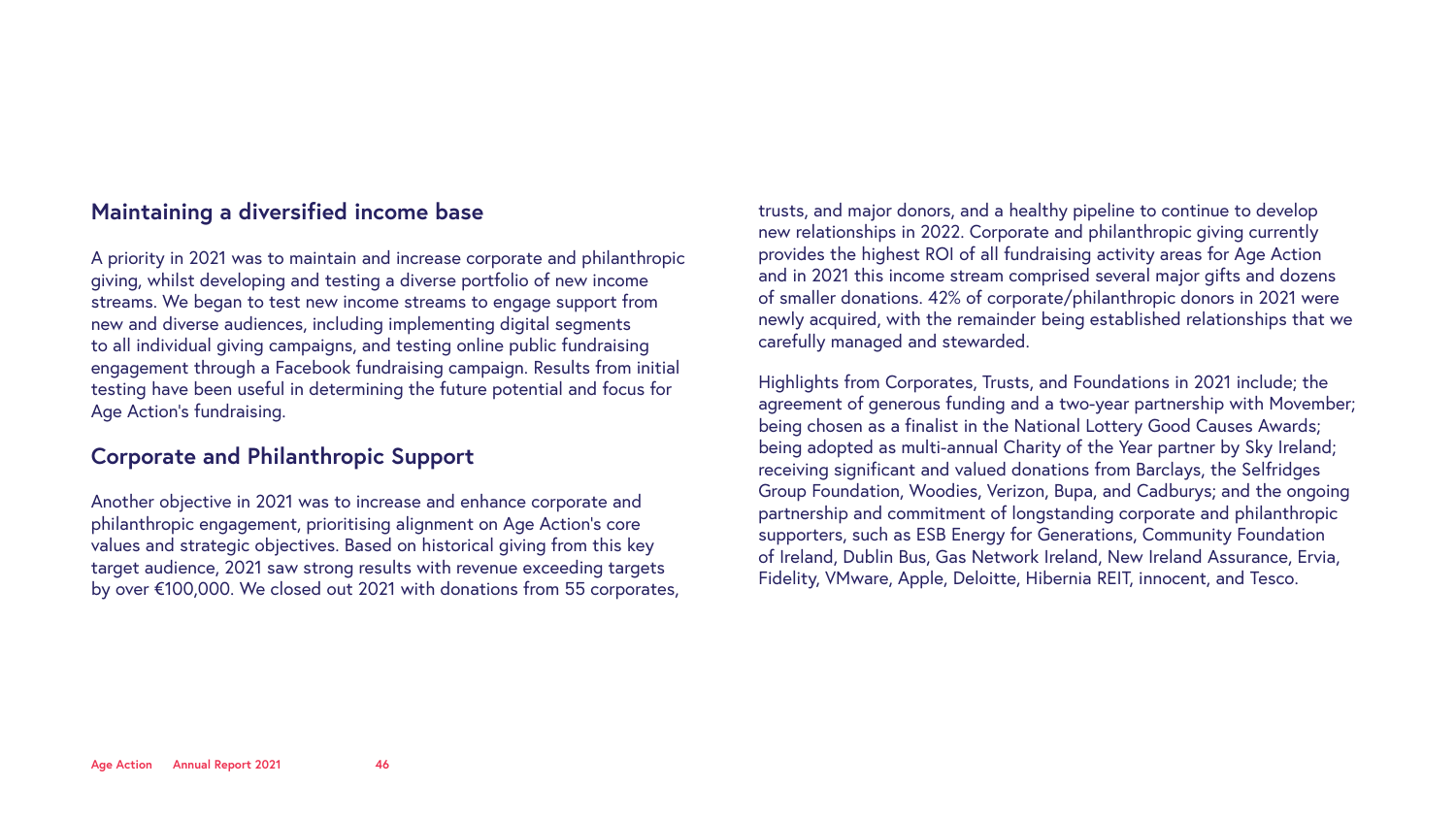## **Engaging Corporate Stakeholders in our Mission**

Age Action launched the BIG (Be Intergenerational) Corporate Challenge in March 2021. The aim of this six-month Corporate Social Responsibility (CSR) initiative was to encourage corporate teams to engage in intergenerational fundraising activities, whilst also raising awareness and understanding of ageism. Four corporate teams participated in the entirely virtual pilot year, reaching a combined target of over €40,000. Corporate staff attended three interactive touchpoints on Ageism, Age Action's advocacy approach, and Perceptions of Ageing in the Workplace, which received excellent review and testimony. Age Action and our panel of judges, comprising Ailbhe Smyth, Board Director, Paddy Connolly, CEO, Tomas Sercovich, CEO Business in the Community Ireland, and Jane McDaid, Founder and CEO of Thinkhouse, were impressed with the quality and variety of intergenerational fundraisers developed by corporates, which will serve as useful case studies for the future. The programme culminated in a virtual awards event in September, where all corporate teams, including Fidelity, VMware, Ervia, and Sky Ireland, were highly commended on their participation, innovation, and intergenerational engagement. The overall award went to Ervia, who integrated our intergenerational theme into their existing CSR objectives of biodiversity and sustainability to develop their winning "Strong Roots, Green Shoots" fundraising programme.

### **Support from Individuals and Families**

In early 2021 we completed a data and digital audit to provide insight and analysis on our donor base to inform strategies and campaigns. We set a target of increasing support from individuals and families, who generously support our work through regular postal and online appeals, raffles, regular giving by direct debit, and legacy gifts. At the end of the year, we exceeded this target by recruiting over 750 new supporters. Customer Relationship Management (CRM) capacity was enhanced to provide more accurate reporting and analysis for fundraising and enable us to monitor and evaluate progress against strategic objectives and targets as well as gain valuable insights from our donors and supporters. Fundraising communications, including digital communications, were enhanced through staff training and development, utilising low-cost platforms and software tools, and close collaboration with Advocacy and Communications on strategic priorities and themes.

Tax-efficient giving enables us to increase the value of every donation over the value of €250 by almost 50% and we are grateful to all our donors who assisted us by increasing their donation or regular gift to exceed this threshold and by completing and returning relevant forms.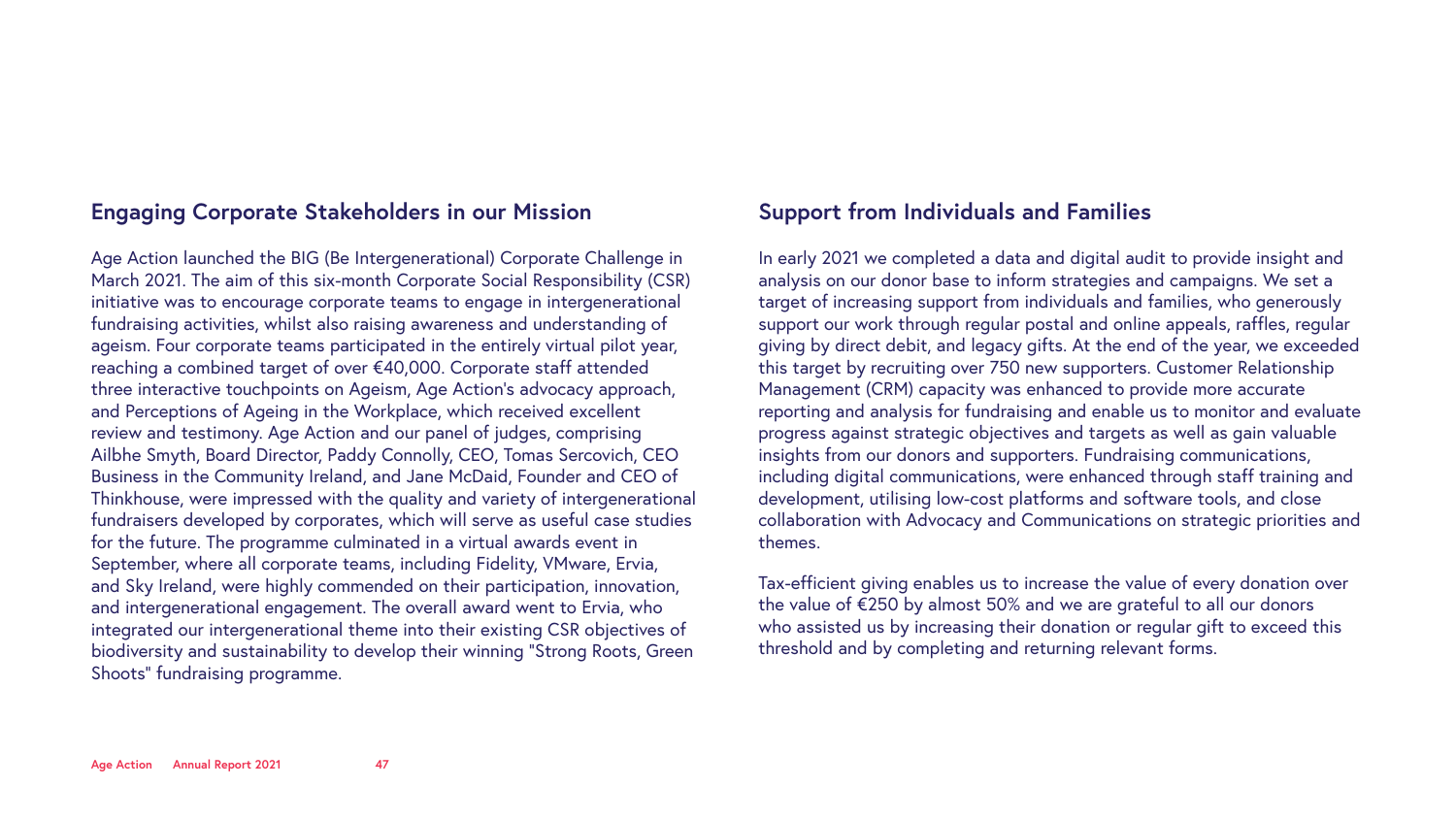Legacy income is of immense importance to Age Action, as it enables us to continue to work towards a more equal and inclusive future for all of us as we age in Ireland. We are extremely grateful to all those who choose to remember Age Action in their wills and would like to highlight the vital role legacy gifts have made to our organisation, particularly with the challenging times faced in recent years. In 2021, this amounted to .

# **Community Support**

Although ongoing restrictions continued to impact capacity for community fundraising, we are really grateful to those groups, schools, and colleges who found creative ways to support us in 2021. Particular thanks must go to the hundreds of knitters all around Ireland who are working towards a target of knitting 100,000 tiny hats for the innocent Big Knit 2021/22. This campaign is one of Age Action's longest running fundraisers, generating vital funds and awareness for our work, and we are always inspired by the creativity and commitment of everyone involved.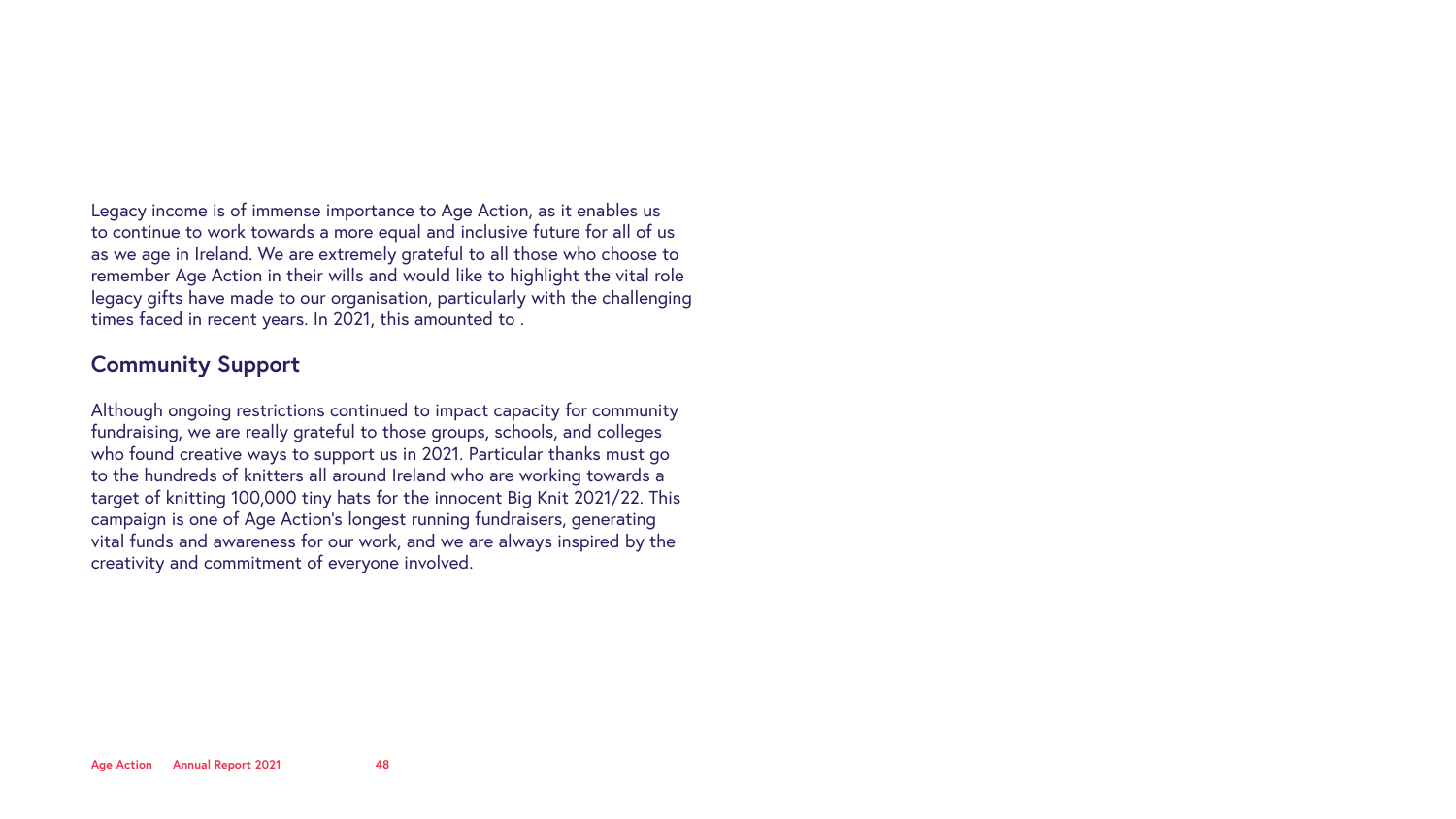# **8. Our Board**

**Michael Ahern (Chair)** is the CEO of Dubco Ireland Credit Union and a member of the Credit Union Advisory Committee that advises the Minister for Finance with respect to the Credit Union sector.

**Anne Donnellan** worked with the Department of Education and Skills in the delivery of an education service to marginalised Traveller learners in Galway and South Mayo before retirement. She holds a degree in Education B.Ed., Law LL.B. and a LLM in Human Rights Law.

**Tony Kehoe** holds a M.Sc. Eng from Trinity College Dublin and an M.Sc. in Sustainable Energy from UCC. He is now retired but during his career he held many roles from Plant Manager through Operations Director to CEO. He is an active volunteer with Age Action's Care & Repair service.

**Pat McCormack** is the Head of Wealth Management with Barclays Ireland and a member of the Executive Committee of Barclays Bank Ireland PLC.

**Ray McGrath** is a former teacher and college principal and lecturer in Lifelong Learning at WIT. He is a member of Waterford Council for Older People and the Waterford PPN Environmental Linkage Group.

**Justin Moran** is Head of Public Affairs with the Irish Wind Energy Association and former Head of Advocacy and Communications with Age Action.

**Susanne Moran** has extensive risk management experience and works in the banking sector.

**Tonya Myles** is a General Manager of Cairde and holds a MA in Digital Media, a MA in Journalism and a Professional Diploma in Human Rights and Equality.

**Colm Nagle (Treasurer)** is non-executive Chairman of a number of owner-managed businesses and is a Fellow of the Institute of Chartered Accountants in Ireland.

#### **Ciara O'Donoghue (Company Secretary)**

is a Director with Legal Services, KPMG Ireland and a Fellow of the Chartered Governance Institute.

**Dermot O'Riordan** specialises in corporate governance, risk management, assurance and financial management in the public and not for profit sectors. Dermot is a member of Institute of Directors in Ireland and a Fellow of the Association of Chartered Certified Accountants.

**Ailbhe Smyth** is a long-time campaigner on feminist, LGBT and other social issues and was Co-Director of the Together for Yes campaign to repeal the 8th Amendment. Ailbhe is the former founding head of Women's Studies at UCD.

**Robin Webster** is an Adjunct Lecturer at the Irish Centre for Social Gerontology, NUIG. Previously he was one of the founders of Age Action and its first Chief Executive from 1992 to 2015.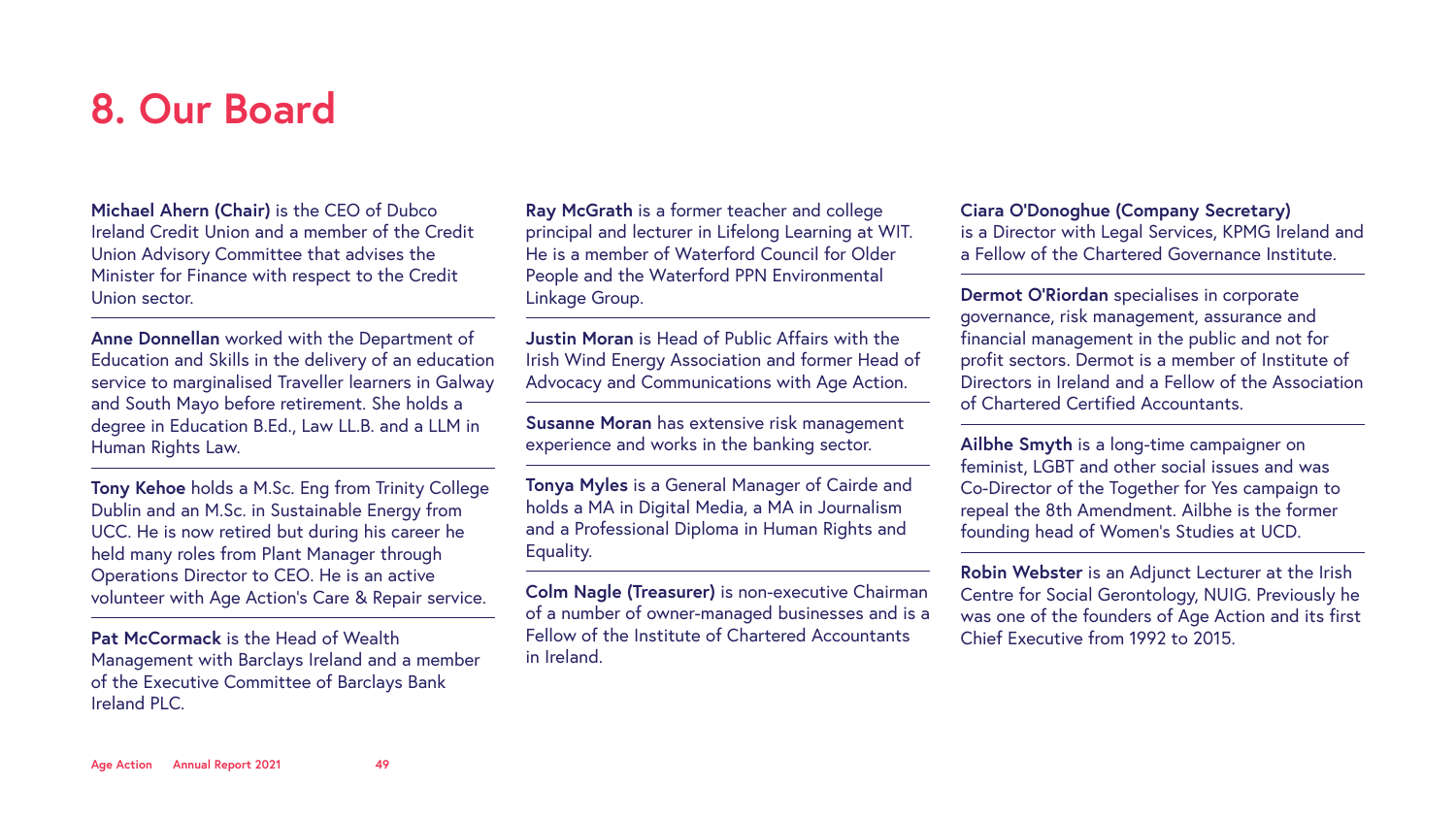| <b>Board member</b>                    | 22 Jan         | <b>12 Mar</b>              | 30 Apr    | 18 Jun    | <b>06 Aug</b> | <b>15 Oct</b> | <b>12 Nov</b> | 17 Dec       |        |
|----------------------------------------|----------------|----------------------------|-----------|-----------|---------------|---------------|---------------|--------------|--------|
| Michael Ahern (Chair)                  | <b>College</b> |                            | $\bullet$ | $\bullet$ | $\bullet$     | $\bullet$     | $\bullet$     | $\bullet$    | 6 of 6 |
| Ciara O'Donoghue* (Company Secretary)  | $\frac{1}{2}$  | $\mathcal{L}_{\text{max}}$ | $\bullet$ | $\bullet$ | $\bullet$     | X             | $\mathbf{X}$  | $\mathbf{X}$ | 3 of 6 |
| Colm Nagle (Interim Chair & Treasurer) | $\bullet$      | $\bullet$                  | $\bullet$ | $\bullet$ | $\bullet$     | $\bullet$     | $\bullet$     | $\bullet$    | 8 of 8 |
| <b>Justin Moran</b>                    | $\bullet$      | $\bullet$                  | $\bullet$ | $\bullet$ | $\mathbf{X}$  | $\bullet$     | $\mathbf{X}$  | $\bullet$    | 6 of 8 |
| <b>Ray McGrath</b>                     | $\bullet$      | $\bullet$                  | $\bullet$ | $\bullet$ | $\bullet$     | $\bullet$     | $\bullet$     | $\bullet$    | 8 of 8 |
| Ailbhe Smyth (Interim Comp Sec)        | $\bullet$      | $\bullet$                  | $\bullet$ | $\bullet$ | $\bullet$     | $\bullet$     | X             | X            | 6 of 8 |
| <b>Tonya Myles</b>                     | X              | $\bullet$                  | $\bullet$ | X         | $\bullet$     | $\bullet$     | $\bullet$     | $\bullet$    | 6 of 8 |
| <b>Tony Kehoe</b>                      | $\bullet$      |                            |           |           |               |               |               |              | 8 of 8 |
| <b>Susanne Moran</b>                   | $\bullet$      | $\bullet$                  |           |           | X             |               |               |              | 7 of 8 |
| <b>Pat McCormack</b>                   | $\bullet$      |                            |           |           |               |               |               |              | 8 of 8 |
| Dermot O'Riordan                       |                |                            |           |           |               |               |               |              | 6 of 6 |
| <b>Anne Donnellan</b>                  |                |                            |           |           |               |               |               |              | 3 of 3 |

# **Attendance at Board Meetings**

– Not appointed a Board member at the time of meeting \* Temporary leave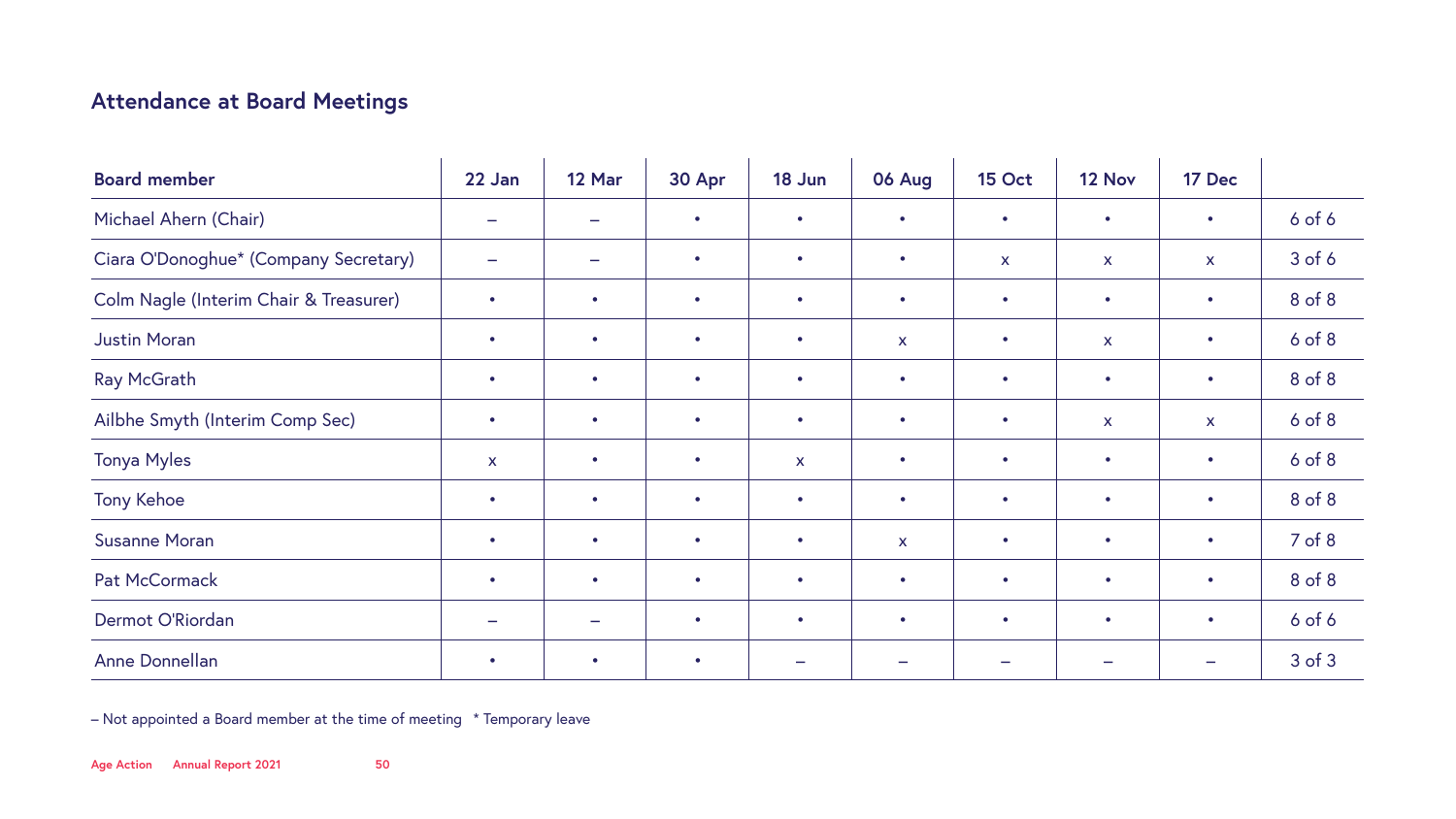# **Committees**

#### **Governance & Risk Committee – Met 6 times**

| Susanne Moran (Chair)   | <b>Board Member</b>                                                         |
|-------------------------|-----------------------------------------------------------------------------|
| Ciara O'Donoghue        | <b>Company Secretary &amp; Board Member</b>                                 |
| Dermot O'Riordan        | <b>Board Member</b>                                                         |
| <b>Niall Fitzgerald</b> | Non-Board Member, Head of Ethics &<br><b>Governance Accountancy Ireland</b> |
| <b>Edel Murphy</b>      | Non-Board Member, Risk and Compliance<br>Manager, Vodafone                  |
| <b>Fergus McDonald</b>  | Non-Board Member, retired Bank of Ireland                                   |
| <b>Attending</b>        |                                                                             |
| <b>Paddy Connolly</b>   | <b>Chief Executive</b>                                                      |
| <b>Mary Hamoodi</b>     | <b>Head of Finance</b>                                                      |
| Jennifer Coen           | Head of Admin & HR                                                          |

#### **Finance and Audit Committee – Met 8 times**

| Colm Nagle (Chair)    | <b>Board Member, Treasurer</b>        |
|-----------------------|---------------------------------------|
| Pat McCormack         | <b>Board member</b>                   |
| Dermot O'Riordan      | <b>Board Member</b>                   |
| <b>David Frame</b>    | Non-Board member, Key Capital Private |
| <b>Attending</b>      |                                       |
| <b>Paddy Connolly</b> | <b>Chief Executive</b>                |
| <b>Mary Hamoodi</b>   | <b>Head of Finance</b>                |
|                       |                                       |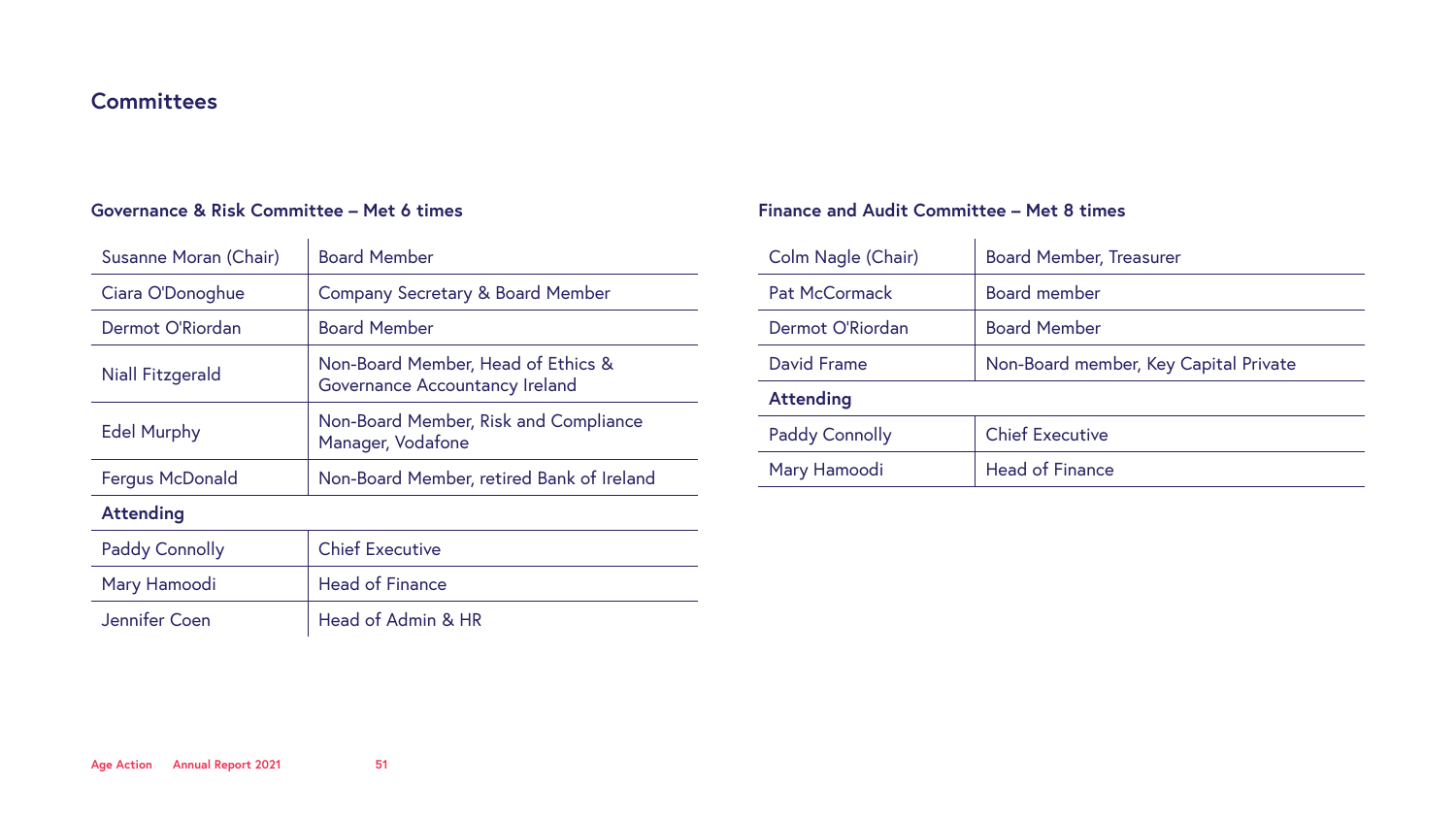# **Committees**

### **Nominations and AGM Committee – Met once**

### **Membership**

| <b>Colm Nagle</b>    | <b>Board Member</b> |
|----------------------|---------------------|
| Justin Moran (Chair) | <b>Board Member</b> |
| <b>Ray McGrath</b>   | <b>Board Member</b> |

### **Fundraising Committee – Met 8 times**

| Membership                |                                                             |
|---------------------------|-------------------------------------------------------------|
| Ailbhe Smyth (Chair)      | <b>Board Member</b>                                         |
| Marie McQuaid             | Non-Board Member, Fundraising Consultant                    |
| <b>Attending</b>          |                                                             |
| <b>Paddy Connolly</b>     | <b>Chief Executive</b>                                      |
| <b>Caroline O'Connell</b> | <b>Head of Fundraising</b>                                  |
| <b>Celine Clarke</b>      | <b>Head of Advocacy &amp; Communications</b>                |
| <b>Cat Clark</b>          | <b>Development Officer (Fundraising</b><br>& Digital Comms) |
| Melanie Steinhardt        | Corporate Partnerships & Philanthropy<br>Manager            |
|                           |                                                             |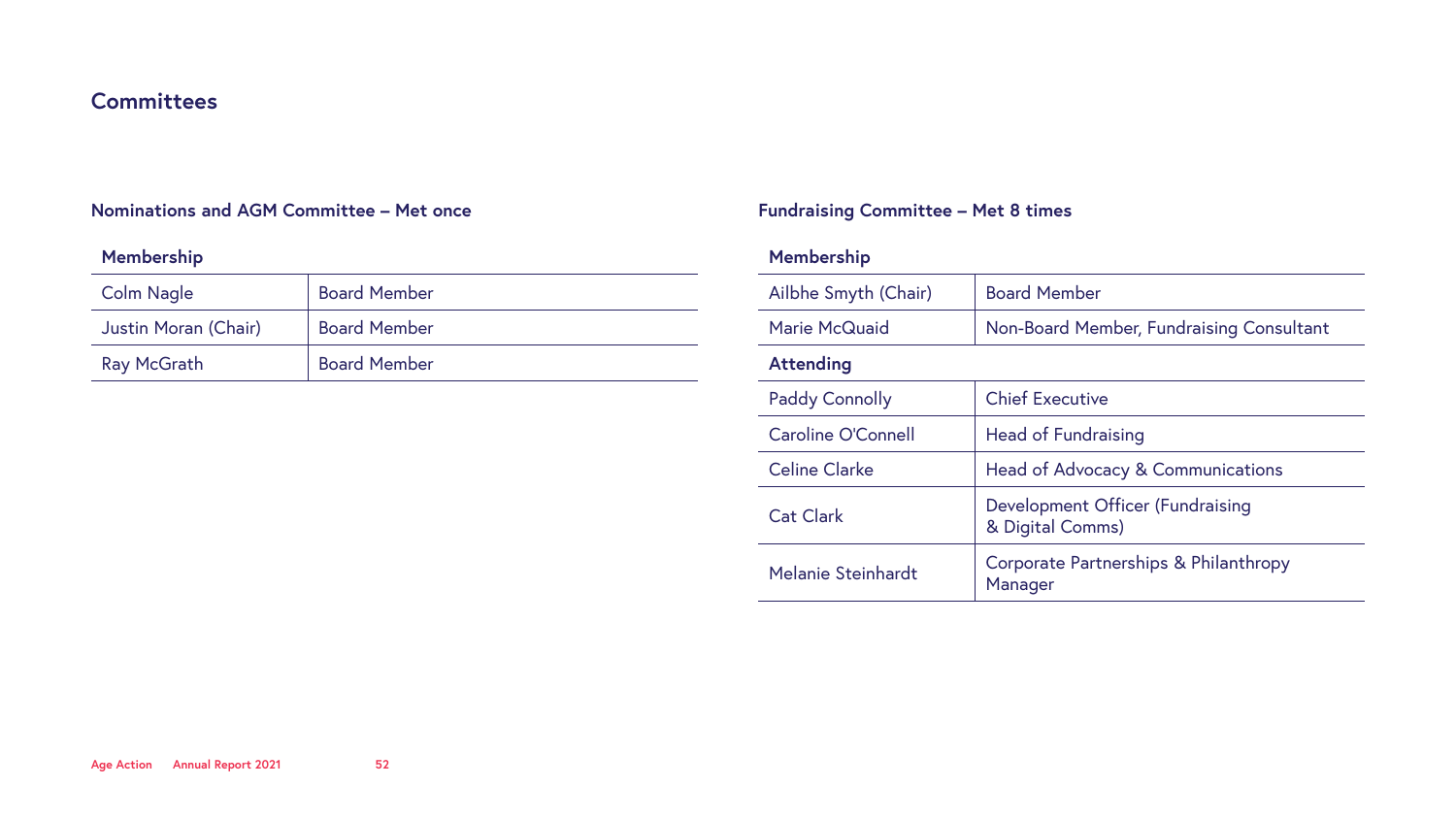

# **9. Directors Report and Financial Information**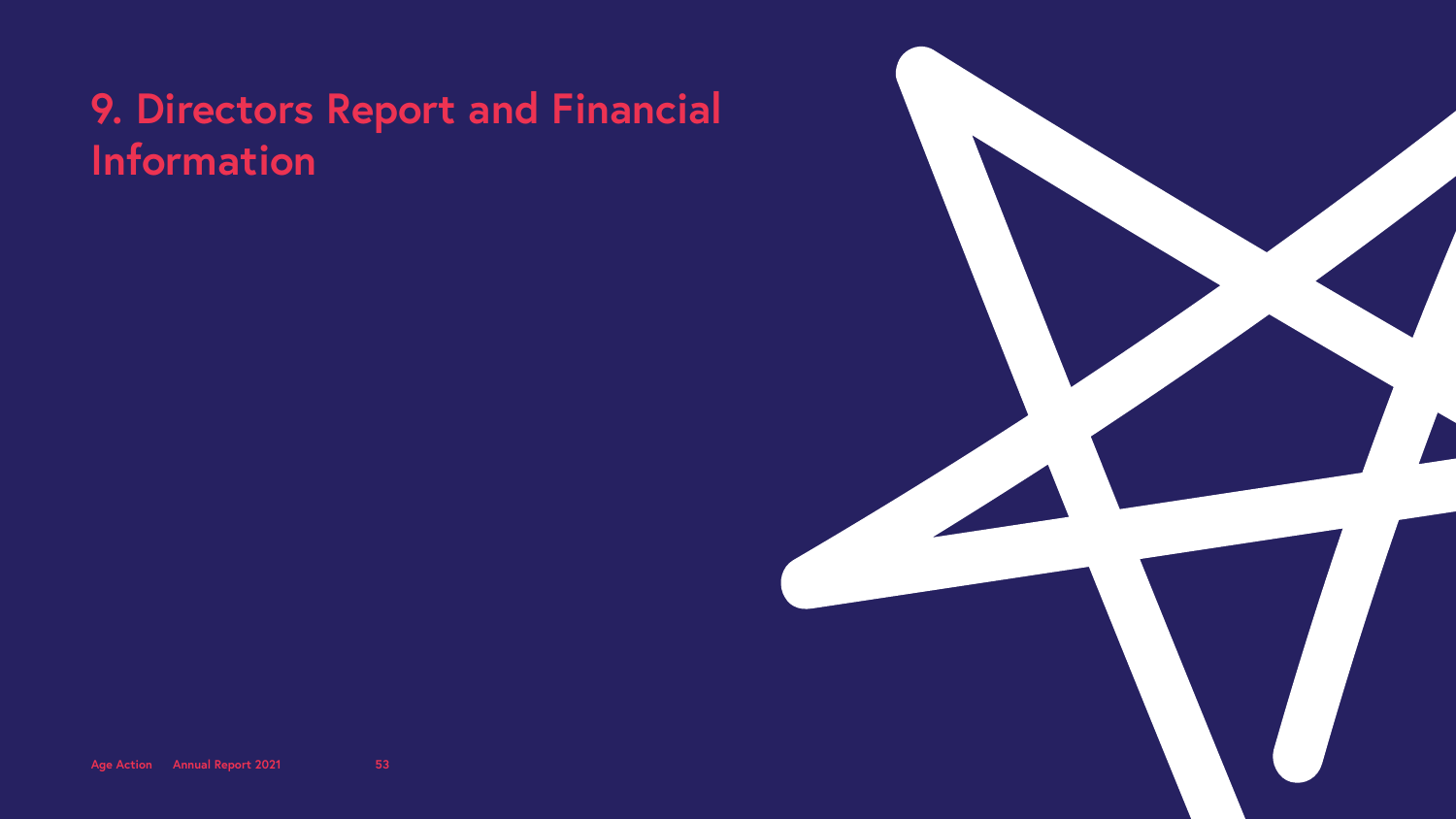# **Reference and Administration**

# **Directors at 31 December 2021**

| Michael Ahern (Chair)                |
|--------------------------------------|
| <b>Tony Kehoe</b>                    |
| <b>Pat McCormack</b>                 |
| <b>Ray McGrath</b>                   |
| <b>Justin Moran</b>                  |
| <b>Susanne Moran</b>                 |
| <b>Tonya Myles</b>                   |
| <b>Colm Nagle (Treasurer)</b>        |
| Ciara O'Donoghue (Company Secretary) |
| Dermot O'Riordan                     |
| Ailbhe Smyth                         |
| <b>Robin Webster</b>                 |

# **Auditors**

Mazars Chartered Accountants & Statutory Audit Firm Harcourt Centre Block 3 Harcourt Road Dublin 2

# **Solicitors**

Ken Kennedy Solicitors (incorporating P.J. Walsh & Co.)

# **Bankers**

Permanent TSB 70 Grafton Street Dublin 2

Bank of Ireland 1 Rathfarnham Road Terenure, Dublin 6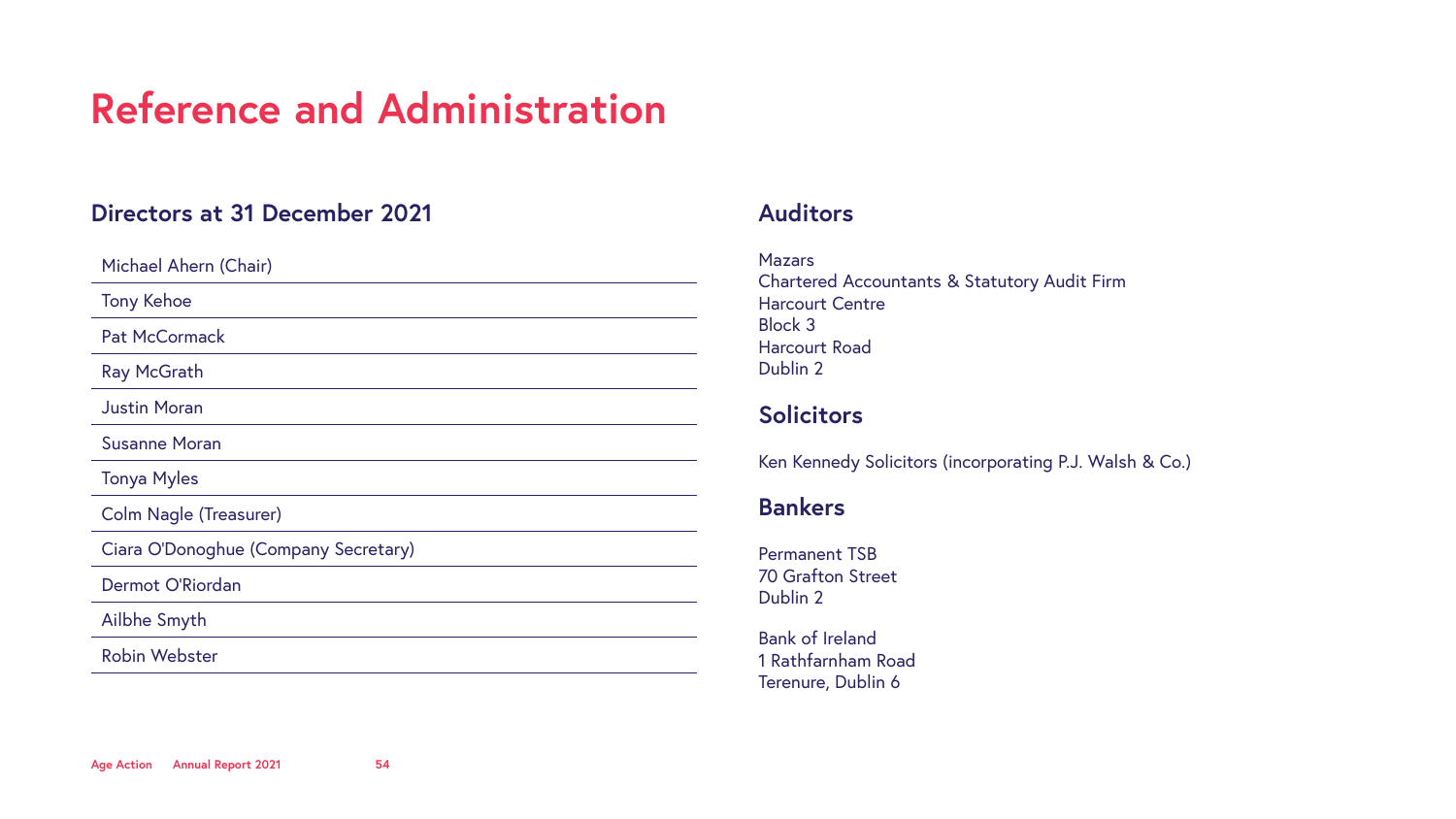# **Registered Office**

Age Action Ireland is a company limited by guarantee. Registered in Dublin, Ireland, no 198751

Incorporated 2nd Feb 1993

Charity Registration No. 10583

Revenue Charitable Status Number 20027254

# **Vision**

For a society that enables all older people to participate and to live full, independent lives.

# **Mission**

Age Action aims to achieve fundamental change in the lives of all older people by empowering them to live full lives as actively engaged citizens and to secure their rights to comprehensive high-quality services according to their changing needs.

# **Values-Led**

Age Action's work is driven by an organisation that is professional in its operations and lives out its values of dignity, participation, diversity, social justice, and professionalism.

# **Principal activities and business review**

The principal activities of the organisation consist of working, together with a broad range of stakeholders, with ageing and older people, promoting better policies and services for older people, the carers of older people and providing services and supports which meet older person's needs.

The main areas of attention are the development of the company's existing activities, securing adequate financial and human resources to make these sustainable, and achieving the highest standards of corporate governance.

# **Directors Report**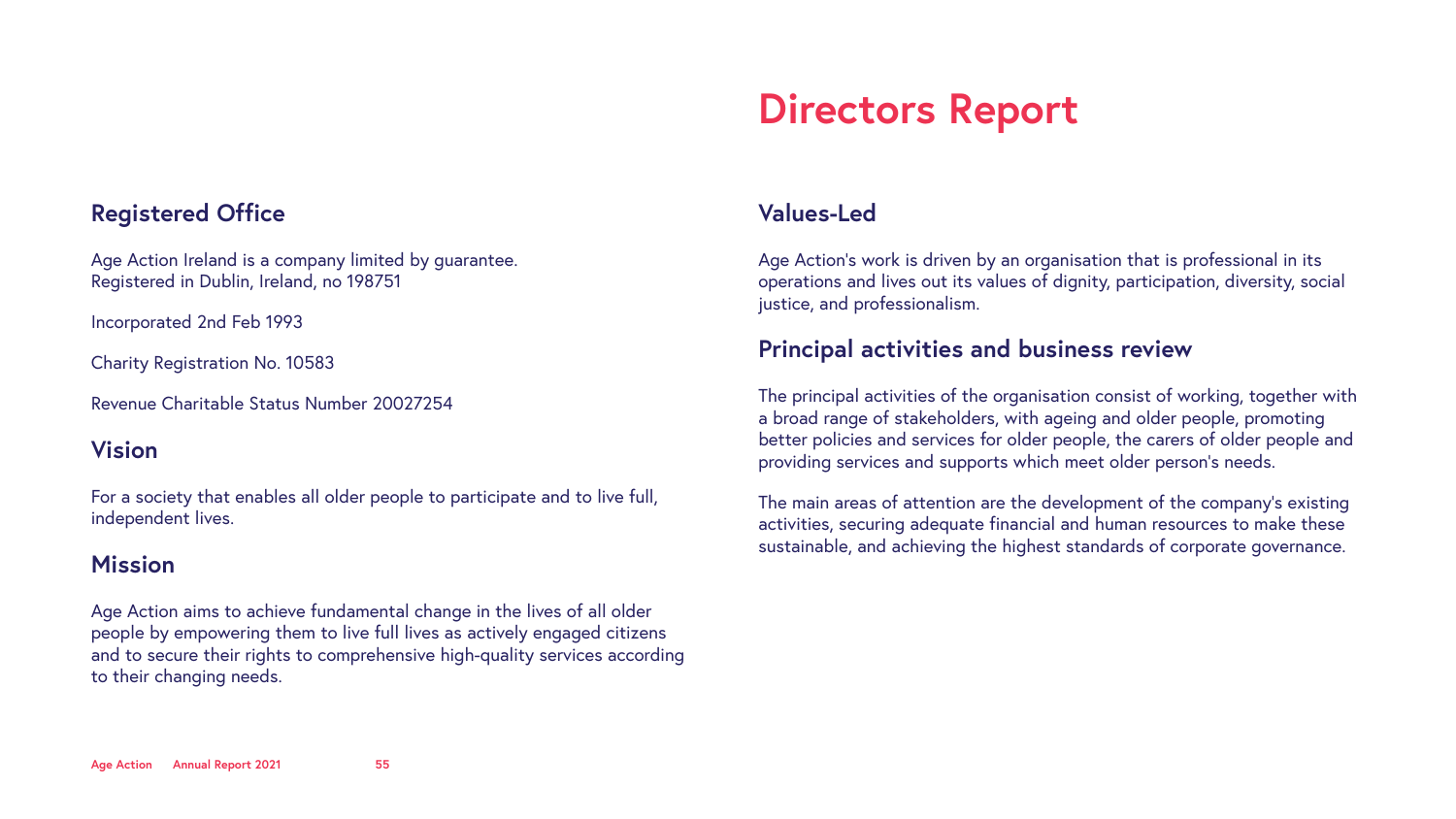Age Action's strategy 2021-2023, Towards Equality for All As We Age identifies four strategic goals. You can find detailed description on how Age Action worked to achieve these goals on pages 7 – 11. The key achievements under each goal in the 2021 reporting period are:

- **1. Engage stakeholders including Government, the wider community, and older people themselves to challenge ageism in laws, policies, systems and communities to guarantee equality and rights for all of us as we age.**
	- Published and disseminated the policy briefing, Ageism and Age Equality – Implementing the WHO Global Report on Ageism in September 2021 which provides context for the UN Global Report on Ageism's findings to an Irish audience, highlighting the reality of ageism in Ireland and the need for decisive action from Government, business and society to address ageism. The policy brief has informed stakeholder engagement on ageism including meetings with public representatives and officials, media and submissions such as to the Minister for Children, Equality, Integration, Disability and Youth on Review of the Equality Acts in December 2021.
	- Successfully convened Positive Ageing Week 2021 on the theme of Ageism – Reconnecting Communities by Reframing Ageing. An information pack, designed to support people to understand and

challenge ageism, was published, and disseminated to participant groups. There were 88 events registered on Age Action's refreshed website - www.positiveageingweek.com - which is a 5% increase on 2020. The events held during positive ageing week were convened by a range of stakeholders including the HSE, community groups, special interest groups, corporate bodies and academic institutions. There was broad media coverage across regional and national outlets including the main news on RTÉ One on International Day of Older Persons.

— Age Action continued to be recognised as a credible voice on issues to address ageism and inequalities experienced by older persons as evidenced by the appointment to bodies leading on public policy formation including the HSE led interRai Project Working Group, Advisory Group on Recommendations on ICT Enablement of Older Persons Services, Programme Board of the National Nursing Home Survey, the Technical Advisory Committee of the Adult Literacy, Numeracy and Digital Literacy Strategy and the Advisory Forum of Creating our Future.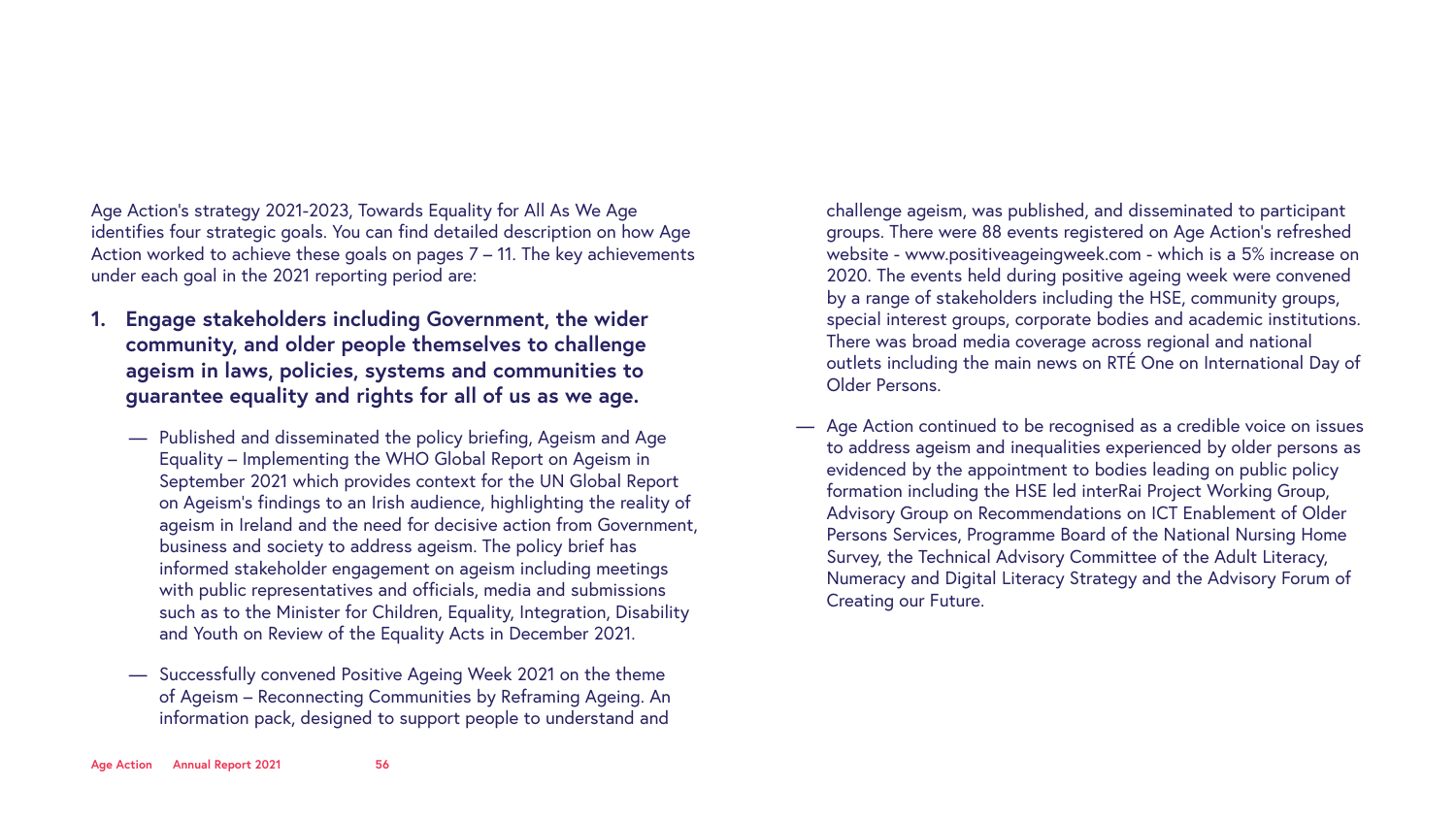## **2. Inform and influence policies and practice to give income security and economic opportunities that uphold older people's dignity and independence.**

- Successfully advocated for the report of the Pension Commission to include recommendations to end mandatory retirement clauses before pension eligibility and implement benchmarking and indexation for future State Pension increases. Age Action's work on pension reform led to an appearance before the Joint Oireachtas Committee on Social Protection, Community and Rural Development and the Islands. The Committee supported Age Action's call that the pension age should remain at 66 and mandatory retirement clauses should be abolished
- Successfully advocated for measures to address income inequalities experienced by older people in Budget 2022. Age Action conducted a survey of older stakeholders, - Lived Experience of Older People 2021, in line with the organisation's value of participation, which informed the Pre-Budget Submissions to Government departments and engagement with public representatives and officials. Measures secured include an increase in the rate of the State Pension, an expansion of the eligibility criteria and an increase in the rate of the Fuel Allowance and increased investment in life-long learning including digital literacy

### — Age Action Getting Started programme continued to deliver digital skills training throughout COVID-19 reaching 498 people which, although is 11% less than 2020, is a significant achievement given COVID-19 public health restrictions. The Movember Foundation awarded funding for research and development of a digital skills curriculum specifically for older men living in rural Ireland which will be delivered in 2023. To enable older people experiencing digital exclusion to access e-health services Age Action collaborated with the HSE to develop a Getting Started KIT guide explain the COVID Tracker App - 13,930 hardcopy guides were distributed.

## **3. Inform and influence policies and practice that give people choice and control over their lives in later life.**

— Published and disseminated a policy brief, Digital Inclusion and an Ageing Population. The brief presents data showing that two-thirds of older people are either not using the internet at all or else have below basic skills. The policy brief informs Age Action's stakeholder engagement with public representatives and statutory bodies including the National Technical Advisory Group on the 10 Year Adult Literacy, Numeracy and Digital Literacy Strategy supporting the Adult Literacy for Life Strategy which recognises the specific needs of older people in terms of digital inclusion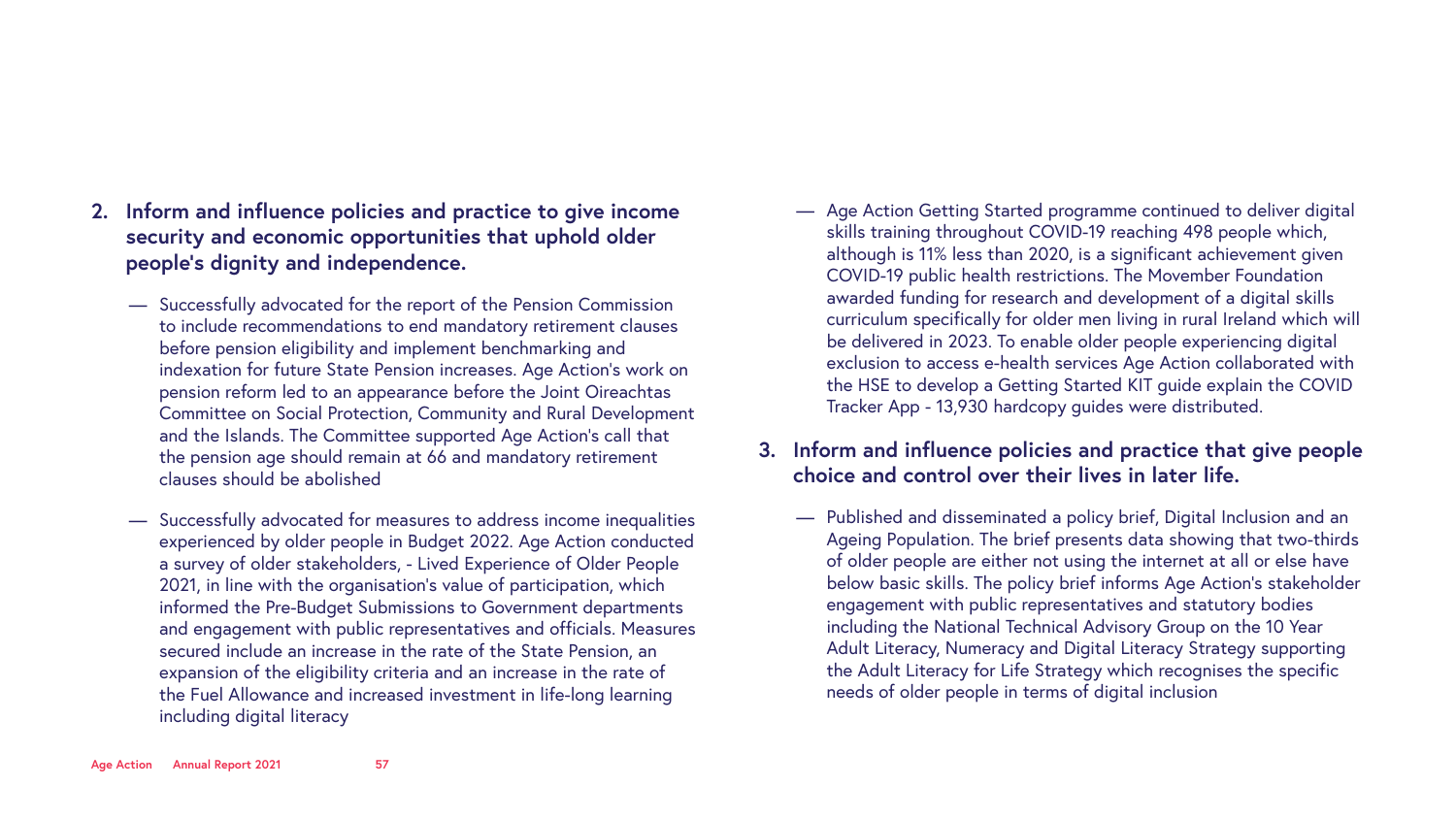- In recognition of the value of Age Action Care and Repair, the HSE committed funding for a pilot national roll out of Care and Repair for people exiting or preventing a hospital stay thereby expanding Age Action's capacity to support older people to age in place
- Age Action maintained the organisation's position in relevant fora to raise older persons issues including Age Friendly Ireland NGO Forum, Commission on the Regulations of Utilities Consumer Stakeholder Forum, Community and Voluntary Pillar, National Advisory Council for Online Safety and the National Advisory Committee of Safeguarding Ireland as well as participating in the National Economic Dialogue.
- **4. Ensure Age Action operates to the highest standards in its functions of advocacy, service provision, employment, and governance, and in a manner that engages our values explicitly, consistently, and coherently**
	- The staff Values Committee implemented a number of actions in response to the results of a baseline values survey of staff, including Quarterly All Staff Values Meetings and a bi-monthly Values Bulletin. The survey was repeated 8 months later which showed an improvement of 6.2 on the aggregate average score from

### the baseline survey demonstrating good progress in embedding the values in the culture and practice of Age Action.

- Aligned to the organisational value of Professionalism, Age Action successfully rebranded to better reflect the values and purpose of the organisation which are grounded in the pursuit of equality and human rights for all of us as we age. A Brand Ambassador team, drawn from staff in each department, was appointed to support the accuracy and consistency across the use of the brand identity and brand approval process was put in place to protect the identity
- Aligned to the organisational value of Social Justice, Age Action realigned the team structure of the Getting Started and Care and Repair services to facilitate a national reach to better meet the needs of older people
- Supporting the organisational values of Professionalism and Dignity, Age Action initiated a Volunteering international accreditation process (to be completed in 2022) and commenced development of an online learning platform for volunteers. In 2021 alone 1,099 new volunteers joined Age Action to support the work of our Getting Started and Care and Repair areas.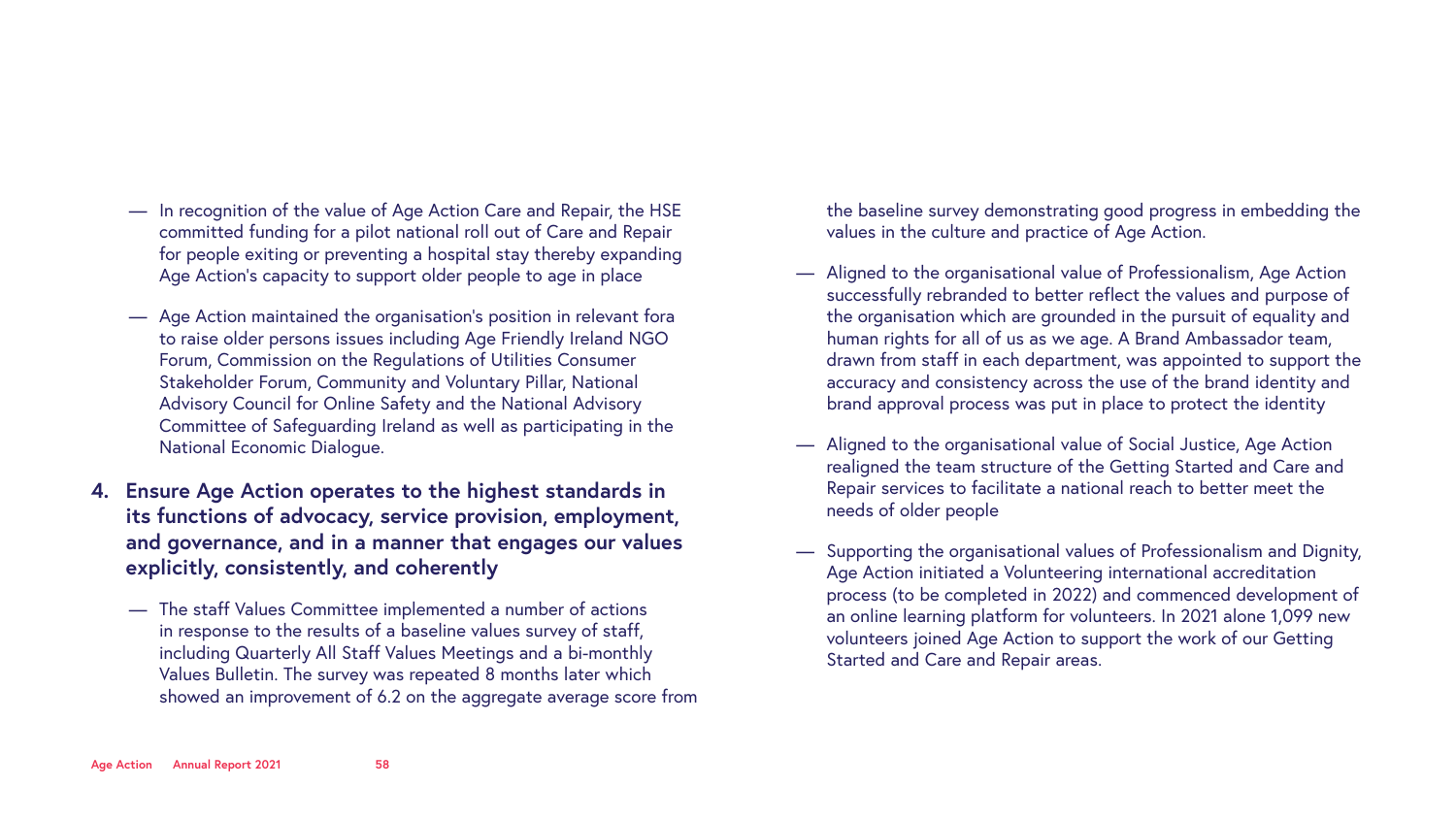# **Financial Review**

The financial results for the year are set out in the Statement of Financial Activities below.

# **Financial Management**

Age Action has a core operating deficit, which it has been progressively addressing over the past three years. A number of cost savings measures were undertaken in 2019, 2020 and 2021. These have been reported on previously.

Surpluses achieved in 2020 and 2021 were due mainly to a series of bequests, cost-cutting measures and the sale of Age Action's charity shops.

# **Reserves Policy**

In 2021 the Board of Age Action agreed a new reserves policy. This policy establishes an Operating Reserve, a Special Reserve and a General Fund.

closure of the organisation. The Operating Reserve is not intended to replace a permanent loss of funds or to eliminate any current year budget gaps.

The minimum amount to be designated as an Operating Reserve will be established as an amount sufficient to maintain ongoing operations and the work of the organisation for a set period of time, which will be reviewed and adjusted by the Board in response to internal and external changes. The amount to maintain ongoing operations is equal to six months of average monthly operating costs. The calculation of average monthly operating costs includes all recurring, predictable expenses such as salaries, pensions and other benefits, rent/rates, office costs, travel expenses, operational and other regular costs. The calculation of average monthly expenses may also include some smaller, one-off, capital purchases. Depreciation and other non-cash expenses are not included in the calculation.

An Operating Reserve is set aside by the Board to provide an internal source of funds for situations such as a sudden and large increase in expenses, unanticipated loss of revenue, or any expenditure associated with unplanned A General Fund consists of funds which are not assigned to a specific purpose. They are unrestricted and may be used to further the charity's purposes, for the day-to-day activities of the charity and to pay for

A Special Reserve will be established for large donation/bequests, over €100,000, received by Age Action which do not have restrictions as to their use. The Special Reserve is available to support the Operating Reserve or General Fund as decided by the Board.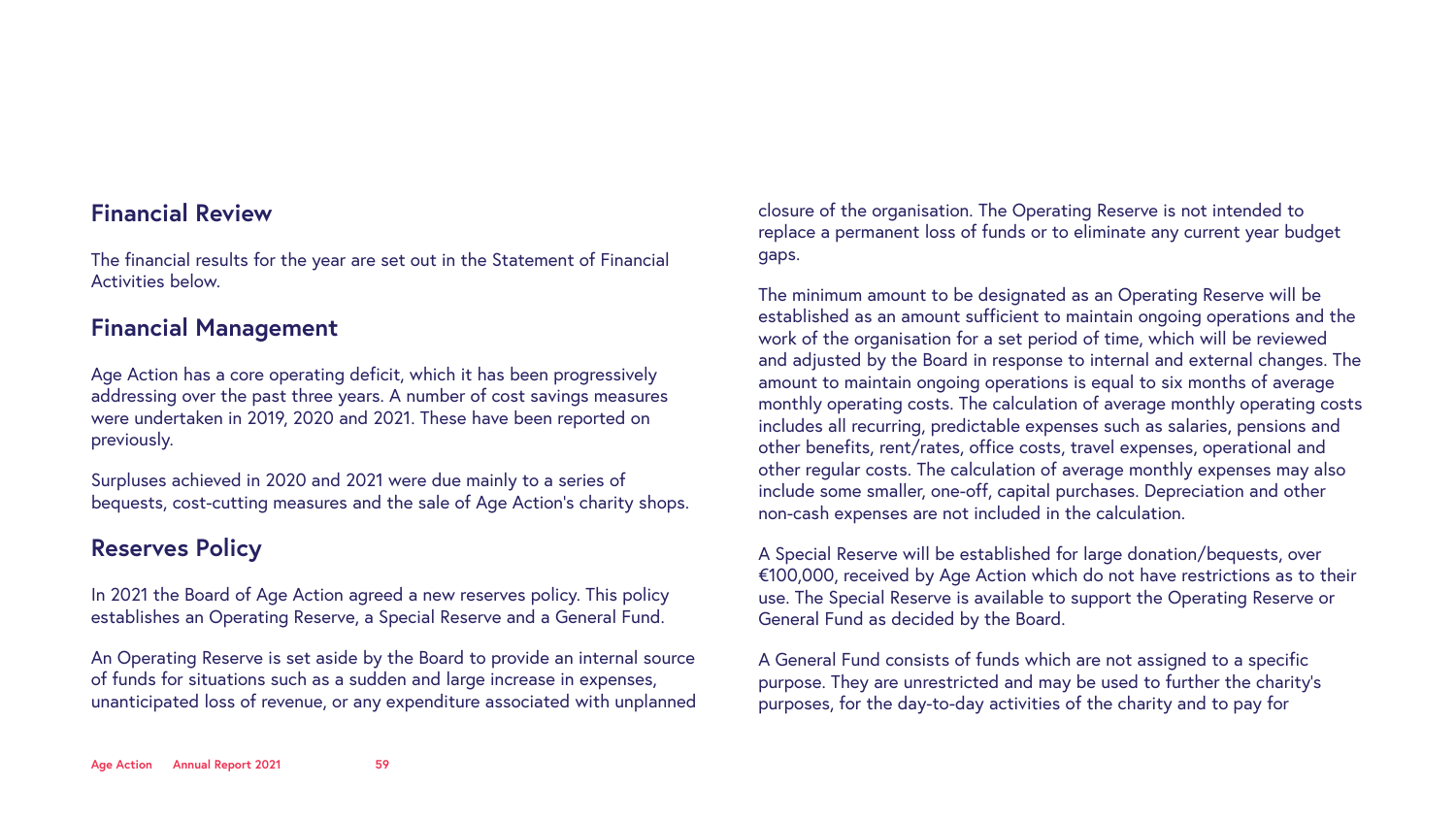administrative and operating expenses that are not covered by restricted income or grants received.

## *Age Action Total Funds*

Currently the total funds of Age Action are split in its Balance Sheet between Unrestricted Funds and Restricted Funds as of December 31st 2021 these were:

| <b>Total Funds</b>      | €1,710,271 |
|-------------------------|------------|
| <b>Restricted funds</b> | €22,373    |
| Unrestricted funds      | €1,687,898 |

### *Age Action Reserves 2021*

Based on the December 31st, 2021 Balance Sheet, the Unrestricted Funds to be considered as reserves for this purpose of this policy, taking account of the Tangible Fixed Assets valued at €22,078, are €1,665,820.

## **Statutory funding**

In 2020 the Board set itself a target of achieving increased statutory funding for Age Action's Care & Repair service. This was achieved in 2021 and again in 2022.

While this is an important development, Age Action impressed upon the HSE that there remains a deficit in Age Action's core funding needs, to cover general head office overheads and other core operational costs.

The HSE informed Age Action that it had secured no additional funding from the exchequer to meet this need. The HSE also noted, regarding the additional monies provided for Care & Repair, that this service is not a core 'health & social service'. The Board recognises that this additional funding remains uncertain going forward.

Age Action achieved a surplus of €328,551 for 2021 and ended the year with a strong cash reserves position.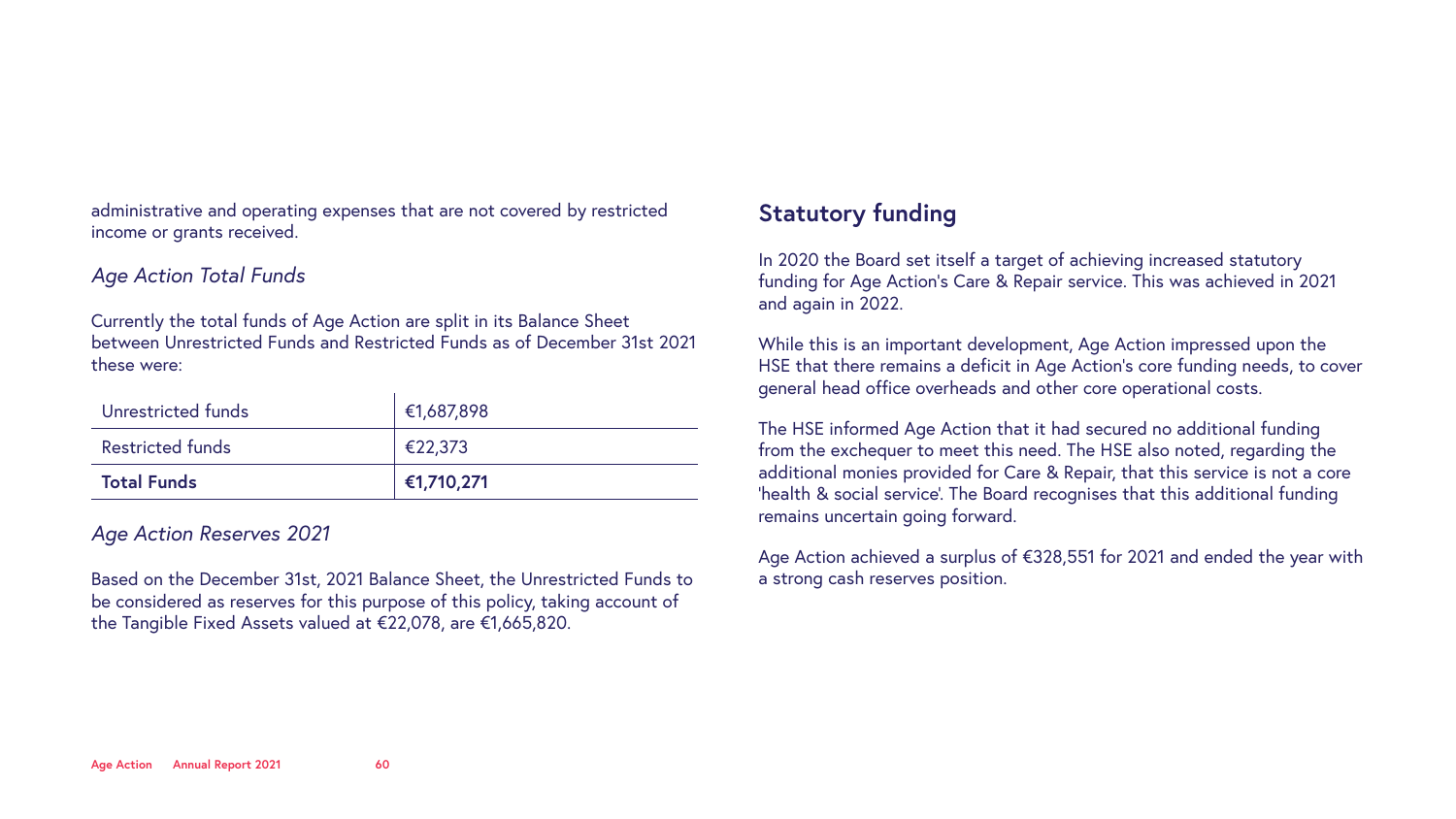# **Fundraising**

Independent fundraising efforts reached the target set at the beginning of the year, achieving a surplus, after costs, of €404,302. A number of bequests amounting to €162,000 and a once-off corporate donation of €164,000 from Barclays Bank supported the positive end-of-year result.

The Board continues to prioritise Age Action's long-term financial stability. At the end of 2021, as part of the budgeting process for 2022, the Board initiated a further series of cost saving measures.

# **Future Developments**

The Board committed to utilise reserves to support the organisation to develop new opportunities. In addition to actively managing the cost base, the Board initiated discussions with other organisations in the older persons sector with a view to closer collaboration, or potential merger, that might reduce costs and improve efficiencies.

Age Action seeks to develop strategic partnerships, which will advance its primary objectives, whilst also supporting its future sustainability.

Age Action emerged from the period of the Covid-19 pandemic in a stronger financial position due to an increase in fundraised income and bequests. Despite this, as an advocacy organisation, Age Action continues to face the challenge of securing stable and sustainable levels of income. Age Action's core objectives, in pursuit of equality for all older people, remain unchanged.

The Board's focus in the months ahead and into 2023 will be to develop a financially sustainable organisation model. The Board recognises that this is critical to enabling Age Action to advocate for progressive change in the lives of older people in Ireland.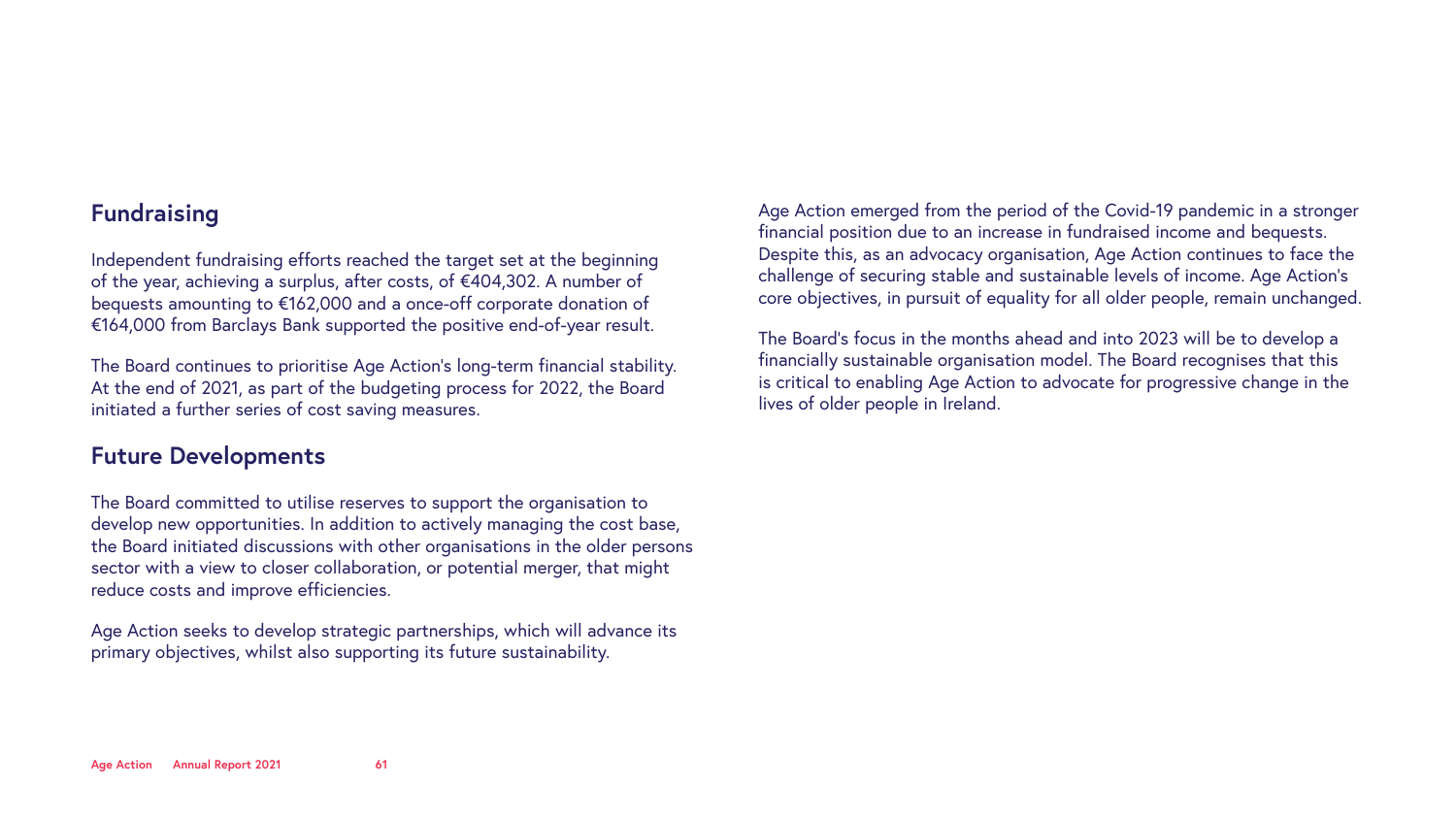# **Our strategic and operational focus for the period ahead will be in three areas;**

- **1. Ageing in Place:** This includes a services element, the development of our Care & Repair service, and a policy element, increased advocacy for a statutory homecare scheme, to enable older people to age well at home and close to their community. The Care & Repair service, subject to available funding, will be expanded across a number of HSE areas. The HSE have also requested that Age Action scope the possibility of broadening the service to include domestic supports. This scoping will be concluded in 2022. and service design. At the end of 2021 the Board committed to commencing a strategic planning process to produce Age Action's Strategic Plan 2024 – 2026. The strategic planning process, which is being led by the Board and CEO, has three elements:
- **2. Digital Inclusion:** The pandemic highlighted the growing phenomenon of digital exclusion of vulnerable groups, particularly older people. Age Action has developed an innovative programme to support older people to get online. Age Action will engage in further research and development to ensure that its digital inclusion programme aligns with the Government's digital literacy strategy. Age Action will seek funding to grow this innovation and will seek to ensure that digital inclusion measures, aimed at older people, are developed to a high standard, adopt best practice approaches, and, where possible, can achieve accreditation.

**3. Participation and Voice of Older People** in the decisions that impact their lives remains a strategic priority for Age Action. In 2022 Age Action hopes to partner with other organisations in the older persons sector to build greater participation of older people in policy making

- An internal review of its strengths, weaknesses, opportunities and threats (SWOT).
- An external review, involving interviewing a number of external stakeholders
- An independent review of fundraising and income generation.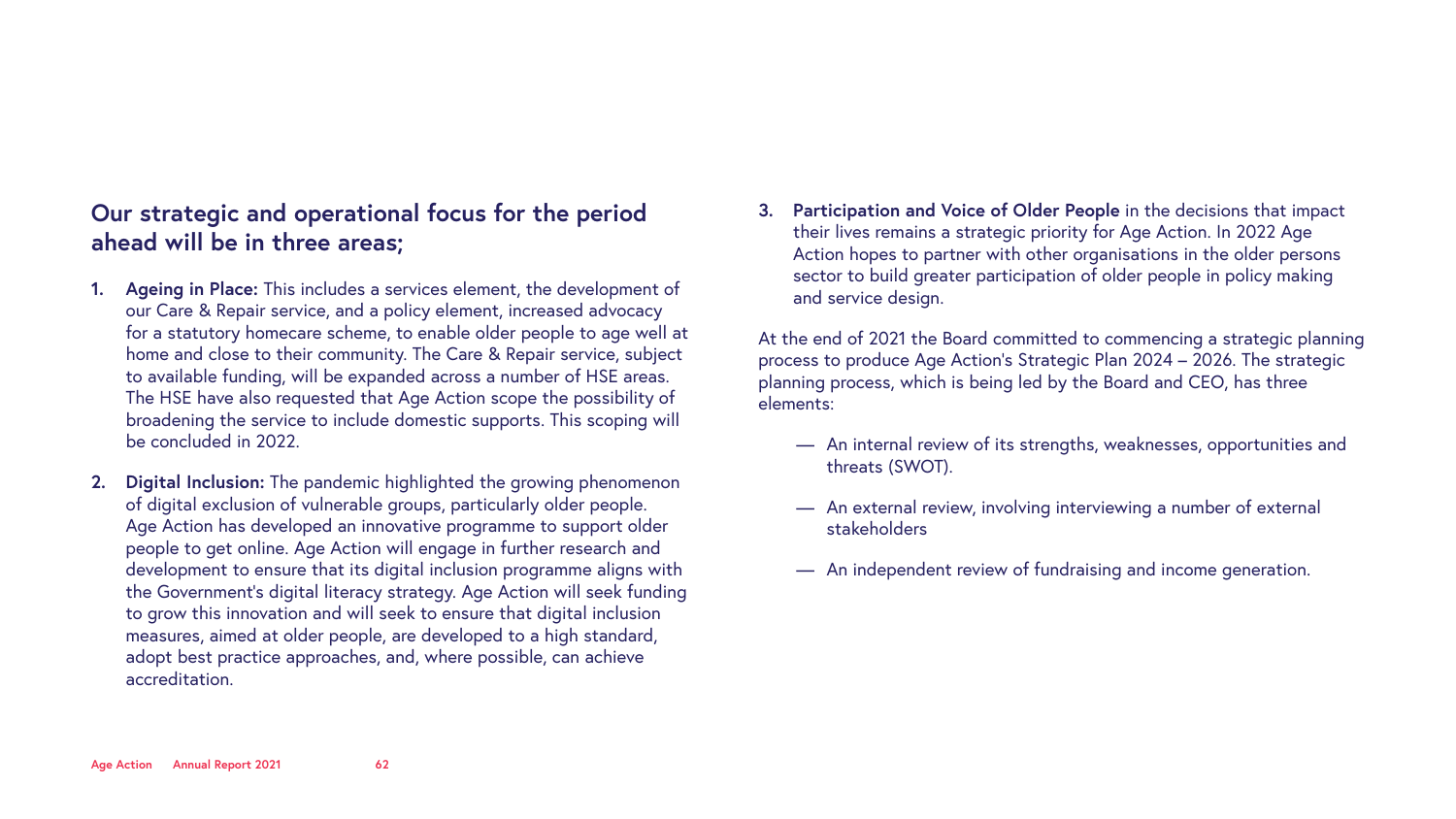**The review has four strategic priority areas:**

- Advocacy & Campaigns
- Programmes and Services
- Income Generation and Sustainability
- Good Governance and Administration.

The Board expects to publish its Strategic Plan 2023-2026 after Summer 2023.

# **Accounting records**

The measures taken by the directors to secure compliance with the requirements of Sections 281 to 285 of the Companies Act 2014 with regard to the keeping of accounting records are the implementation of necessary policies and procedures for recording transactions, the employment of competent accounting personnel with appropriate expertise and the provision of adequate resources to the financial function. The company's accounting records are maintained at the company's registered office at 30/31 Lower Camden St, Dublin 2, D02 EC96.

# **Directors and dates of appointment or resignation during 2021**

The names of the persons who served as Directors at any time during the year are set out on the following page. Other than as indicated they served as Directors for the entire year.

# **Governance**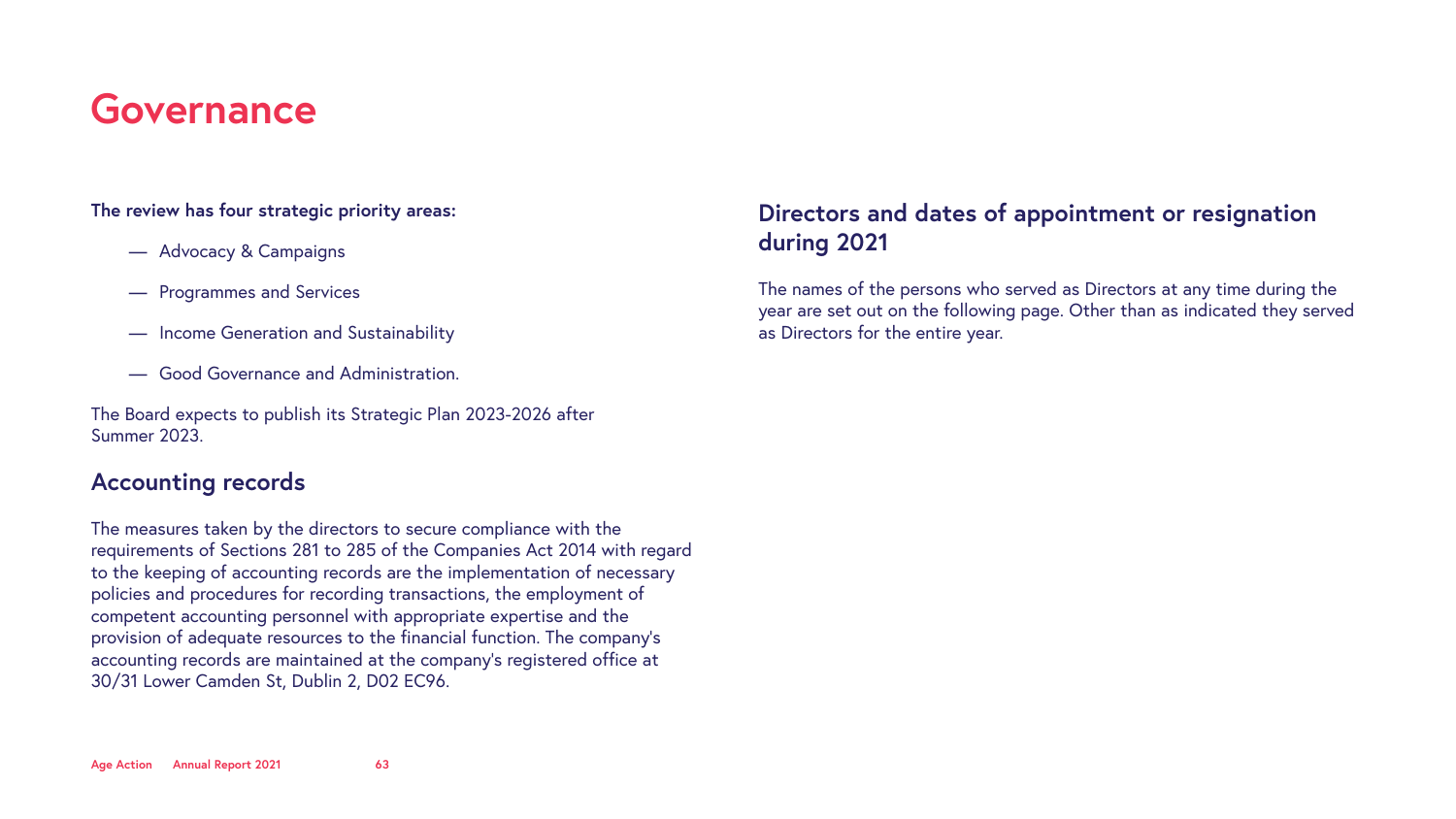| 27 May 2021                                                             |  |
|-------------------------------------------------------------------------|--|
|                                                                         |  |
|                                                                         |  |
|                                                                         |  |
|                                                                         |  |
|                                                                         |  |
|                                                                         |  |
|                                                                         |  |
|                                                                         |  |
|                                                                         |  |
| by Board – 30 April 2021. Retired & Re-elected by Members - 27 May 2021 |  |
| by Board – 30 April 2021. Retired & Re-elected by Members - 27 May 2021 |  |

| Michael | Ahern (Chair)                  | Appointed by Board - 30 April 2021. Retired & Re-elected by Members - 27 May 2021 |
|---------|--------------------------------|-----------------------------------------------------------------------------------|
| Anne    | Donnellan                      | Resigned - 27 May 2021                                                            |
| Tony    | Kehoe                          |                                                                                   |
| Pat     | McCormack                      |                                                                                   |
| Ray     | <b>McGrath</b>                 |                                                                                   |
| Justin  | Moran                          |                                                                                   |
| Susanne | Moran                          |                                                                                   |
| Tonya   | <b>Myles</b>                   |                                                                                   |
| Colm    | Nagle (Treasurer)              |                                                                                   |
| Ciara   | O'Donoghue (Company Secretary) | Appointed by Board - 30 April 2021. Retired & Re-elected by Members - 27 May 2021 |
| Dermot  | O'Riordan                      | Appointed by Board - 30 April 2021. Retired & Re-elected by Members - 27 May 2021 |
| Ailbhe  | Smyth                          |                                                                                   |
| Robin   | Webster                        |                                                                                   |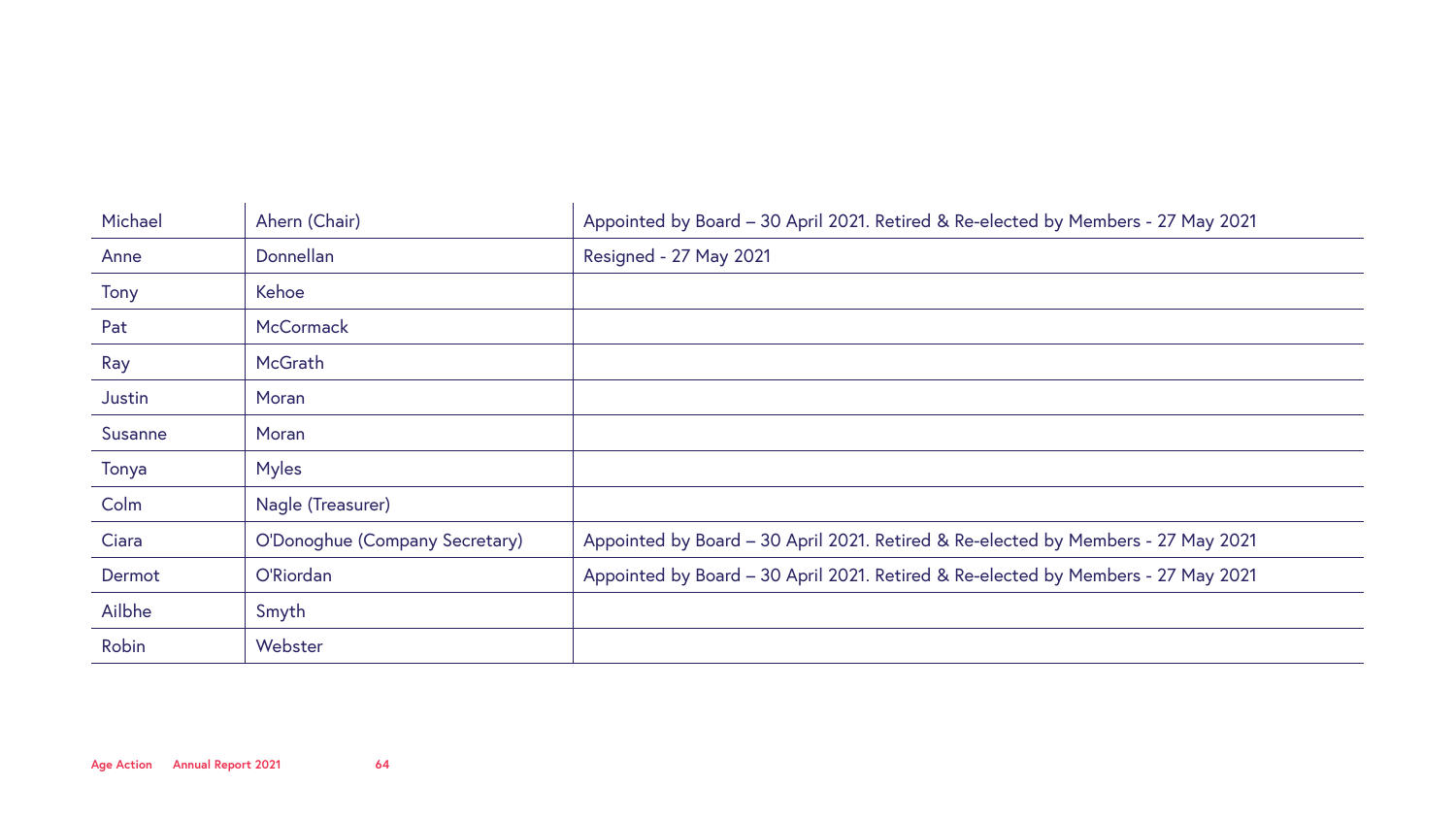# **The Board**

Age Action is governed by an independent, voluntary Board of Directors, who are responsible for the overall governance and strategic direction of the organisation, with operational responsibility delegated to our CEO (Chief Executive Officer). The roles and responsibilities of the Board and CEO and powers reserved for the Board are set out in our policy documents. The Board of Age Action meets at least six times per annum. In 2021 it utilised the services of Boardmatch to identify and recruit new members. A new Chairperson was recruited and three new members joined.

The Board supported the work of the various board committees and maintained the momentum regarding progressively strengthening Age Action's governance and accountability practices and standards. The committee actions adopted by the Board are noted under each committee heading.

In addition to the outcomes reported by Board committees, the Board focused on developing its own capacity, and strengthening its oversight role. Board meeting highlights in 2021 include:

— In April the Board received an input on responsibility of Board members regarding risk oversight

#### — In June the Board reviewed Age Action's portfolio of documents which underpin the organisation's compliance with the Charities Governance Code and drafted a compliance statement

- In June the Board also reviewed the legal obligations of directors regarding the Charities Governance Code
- In August the Board received inputs on the role of Age Action as a Human Rights and equality advocacy organisation
- In September the Board held a facilitated board development day to explore the role of the Board and plan further development days
- In October the Board adopted an open and transparent remuneration policy, which sets out pay bands and the basis on which salary increases are considered. Each staff member receives an annual statement which shows their salary and other benefits
- In October the Board adopted a CEO Succession policy and a detailed succession plan
- In October the Board signed-off on a 'right to disconnect policy' Iin the context of increased remote working.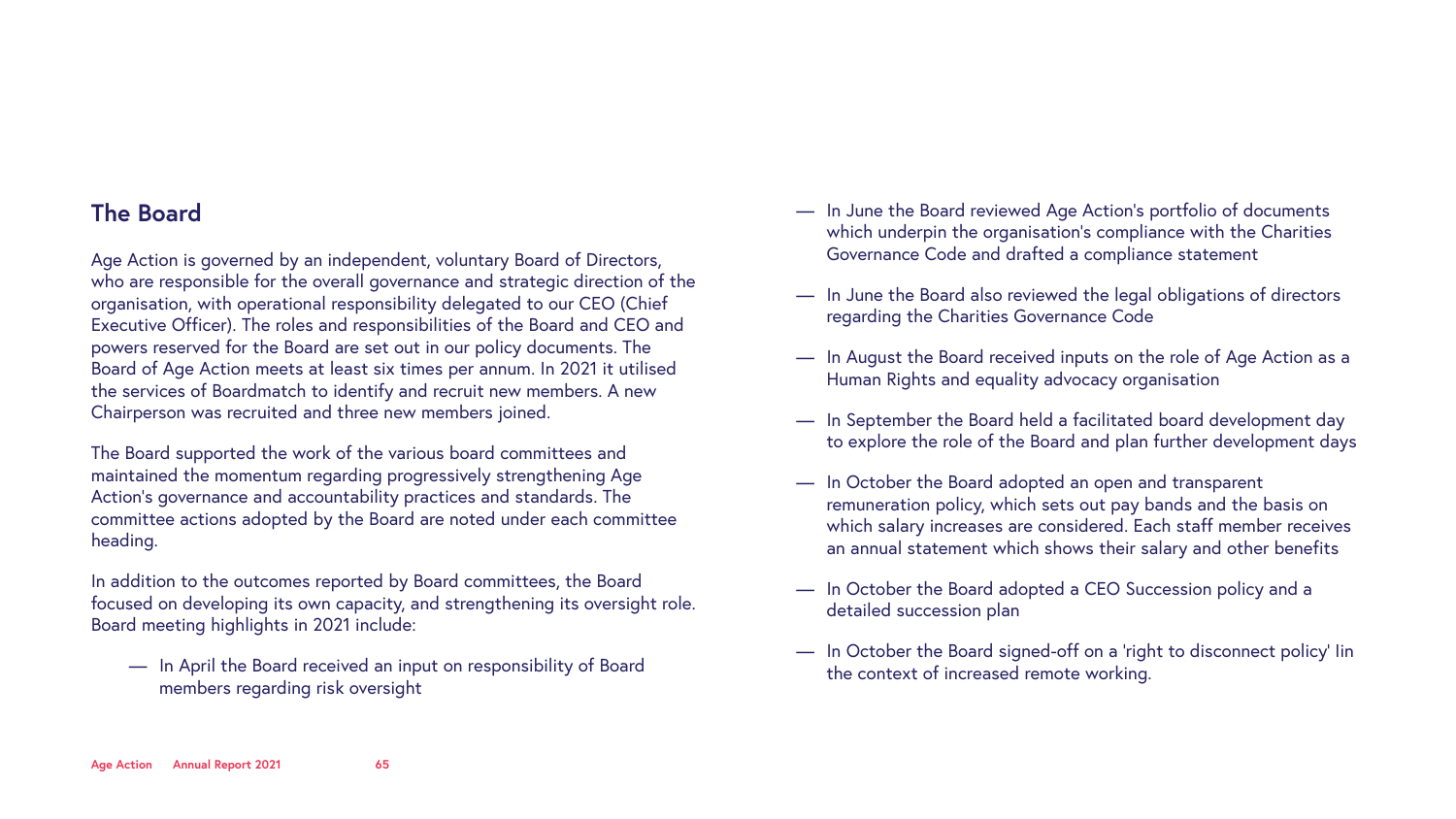The Board maintains a register of board member governance training and Board members are regularly informed of training opportunities.

# **Governance & Risk Committee**

The Governance & Risk Committee comprises of three board members, including the Company Secretary, and three non-board independent members. The CEO, Head of Finance and Head of Administration & HR also attend. The committee is responsible for oversight of Age Action's governance, risk management & assurance and regulatory compliance processes. The committee advises the Board on actions required in these areas and appraises the Board of any current risks and necessary mitigation measures.

The committee appraised the Board of the principal risks in 2021. These were financial sustainability and over-reliance on once-off bequests; board and CEO succession planning; an under-

The committee is required to meet a minimum of four times per year under its terms of reference but opts to meet more frequently. It convenes in advance of each Board meeting and reviews the risk register before submission to the Board. Key actions undertaken by the committee in 2021 include:

- The committee supported the Board to address these risks, including the drafting and adoption by the Board of a CEO succession policy and plan, the prioritising of securing additional funding from the HSE, and the ending of some fundraising activities where risk was identified
- The committee continued the 2020 process of implementing the findings of an independent review of Age Action's governance framework and associated documents
- The committee oversaw the commissioning of risk management software (Redflare) and the migration away form a paper-based system
- As part of this process, the committee drafted a risk appetite statement for the organisation and a corresponding rating score for each risk area.
- The Redflare programme provides an automated system for prompting risk managers to assess and review risks. It can also produce a variety of reports, providing real-time risk analysis for the committee and board to review
	- The committee initiated regular liaison between board committee chairs, to ensure sharing of relevant information and comprehensive organisation oversight at board level

## representation of statutory income in Age Action's funding mix; and reputational risk due to some elements of the fundraising model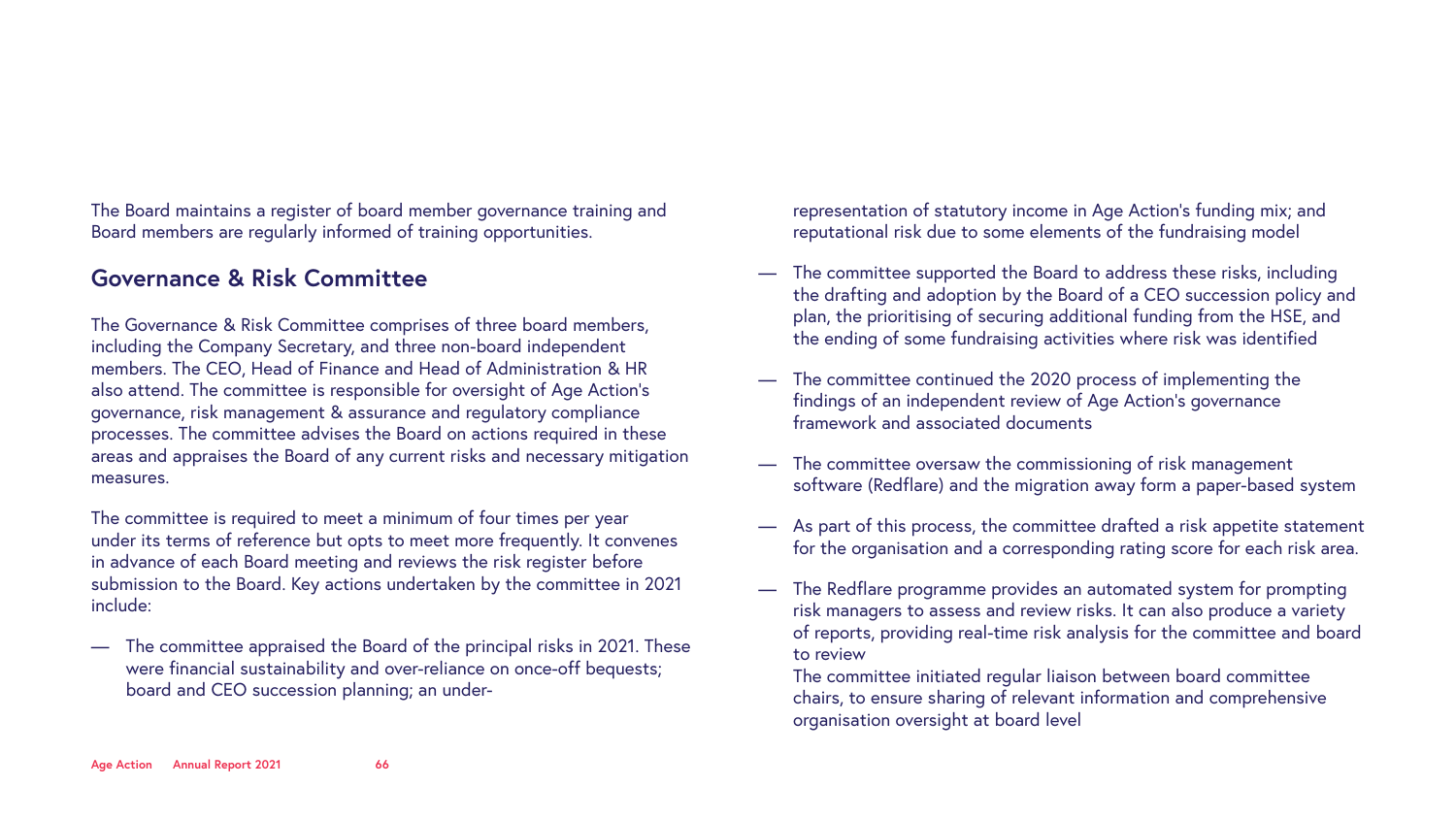### — The Chair of the committee liaised regularly with the Chair of the Finance & Audit committee, and one member of the Board sits on both the Finance & Audit Committee and the Governance & Risk Committee

- The committee supported the Board to review Age Action's compliance with Charities Governance
- The Chair of the committee provided a Risk Appreciation briefing to the Board. The Board is also advised of additional training opportunities in the governance, risk and finance areas
- Further demonstrating Age Actions commitment to governance the organisation entered the 2021 Good Governance Awards. The feedback received from the awards process has been incorporated into the Annual Report 2021.

Age Action continues to be compliant with the Charities Governance Code and is ready to undertake the necessary formal reporting to the regulator.

As an additional act of risk oversight, on the occasions that Age Action observes media coverage regarding governance issues in other charities, the CEO and Head of Finance assess Age Action's standards against the detail in the media coverage. This is also reported to the Governance and Risk Committee.

## **Membership**

| <b>Susanne Moran (Chair)</b> | <b>Board Member</b>                                                         |
|------------------------------|-----------------------------------------------------------------------------|
| Ciara O'Donoghue             | <b>Company Secretary &amp; Board Member</b>                                 |
| Dermot O'Riordan             | <b>Board Member</b>                                                         |
| <b>Niall Fitzgerald</b>      | Non-Board Member, Head of Ethics &<br><b>Governance Accountancy Ireland</b> |
| <b>Edel Murphy</b>           | Non-Board Member, Risk and Compliance<br>Manager, Vodafone                  |
| <b>Fergus McDonald</b>       | Non-Board Member, retired BOI                                               |
| <b>Attending</b>             |                                                                             |
| <b>Paddy Connolly</b>        | <b>Chief Executive</b>                                                      |
| Mary Hamoodi                 | <b>Head of Finance</b>                                                      |
| Jennifer Coen                | Head of Admin & HR                                                          |
|                              |                                                                             |

Met 6 times in 2021.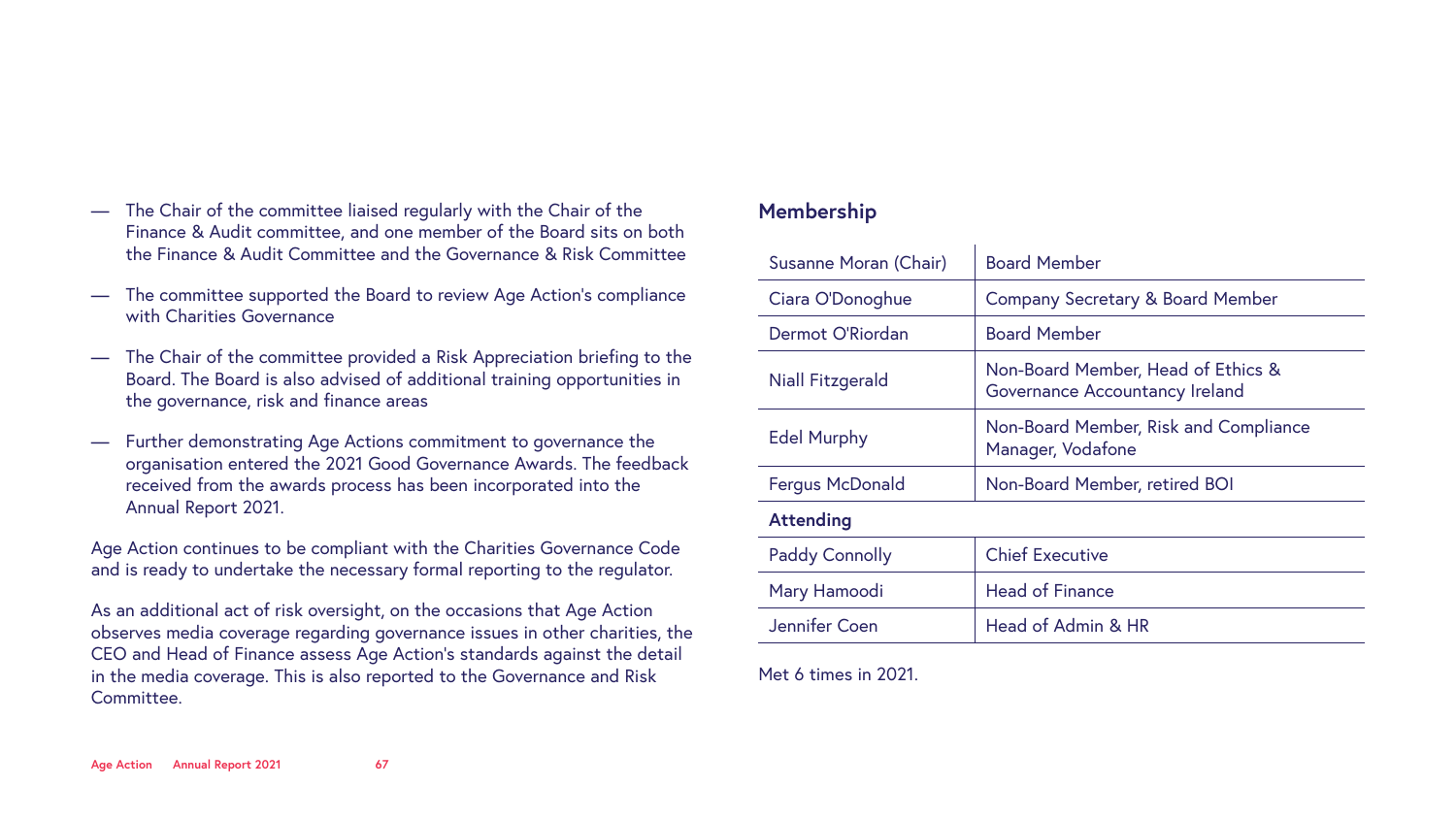# **Nominations & AGM Committee**

The nominations committee meets at least three times a year and is comprised of the Chairperson, Secretary, Treasurer, Chair of the Governance & Risk Committee and ordinary Board members, one of whom is Chair of the committee.

The committee oversees board recruitment. There were three new board members appointed in 2021. A forward-planning schedule of board member's expected resignations was developed in 2021 to enable the committee to ensure timely succession planning.

The committee will commence a process of formal board review and evaluation in 2022. In particular, the committee has identified board diversity, to reflect the diversity of older people in Ireland, as a priority.

The committee in 2021 also set a process for board recruitment and induction.

Due to a change of Chairperson and successful board recruitment in 2021, the committee met only once. The committee reconvened in early 2022 and will meet at least twice yearly going forward.

## **Membership**

| <b>Colm Nagle</b>    | <b>Board Member</b> |
|----------------------|---------------------|
| Justin Moran (Chair) | <b>Board Member</b> |
| <b>Ray McGrath</b>   | <b>Board Member</b> |

# **Fundraising committee**

Age Action established a Fundraising Committee in 2021. It is chaired by a board member and is attended by the CEO, Head of Fundraising, Head of Advocacy & Communications and other fundraising staff as required.

Age Action is dedicated to achieving the highest standards and best practice in fundraising. We are fully committed to achieving the standards contained within the Guidelines for Charitable Organisations on Fundraising from the Public. In 2021 the committee prioritised reviewing Age Action's fundraising standards and compliance with codes of conduct for fundraising.

The committee established a process of ethical review in advance of Age Action accepting grants or donations from corporate bodies. Key actions in 2021 include: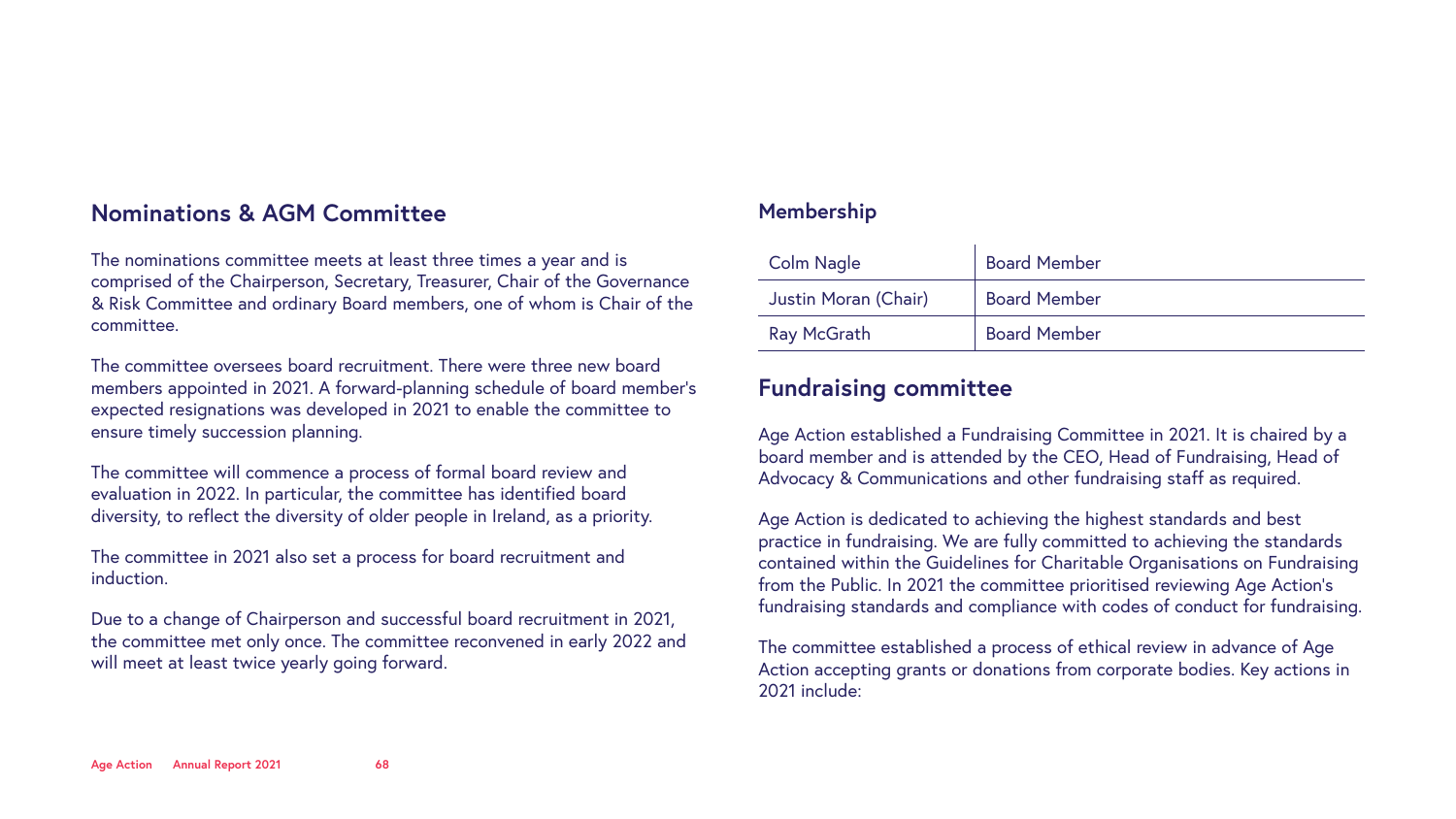- Development of Fundraising Committee terms of reference
- Development of an Ethical Fundraising Policy
- Oversight of the Ethical Fundraising Review process
- Drafting of a revised donor charter
- End of year fundraising analysis.

The Committee met 8 times in 2021.

# **Membership**

| Ailbhe Smyth (Chair)      | <b>Board Member</b>                                         |
|---------------------------|-------------------------------------------------------------|
| <b>Marie McQuaid</b>      | <b>Non-Board Member, Fundraising Consultant</b>             |
| <b>Attending</b>          |                                                             |
| <b>Paddy Connolly</b>     | <b>Chief Executive</b>                                      |
| <b>Caroline O'Connell</b> | <b>Head of Fundraising</b>                                  |
| <b>Celine Clarke</b>      | <b>Head of Advocacy &amp; Communications</b>                |
| <b>Cat Clark</b>          | Development Officer (Fundraising & Digital<br>Comms)        |
| Melanie Steinhardt        | <b>Corporate Partnerships &amp; Philanthropy</b><br>Manager |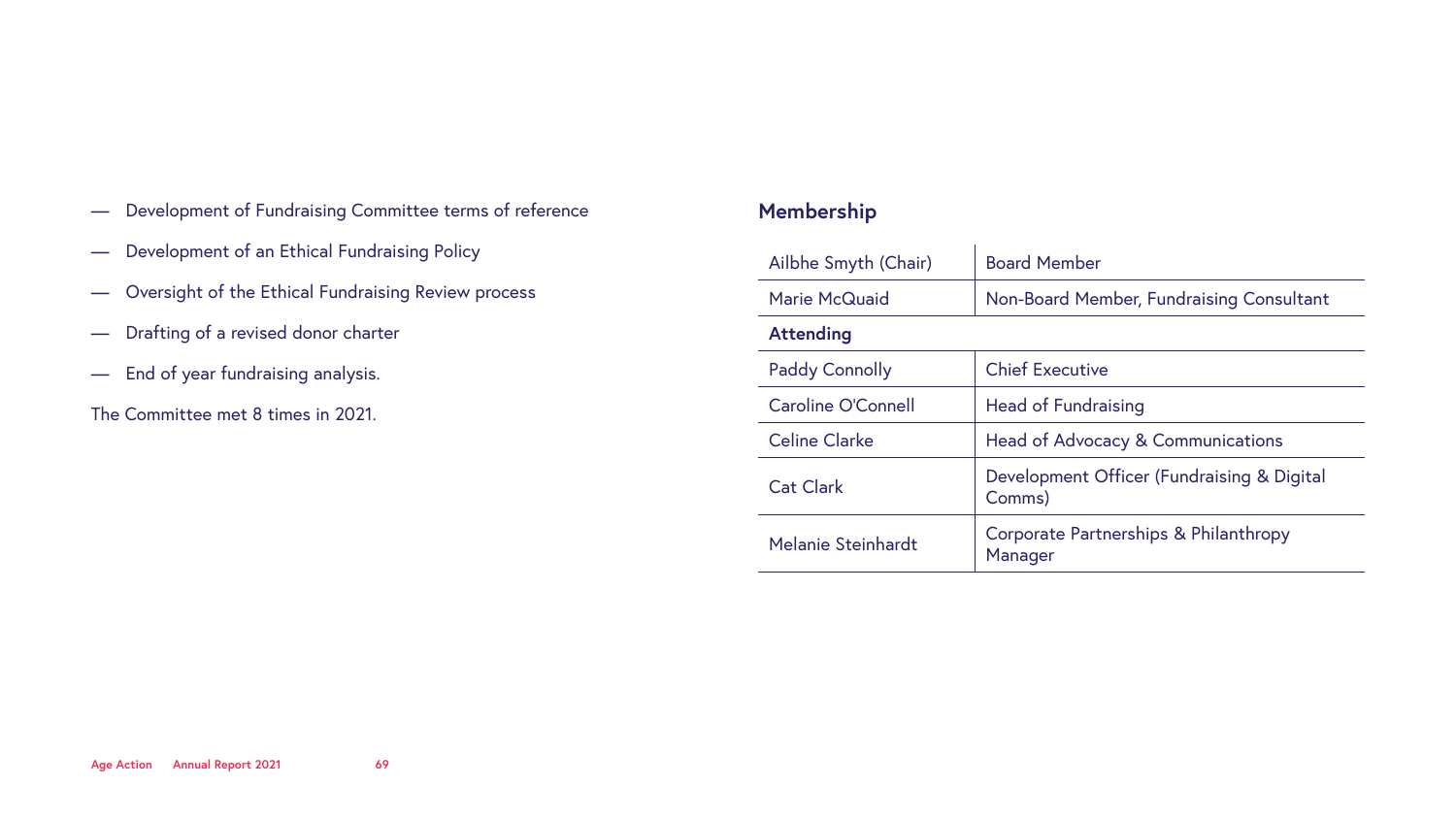The Finance and Audit Committee of Age Action oversees the Board's responsibility for preparing the directors' report and the financial statements in accordance with applicable Irish law and regulations. The financial statements and annual reports are prepared in accordance with Charity SORP standards (Statement of Recommended Practice). The financial accounts are independently audited each year and audited accounts are filed with the Companies Registration Office and submitted to the Charities Regulator. In 2021 the committee supported the CEO to continue corrective actions aimed at ensuring Age Action has a sustainable cost base. Highlights in 2021 include; the presentation of a remuneration policy to the Board

# **Finance & Audit Committee**

The committee comprises of three board members and an independent member who is not associated with the Board. The CEO and Head of Finance also attend the committee.

The committee meets prior to each board meeting and considers management accounts prior to their presentation to the Board. The committee considers the financial year-to-date, budget compliance, cash flow, fundraising income and any financial risks. All finance documents and minutes are uploaded to a board portal on sharepoint, where each board member has access.

#### The committee also oversees the budgetary process, which is carried out by the executive.

- 
- the drafting of a reserves policy
- overseeing of independent audit.

The committee is satisfied that the organisation continues to achieve clean audits with no material issues noted in the management letter.

In late 2021 the committee drafted a tender document for the commissioning of an independent review of internal financial controls. This review was conducted in early 2022.

The Committee met 8 times in 2021.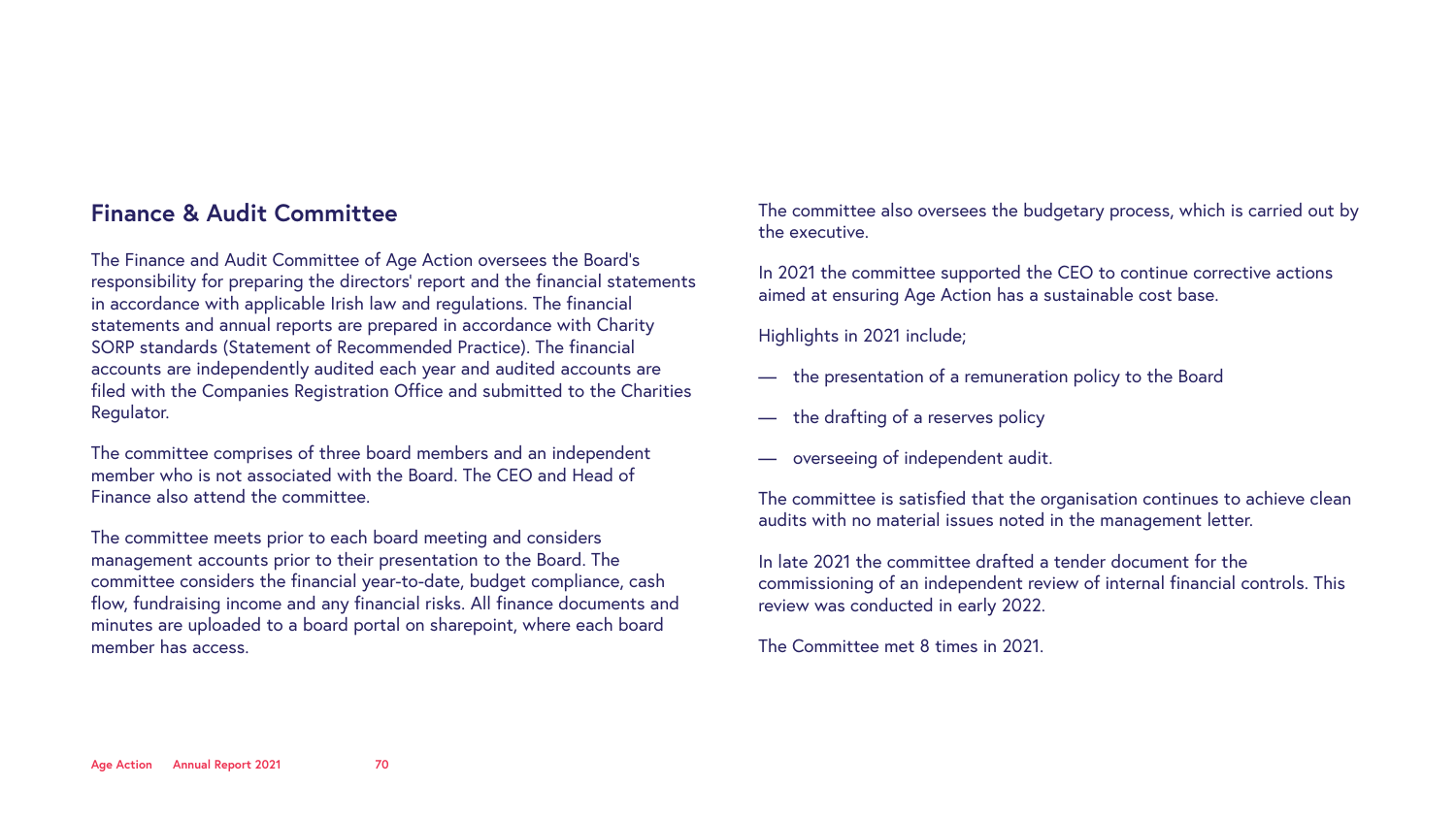### **Membership**

| <b>Colm Nagle (Chair</b> | <b>Board Member, Treasurer</b>       |
|--------------------------|--------------------------------------|
| Pat McCormack            | <b>Board member</b>                  |
| Dermot O'Riordan         | <b>Board Member</b>                  |
| <b>David Frame</b>       | Non-Board member Key Capital Private |
| <b>Attending</b>         |                                      |
| <b>Paddy Connolly</b>    | <b>Chief Executive</b>               |
| Mary Hamoodi             | Head of Finance.                     |

# **Internal Controls**

The Directors acknowledge their overall responsibility for the company's systems of internal control and for reviewing its effectiveness. They have delegated responsibility for the implementation of this system to the executive management. This system includes financial controls, which enable the Board to meet its responsibilities for the integrity and accuracy of the company's accounting records.

# **Management and staff**

The Directors acknowledge with appreciation the ongoing committed work and support of the staff. The success and achievements of the work of the organisation is due to their dedication and contribution.

On behalf of the Board:

**Colm Nagle Pat McCormack**

**Date:** 11 March 2022

Lotie & M. Cornard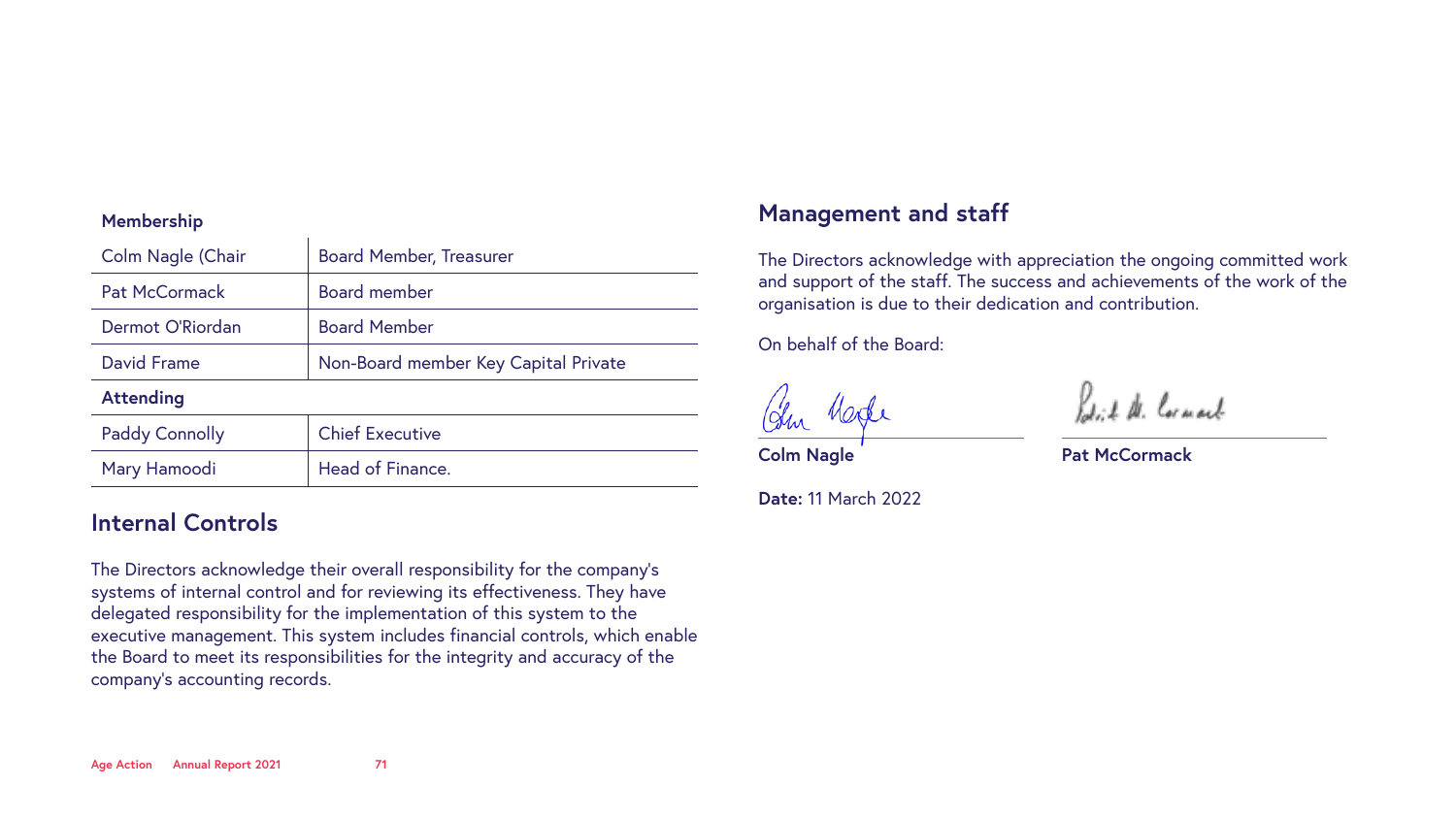#### **AGE ACTION IRELAND COMPANY LIMITED BY GUARANTEE**

#### **DIRECTORS' RESPONSIBILITIES STATEMENT**

The directors are responsible for preparing the directors' report and the financial statements in accordance with applicable Irish law and regulations.

 $\_$  , and the set of the set of the set of the set of the set of the set of the set of the set of the set of the set of the set of the set of the set of the set of the set of the set of the set of the set of the set of th

 $\_$  , and the set of the set of the set of the set of the set of the set of the set of the set of the set of the set of the set of the set of the set of the set of the set of the set of the set of the set of the set of th

 $\_$  , and the set of the set of the set of the set of the set of the set of the set of the set of the set of the set of the set of the set of the set of the set of the set of the set of the set of the set of the set of th

Irish company law requires the directors to prepare financial statements for each financial year. Under the law, the directors have elected to prepare the financial statements in accordance with the Companies Act 2014 and FRS 102 "The Financial Reporting Standard applicable in the UK and Republic of Ireland" issued by the Financial Reporting Council. Under the law, the directors must not approve the financial statements unless they are satisfied they give a true and fair view of the assets, liabilities and financial position of the company as at the financial year end and of the results of the company for the financial year and otherwise comply with the Companies Act 2014.

In preparing these financial statements, the directors are required to:

- select suitable accounting policies and then apply them consistently;
- make judgements and accounting estimates that are reasonable and prudent;
- state whether the financial statements have been prepared in accordance with applicable accounting standards, identify those standards, and note the effect and the reason for any material departure from those standards; and
- prepare the financial statements on the going concern basis unless it is inappropriate to presume that the company will continue in business.

The directors are responsible for ensuring that the company keeps or causes to be kept adequate accounting records which correctly explain and record the transactions of the company, enable at any time the assets, liabilities, financial position and results of the company to be determined with reasonable accuracy, enable them to ensure that the financial statements and directors' report comply with the Companies Act 2014 and enable the financial statements to be audited. They are also responsible for safeguarding the assets of the company and hence for taking reasonable steps for the prevention and detection of fraud and other irregularities.

The directors are responsible for the maintenance and integrity of the corporate and financial information included on the company's website. Legislation in Ireland governing the preparation and dissemination of financial statements may differ from legislation in other jurisdictions.

**On behalf of the Board**

**Director Director**

Poteit M. Cornard

**Colm Nagle Pat McCormack**

**Date:**  11 March 2022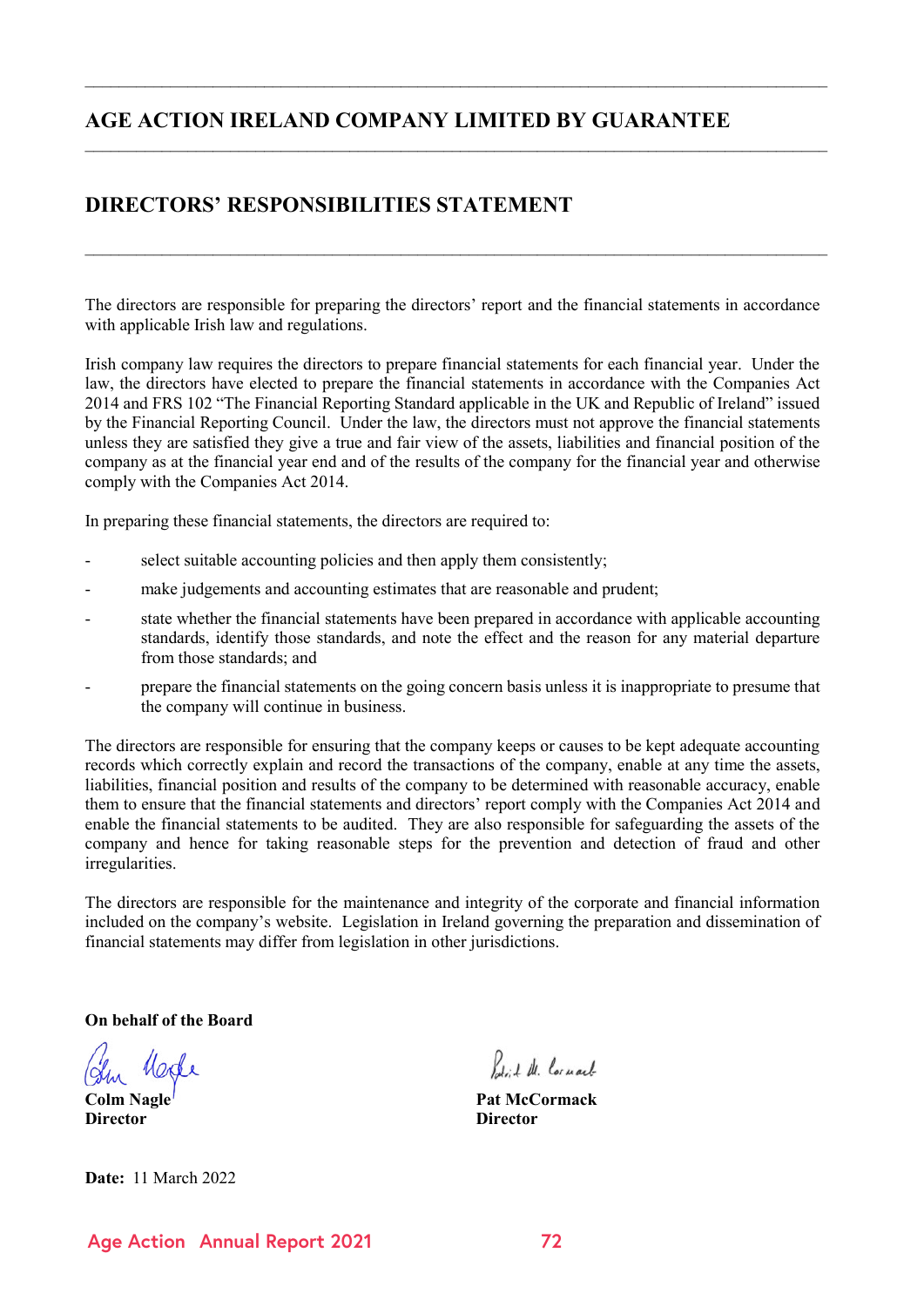#### **INDEPENDENT AUDITOR'S REPORT**

#### **TO THE MEMBERS OF**

#### **AGE ACTION IRELAND COMPANY LIMITED BY GUARANTEE**

#### **Report on the audit of the financial statements**

#### *Opinion*

We have audited the financial statements of Age Action Ireland Company Limited by Guarantee ('the company') for the year ended 31 December 2021, which comprise the Statement of Financial Activities, the Balance Sheet, the Statement of Cash Flows and notes to the financial statements, including the summary of significant accounting policies set out in note 3. The financial reporting framework that has been applied in their preparation is Irish Law and FRS 102 *The Financial Reporting Standard applicable in the UK and Republic of Ireland* issued in the United Kingdom by the Financial Reporting Council (FRS 102).

In our opinion the financial statements:

- give a true and fair view of the assets, liabilities and financial position of the company as at 31 December 2021 and of its surplus for the year then ended:
- have been properly prepared in accordance with FRS 102 The Financial Reporting Standard applicable in the UK and Republic of Ireland; and
- have been properly prepared in accordance with the requirements of the Companies Act 2014.

#### *Basis for opinion*

We conducted our audit in accordance with International Standards on Auditing (Ireland) (ISAs (Ireland)) and applicable law. Our responsibilities under those standards are further described in the *Auditor's Responsibilities for the Audit of the Financial Statements* section of our report.

We are independent of the Company in accordance with the ethical requirements that are relevant to our audit of financial statements in Ireland, including the Ethical Standard for Auditors (Ireland) issued by the Irish Auditing and Accounting Supervisory Authority (IAASA), and we have fulfilled our other ethical responsibilities in accordance with these requirements.

We believe that the audit evidence we have obtained is sufficient and appropriate to provide a basis for our opinion.

#### *Conclusions relating to going concern*

In auditing the financial statements, we have concluded that the directors' use of the going concern basis of accounting in the preparation of the financial statements is appropriate.

Based on the work we have performed, we have not identified any material uncertainties relating to events or conditions that, individually or collectively, may cast significant doubt on the Company's ability to continue as a going concern for a period of at least twelve months from the date when the financial statements are authorised for issue.

Our responsibilities and the responsibilities of the directors with respect to going concern are described in the relevant sections of this report.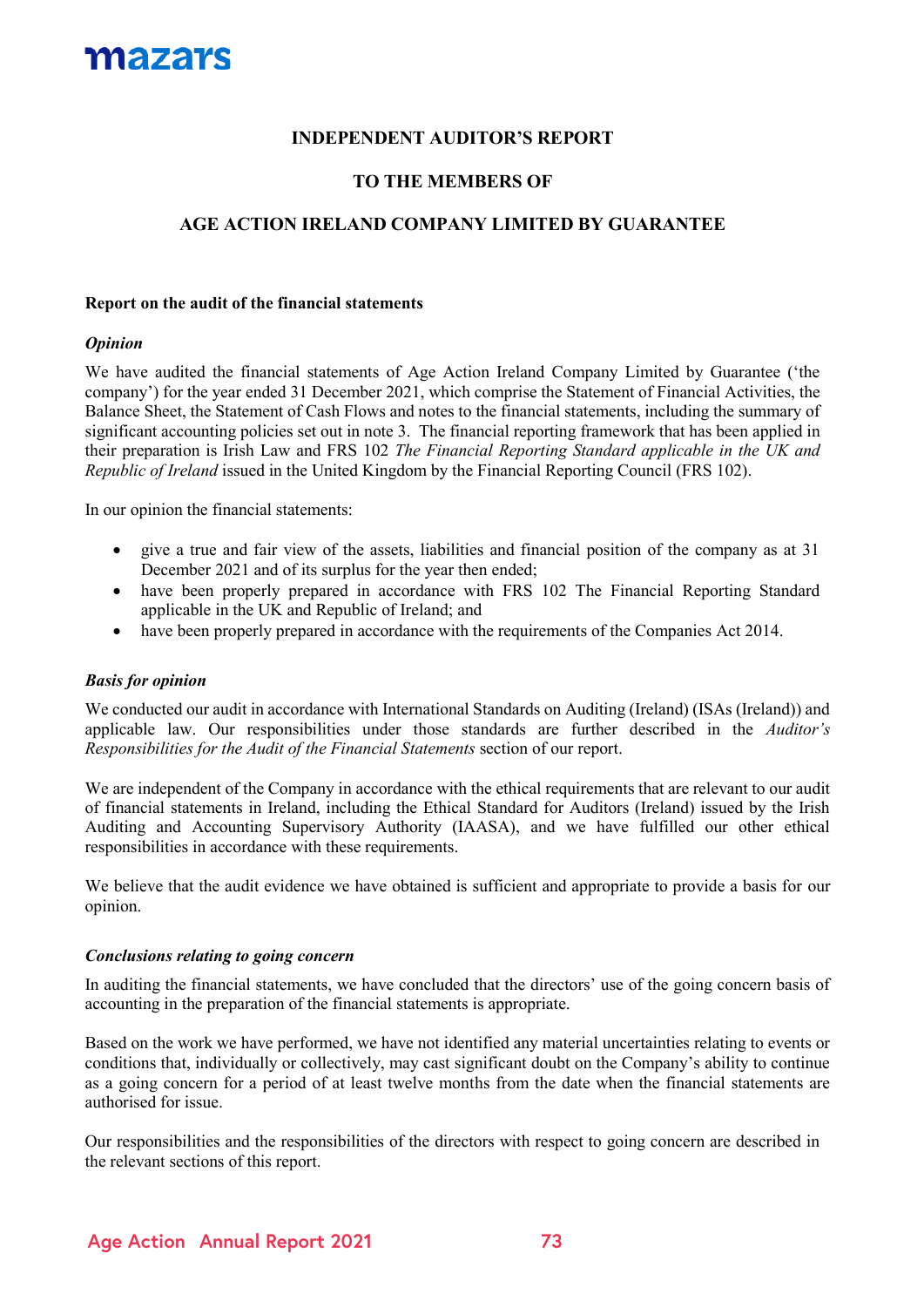#### **INDEPENDENT AUDITOR'S REPORT**

#### **TO THE MEMBERS OF**

#### **AGE ACTION IRELAND COMPANY LIMITED BY GUARANTEE**

#### *Other information*

The directors are responsible for the other information. The other information comprises the information included in the annual report other than the financial statements and our auditor's report thereon. Our opinion on the financial statements does not cover the other information and, except to the extent otherwise explicitly stated in our report, we do not express any form of assurance conclusion thereon.

Our responsibility is to read the other information and, in doing so, consider whether the other information is materially inconsistent with the financial statements or our knowledge obtained in the course of the audit, or otherwise appears to be materially misstated. If we identify such material inconsistencies or apparent material misstatements, we are required to determine whether there is a material misstatement in the financial statements or a material misstatement of the other information. If, based on the work we have performed, we conclude that there is a material misstatement of this other information, we are required to report that fact.

We have nothing to report in this regard.

#### *Opinions on other matters prescribed by the Companies Act 2014*

In our opinion, based on the work undertaken in the course of the audit, we report that:

- the information given in the directors' report for the financial year for which the financial statements are prepared is consistent with the financial statements;
- the directors' report has been prepared in accordance with applicable legal requirements;
- the accounting records of the Company were sufficient to permit the financial statements to be readily and properly audited; and
- the financial statements are in agreement with the accounting records.

We have obtained all the information and explanations which, to the best of our knowledge and belief, are necessary for the purposes of our audit.

#### *Matters on which we are required to report by exception*

Based on the knowledge and understanding of the Company and its environment obtained in the course of the audit, we have not identified any material misstatements in the directors' report.

The Companies Act 2014 requires us to report to you if, in our opinion, the requirements of any of Sections 305 to 312 of the Act, which relate to disclosures of directors' remuneration and transactions are not complied with by the Company. We have nothing to report in this regard.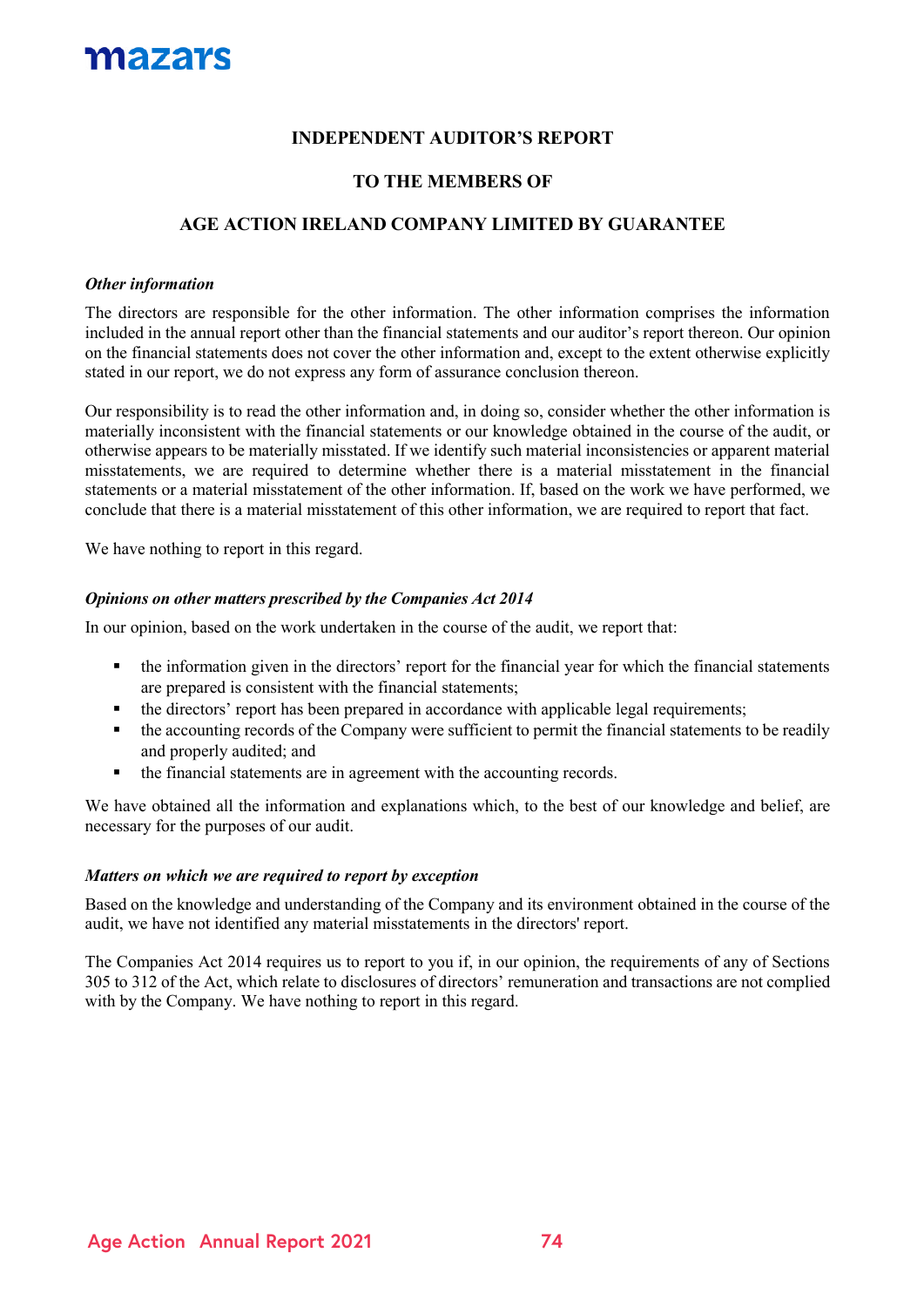#### **INDEPENDENT AUDITOR'S REPORT**

#### **TO THE MEMBERS OF**

#### **AGE ACTION IRELAND COMPANY LIMITED BY GUARANTEE**

#### **Respective responsibilities**

#### *Responsibilities of directors for the financial statements*

As explained more fully in the directors' responsibilities statement set out on page 11, the directors are responsible for the preparation of the financial statements in accordance with the applicable financial reporting framework that give a true and fair view, and for such internal control as management determines is necessary to enable the preparation of financial statements that are free from material misstatement, whether due to fraud or error.

In preparing the financial statements, the directors are responsible for assessing the Company's ability to continue as a going concern, disclosing, as applicable, matters related to going concern and using the going concern basis of accounting unless management either intends to liquidate the Company or to cease operations, or has no realistic alternative but to do so.

#### *Auditor's responsibilities for the audit of the financial statements*

Our objectives are to obtain reasonable assurance about whether the financial statements as a whole are free from material misstatement, whether due to fraud or error, and to issue an auditor's report that includes our opinion. Reasonable assurance is a high level of assurance but is not a guarantee that an audit conducted in accordance with ISAs (Ireland) will always detect a material misstatement when it exists. Misstatements can arise from fraud or error and are considered material if, individually or in the aggregate, they could reasonably be expected to influence the economic decisions of users taken on the basis of these financial statements.

A further description of our responsibilities for the audit of the financial statements is located on the Irish Auditing and Accounting Supervisory Authority's website at: http://www.iaasa.ie/getmedia/b2389013-1cf6- 458b-9b8f-a98202dc9c3a/Description\_of\_auditors\_responsibilities\_for\_audit.pdf. This description forms part of our auditor's report.

#### **The purpose of our audit work and to whom we owe our responsibilities**

Our report is made solely to the Company's members, as a body, in accordance with Section 391 of the Companies Act 2014. Our audit work has been undertaken so that we might state to the Company's members those matters we are required to state to them in an auditor's report and for no other purpose. To the fullest extent permitted by law, we do not accept or assume responsibility to anyone other than the Company and the Company's members, as a body, for our audit work, for this report, or for the opinions we have formed.

**Aedín Morkan For and on behalf of Mazars Chartered Accountants & Statutory Audit Firm Harcourt Centre Block 3 Harcourt Road Dublin 2** 

Date: 11 March 2022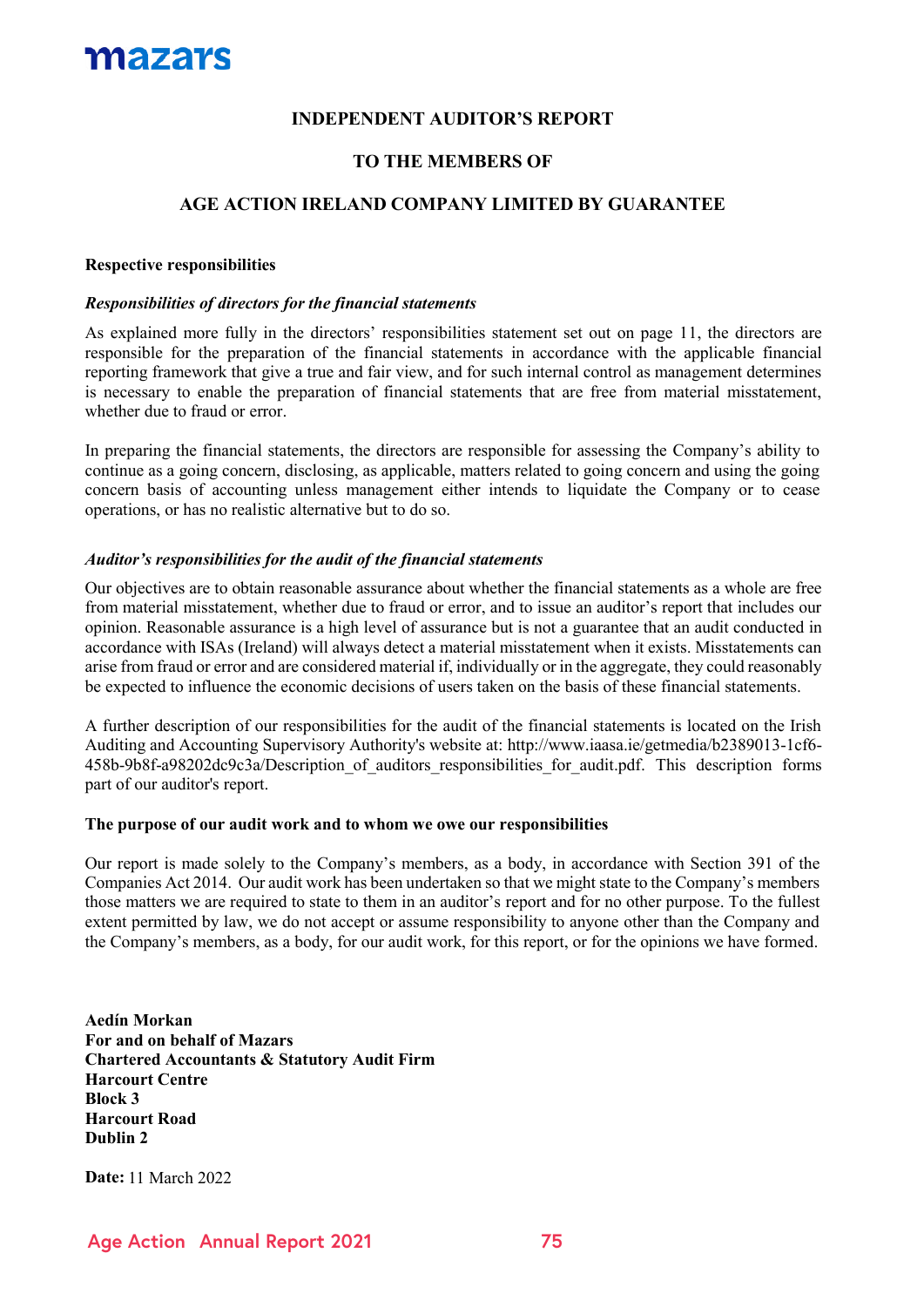

# **Statement of Financial Activities**

**Statement of Financial Activities (Incorporating An Income And Expenditure Account)**

| Income from                        | <b>Notes</b> | <b>Restricted</b><br><b>Funds 2021</b> | Unrestricted<br><b>Funds 2021</b> | <b>Year ended 31</b><br>December 2021 | <b>Restricted</b><br><b>Funds 2020</b> | Unrestricted<br><b>Funds 2020</b> | <b>Year ended 31</b><br>December 2020 |
|------------------------------------|--------------|----------------------------------------|-----------------------------------|---------------------------------------|----------------------------------------|-----------------------------------|---------------------------------------|
| <b>Charitable activities</b>       |              |                                        |                                   |                                       |                                        |                                   |                                       |
| Grants                             |              | 800,231                                | 411,807                           | 1,212,038                             | 720,101                                | 536,075                           | 1,256,176                             |
| Community employment programme     |              | 269,654                                |                                   | 269,654                               | 561,083                                |                                   | 561,083                               |
| <b>Donations and legacies</b>      |              |                                        |                                   |                                       |                                        |                                   |                                       |
| Donations and gifts                |              | 175                                    | 647,315                           | 647,490                               | 50,000                                 | 457,421                           | 507,421                               |
| <b>Fundraising events</b>          |              |                                        | 56,404                            | 56,404                                | $\sim$                                 | 104,718                           | 104,718                               |
| Legacies                           |              |                                        | 161,819                           | 161,819                               | $\sim$                                 | 989,508                           | 989,508                               |
| Membership subscriptions           |              |                                        | 17,467                            | 17,467                                |                                        | 30,475                            | 30,475                                |
| Other trading activities           |              |                                        |                                   |                                       |                                        |                                   |                                       |
| Retail income                      | $\bullet$    |                                        | 1,783                             | 783                                   |                                        | 450,445                           | 450,445                               |
| Sale of retail business and assets | $\bullet$    |                                        | 295,000                           | 295,000                               |                                        |                                   |                                       |
| Other income                       |              |                                        |                                   |                                       |                                        |                                   |                                       |
| Other income                       | 5            |                                        | 99,203                            | 99,203                                | 348,146                                | 97,963                            | 446,109                               |
| Interest income                    |              |                                        | 52                                | 52                                    |                                        | 44                                | 44                                    |
| <b>Total income</b>                |              | 1,070,060                              | 1,690,850                         | 2,760,910                             | 1,679,330                              | 2,666,649                         | 4,345,979                             |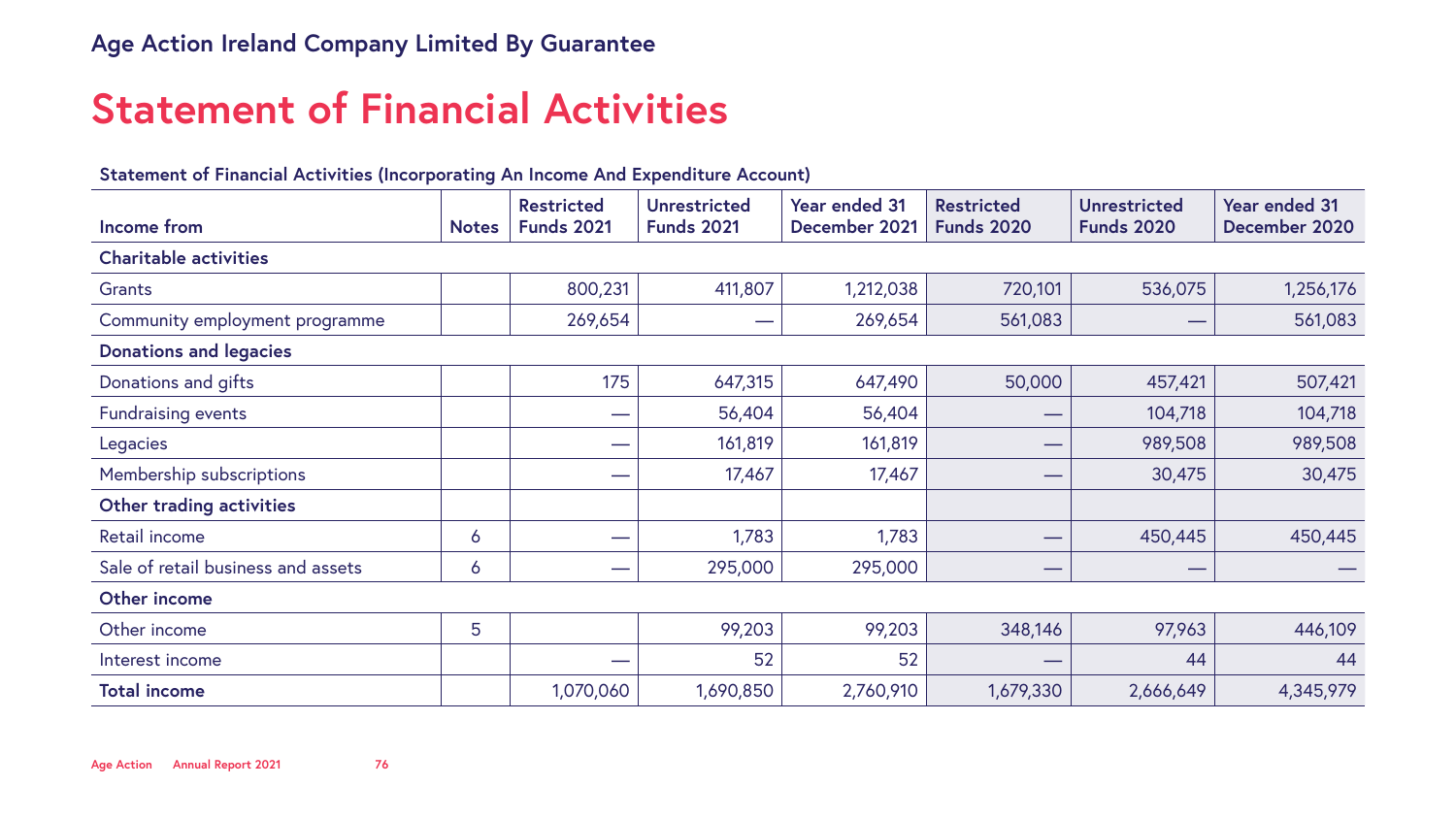

#### **Statement Of Financial Activities (Incorporating Income And Expenditure Account)**

|                                    | <b>Notes</b> | <b>Restricted</b><br><b>Funds 2021</b> | Unrestricted<br><b>Funds 2021</b> | <b>Year ended 31</b><br><b>December 2021</b> | <b>Restricted</b><br><b>Funds 2020</b> | Unrestricted<br><b>Funds 2020</b> | Year ended 31<br>December 2020 |
|------------------------------------|--------------|----------------------------------------|-----------------------------------|----------------------------------------------|----------------------------------------|-----------------------------------|--------------------------------|
| <b>Charitable activities</b>       |              |                                        |                                   |                                              |                                        |                                   |                                |
| Project expenses                   |              | 1,124,611                              | 634,224                           | 1,758,835                                    | 1,239,631                              | 659,603                           | 1,899,234                      |
| Community employment programme     |              | 269,654                                |                                   | 269,654                                      | 561,083                                |                                   | 561,083                        |
| <b>Raising funds</b>               |              |                                        |                                   |                                              |                                        |                                   |                                |
| Expenditure on raising funds       |              |                                        | 299,552                           | 299,552                                      | --                                     | 234,725                           | 234,725                        |
| Retail expenditure                 | 6            |                                        | 104,318                           | 104,318                                      |                                        | 916,767                           | 916,767                        |
| <b>Total expenditure</b>           |              | 1,394,265                              | 1,038,094                         | 2,432,359                                    | 1,800,714                              | 1,811,095                         | 3,611,809                      |
| Net (expenditure) / income         | 16           | (324, 205)                             | 652,756                           | 328,551                                      | (121, 384)                             | 855,554                           | 734,170                        |
| <b>Total funds brought forward</b> |              | 45,036                                 | 1,336,684                         | 1,381,720                                    | 38,934                                 | 608,616                           | 647,550                        |
| <b>Transfer of funds</b>           |              | 301,542                                | (301, 542)                        |                                              | 127,486                                | (127, 486)                        |                                |
| <b>Total funds carried forward</b> | 16           | 22,373                                 | 1,687,898                         | 1,710,271                                    | 45,036                                 | 1,336,684                         | 1,381,720                      |

The notes on pages 80 to 100 form part of these financial statements. There were no gains or losses other than those included above. All income and expenditure are in respect of continuing activities.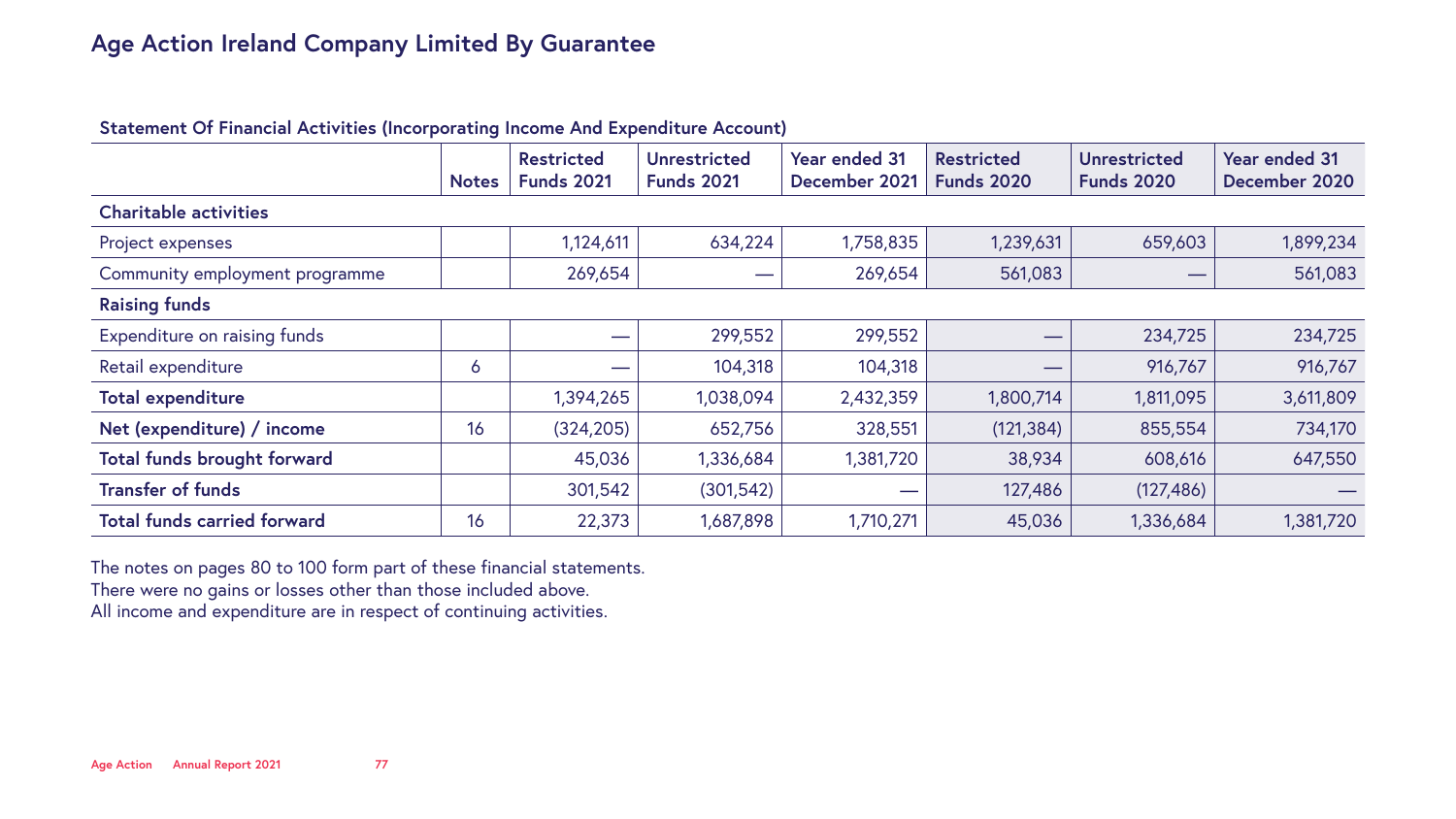#### **Balance Sheet**

|                                              |              | 31 December 2021 | 31 December 2020 |
|----------------------------------------------|--------------|------------------|------------------|
|                                              | <b>Notes</b> | €                | €                |
| <b>Fixed Assets</b>                          |              |                  |                  |
| Tangible assets                              | 12           | 22,078           | 40,728           |
| <b>Current Assets</b>                        |              |                  |                  |
| Debtors                                      | 13           | 171,240          | 111,868          |
| Cash at bank and in hand                     |              | 1,821,858        | 1,689,534        |
|                                              |              | 1,993,098        | 1,801,402        |
| <b>Creditors</b>                             |              |                  |                  |
| Amounts falling due within one year          | 14           | (304,905)        | (460, 410)       |
| <b>Net Current Assets</b>                    |              | 1,688,193        | 1,340,992        |
| <b>Total Assets Less Current Liabilities</b> |              | 1,710,271        | 1,381,720        |
| <b>Funds of the Charity</b>                  |              |                  |                  |
| Unrestricted funds                           | 16           | 1,687,898        | 1,336,684        |
| <b>Restricted funds</b>                      | 16           | 22,373           | 45,036           |
| <b>Total Charity Funds</b>                   | 17           | 1,710,271        | 1,381,720        |

|                                              |              | 31 December 2021 | 31 December 2020 |
|----------------------------------------------|--------------|------------------|------------------|
|                                              | <b>Notes</b> | $\epsilon$       | ŧ                |
| <b>Fixed Assets</b>                          |              |                  |                  |
| Tangible assets                              | 12           | 22,078           | 40,728           |
| <b>Current Assets</b>                        |              |                  |                  |
| Debtors                                      | 13           | 171,240          | 111,868          |
| Cash at bank and in hand                     |              | 1,821,858        | 1,689,534        |
|                                              |              | 1,993,098        | 1,801,402        |
| <b>Creditors</b>                             |              |                  |                  |
| Amounts falling due within one year          | 14           | (304,905)        | (460, 410)       |
| <b>Net Current Assets</b>                    |              | 1,688,193        | 1,340,992        |
| <b>Total Assets Less Current Liabilities</b> |              | 1,710,271        | 1,381,720        |
| <b>Funds of the Charity</b>                  |              |                  |                  |
| Unrestricted funds                           | 16           | 1,687,898        | 1,336,684        |
| <b>Restricted funds</b>                      | 16           | 22,373           | 45,036           |
| <b>Total Charity Funds</b>                   | 17           | 1,710,271        | 1,381,720        |

|                                              |              | 31 December 2021 | 31 December 2020 |
|----------------------------------------------|--------------|------------------|------------------|
|                                              | <b>Notes</b> | €                | €                |
| <b>Fixed Assets</b>                          |              |                  |                  |
| Tangible assets                              | 12           | 22,078           | 40,728           |
| <b>Current Assets</b>                        |              |                  |                  |
| Debtors                                      | 13           | 171,240          | 111,868          |
| Cash at bank and in hand                     |              | 1,821,858        | 1,689,534        |
|                                              |              | 1,993,098        | 1,801,402        |
| <b>Creditors</b>                             |              |                  |                  |
| Amounts falling due within one year          | 14           | (304,905)        | (460, 410)       |
| <b>Net Current Assets</b>                    |              | 1,688,193        | 1,340,992        |
| <b>Total Assets Less Current Liabilities</b> |              | 1,710,271        | 1,381,720        |
| <b>Funds of the Charity</b>                  |              |                  |                  |
| Unrestricted funds                           | 16           | 1,687,898        | 1,336,684        |
| <b>Restricted funds</b>                      | 16           | 22,373           | 45,036           |
| <b>Total Charity Funds</b>                   | 17           | 1,710,271        | 1,381,720        |

The notes on pages 80 to 100 forms part of these financial

statements. On behalf of the Board<br>Clue Megle

Polit De. Cornard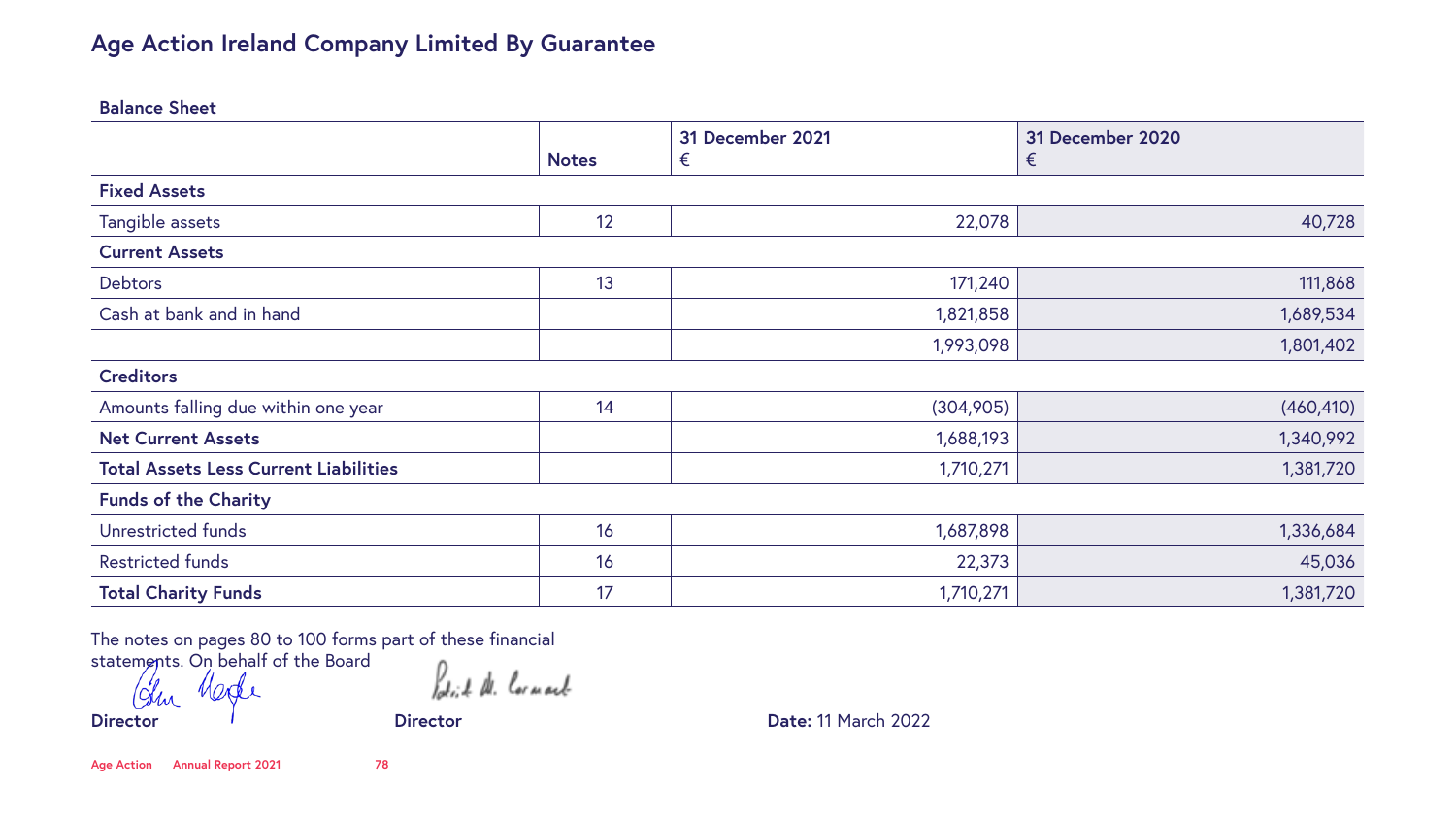#### **Statement of Cash Flows**

|                                                 | <b>Notes</b> | <b>Year ended 31 December 2021</b><br>€ | Year ended 31 December 2020<br>€ |  |  |  |
|-------------------------------------------------|--------------|-----------------------------------------|----------------------------------|--|--|--|
| <b>Cashflows from operating activities</b>      |              |                                         |                                  |  |  |  |
| Net income for the year                         |              | 328,551                                 | 734,170                          |  |  |  |
| Adjustments for                                 |              |                                         |                                  |  |  |  |
| Depreciation                                    | 12           | 41,709                                  | 73,527                           |  |  |  |
| Operating income before working capital changes |              | 370,260                                 | 807,697                          |  |  |  |
| Decrease/ (increase) in debtors                 |              | (59, 372)                               | 131,165                          |  |  |  |
| (Decrease)/ increase in creditors               |              | (155, 505)                              | 122,960                          |  |  |  |
| Net cash provided by operating activities       |              | 155,383                                 | 1,061,822                        |  |  |  |
| <b>Cashflows from investing activities</b>      |              |                                         |                                  |  |  |  |
| Acquisition of tangible fixed assets            | 12           | (23,059)                                | (1,471)                          |  |  |  |
| Cash used in investing activities               |              | (23,059)                                | (1,471)                          |  |  |  |
| Net increase in cash at bank and in hand        |              | 132,324                                 | 1,060,351                        |  |  |  |
| Cash at bank and in hand at beginning of year   |              | 1,689,534                               | 629,183                          |  |  |  |
| Cash at bank and in hand at end of year         |              | 1,821,858                               | 1,689,534                        |  |  |  |

The notes on pages 80 to 100 forms part of these financial statements.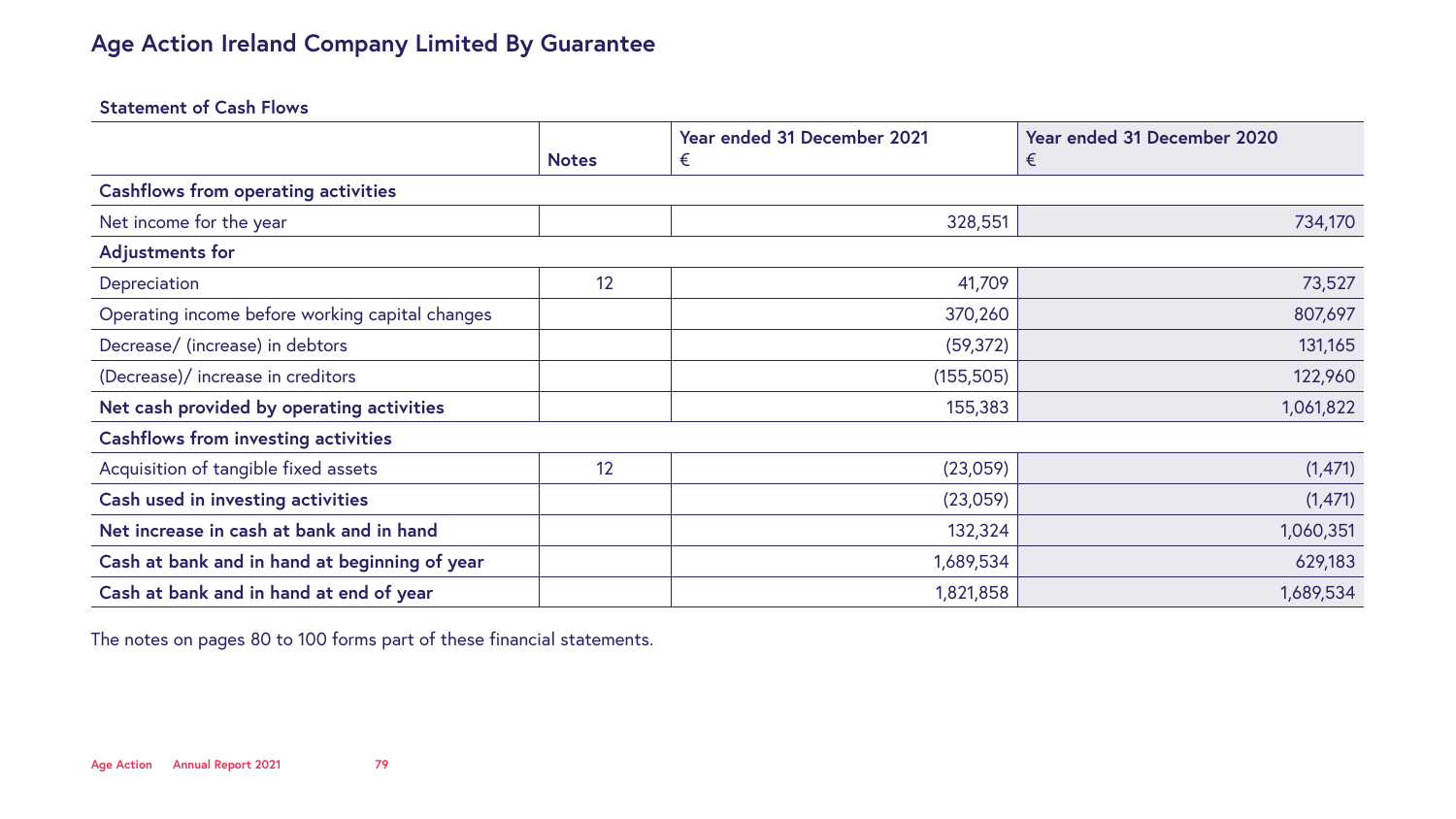# **Notes to the Financial Statements**

# **For the Year Ended 31 December 2021**

## **1. General Information**

Age Action Ireland Company Limited by Guarantee (the "company") is a company limited by guarantee and has no share capital. The company is a public benefit entity. The registered office and principal place of business is 30/31 Camden Street Lower, Dublin, Ireland D02EC96. The nature of the company's operations and its principal activities are set out in the directors' report.

### **2. Statement of Compliance**

The financial statements have been prepared in accordance with Financial Reporting Standard 102 "The Financial Reporting Standard Applicable in the UK and Republic of Ireland" ("FRS 102") and the Companies Act 2014.

### **3. Summary of Significant Accounting Policies**

The significant accounting policies applied in the preparation of these financial statements are set out below. These policies have been consistently applied to all years presented unless otherwise stated.

#### **a. Basis of preparation**

The financial statements have been prepared in accordance with Financial Reporting Standard 102 "The Financial Reporting Standard Applicable in the UK and Republic of Ireland" ("FRS 102") and the Companies Act 2014. The financial statements have also been prepared in accordance with Statement of Recommended Practice (SORP) "Accounting and Reporting by Charities" as published by the Charity Commission for England and Wales, the Charity Commission for Northern Ireland and the Office of the Scottish Charities Regulator, who are recognised by the UK Financial Reporting Council (FRC) as the appropriate bodies to issue SORPs for the charity sector in the UK. Financial reporting in line with SORP is considered best practice for charities in Ireland. The directors consider that the adoption of the SORP requirements is the most appropriate accounting to properly reflect and disclose the activities of the organisation. The financial statements have been prepared on a going concern basis under the historical cost convention, modified to include certain items at fair value.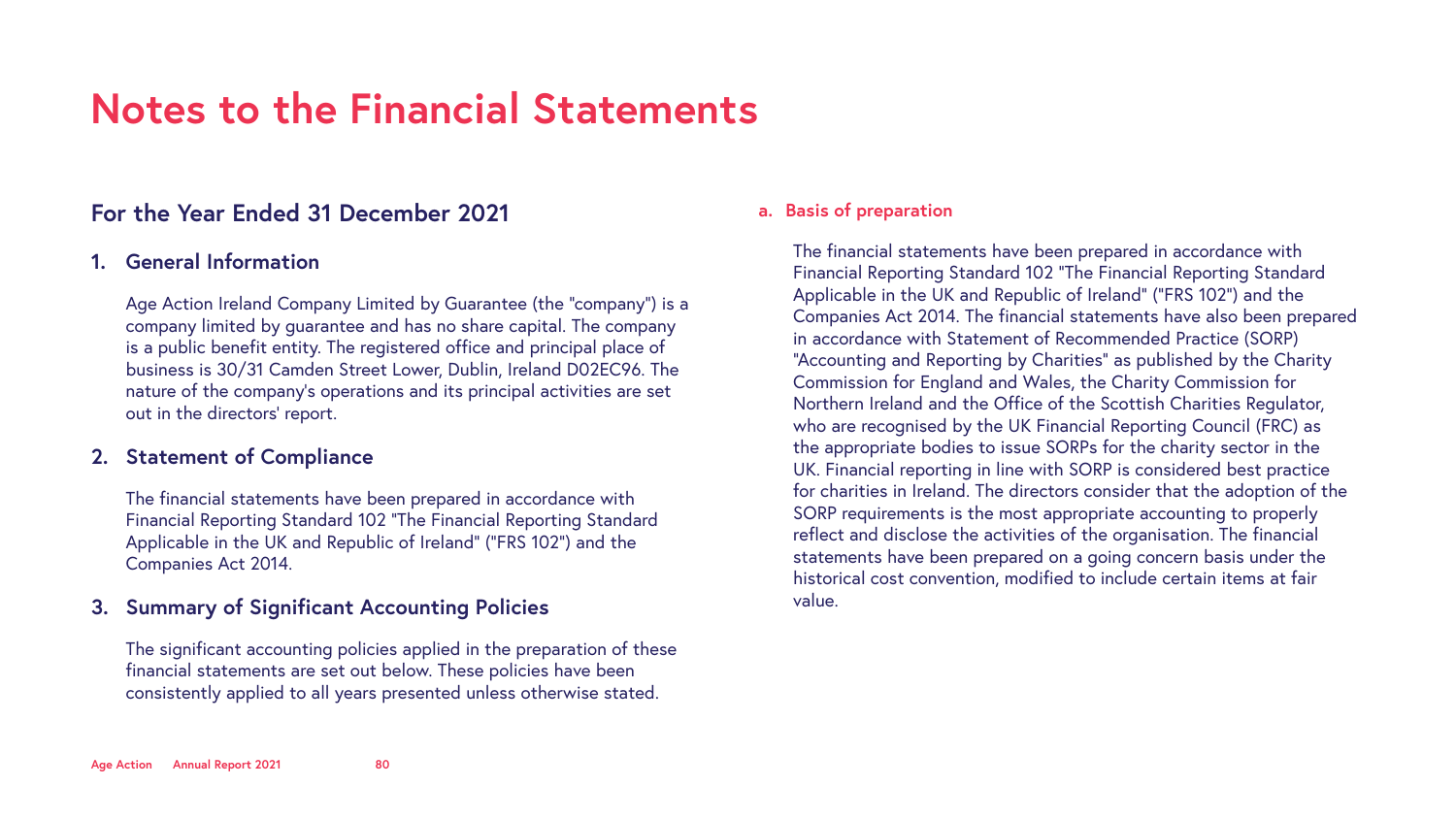#### **b. Functional currency and presentation currency**

The financial statements are measured and presented in the currency of the primary economic environment in which the entity operates (its functional currency). The financial statements are presented in Euro (" $\varepsilon$ ") which is also the functional currency of the company.

#### **c. Income**

All income is recognised in the Statement of Financial Activities ("SOFA") when the company is entitled to the income, any performance related conditions have been met, receipt is probable, and the amount can be quantified with reasonable accuracy. Income comprises grants for charitable activities, donations and legacies, and other trading activities.

#### *Charitable activities*

Grants are recognised when there is evidence of entitlement and their receipt is probable. Grants received towards capital expenditure are credited to the SOFA when received or receivable whichever is earlier. Grant income is deferred where the charity is restricted by specific performance related conditions that are evident in the grant agreement, where there is a specification of a time period that limits the charity's ability to spend the grant until it has performed that activity related

to the specified time period and when there are specific terms or conditions within the agreement that have not been met and are not within the control of the charity. Grants for Community employment programme are credited to the SOFA in the year to which they relate.

#### *Donations and legacies*

Voluntary income including donations, gifts and legacies are recognised where there is entitlement, receipt is probable, and the amount can be measured with sufficient reliability. Such income is only deferred when the donor specifies that the grant or donation must only be used in future accounting periods or the donors have imposed conditions which must be met before the charity has unconditional entitlement. Membership income is credited to the SOFA in the year to which it relates.

#### *Other trading activities*

Fundraising income and income from charity stores are credited to the SOFA when received or receivable whichever is earlier.

Employment wage subsidy scheme funds are credited to the SOFA in the year to which they relate.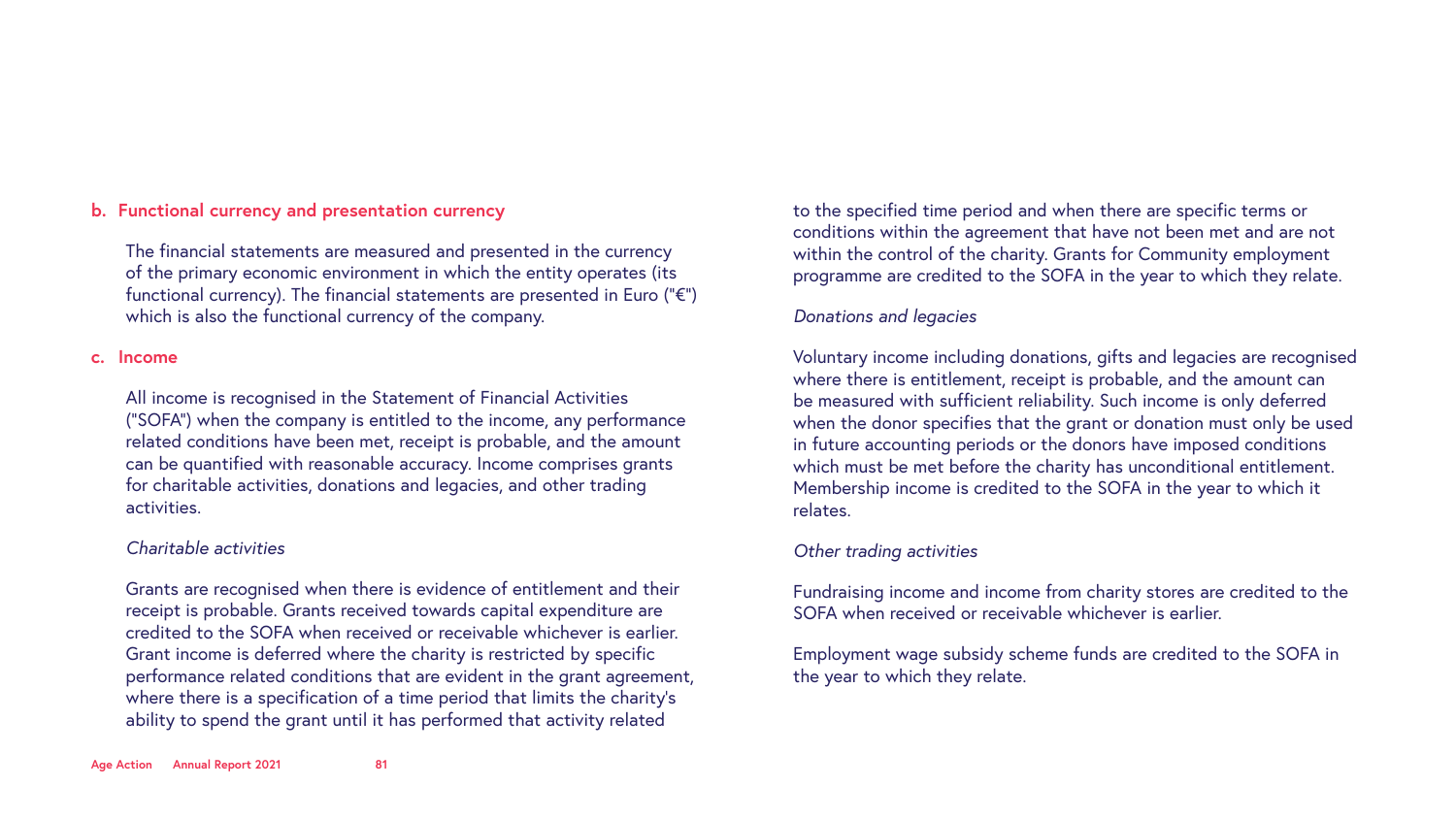Interest on funds held on deposit is included when receivable and the amount can be measured reliably by the charity.

Income is analysed as restricted or unrestricted. Restricted funds represent income recognised in the financial statements, which is subject to specific conditions imposed by the donors or grant making institutions. Unrestricted funds represent amounts which are expendable at the discretion of the company, in furtherance of the objectives of the charity. Such funds may be held in order to finance working capital or capital investment.

#### **d. Expenditure**

All expenditure is accounted for on an accruals basis and has been classified under headings that aggregate all costs related thereto. Where costs cannot be directly attributed to particular headings, they have been allocated to activities on a basis consistent with the use of the resources.

Support costs are incurred on those functions that assist the work of the Company but do not directly undertake charitable activities. Salaries and associated costs which can be attributed to specific projects are charged accordingly.

#### Governance costs include those costs associated with meeting the constitutional and statutory requirements of the Company and include the audit fees and costs linked to the strategic management of the Company.

#### **e. Employee benefits**

The charity provides a range of benefits to employees, including paid holiday pay arrangements and defined contribution pension plans.

#### *Short term benefits*

Short term benefits, including holiday pay and other similar nonmonetary benefits, are recognised as an expense in the period in which the service is received. A provision is made for the estimated liability for annual leave as a result of services rendered by employees up to the end of the financial year.

#### *Pensions*

The charity operates a defined contribution pension scheme. This scheme is administered by independent investment managers. Pension costs are expensed to the SOFA as incurred.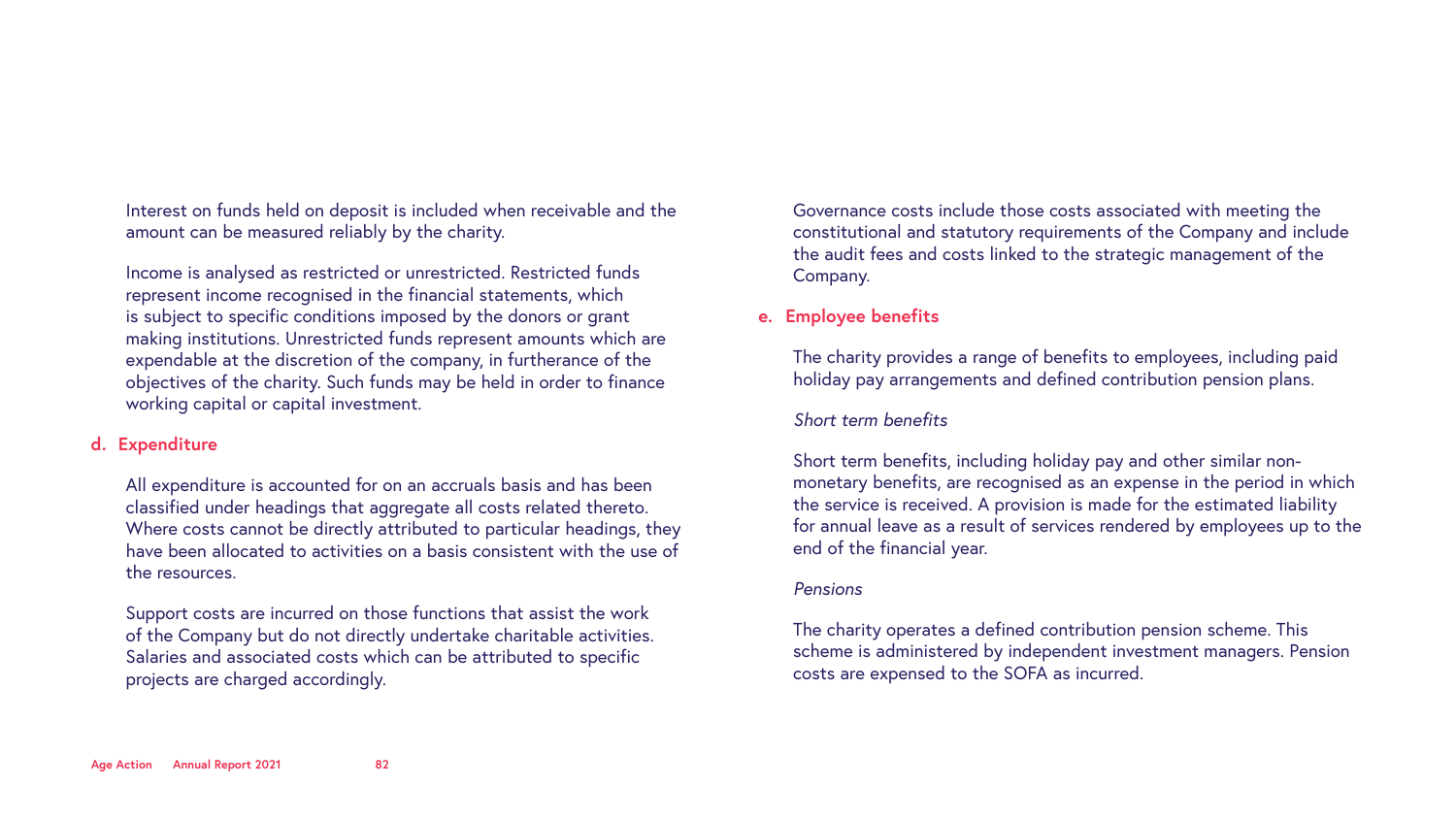#### **f. Operating leases**

Operating lease payments are charged to the SOFA in the period to which they relate.

#### **g. Tangible fixed assets**

Tangible fixed assets are initially recognised at cost and are subsequently stated at cost less accumulated depreciation.

Depreciation is provided at rates to write off the cost of each asset over its expected useful life as follows:

| <b>Office Equipment</b>       | 2-7 years  |
|-------------------------------|------------|
| Leasehold Premises & Fittings | 2-23 years |
| IT Hardware/ Software         | 2-3 years  |
| <b>Motor Vehicles</b>         | 4 years    |

#### **h. Financial instruments**

#### *Financial assets*

Basic financial assets, including trade and other debtors, and cash at bank and in hand are initially recognised at transaction price, unless the arrangement constitutes a financing transaction, where the transaction is measured at the present value of the future receipts discounted at a market rate of interest. Such assets are subsequently carried at amortised cost using the effective interest method.

At the end of each reporting period financial assets measured at amortised cost are assessed for objective evidence of impairment. The impairment loss is recognised in the SOFA.

Financial assets are derecognised when the contractual rights to the cash flows from the asset expire or are settled; or substantially all the risks and rewards of the ownership of the asset are transferred to another party; or control of the asset has been transferred to another party who has the practical ability to unilaterally sell the asset to an unrelated third party without imposing additional restrictions on transfer.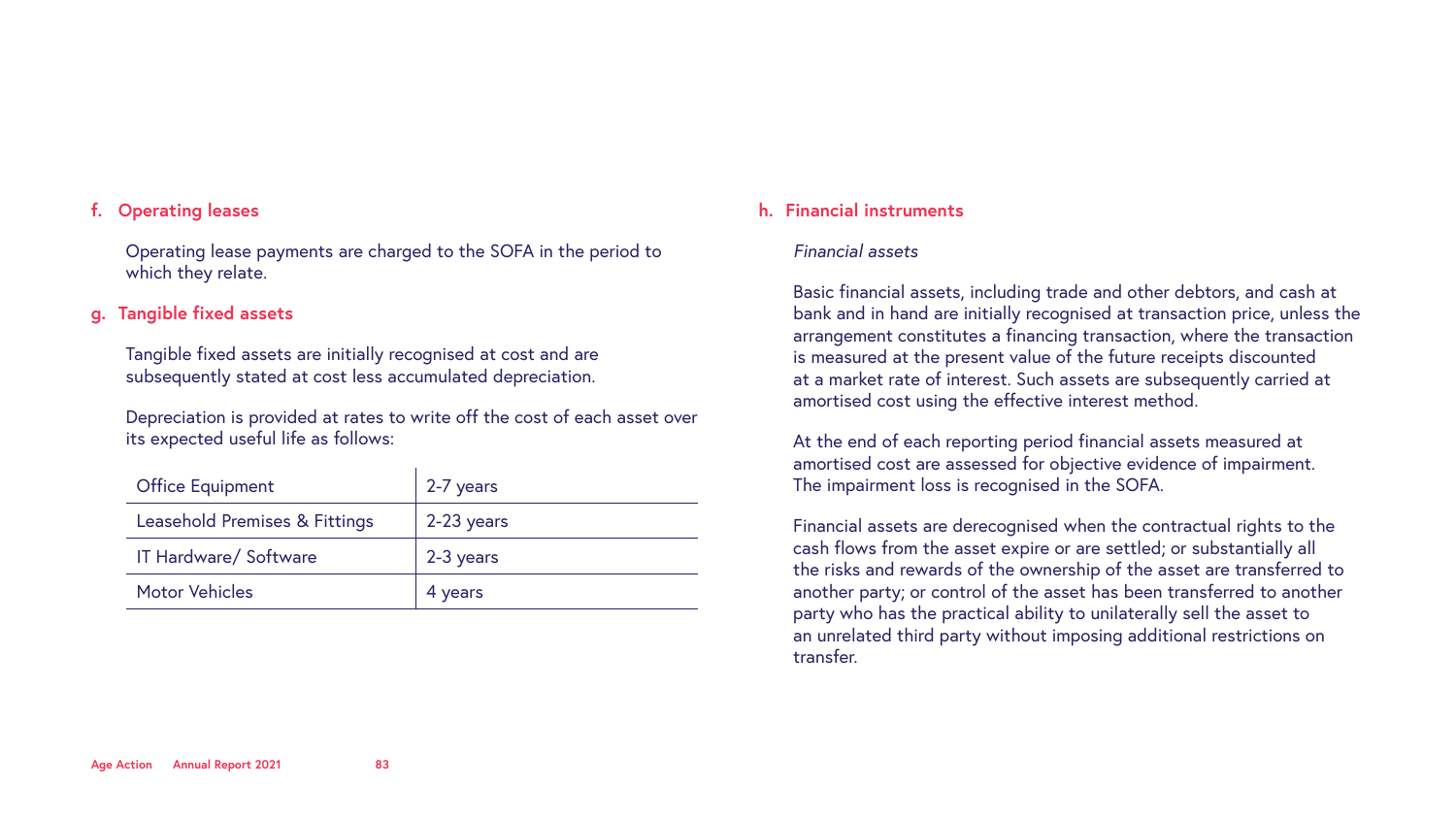#### *Financial liabilities*

Basic financial liabilities, including trade and other payables are initially recognised at transaction price.

Trade payables are obligations to pay for goods or services that have been acquired in the ordinary course of business from suppliers. Accounts payable are classified as current liabilities if payment is due within one year or less. If not, they are presented as non-current liabilities. Trade payables are recognised initially at transaction price and subsequently measured at amortised cost using the effective interest method.

Financial liabilities are derecognised when the liability is extinguished, that is when the contractual obligation is discharged, cancelled or expires.

#### *Offsetting*

Financial assets and liabilities are offset, and the net amounts presented in the financial statements when there is an enforceable right to set off the recognised amounts and there is an intention to settle on a net basis or to realise the asset and settle the liability simultaneously.

#### **i. Provisions and contingencies**

#### *Provisions*

Provisions are recognised when the company has a present legal or constructive obligation as a result of past events; it is probable that an outflow of resources will be required to settle the obligation; and the amount of the obligation can be estimated reliably.

Where there are a number of similar obligations, the likelihood that an outflow will be required in settlement is determined by considering the class of obligations as a whole. A provision is recognised even if the likelihood of an outflow with respect to any one item included in the same class of obligations may be small.

#### *Contingencies*

Contingent liabilities, arising as a result of past events, are recognised when it is probable that there will be an outflow of resources and the amount can be reliably measured at the reporting date. Contingent liabilities are disclosed in the financial statements unless the probability of an outflow of resources is remote.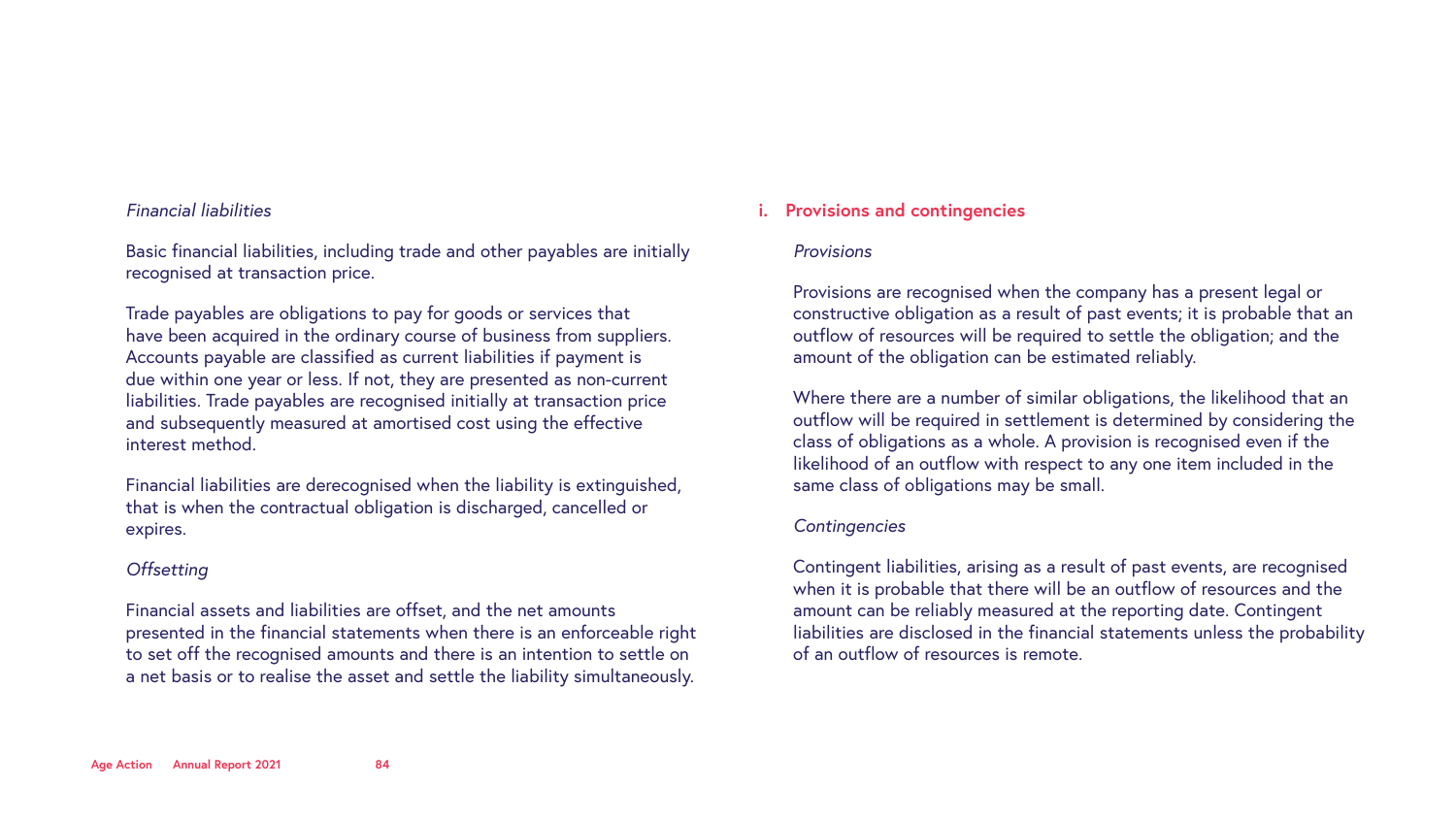# **4. Critical Accounting Estimates and Judgements**

The company makes judgements, estimates and assumptions about the carrying amounts of assets and liabilities that were not readily apparent from other sources in the application of the company's accounting policies. Estimates and judgements are continually evaluated and are based on historical experience and other factors that are considered to be reasonable under the circumstances. Actual results may differ from the estimates.

#### **a. Critical judgements made in applying the company's accounting policies**

The critical judgement (other than those involving estimates) that has a significant effect in the financial statements is discussed below:

#### *Going concern*

The company holds unrestricted and restricted funds in the amount of €1,687,898 and €22,373, respectively at 31 December 2021.

The impact of Covid-19 continued to be felt throughout 2021. This primarily impacted on live service delivery. Age Action generated a good deal of support from corporate partners over the course of the pandemic, which resulted in a fundraising bounce. This support not only

proved critical to Age Action's survival, but has provided a much needed boost to our reserves. It also enabled the Board to identify, within the reserves policy, a general fund, to support the organisation to identify and pilot new opportunities over the coming months. Age Action's capacity to develop a new fundraising strategy and secure sustainable independent funding will be critical to its survival over the next three to five years.

The Health Service Executive has provided additional funding for Age Action's Care & Repair Service, although they note that the service is not a 'core' health and social service. While this additional support is welcome, and retaining it, and growing it, is a key plank in achieving stability for Age Action, it remains uncertain into the future. Age Action will prioritise achieving formal recognition of this service as a core health and social care service over the next 12-24 months.

In the early months of 2022, the Board of Age Action commenced a strategic planning process. This includes a process for reviewing Age Action's fundraising strategy and conducting an organisation wide SWOT analysis (Strengths, Weaknesses, Opportunities, Threats). The process will include an external review, and the engagement of key external stakeholders. The new strategy, to be published before the end of 2022, will identify opportunities for new service provision, campaigning and advocacy priorities, good governance measures and a new approach to financial sustainability and fundraising.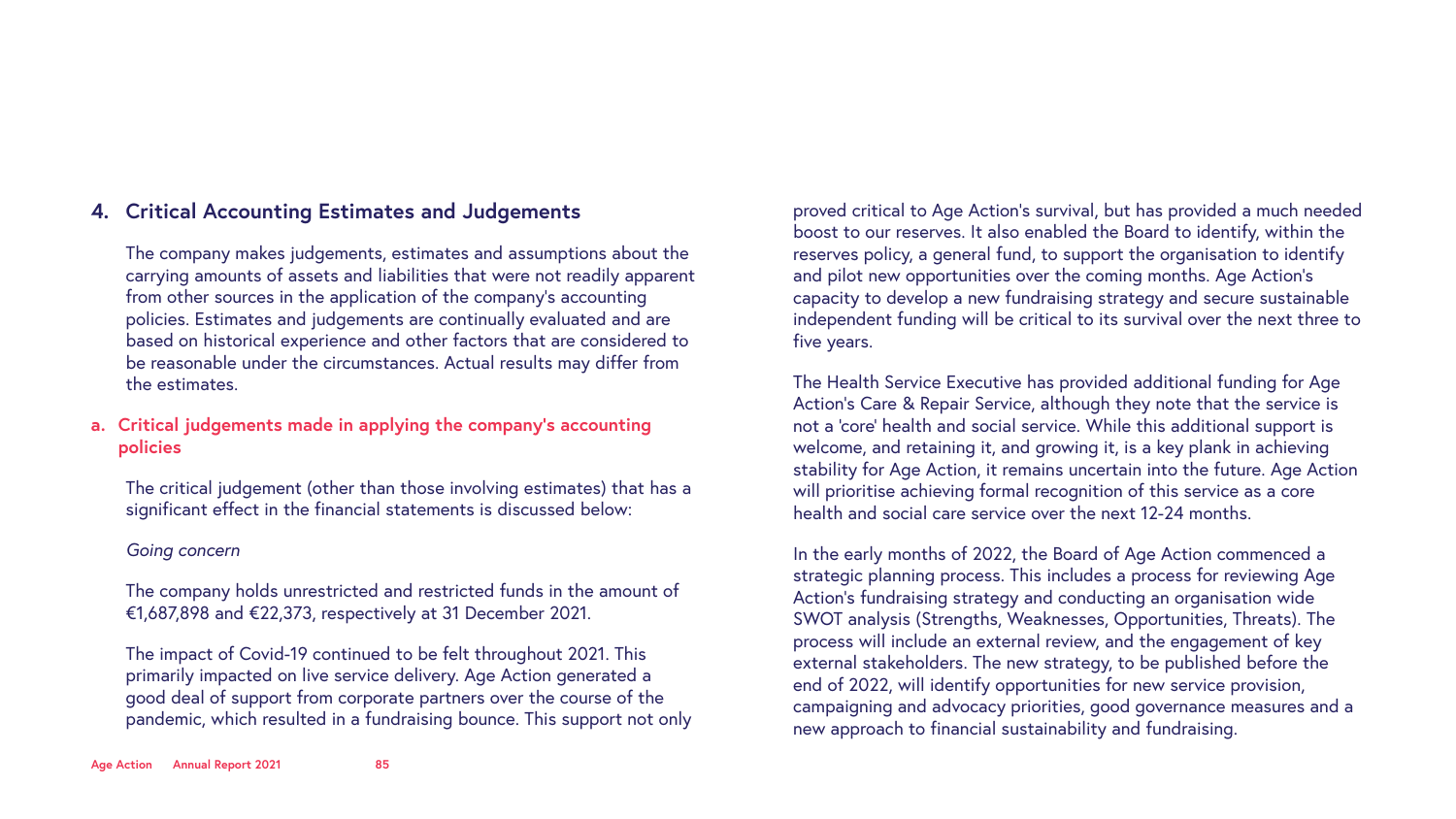The directors will continue to monitor costs and compliance with the agreed budget and spending parameters throughout 2022. The directors are confident that the company will be able to continue in operation for the foreseeable future. The directors have prepared budgets, projections and cash flow forecasts for a period of 12 months from the date of approval of these financial statements. These budgets, projections and forecasts involve a level of judgement about continuity of public funding and about the likely impact on the cost base of the organisation. Given the unprecedented nature of current circumstances, exacerbated by the continuing impact of Covid and the conflict in Ukraine, there is an element of uncertainty regarding Ireland's economic outlook. This may impact on public expenditure and/or fundraised income. Actual results may therefore differ from current budgetary expectations and forecasts.

Based on these budgets, projections and cash flow forecasts, on committed grant income over the next 12 months and cash at bank, the directors are satisfied that the company has adequate resources to continue for at least 12 months from the date of approval of these financial statements and it is appropriate to adopt the going concern basis in the preparation of the financial statements.

#### **b. Key sources of estimation uncertainty**

The estimates and assumptions that have a significant risk of causing a material adjustment to the carrying amounts of assets and liabilities within the next financial year are discussed below:

#### *Estimated Useful Lives of Tangible Fixed Assets*

Tangible fixed assets comprise office equipment, leasehold premises & fittings and IT hardware/ software. The annual depreciation charge depends primarily on the estimated lives of each type of asset. The directors regularly review these useful lives and change them if necessary to reflect current conditions. In determining these useful lives management consider technological change, patterns of consumption, physical condition and expected economic utilisation of the assets. Changes in the useful lives can have a significant impact on the depreciation charge for the financial year. There were no changes in the estimated useful lives of tangible fixed assets in 2021.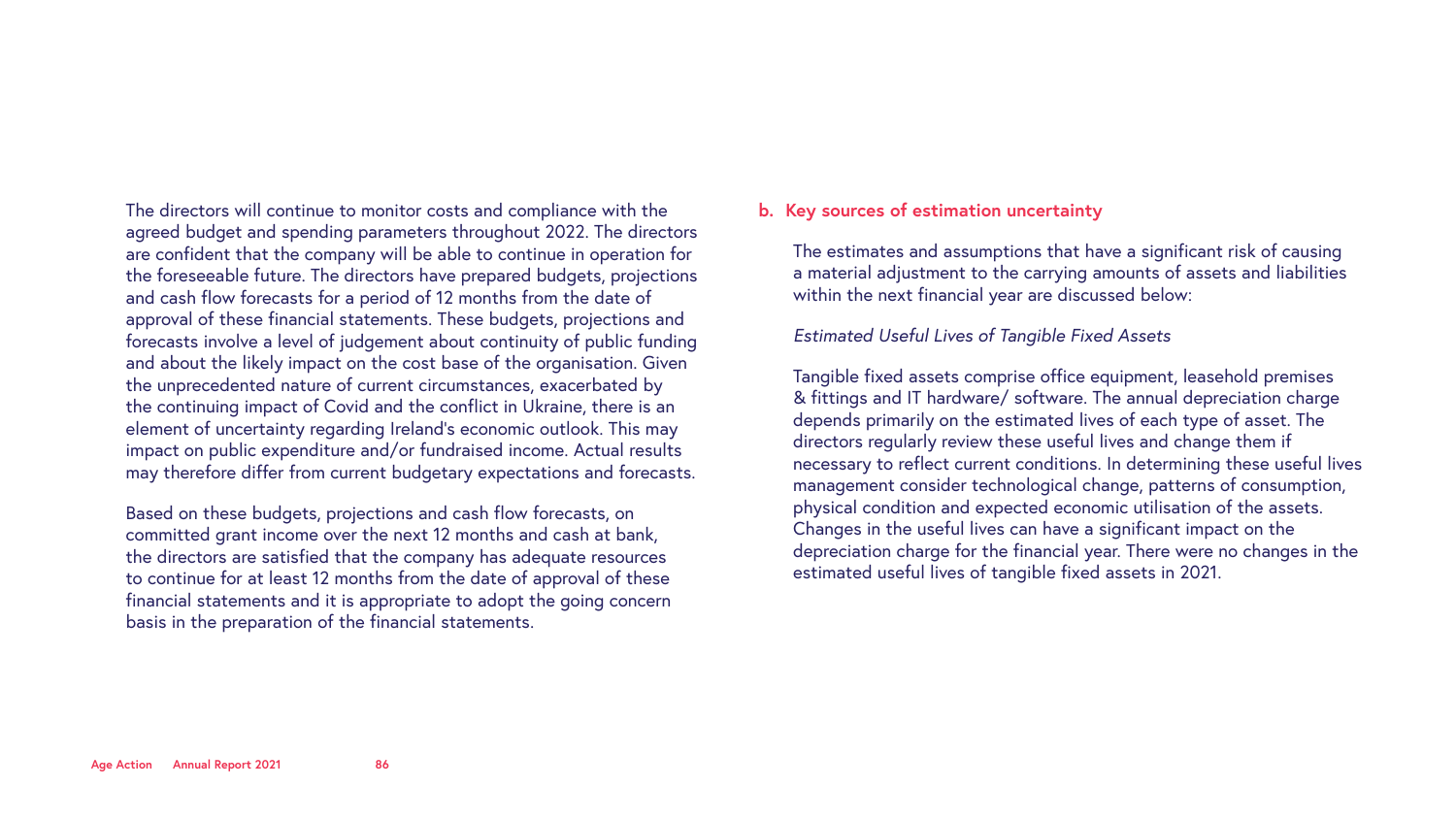#### **5. Income**

All income derives from activities in the Republic of Ireland. Income comprises grants, donations and legacies and other trading activities.

Other income consists of the following:

|                                | 2021<br>€ | 2020<br>€ |
|--------------------------------|-----------|-----------|
| <b>Rental income</b>           | 86,945    | 74,052    |
| Job plus grant                 | 6,250     |           |
| Temporary wage subsidy scheme  |           | 196,355   |
| Employment wage subsidy scheme |           | 151,791   |
| Others                         | 6,008     | 43,911    |
|                                | 99,203    | 446,109   |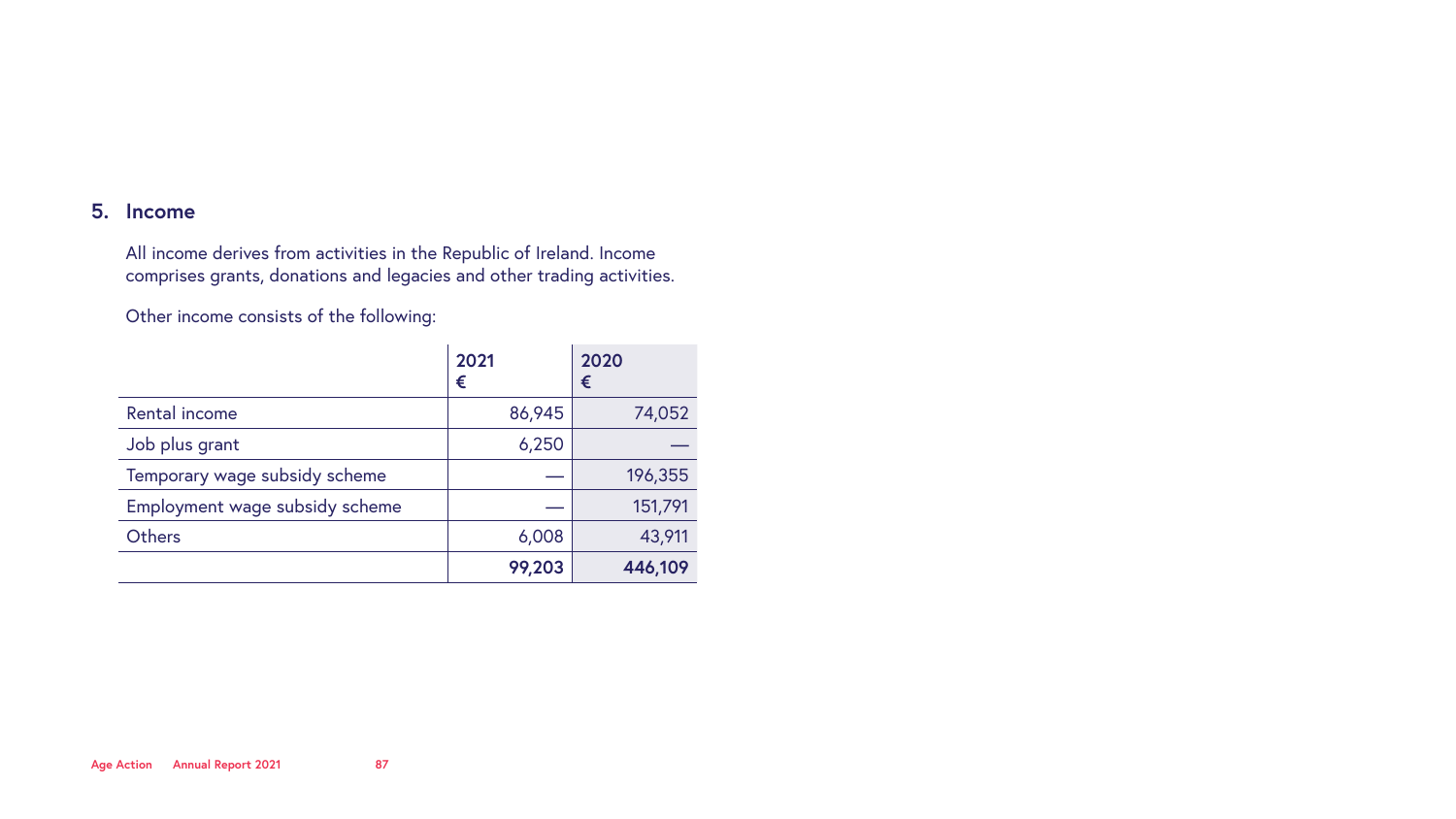# **6. Expenditure**

|                                | <b>Restricted</b><br><b>Funds 2021</b> | Unrestricted<br><b>Funds 2021</b> | <b>Total</b><br>2021 | <b>Restricted</b><br><b>Funds 2020</b> | Unrestricted<br><b>Funds 2020</b> | <b>Total</b><br>2020 |
|--------------------------------|----------------------------------------|-----------------------------------|----------------------|----------------------------------------|-----------------------------------|----------------------|
| <b>Charitable activities</b>   |                                        |                                   |                      |                                        |                                   |                      |
| Project expenses               | 1,124,611                              | 634,224                           | 1,758,835            | 1,239,631                              | 659,603                           | 1,899,234            |
| Community employment programme | 269,654                                |                                   | 269,654              | 561,083                                |                                   | 561,083              |
| <b>Raising funds</b>           |                                        |                                   |                      |                                        |                                   |                      |
| Expenditure on raising funds   |                                        | 299,552                           | 299,552              |                                        | 234,725                           | 234,725              |
| Retail expenditure             |                                        | 104,318                           | 104,318              | $\sim$                                 | 916,767                           | 916,767              |
| <b>Total expenditure</b>       | 1,394,265                              | 1,038,094                         | 2,432,359            | 1,800,714                              | 1,811,095                         | 3,611,809            |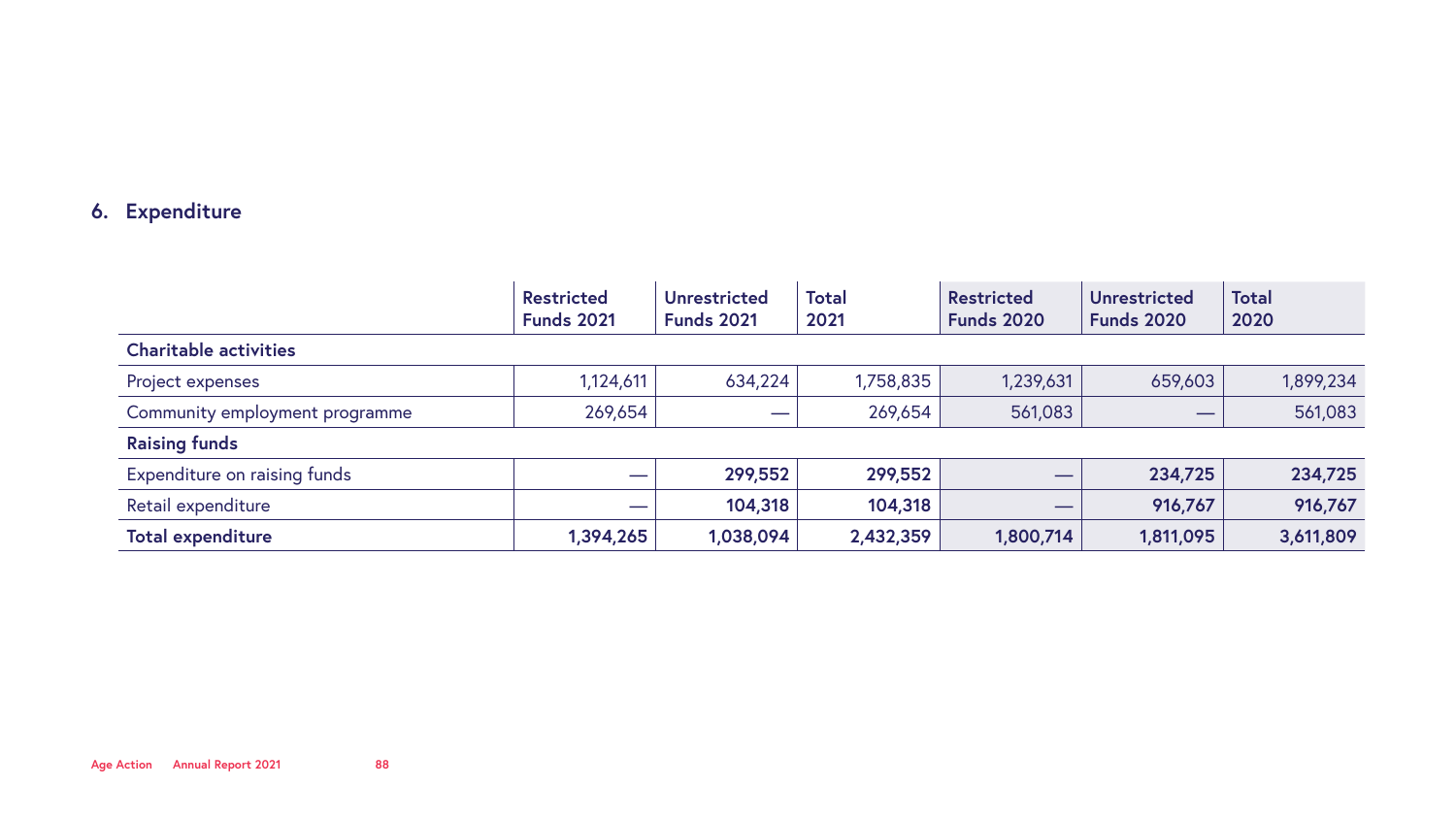# Included within the expenditure are support costs as follows:

|                           | 2021<br>€ | 2020<br>€ |
|---------------------------|-----------|-----------|
| <b>Wages and salaries</b> | 373,322   | 439,023   |
| Audit                     | 11,000    | 11,000    |
| <b>Rent and utilities</b> | 144,655   | 141,565   |
| Other costs               | 54,260    | 65,666    |
| Governance                | 26,617    | 8,511     |
|                           | 609,854   | 665,765   |

#### Included within the expenditure are support costs as follows:

|                                    | 2021<br>€  | 2020<br>€  |
|------------------------------------|------------|------------|
| <b>Unrestricted funds</b>          |            |            |
| Charity store income               | 1,783      | 450,445    |
| Sale of retail business and assets | 295,000    |            |
| Unrestricted expenditure           |            |            |
| Store expenditure                  | (104, 318) | (916, 767) |
| Net income / (expenditure)         | 192,465    | (466, 322) |

On 18 February 2021, the Company disposed of the retail business and assets for €295,000.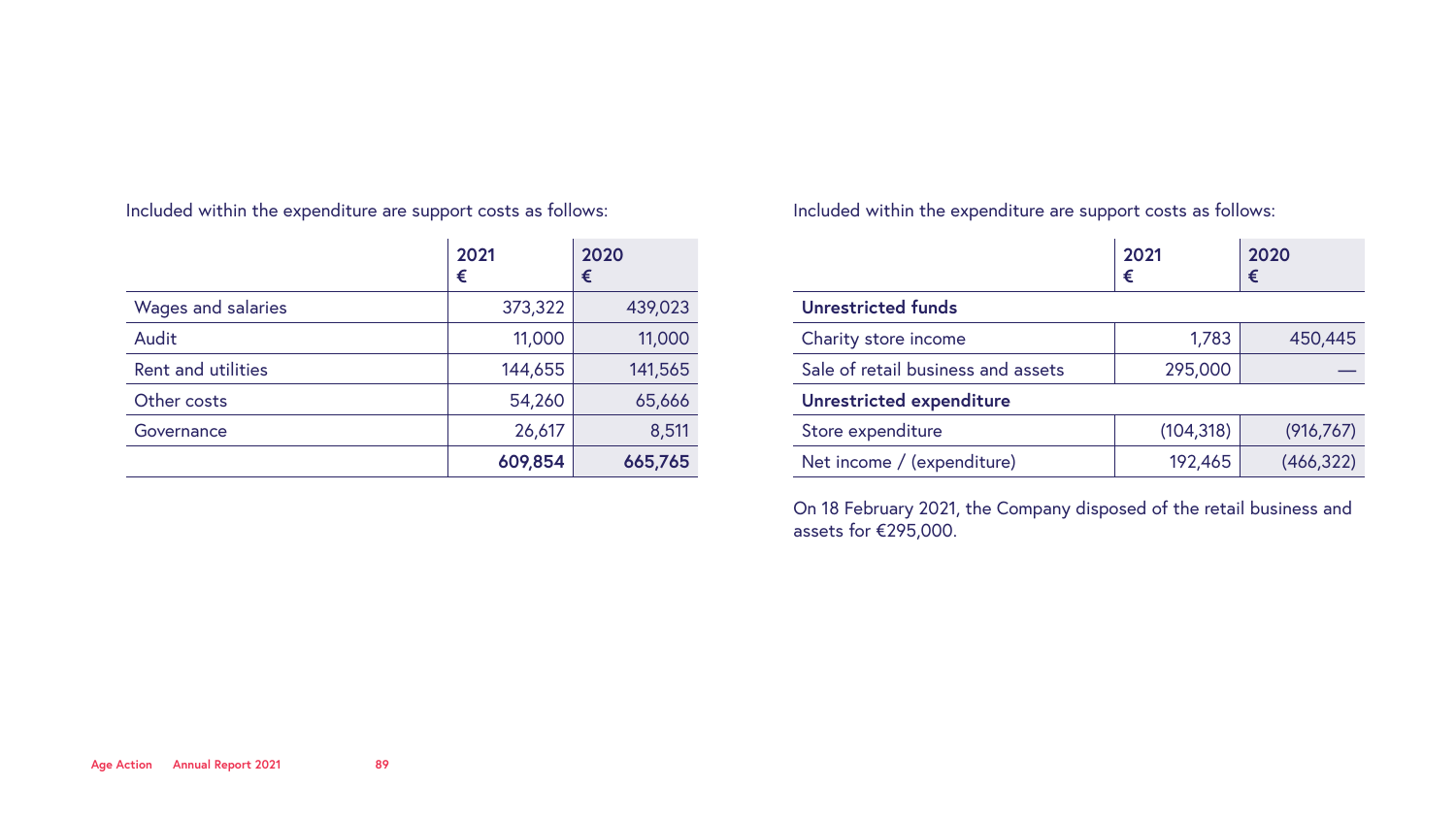#### **7. Net Income**

|                                      | 2021<br>€ | 2020<br>€ |
|--------------------------------------|-----------|-----------|
| Net income is stated after charging: |           |           |
| Depreciation of tangible assets      | 41,709    | 73,527    |
| <b>Auditors' remuneration:</b>       |           |           |
| • In respect of audit services       | 11,000    | 11,495    |
| . In respect of audit of CE scheme   | 738       | 726       |
| Operating leases – motor vehicles    |           | 45,452    |
| Operating leases - premises          | 222,861   | 405,316   |

# **8. Staff Costs**

|                           | 2021<br>€ | 2020<br>€ |
|---------------------------|-----------|-----------|
| <b>Wages and salaries</b> | 1,517,118 | 2,266,522 |
| Social welfare costs      | 99,169    | 123,573   |
| Pension costs             | 47,473    | 50,143    |
|                           | 1,663,760 | 2,440,238 |

### *Number of employees*

The average monthly number of employees during the year was as follows:

|                                   | 2021 | 2020 |
|-----------------------------------|------|------|
| <b>Charity stores</b>             |      | 23   |
| Development projects and services |      |      |
|                                   |      | 88   |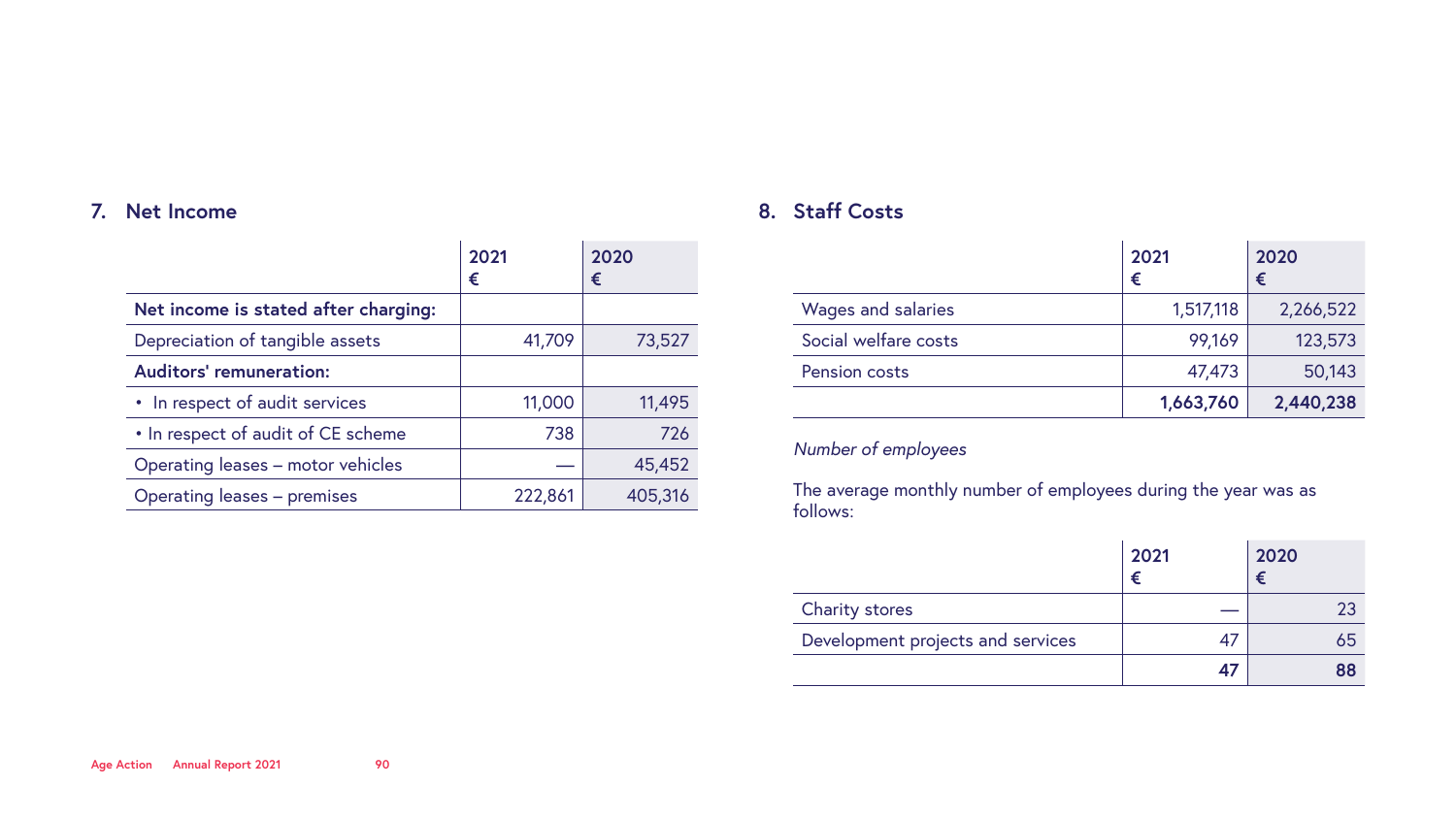#### *Staff costs (continued)*

The number of employees whose employee benefits for the year (excluding employer pension costs) fall within the following bands are as follows:

|                     | 2021 no. | 2020 no.         |
|---------------------|----------|------------------|
| €60,000 - €70,000   | 3        |                  |
| €70,000 - €80,000   |          |                  |
| €80,000 - €90,000   |          |                  |
| €90,000 - €100,000  |          |                  |
| €100,000 - €110,000 |          |                  |
| €110,000 - €120,000 |          |                  |
| €120,000 - €130,000 |          |                  |
|                     | Ò        | $\blacktriangle$ |

Age Action's Chief Executive is the highest paid employee with employee benefits of €133,045 (Salary €110,000, PRSI €12,045, Pension €11,000) in 2021 (2020: €122,145).

#### Contributions between 5% to 10% of salary were made by the company to the defined contribution pension scheme for four of the senior management team members who fall within the bands above.

## **9. Pension**

The company operates a defined contribution pension scheme and the assets of the scheme are held separately from those of the company in an independently administered fund. The pension cost charge represents contributions payable by the company to this scheme and amounts to €47,473 (2020: €50,143). An amount due of €9,625 (2020: €8,875) is included in creditors at year end date.

### **10. Directors' Emoluments**

No director received travel related expenses in 2021 (2020: €78).

None of the directors received remuneration or benefits for their services during 2021 and 2020.

#### **11. Taxation**

The company is a registered charity and accordingly the company avails of the charities' exemption from corporation tax.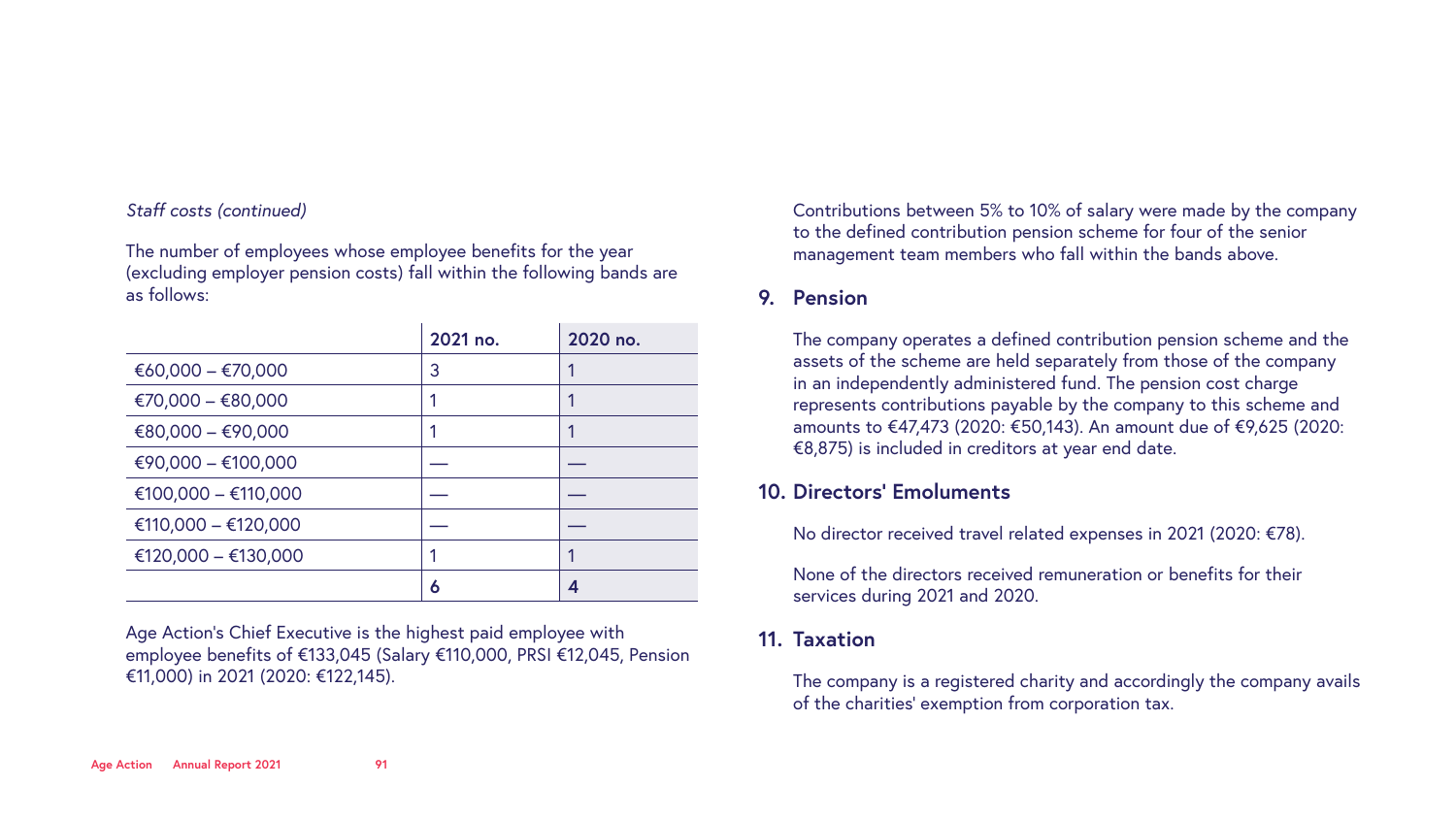# **12. Tangible Fixed Assets**

### **Balance Sheet**

| <b>Expenditure on</b>  | <b>Office</b><br>Equipment<br>€ | Leasehold<br><b>Premises &amp; Fittings</b><br>€ | <b>IT Hardware/</b><br>Software<br>€ | Motor<br><b>Vehicles</b><br>€ | <b>Total</b><br>€ |
|------------------------|---------------------------------|--------------------------------------------------|--------------------------------------|-------------------------------|-------------------|
| Cost                   |                                 |                                                  |                                      |                               |                   |
| At 31 December 2020    | 137,158                         | 306,918                                          | 107,096                              |                               | 551,172           |
| <b>Additions</b>       |                                 | 2,486                                            | 6,073                                | 14,500                        | 23,059            |
| At 31 December 2021    | 137,158                         | 309,404                                          | 113,169                              | 14,500                        | 574,231           |
| <b>Depreciation</b>    |                                 |                                                  |                                      |                               |                   |
| At 31 December 2020    | 136,540                         | 274,012                                          | 99,892                               |                               | 510,444           |
| Charge for the year    | 618                             | 33,220                                           | 5,757                                | 2,114                         | 41,709            |
| At 31 December 2021    | 137,158                         | 307,232                                          | 105,649                              | 2,114                         | 552,153           |
| <b>Net Book Amount</b> |                                 |                                                  |                                      |                               |                   |
| At 31 December 2020    | 618                             | 32,906                                           | 7,204                                |                               | 40,728            |
| At 31 December 2021    | <b>Service State</b>            | 2,172                                            | 7,520                                | 12,386                        | 22,078            |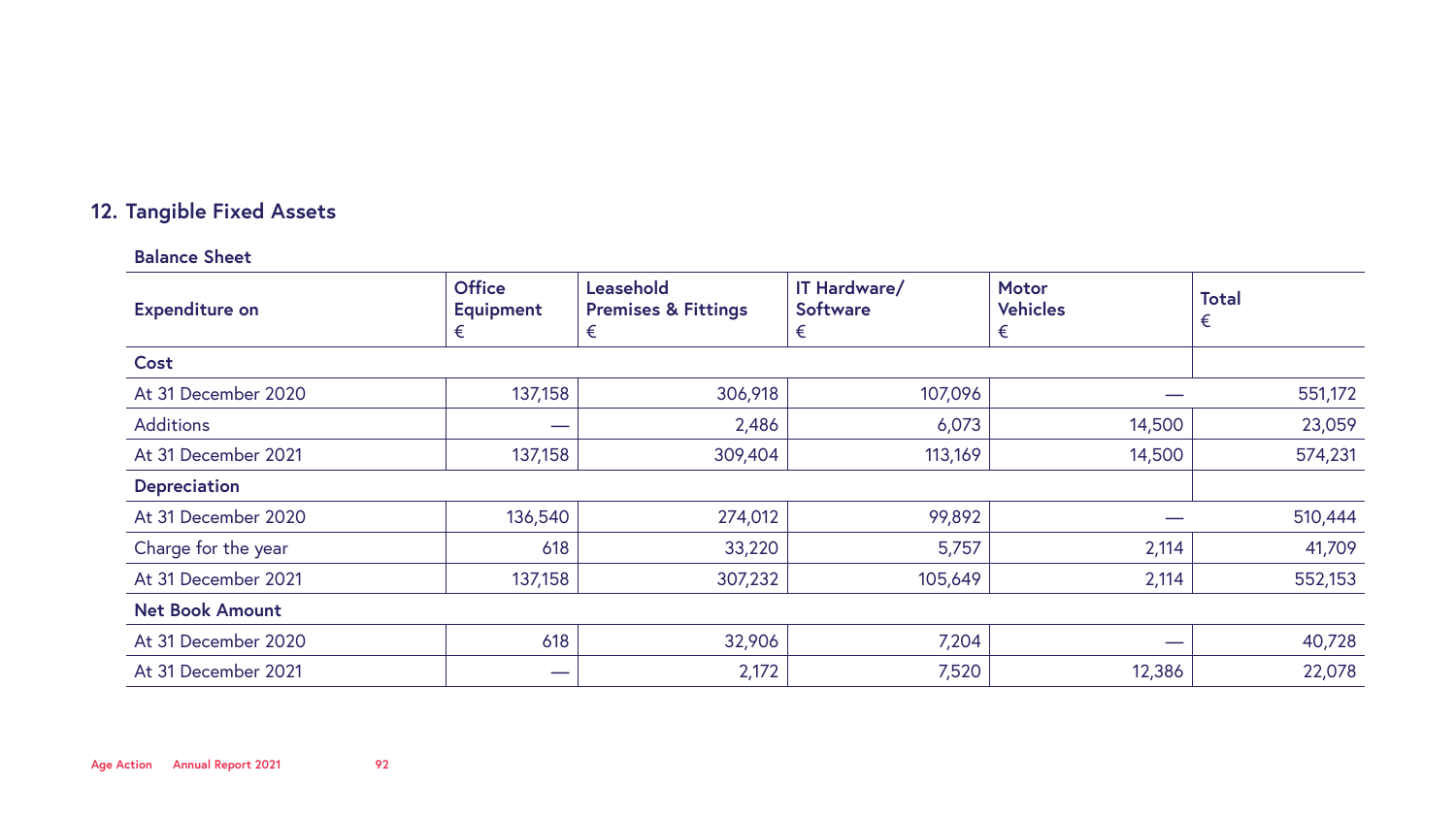# **13. Debtors**

|                                     | 2021<br>€ | 2020<br>€ |
|-------------------------------------|-----------|-----------|
| Amounts falling due within one year |           |           |
| Trade debtors                       | 13,296    | 6,845     |
| Prepayments and accrued income      | 155,409   | 40,857    |
| Other debtors                       | 2,535     | 64,176    |
|                                     | 171,240   | 111, 878  |

All debtors are due within one year.

# **14. Creditors**

|                                     | 2021<br>€ | 2020<br>€ |
|-------------------------------------|-----------|-----------|
| Amounts falling due within one year |           |           |
| <b>Trade creditors</b>              | 75,797    | 43,548    |
| Other creditors                     | 34,560    | 122,241   |
| PAYE/PRSI                           | 40,529    | 41,013    |
| <b>Accruals</b>                     | 47,011    | 52,785    |
| Deferred income (Note 15)           | 107,008   | 200,823   |
|                                     | 304,905   | 460,410   |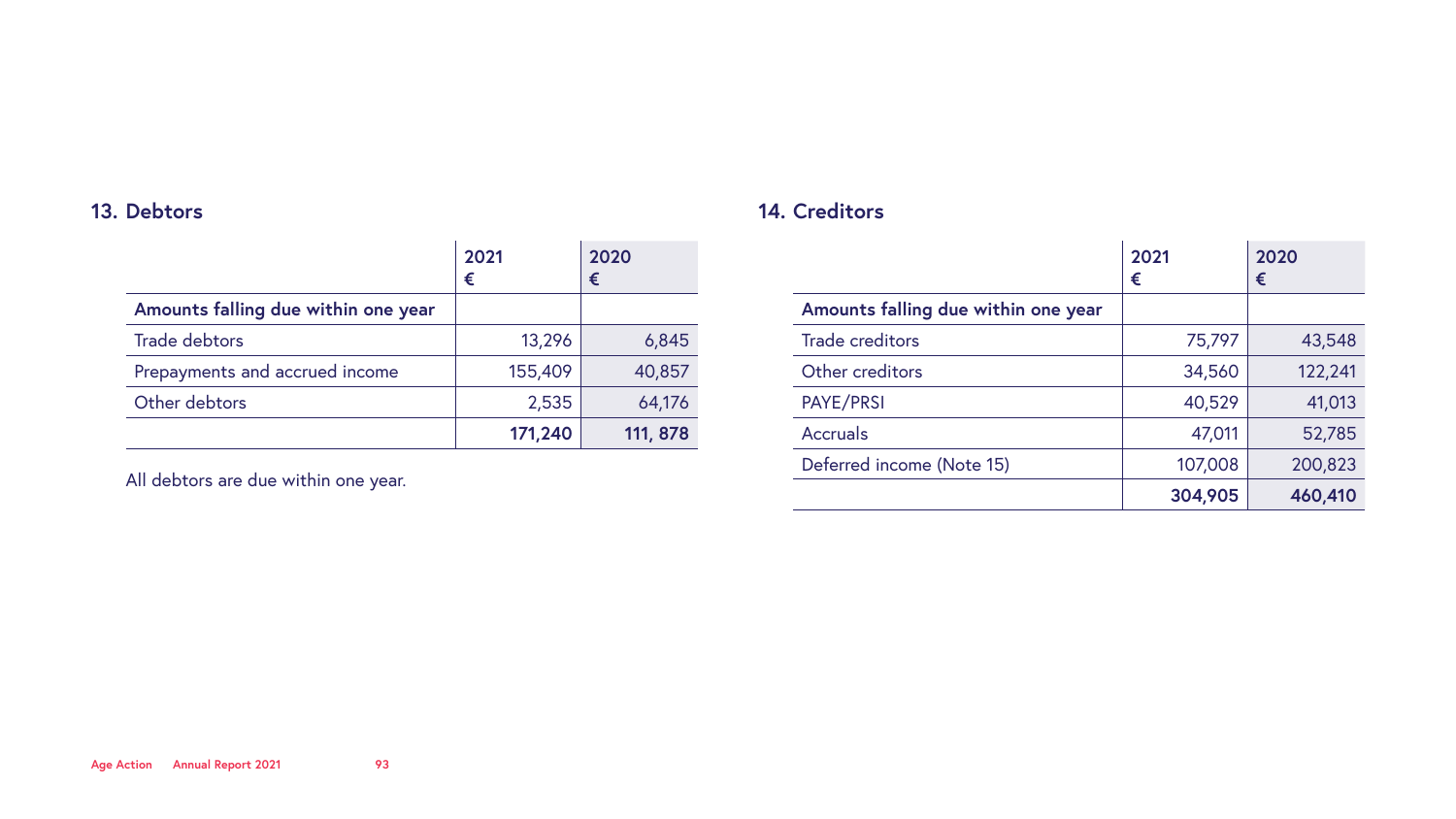# **Creditors (continued)**

*Trade and other creditors*

The repayment terms of trade and other creditors vary between on demand and 30 days. No interest is payable on trade creditors.

*Taxes and social security costs*

Taxes and social security costs are subject to the terms of the relevant legislation. Interest accrues on late payment. No interest was due at the financial year end date.

*Accruals*

Accruals are expected to be settled within the next 12 months.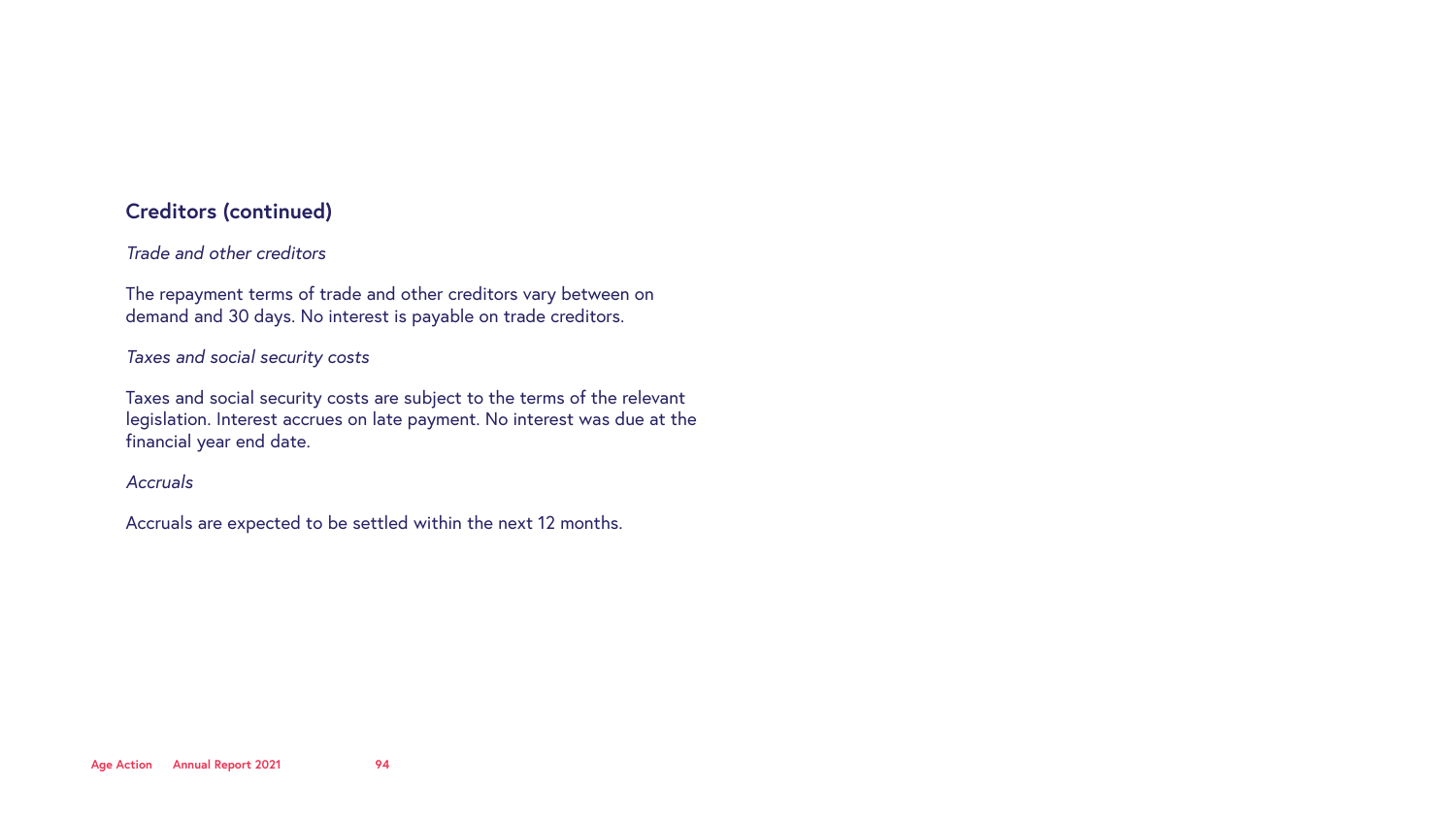### **15. Deferred Income**

|                                                              | <b>Opening Deferred</b><br><b>Income 1 January 2021</b> | <b>Amounts received</b><br>during the year | <b>Amounts released</b><br>during the year | <b>Closing deferred</b><br>income 31 December<br>2021 |
|--------------------------------------------------------------|---------------------------------------------------------|--------------------------------------------|--------------------------------------------|-------------------------------------------------------|
| Department of The Environment, Climate<br>and Communications | 113,039                                                 |                                            | (47, 044)                                  | 65,995                                                |
| <b>IHREC</b>                                                 | 7,500                                                   |                                            | (7,500)                                    |                                                       |
| CE advance payment                                           | 80,284                                                  |                                            | (39, 271)                                  | 41,013                                                |
|                                                              | 200,823                                                 |                                            | (93, 815)                                  | 107,008                                               |

Deferred income comprises of grants received in advance in which terms and conditions have not yet been met.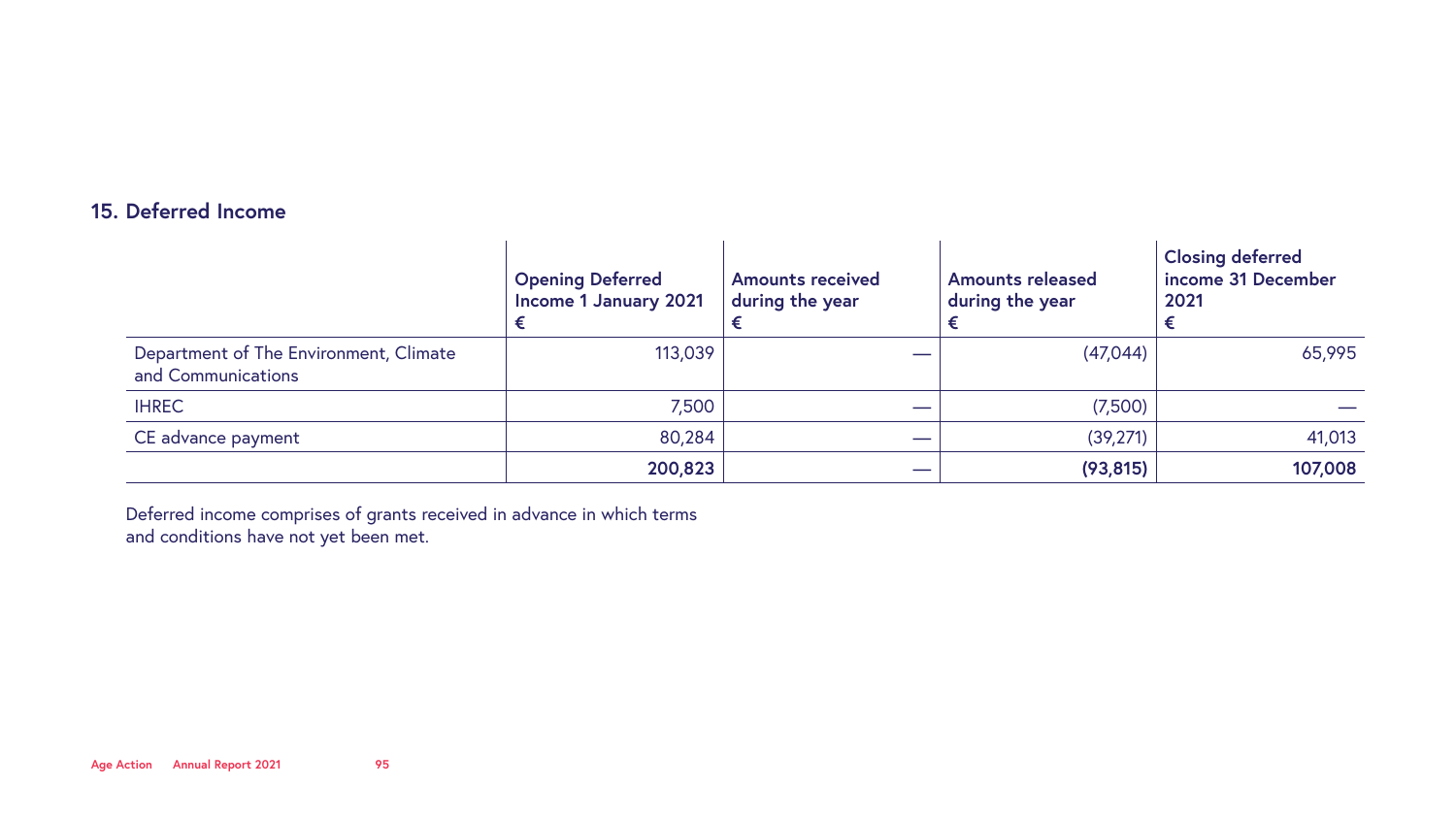# **16. Movement Of Funds**

|                            | 2021                            |                                   |                          | 2020                            |                            |                        |
|----------------------------|---------------------------------|-----------------------------------|--------------------------|---------------------------------|----------------------------|------------------------|
|                            | <b>Restricted</b><br>funds<br>€ | <b>Unrestricted</b><br>funds<br>€ | <b>Total 2021</b><br>€   | <b>Restricted</b><br>funds<br>€ | Unrestricted<br>funds<br>€ | <b>Total 2020</b><br>€ |
| <b>Opening balance</b>     | 45,036                          | 1,336,684                         | 1,381,720                | 38,934                          | 608,616                    | 647,550                |
| Net (expenditure) / income | (324, 205)                      | 652,756                           | 328,551                  | (121, 384)                      | 855,554                    | 734,170                |
| Transfer of funds          | 301,542                         | (301, 542)                        | <b>Contract Contract</b> | 127,486                         | (127, 486)                 |                        |
| <b>Closing balance</b>     | 22,373                          | 1,687,878                         | 1,710,271                | 45,036                          | 1,336,684                  | 1,381,720              |
| <b>Represented by:</b>     |                                 |                                   |                          |                                 |                            |                        |
| <b>Fixed assets</b>        |                                 | 22,076                            | 22,076                   |                                 | 40,728                     | 40,728                 |
| <b>Current assets</b>      | 151,754                         | 1,841,346                         | 1,993,100                | 245,859                         | 1,555,543                  | 1,801,402              |
| <b>Current liabilities</b> | (129, 381)                      | (175, 524)                        | (304,905)                | (200, 823)                      | (259, 587)                 | (460, 410)             |
|                            | 22,373                          | 1,687,898                         | 1,710,271                | 45,036                          | 1,336,684                  | 1,381,720              |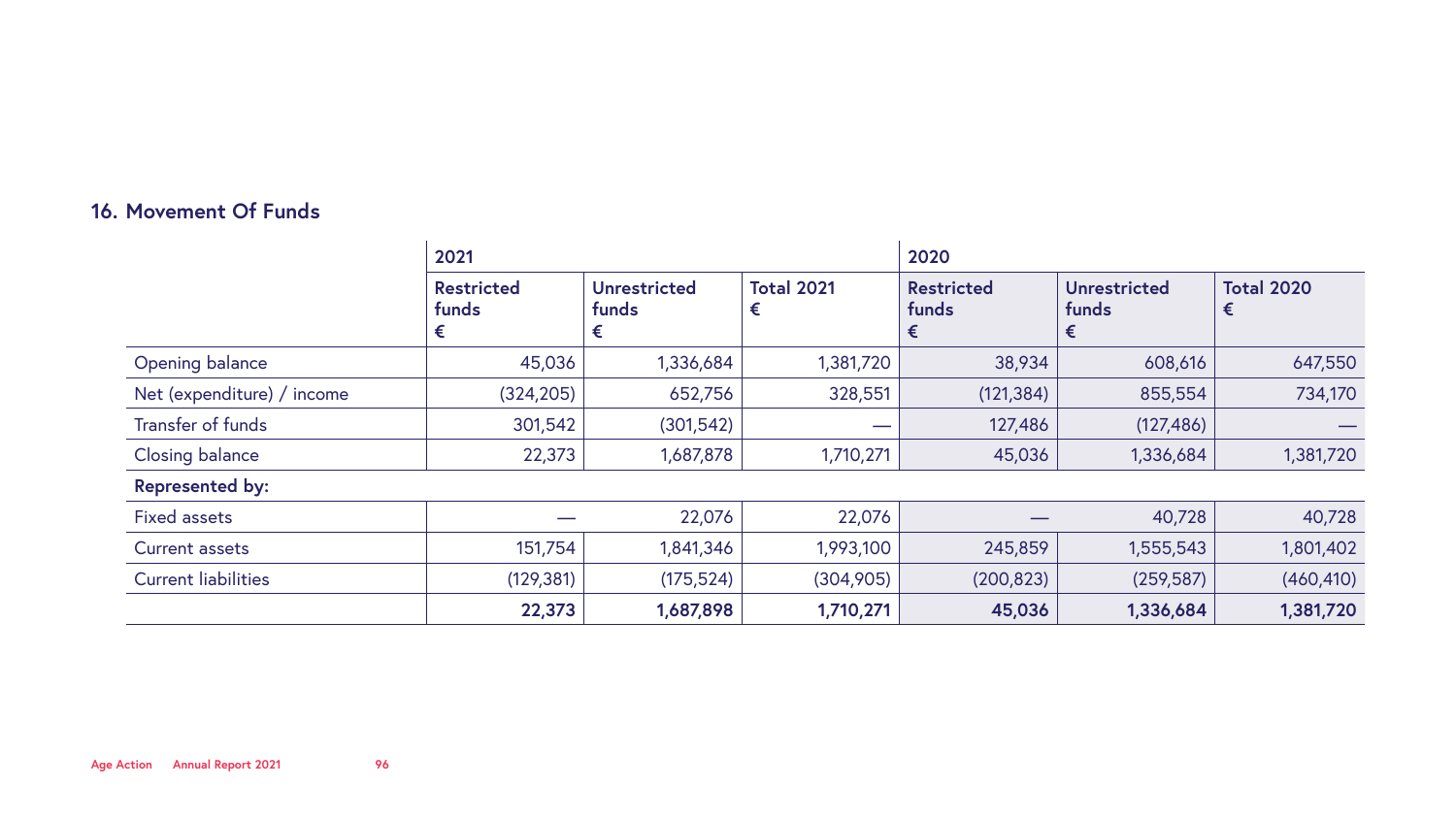# **17. Statement Of Funds**

|                                                           | <b>Opening balance</b><br><b>1 January 2021</b><br>€ | <b>Income</b><br>€ | <b>Expenditure</b><br>€ | <b>Cross subsidisation</b><br>from Department of<br><b>Social Protection funds</b><br>€ | <b>Cross subsidisation</b><br>to $/$ from<br>unrestricted funds<br>€ | <b>Closing balance</b><br>31 December 2021 |
|-----------------------------------------------------------|------------------------------------------------------|--------------------|-------------------------|-----------------------------------------------------------------------------------------|----------------------------------------------------------------------|--------------------------------------------|
| <b>Restricted funds</b>                                   |                                                      |                    |                         |                                                                                         |                                                                      |                                            |
| <b>Age Action West</b>                                    |                                                      | 43,000             | (124, 395)              |                                                                                         | 81,395                                                               |                                            |
| <b>Ageing &amp; Development</b>                           | 37,475                                               |                    | (22, 663)               |                                                                                         |                                                                      | 14,812                                     |
| Care & Repair*<br>3 <sup>1</sup>                          | $\sim$                                               | 321,025            | (362, 736)              | 44,214                                                                                  | (2,503)                                                              |                                            |
| Getting Started*<br>4                                     |                                                      | 105,156            | (191,905)               | 37,823                                                                                  | 48,926                                                               |                                            |
| Lifelong Learning<br>5                                    |                                                      | 66,500             | (66, 500)               |                                                                                         |                                                                      |                                            |
| <b>Social Partnership/Policy</b><br>6                     | 7,561                                                | 135,060            | (186, 419)              |                                                                                         | 51,359                                                               | 7,561                                      |
| <b>Age Action South</b>                                   |                                                      | 19,450             | (59,778)                |                                                                                         | 40,328                                                               |                                            |
| Community employment<br>8<br>programme                    |                                                      | 269,654            | (269, 654)              |                                                                                         |                                                                      |                                            |
| <b>Dublin City Council</b><br>9<br><b>Community Grant</b> |                                                      | 31,250             | (31, 250)               |                                                                                         |                                                                      |                                            |
| Administration<br>10                                      |                                                      | 78,965             | (78, 965)               |                                                                                         |                                                                      |                                            |
| <b>Total restricted funds</b>                             | 45,036                                               | 1,070,060          | (1, 394, 265)           | 82,037                                                                                  | 219,505                                                              | 22,373                                     |
| Unrestricted funds                                        | 1,336,684                                            | 1,690,850          | (1,038,094)             | (82,037)                                                                                | (219, 505)                                                           | 1,687,898                                  |
| <b>Total funds</b>                                        | 1,381,720                                            | 2,760,910          | (2,432,359)             |                                                                                         |                                                                      | 1,710,271                                  |

\*The cross-subsidisation amounts funded by the Department of Social Protection relate to staff participating in the Community Employment Scheme. The amounts for the Care & Repair Programme 2021 are €44,214 and Getting Started Programme 2021 is €37,823.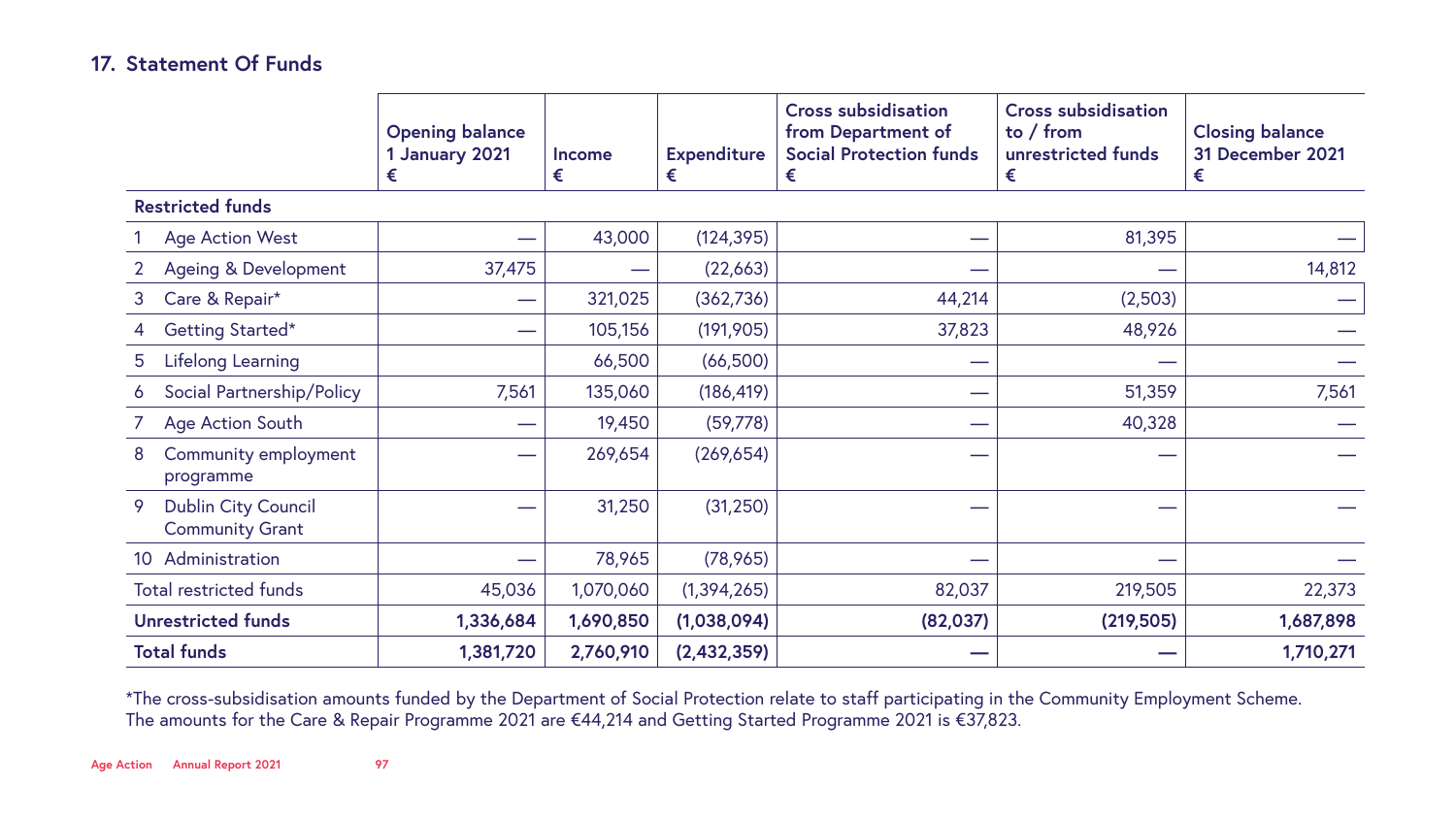The above projects were chiefly funded by the following donors:

- 1. Ageing & Development Help Age International
- 2. Care & Repair HSE & Cork City Council
- 3. Getting Started The Department of Communications, Climate & Environment & Dublin City Council Community Grant
- 4. Lifelong Learning Solas
- 5. Social Partnership / Policy The Department of Rural & Community Development, Pobal & IHREC
- 6. Age Action South HSE Cork
- 7. Age Action West HSE & Galway City Council

The Company is compliant with Circular 44/2006 "Tax Clearance Procedures Grants, Subsidies and Similar Type Payments".

#### **18. Financial Instruments**

The analysis of the carrying amounts of the financial instruments of the charity required under Section 11 of FRS 102 is as follows:

|                                                | 2020<br>2021<br>€<br>€ |           |
|------------------------------------------------|------------------------|-----------|
| <b>Financial assets at amortised cost</b>      |                        |           |
| <b>Trade debtors</b>                           | 13,296                 | 6,845     |
| Other debtors                                  | 147,249                | 68,582    |
| Cash and cash equivalents                      | 1,821,858              | 1,689,534 |
|                                                | 1,982,403              | 1,764,961 |
| <b>Financial liabilities at amortised cost</b> |                        |           |
| <b>Trade creditors</b>                         | 75,797                 | 43,549    |
| <b>Accruals</b>                                | 47,011                 | 52,785    |
| Other creditors                                | 78,920                 | 122,241   |
|                                                | 201,728                | 218,575   |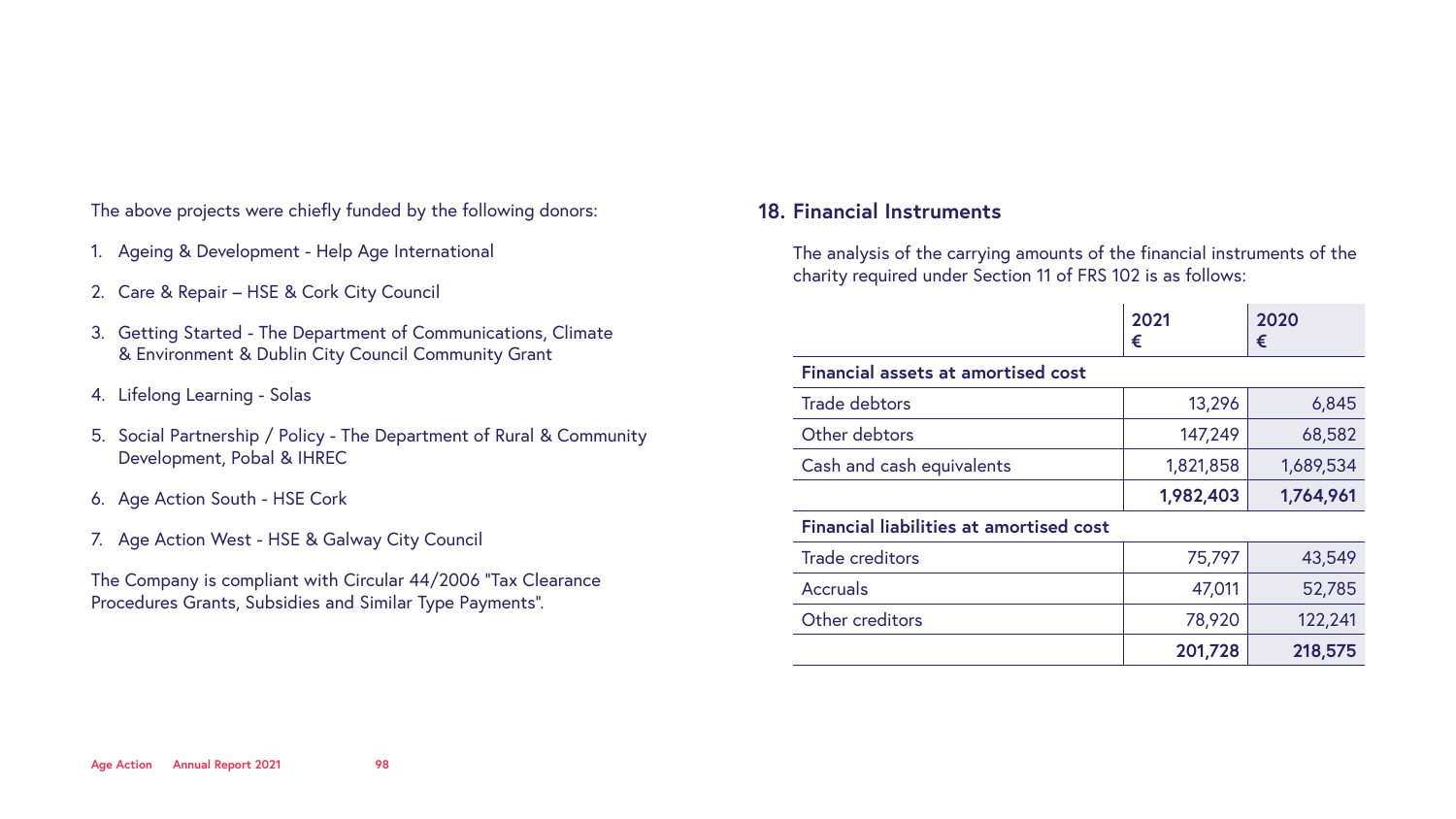#### **19. Financial Commitments**

The company has entered into various non-cancellable operating leases for its office space. Operating lease expense in 2021 amounted to €228,187 (2020: €450,768).

Total future minimum lease payments under non-cancellable operating leases are as follows:

|                                | 2021<br>€ | 2020<br>€ |
|--------------------------------|-----------|-----------|
| Due within one year            | 124,034   | 145,004   |
| Due between two and five years | 440,002   | 558,752   |
| After five years               | 220,008   | 110,000   |
|                                | 784,044   | 813,756   |

The company entered into a sub-lease agreement for a space at 30-31 Camden Street Lower. Rental income during the year amounted to €86,945 (2020: €50,000).

Total future minimum lease payments to be received under non-cancellable operating leases are as follows:

|                                | 2021<br>€ | 2020<br>€ |
|--------------------------------|-----------|-----------|
| Due within one year            | 60,000    | 50,000    |
| Due between two and five years | 240,000   | 200,000   |
| After five years               | 50,000    | 45,834    |
|                                | 350,000   | 295,834   |

#### **20. Related Party Transactions**

*Key management personnel*

Total remuneration including employer's social insurance in respect of senior employees who have authority and responsibility for planning, directing and controlling the activities of the charity amounted to €502,882 (2020: €478,900).

Directors received no expenses/reimbursements during the year.

Donations and membership fees received from directors amounted to €220 (2020: €300).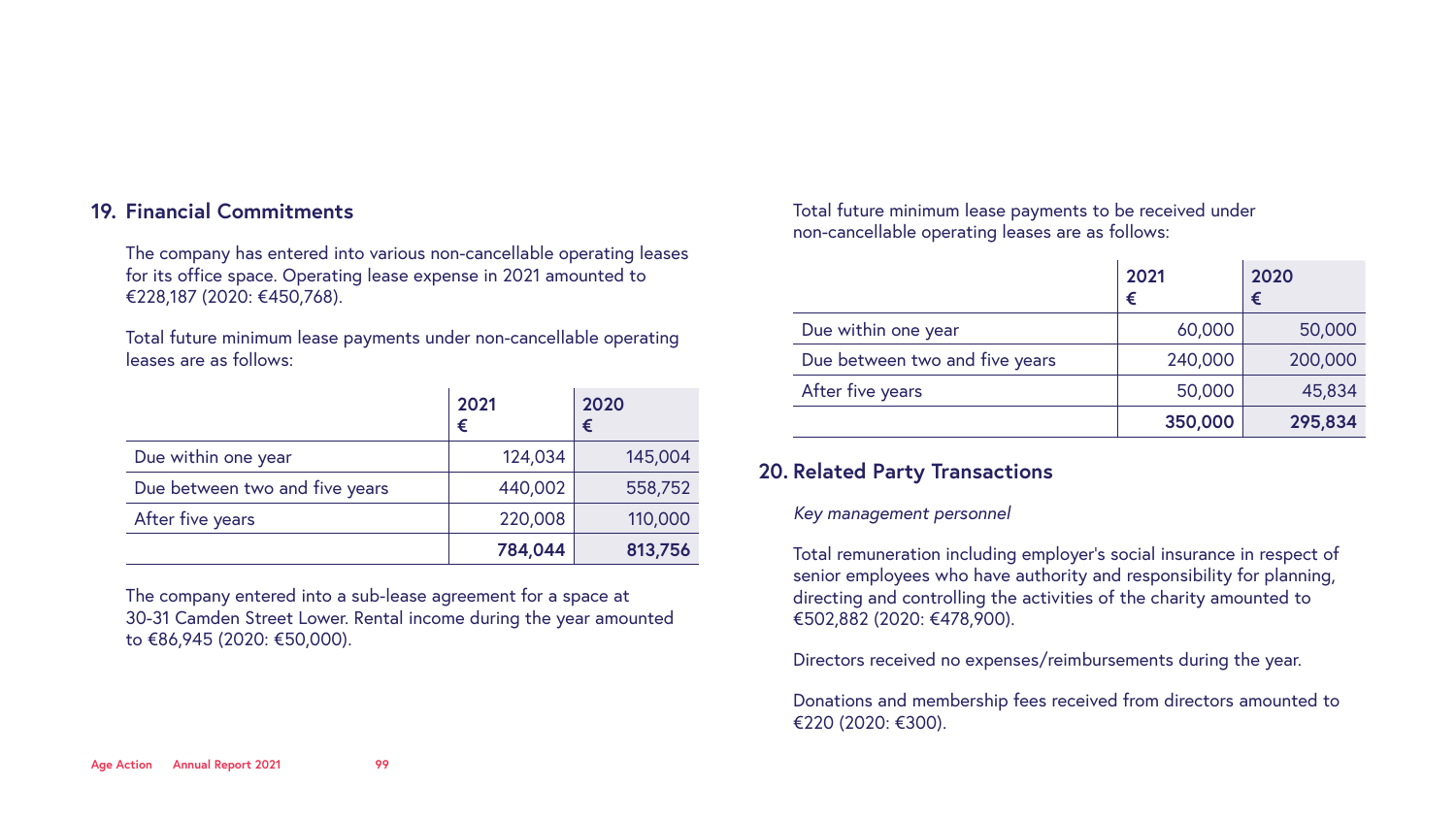# **21. Events Subsequent to the Year End**

There have been no significant events affecting the company since the year end.

# **22. Approval of Financial Statements**

The financial statements were approved by the directors on 11/03/2022.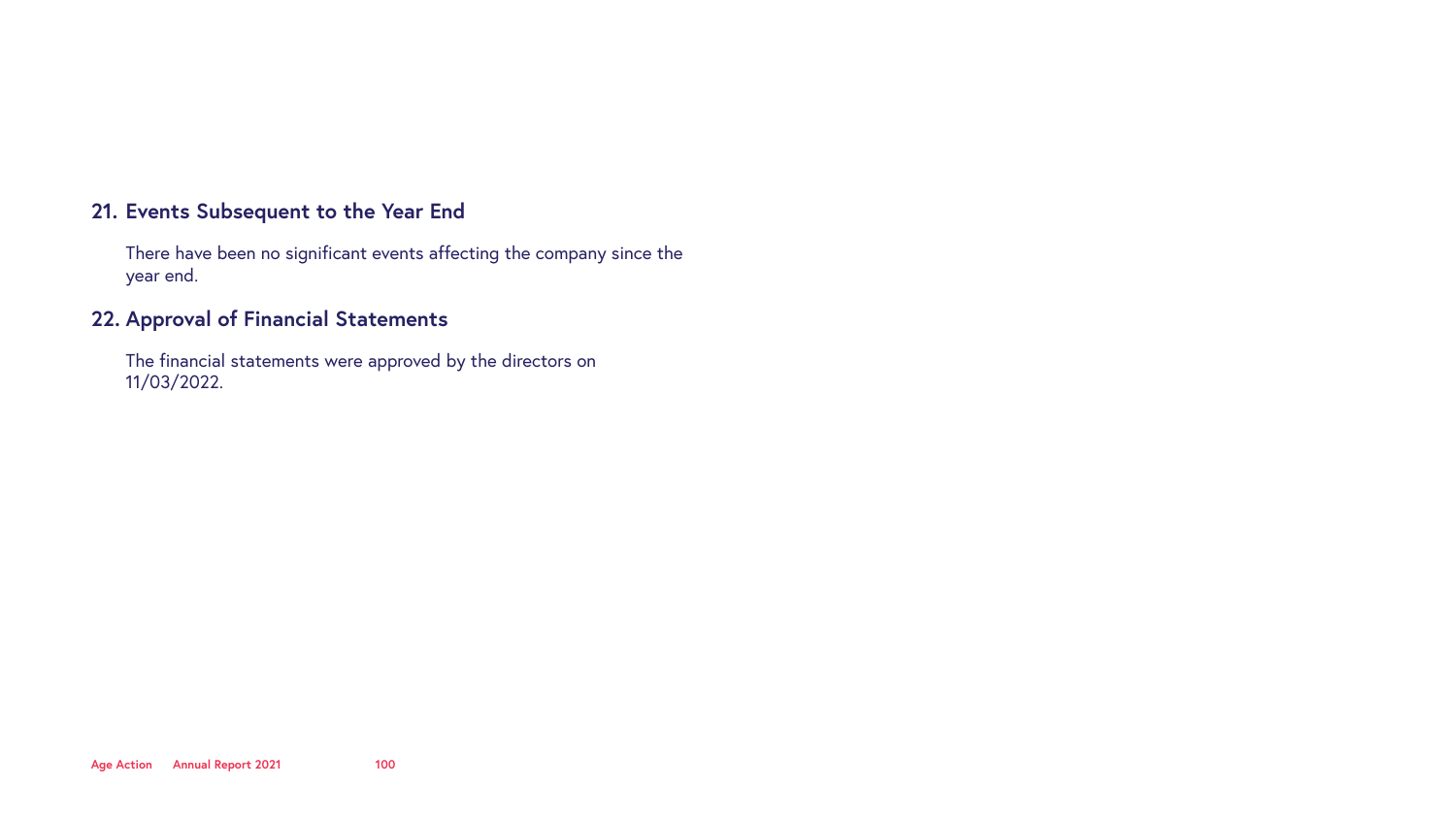# **Appendix 1**

# **Income & Expenditure Account – Pobal (Unaudited)**

|                               | <b>SSNO 2019-2022</b><br>31.Dec.21<br>€ | <b>SSNO 2019-2022</b><br>31.Dec.20<br>€ |
|-------------------------------|-----------------------------------------|-----------------------------------------|
| <b>Grant received</b>         | 89,916                                  | 89,916                                  |
| Grant used in 2021            | 89,916                                  | 89,916                                  |
| Salaries & wages              | 84,060                                  | 86,458                                  |
| Training and development      |                                         |                                         |
| <b>Staff recruitment</b>      |                                         |                                         |
| <b>Admin Costs</b>            | 3,450                                   | 3,458                                   |
| <b>Total costs</b>            | 87,510                                  | 89,916                                  |
| Grant carried forward to 2022 | 2,406                                   |                                         |

| Name of Programme               | <b>Scheme to Support National Organisations</b><br>$(SSNO)$ 2019 - 2022 |
|---------------------------------|-------------------------------------------------------------------------|
| <b>Purpose of Grant</b>         | To fund a Social Policy Officer and a Health<br><b>Policy Officer</b>   |
| Name of Grantor                 | <b>POBAL</b>                                                            |
| <b>Capital Grant disclosure</b> | No Capital Grant received                                               |
| <b>Restrictions Disclosure</b>  | Restricted to the purpose for which the Grant<br>was awarded            |
| <b>Tax Clearance Disclosure</b> | Age Action Ireland CLG (Tax No: 6606029F)<br>is tax compliant           |
|                                 |                                                                         |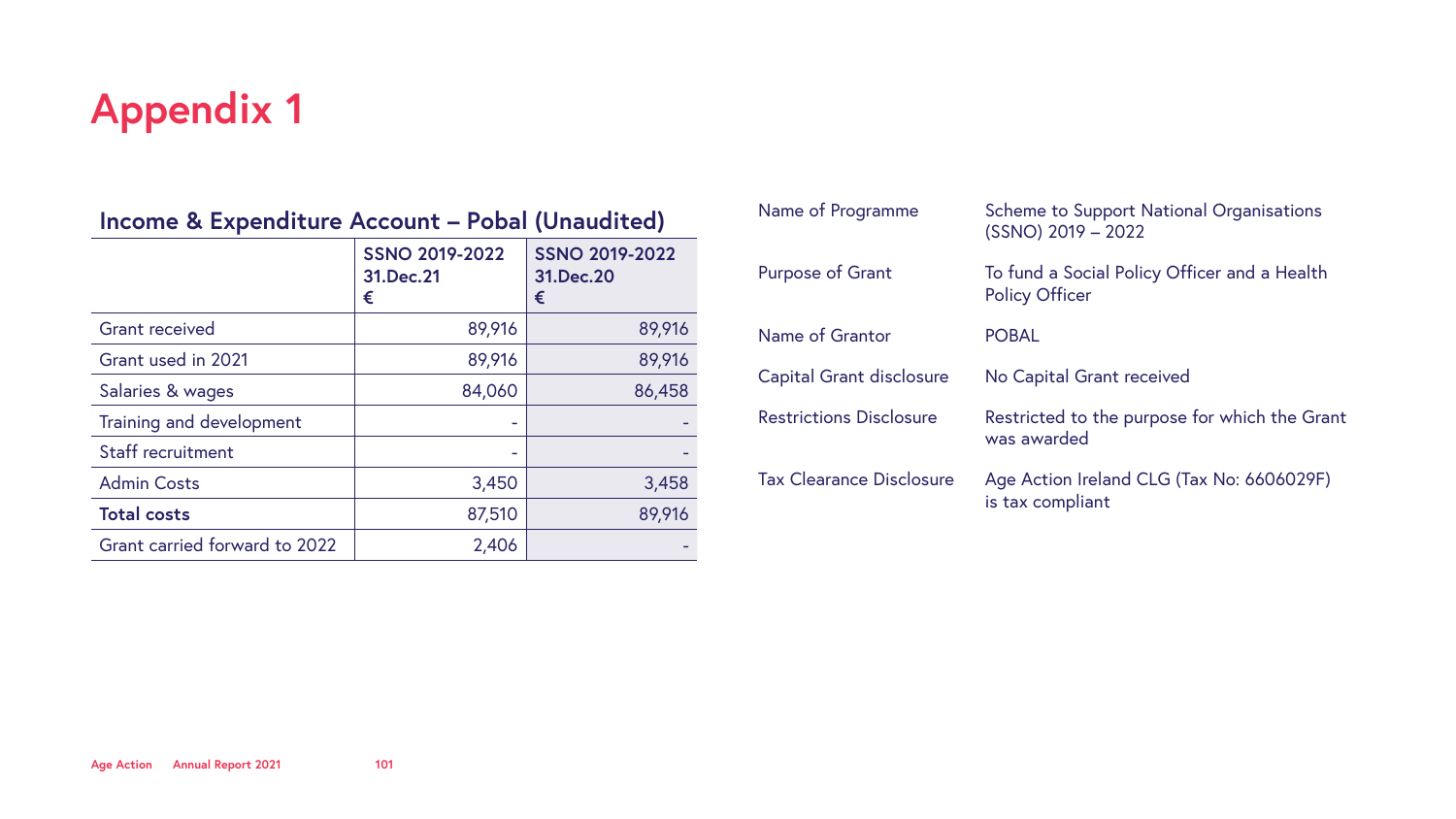# **Appendix 2**

| <b>Funder</b> | <b>Scheme</b>                  | <b>Amounts and Term of</b><br>the Total Awarded     | The amount of<br>the grant taken<br>to income in<br>the financial<br>statements |            | Purpose for which the<br>funds applied                                                                                        | Where relevant the amount<br>of capital provided, and the<br>reporting policies being used<br>in relation to current and<br>future instalments |
|---------------|--------------------------------|-----------------------------------------------------|---------------------------------------------------------------------------------|------------|-------------------------------------------------------------------------------------------------------------------------------|------------------------------------------------------------------------------------------------------------------------------------------------|
| <b>HSE</b>    | Section 39,<br>Health Act 2004 | €250,000 - Term Jan 1st<br>2021 - Dec 31st, 2021    | €250,000                                                                        | Restricted | Care & Repair Programme                                                                                                       | Report to be submitted to HSE                                                                                                                  |
| <b>HSE</b>    | Section 39,<br>Health Act 2004 | €20,000 - Term Jan 1st,<br>2021- Dec 31st, 2021     | €20,000                                                                         | Restricted | Pilot Hospital Discharge -<br>Cork region                                                                                     | Report to be submitted to HSE                                                                                                                  |
| <b>HSE</b>    | Section 39,<br>Health Act 2004 | €10,000 - Term Jan 1st,<br>2020- June 30th, 2021    | €10,000                                                                         | Restricted | <b>Age Action South</b>                                                                                                       | Report to be submitted to HSE                                                                                                                  |
| <b>HSE</b>    | Section 39,<br>Health Act 2004 | €411,807 - Term Jan1st<br>2021- Dec 31st, 2021      | €411,807                                                                        | Restricted | Core                                                                                                                          | Report to be submitted to HSE                                                                                                                  |
| Pobal         | SSNO                           | €269,423 - Term July 1st,<br>2019 - June 30th, 2022 | €89,916                                                                         | Restricted | To support advocacy,<br>information, provision<br>and research and policy<br>development on issues<br>affecting older persons | <b>Quarterly reports &amp; Deferred</b><br>income                                                                                              |
| Solas         |                                | €66,500 - Term Jan 1st-<br>Dec 31st, 2021           | €66,500                                                                         | Restricted | <b>Specific Supports Core</b><br>Funding                                                                                      | Mid year and end of year<br>report                                                                                                             |

# **Principal State Funders The table below is provided as required by DEPR Circular 13/2014**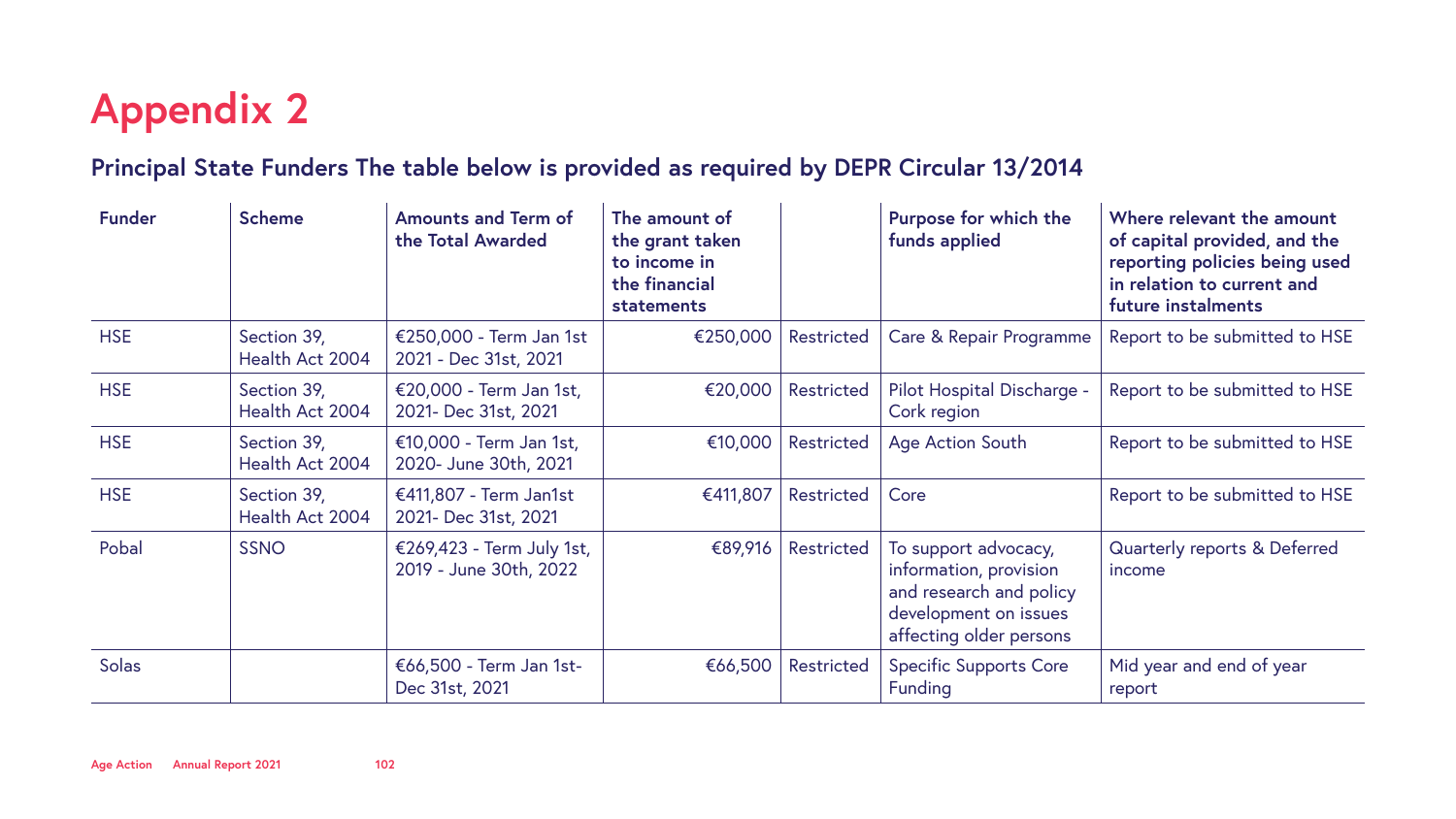| <b>Funder</b>                                          | <b>Scheme</b>                                  | <b>Amounts and Term of</b><br>the Total Awarded    | The amount of the<br>grant taken to income<br>in the financial<br><b>statements</b> |            | Purpose for which<br>the funds applied    | Where relevant the amount<br>of capital provided, and the<br>reporting policies being used<br>in relation to current and<br>future instalments |
|--------------------------------------------------------|------------------------------------------------|----------------------------------------------------|-------------------------------------------------------------------------------------|------------|-------------------------------------------|------------------------------------------------------------------------------------------------------------------------------------------------|
| Department<br>of Rural and<br>Community<br>development | Community and<br><b>Voluntary Pillar</b>       | €30,144 - Term Jan 1st,<br>2021 - Dec 31st, 2021   | €30,144                                                                             | Restricted | Advocacy and<br>Communications            | Mid-year and end of year<br>report                                                                                                             |
| Revenue<br><b>Commissioners</b>                        | Employment<br><b>Wage Subsidy</b><br>Scheme    | €186,165- Term Jan 1st<br>2021 to August 7th, 2021 | €186,165                                                                            | Restricted | Wages                                     | Revenue Reconciliation to<br><b>Revenue Commissioner</b>                                                                                       |
| <b>DCCAE</b>                                           | Digital Skills for<br>Citizens grant<br>scheme | €135,000- Jan 1st 2020 -<br>June 30th, 2020        | €69,005                                                                             | Restricted | Digital Skills training                   | Deferred Income for future<br>instalments and annual report                                                                                    |
| <b>Cork County</b><br>Council                          | Community<br>Support                           | €20,000 - Jan 1st 2021 -<br>December 31st, 2021    | €20,000                                                                             | Restricted | Support older persons                     | <b>Annual Report</b>                                                                                                                           |
| <b>DEASP</b>                                           | Community<br>Employment                        | €269,654- Jan 1st, 2021 -<br>Dec 31st, 2021        | €269,654                                                                            | Restricted |                                           | <b>Complete Annual return with</b><br>signed Auditors statement                                                                                |
| <b>Galway City</b><br>Council                          |                                                | €10,000                                            | €10,000                                                                             | Restricted | <b>Age Action West</b><br>office upgrades |                                                                                                                                                |
| <b>HSE</b>                                             | Section 39,<br>Health Act 2004                 | €5,000 Jan 1st-Dec 31st,<br>2021                   | €5,000                                                                              | Restricted | Care & Repair<br>Programme                |                                                                                                                                                |